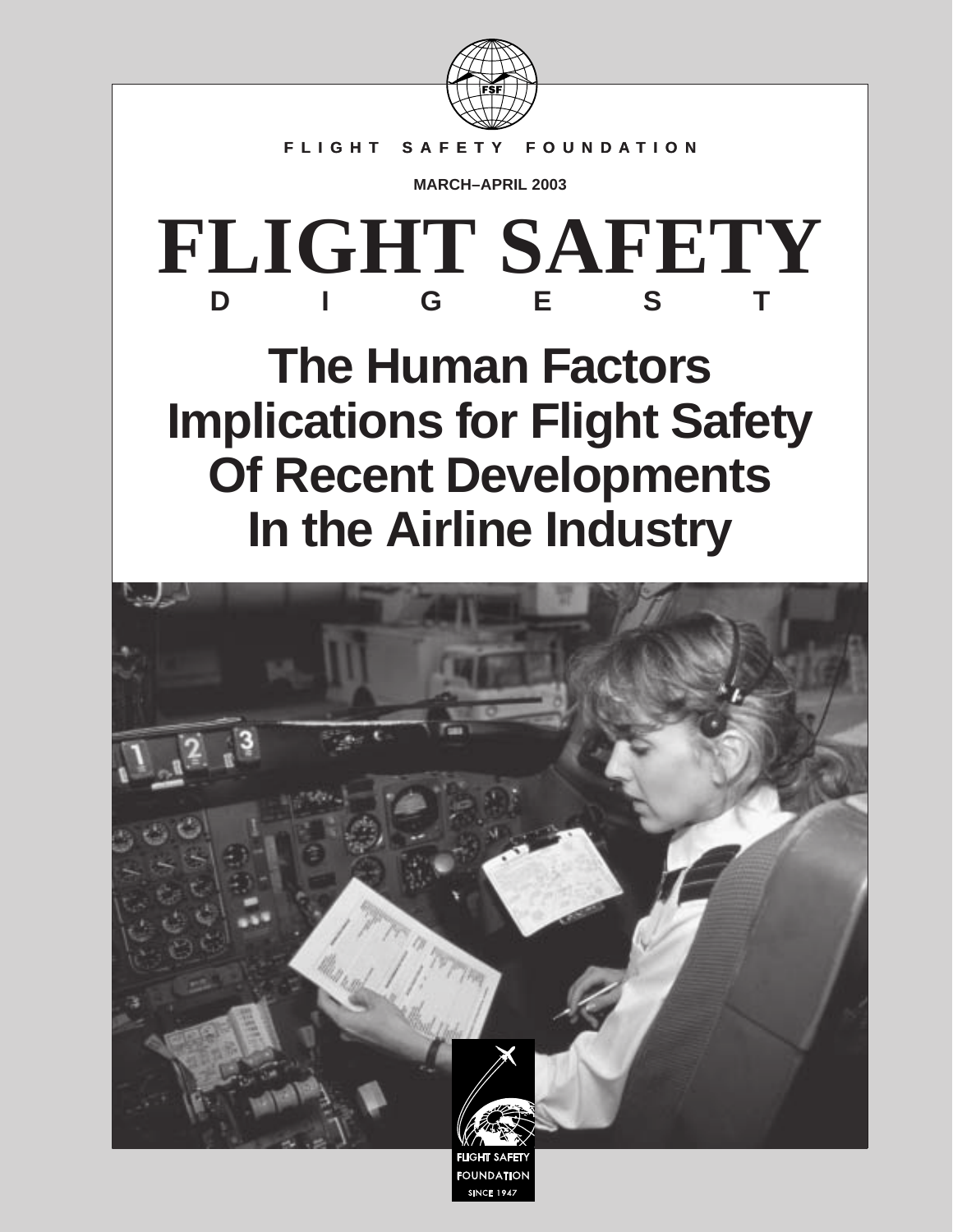#### **FLIGHT SAFETY FOUNDATION**

*For Everyone Concerned With the Safety of Flight*

OFFICERS AND STAFF

**Hon. Carl W. Vogt** *Chairman, Board of Governors*

**Stuart Matthews** *President and CEO* **Robert H. Vandel**

*Executive Vice President* **James S. Waugh Jr.** *Treasurer*

ADMINISTRATIVE

**Ellen Plaugher** *Special Events and Products Manager* **Linda Crowley Horger**

*Manager, Support Services*

FINANCIAL

**Crystal N. Phillips** *Director of Finance and Administration*

**Millicent Wheeler** *Accountant*

TECHNICAL

**James M. Burin** *Director of Technical Programs* **Joanne Anderson** *Technical Programs Specialist*

**Louis A. Sorrentino III** *Managing Director of Internal Evaluation Programs*

> **Robert Feeler** *Q-Star Program Administrator* **Robert Dodd, Ph.D.**

*Manager, Data Systems and Analysis*

**Darol V. Holsman** *Manager of Aviation Safety Audits*

**MEMBERSHIP** 

**Ann Hill** *Director, Membership and Development* **Ahlam Wahdan** *Membership Services Coordinator*

PUBLICATIONS

**Roger Rozelle**

*Director of Publications* **Mark Lacagnina**

*Senior Editor* **Wayne Rosenkrans** *Senior Editor*

**Linda Werfelman** *Senior Editor*

**Rick Darby** *Associate Editor*

**Karen K. Ehrlich** *Web and Print Production Coordinator*

> **Ann L. Mullikin** *Production Designer*

**Susan D. Reed** *Production Specialist*

**Patricia Setze** *Librarian, Jerry Lederer Aviation Safety Library*

> **Jerome Lederer** *President Emeritus*

# **Flight Safety Digest**

**Vol. 22 No. 3–4 March–April 2003**

## **In This Issue**

## **The Human Factors Implications for Flight Safety of Recent Developments in the Airline Industry**

## **Worldwide Apron Accident/Incident Rates for 2001 Show Increase**

**78**

**81**

**1**

Data from 353 airports showed that damage to equipment and facilities was more frequent than damage to aircraft on the apron, and that apron accident rates and incident rates were highest in the European Region and at larger airports.

### **Report Outlines Procedures for First Responders at Aircraft-accident Sites**

Police, firefighters and medical personnel are usually the first to arrive at an accident scene. Australian civil and military safety authorities have issued jointly a report outlining procedures to ensure the safety of these emergency-services personnel, aid survivors and preserve information for accident investigators.

## **Airplane Strikes Vehicle Parked Near Gate**

**83**

The flight crew believed that the area was clear of obstructions when they taxied the airplane to the gate at an airport in England after a night flight from Germany. After the incident, the airport operator planned to publish warnings to drivers of airside vehicles not to leave unattended equipment at the gates.

Cover photo: © Copyright 2003 Corbis.

*Flight Safety Foundation is an international membership organization dedicated to the continuous improvement of aviation safety. Nonprofit and independent, the Foundation was launched officially in 1947 in response to the aviation industry's need for a neutral clearinghouse to disseminate objective safety information, and for a credible and knowledgeable body that would identify threats to safety, analyze the problems and recommend practical solutions to them. Since its beginning, the Foundation has acted in the public interest to produce positive influence on aviation safety. Today, the Foundation provides leadership to more than 910 member organizations in more than 142 countries.*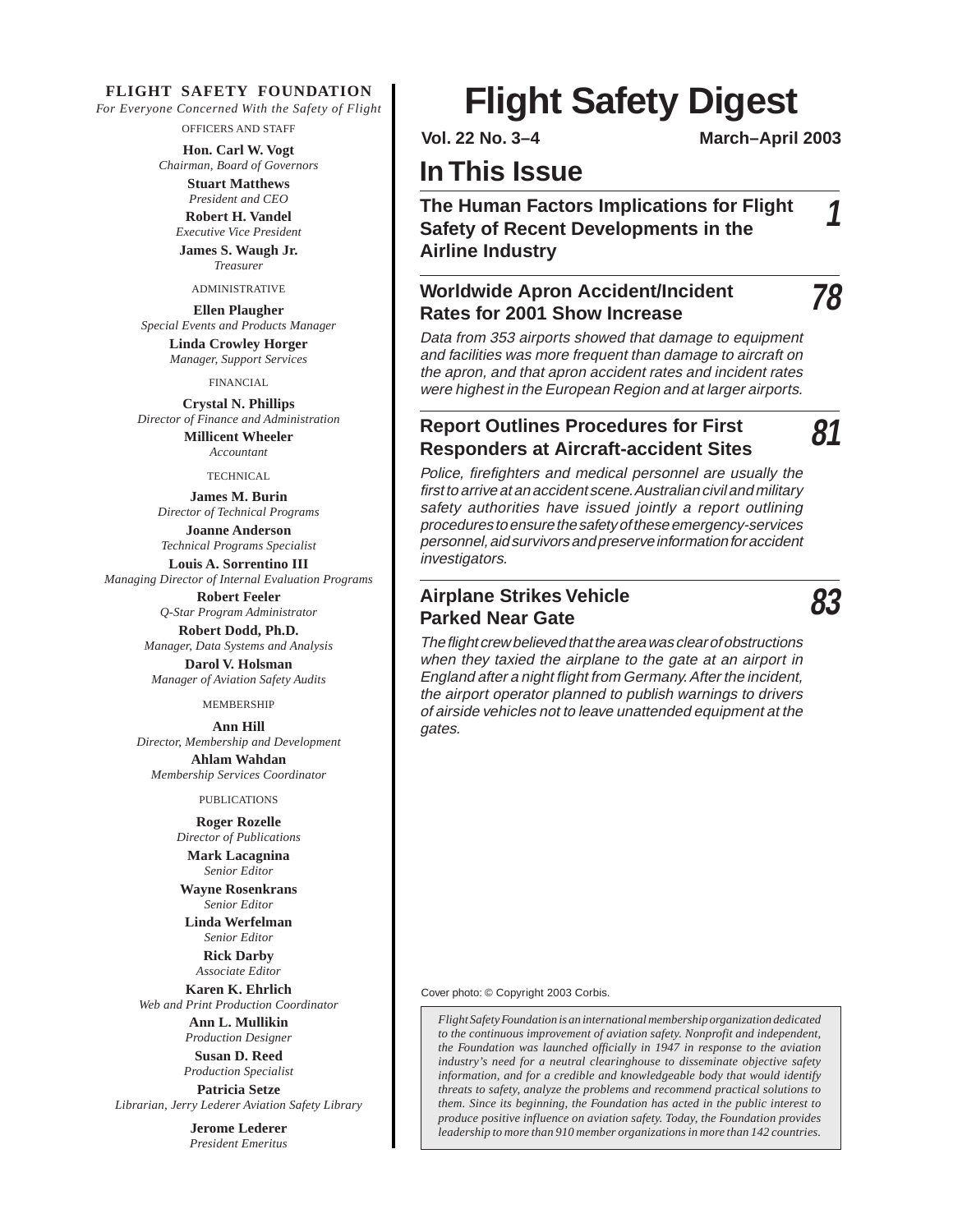## The Human Factors Implications for Flight Safety of **Recent Developments in the Airline Industry**

## A Research Study for the Joint Aviation Authorities

## **Contents**

| 1. |     |     |
|----|-----|-----|
|    | 1.1 |     |
|    | 1.2 |     |
|    | 1.3 |     |
|    |     |     |
| 2. |     |     |
|    | 2.1 |     |
|    | 2.2 |     |
|    | 2.3 |     |
|    | 2.4 |     |
|    |     |     |
| 3. |     |     |
|    | 3.1 |     |
|    | 3.2 |     |
|    | 3.3 |     |
|    | 3.4 |     |
|    | 3.5 |     |
|    |     |     |
| 4. |     |     |
|    | 4.1 |     |
|    | 4.2 |     |
|    | 4.3 |     |
|    | 4.4 |     |
|    |     | .25 |
|    |     |     |
| 5. |     |     |
|    | 5.1 |     |
|    | 5.2 |     |
|    |     |     |
|    |     |     |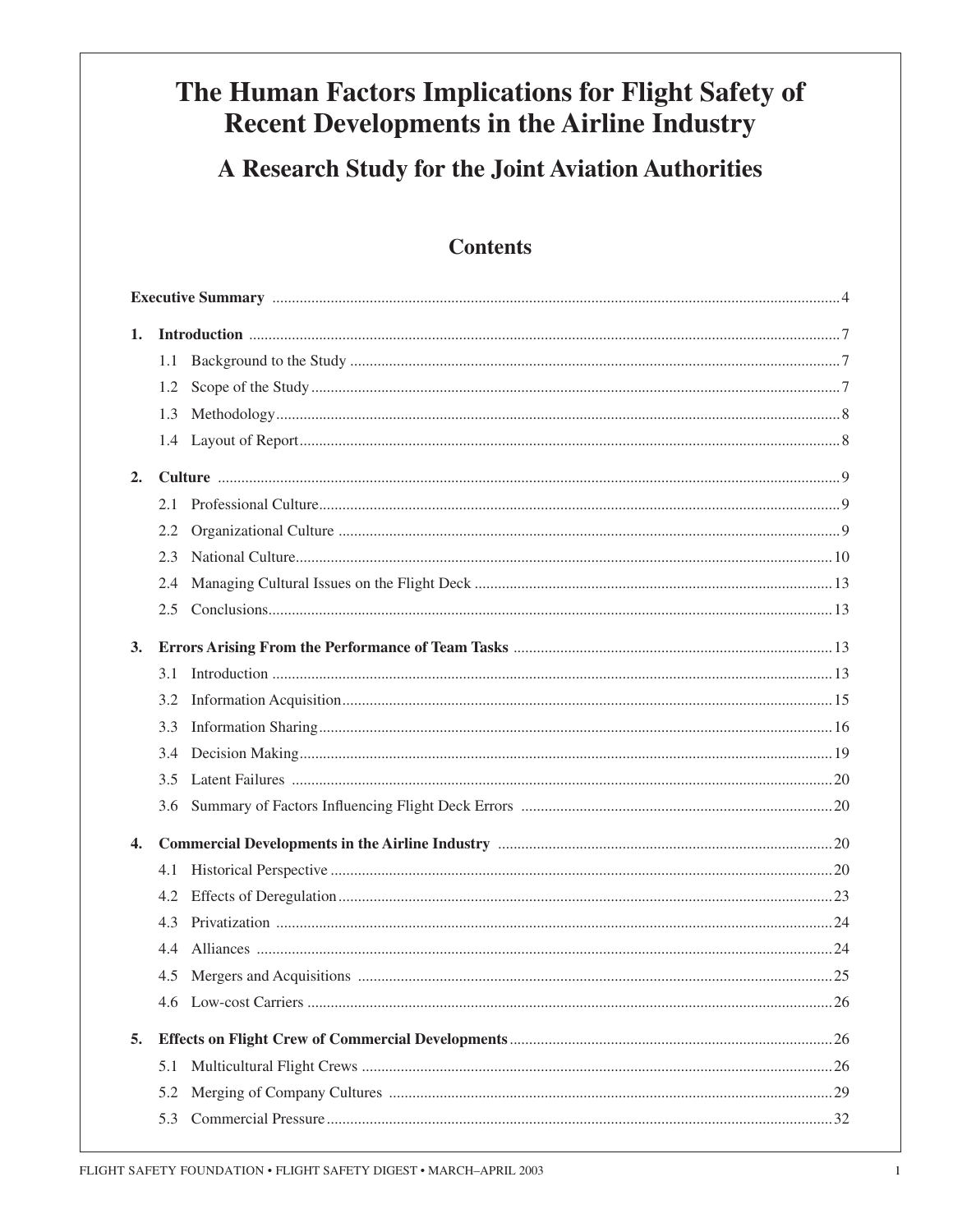| 6. |                                                                      |  |
|----|----------------------------------------------------------------------|--|
|    |                                                                      |  |
|    | 6.2                                                                  |  |
|    | 6.3                                                                  |  |
|    |                                                                      |  |
| 7. | <b>Effectiveness of Mitigating Factors on Human Factors Problems</b> |  |
|    |                                                                      |  |
|    | 7.1                                                                  |  |
|    | 7.2                                                                  |  |
|    | 7.3                                                                  |  |
|    | 7.4                                                                  |  |
|    | 7.5                                                                  |  |
|    | 7.6                                                                  |  |
|    | 7.7                                                                  |  |
|    | 7.8                                                                  |  |
| 8. |                                                                      |  |
|    | 8.1                                                                  |  |
|    | 8.2                                                                  |  |
|    | 8.3                                                                  |  |
|    | 8.4                                                                  |  |
|    | 8.5                                                                  |  |
|    | 8.6                                                                  |  |
| 9. |                                                                      |  |
|    |                                                                      |  |
|    |                                                                      |  |
|    |                                                                      |  |
|    |                                                                      |  |
|    |                                                                      |  |
|    |                                                                      |  |
|    |                                                                      |  |
|    |                                                                      |  |
|    |                                                                      |  |
|    |                                                                      |  |
|    |                                                                      |  |
|    |                                                                      |  |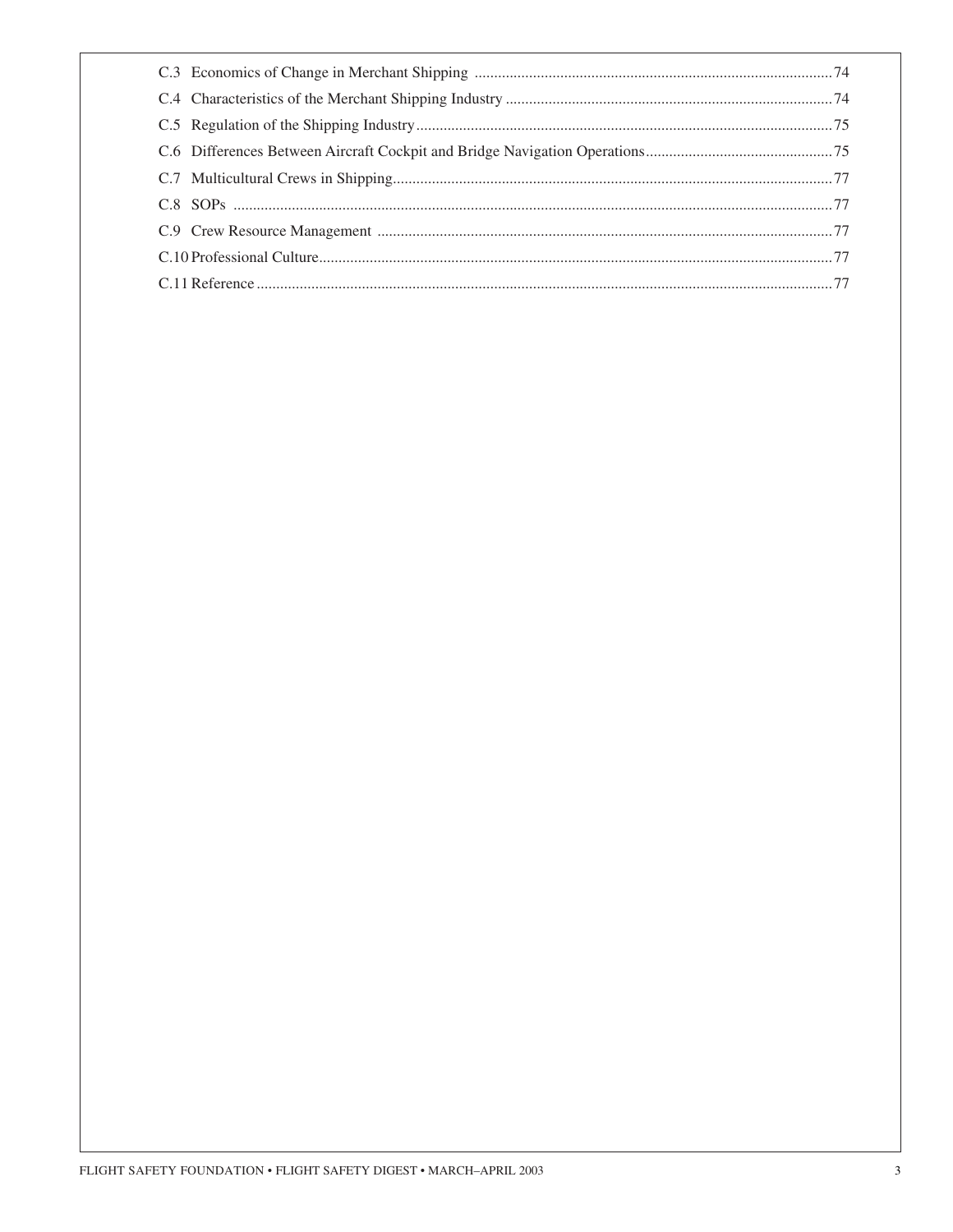## **Executive Summary**

#### **Introduction**

The study was carried out during 2000, on behalf of the Joint Aviation Authorities (JAA), by a team led by Icon Consulting and including Human Reliability Associates, International Air Transport Association (IATA) Aviation and Research<sup>1</sup> and experienced pilots. The aim of the study is to consider the human factors implications of recent commercial developments in the airline industry and to assess their potential impact, if any, on flight-deck safety.

### **Approach**

The overall approach was as follows:

- To investigate whether there is a theoretical possibility of commercial developments having a safety impact on the flight deck — it was concluded that there is a possibility;
- If there is a theoretical possibility, to identify whether the conditions exist for a safety impact to occur — it was concluded that the conditions do exist and that continuing changes in the industry are increasing the likelihood of their occurrence;
- If the conditions exist, to seek evidence on whether incidents are occurring as a consequence — relevant incidents were identified, but it was concluded that there is insufficient evidence to link them directly to this cause; and,
- To identify any mitigating factors that could be used to reduce the threat — it was concluded that there are factors and that they should be enhanced to deal with this threat.

A wide range of people were consulted for the study, including airline management, management pilots, line pilots, safety regulators, an airframe manufacturer, a flight crew agency and pilot-representative organizations. The airlines consulted included national, regional and cargo carriers, charter airlines and new entrants in the low-cost sector. The countries represent a broad cross section of the whole of the JAA region and are not biased toward any one part of Europe.

All contributions to the study are confidential to the study team.

At the beginning of the study, the team reviewed commercial developments in the air transport industry and the published literature on possible human factors impacts. The following paragraphs provide a very short summary of the principal dimensions in which commercial developments potentially have a human factors impact.

### **Culture**

The impacts of national, professional and organizational cultures were investigated.

A link between national culture and potential flight-deck behavior was established. National differences were identified in the dimensions of individualism/collectivism (achieving individual desires as opposed to group harmony), power distance (relationship between subordinates and superiors) and uncertainty avoidance (tolerance to risk and uncertainty). These differences may result in different attitudes to following standard operating procedures, (SOPs) to the use of automation and to relationships and management on the flight deck.

In terms of globalization, therefore, flight deck crews composed of individuals from different cultural backgrounds might experience conflict in the dimensions identified.

The professional culture of the flight crew is strong. However, the satisfaction level achieved is largely determined by the organizations that they work for and the conditions under which they work. In addition, the sense of professional pride can result in an unrealistic denial of vulnerability to factors such as fatigue.

A link between a negative organizational culture and negative attitudes and behavior was established which would not necessarily be mitigated by the high level of professionalism of flight crews.

## **Flight Deck Error**

Researchers have recorded that errors were made on 68 percent of flights they observed, with an average of two errors per flight. Not all crew errors will lead to adverse consequences. This report identifies the types of errors and their causes.

Direct causes of failures are primarily due to a breakdown in crew-related interactions such as decision making, verbal communication, team organization and workload distribution, rather than a lack of technical proficiency. Team skills are therefore vital to a safe flight. The indirect or latent causes of failures can be due to inadequate training, supervision, resources or oversight, and faulty procedures and policies.

#### **Commercial Developments**

The report describes past, recent and possible future developments in the air transport industry that have been motivated by deregulation, liberalization and privatization.

<sup>&</sup>lt;sup>1</sup> International Air Transport Association Aviation Information and Research (IATA-AIR) input was related to describing and analyzing commercial trends in the industry.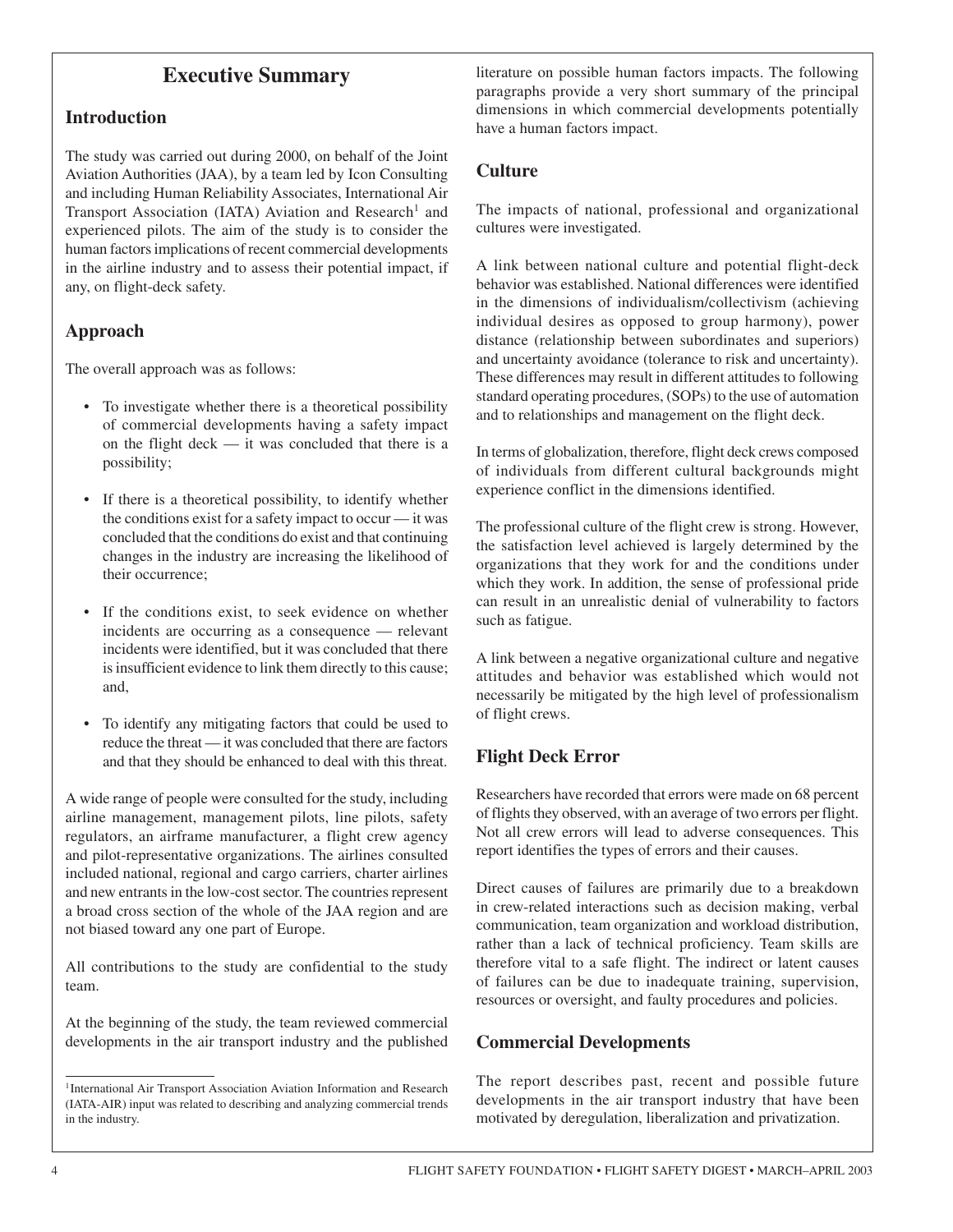Alliances are formed partly to improve market access and partly to reduce cost. Cost-reduction mechanisms include:

- Management contracts, leading to the reduction in the management head count of members;
- Joint ventures in areas such as ground handling and aircraft maintenance, which allow alliance members to enjoy the benefits of bulk purchasing from key suppliers;
- Sharing of facilities such as training, maintenance and aircraft spares; and,
- Higher utilization of aircraft.

Cost efficiency does not automatically mean a loss of safety, particularly as all carriers are subject to the same regulation. However, the emergence of numerous new-entrant airlines, each of which requires specific regulatory effort, may stretch the resources of the regulators. While previous airline mergers generally took place between airlines within the same country, mergers that cross national boundaries are becoming increasingly common. This is likely to give rise to a more complex mix of cultural factors to be dealt with by the new companies. Further mixing is likely to result from an increase in the number of pilots from the former Soviet Bloc seeking improved employment conditions in Western airlines.

The growth of the low-cost carriers has generated new demand for air travel, a new market sector and new commercial pressures. Not all low-cost carriers have survived, and those that have face increased costs, not least because they now have to compete in the marketplace for the considerable number of pilots they require. Overall, they have contributed toward an increase in volatility in the employment of pilots.

## **The Effect of Commercial Developments**

The consequences of recent developments have the potential to affect flight deck performance. Airline mergers and alliances will change the organizational culture in which individuals work, and this in turn may influence individual performance. They are likely, also, to increase the incidence of multinational flight crews. As more flexibility is required of airline staff, effects such as changes in morale and increased fatigue may be seen.

Of all the potential problems arising from multinational flight crews, differences in language are an obvious concern, and an increase in mixed-language operations is likely to have a negative effect on safety. Language is also a social issue affecting both duty and off-duty time. Social interaction may help to reduce fatigue, maintain alertness between the crew and contribute to teamwork during flights. A lack of conversational or colloquial ability in a common language may have an adverse

effect on interpersonal relations during off-duty periods, which will reduce the likelihood of the crew building up a shared knowledge base and a shared set of assumptions about how the team should work together.

Other factors that are thought to cause difficulties are different religious beliefs, membership in different trade unions, different safety or crew resource management (CRM) philosophies and concerns over flying skills and technical knowledge.

## **Commercial Pressure**

In some instances, there is strong pressure to increase flying hours up to the legal limits. Many airlines treat the legal limit as a performance target to be achieved if utilization of flight crew is to be maximized and operational costs reduced. In addition, some airlines allow very little, if any, reduction in flying hours for management pilots, some with critical responsibilities such as flight safety.

Unsympathetic rostering increases fatigue, upsets sleep patterns, reduces morale and has a detrimental effect on the personal life of crew. In some cases, this is combined with a reduced ratio of crew per aircraft, leading to a loss of flexibility and pressure to fly despite personal welfare.

Many pilots interviewed in a wide range of airlines observed that there is a tendency for business people with no flying experience to fill senior operational positions. Their concern was that these managers might not understand the implications of their decisions.

Training is an expensive activity, and there is a fear that training budgets might be reduced to achieve cost savings.

Captains are increasingly being required to make economic decisions, which is often counter to their traditional role of safely flying the aircraft. There is sometimes a dilemma between safety and economics: A captain has the responsibility for the safety of a flight but may be blamed by management if he or she is thought to have taken a commercially detrimental decision. If a pilot succumbs to commercial pressure and as a result is involved in an incident, he cannot, in law, defend his position by saying that the company pressured him to take the actions that he did. Some pilots find this dilemma difficult to resolve on a day-to-day basis.

## **Mitigating Factors**

During the research, a number of factors that might mitigate the effects of globalization were identified. These factors have been classified into three categories: CRM training, SOPs and professional culture. Safety regulation is also available as a controlling measure. The report identifies to what extent each category is likely to produce effective mitigation and whether other control measures can be brought to bear.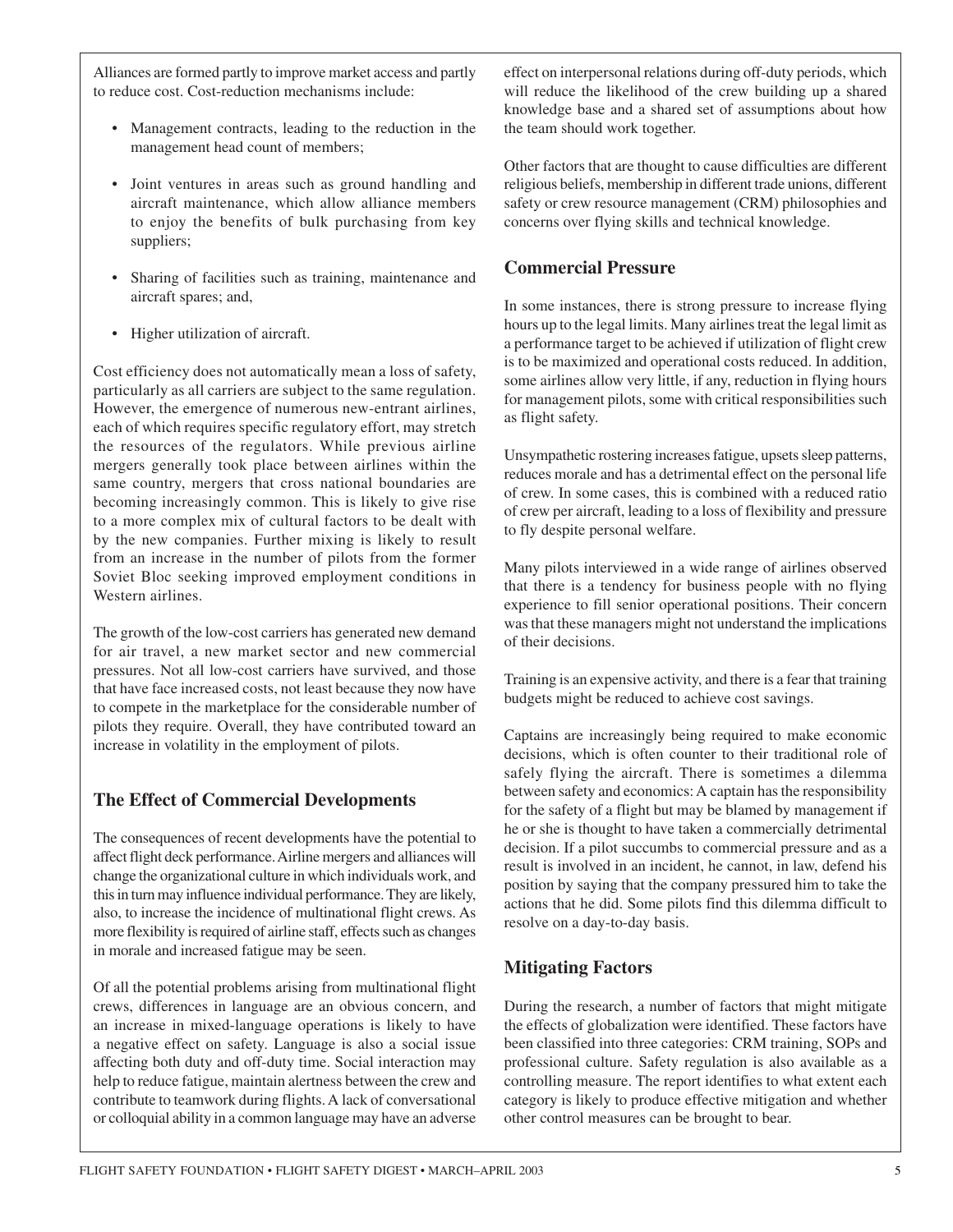CRM training is the approach used within aviation to tackle issues of teamwork among flight crew. Whereas benefits have been claimed by the industry from the use of CRM, there is little hard evidence that CRM has a measurable effect on safety. There are particular concerns that behavior in training sessions is not correlated with behavior under real circumstances. In addition, CRM cannot deal with other causes of error such as fatigue, poor interfaces, cockpit automation issues and problems related to SOPs quality and compliance.

The use of a standard, outsourced CRM "product" that has not been adapted for the particular culture in which it is applied may also reduce its effectiveness. There appears to be no process in place in the industry to spread to others either the experience gained in developing appropriate CRM training or best practices.

The scope of CRM is being extended in some airlines. While the previous emphasis was on team-building skills and communication, other aspects are now being introduced, such as monitoring skills and the management of time and workload. Some airlines run CRM training for mixed groups of cabin and flight deck crew, and in one case also maintenance personnel.

However, there is a serious danger that CRM will be seen as the solution to all human factors issues in commercial aviation. This is reflected in the fact that the human factors departments of airlines are often staffed by CRM specialists rather than by human factors professionals.

The emphasis on CRM may in some cases lead to a culture in which all errors are considered to arise (and be contained) in the cockpit environment. However, many factors that may adversely influence flight safety originate, as in all other industries, from management and organizational failures that occur deeper in the system and are outside the control of individual flight crewmembers. High levels of flight crew training, experience or personal capability will not automatically mitigate the adverse effects of such factors.

The CRM industry is responding to changes due to globalization, and no doubt the more recent versions of such training will improve its effectiveness.

SOPs form the basis for the operation of the aircraft, and it is thought by the whole industry that very few incidents would occur if SOPs were adhered to rigidly. However, it is clear that, in common with most safety-critical industries, absolute compliance with the letter of all written procedures is not regarded as feasible. The extent of the noncompliance is influenced by the prevailing safety culture in the company. In addition, pilots who have experience with more than one set of procedures may inadvertently revert to a previously familiar procedure, particularly under conditions of duress. In a multicultural environment, a flight crewmember's knowledge of an SOP may lead him to interpret ambiguous communication in terms of SOPs with which he is familiar.

Several airlines stressed the highly proceduralized nature of the flying task, claiming that procedures existed for every eventuality. However, crews working in highly proceduralized environments may encounter difficulties when faced with a situation that is not covered by a procedure. Furthermore, crews who normally use SOPs when working for an airline that strongly adheres to procedures may experience difficulties should they then operate in an airline which allows a greater degree of individual interpretation of SOPs.

Airline personnel display strong ownership toward their own SOPs. It would appear that new-entrant airlines tend to adopt manufacturers' SOPs with little, if any, modification, whereas established airlines will often have adapted these SOPs quite considerably. Problems may arise if there are differences in the degree of compliance with SOPs by flight crews from different airlines.

Safety regulators do not allow the operation of mixed SOPs within a single aircraft type under an aircraft operating certificate (AOC). Therefore, it would be difficult to mix crewmembers within an alliance unless all partners of the alliance were using the same SOPs.

The professional culture in aviation is strong and distinctive, and this is particularly apparent in the professional culture among pilots.

Flight crew were described as intelligent, although not necessarily formally educated, with a high degree of self-confidence. Strong self-discipline and self-motivation were said to be essential to cope with the working environment. Flight crew tend to be conservative in nature and are generally uncomfortable with change unless it is long-term and gradual.

A strong professional culture has both strengths and weaknesses. On the positive side, pilots take great pride in their profession and have a strong motivation to perform to the best of their ability. On the negative side, there may be an unrealistic denial of vulnerability to factors such as fatigue, stress or personal issues. Given the great responsibility of pilots, this may be a psychological defense mechanism to avoid performance anxiety.

There is a danger that globalization may degrade those aspects of professional culture that do act as a control mechanism. For example, the movement of crew between countries and companies may diminish the perception of a common identity.

Safety regulation in Europe is not yet harmonized. Differences among member states mean that European airlines are not overseen by a coherent legal entity, unlike the situation in the United States. Given that overall regulation is the remaining control mechanism to deal with conditions not controlled by the other three identified mitigating factors, this has to be a matter of concern to the JAA.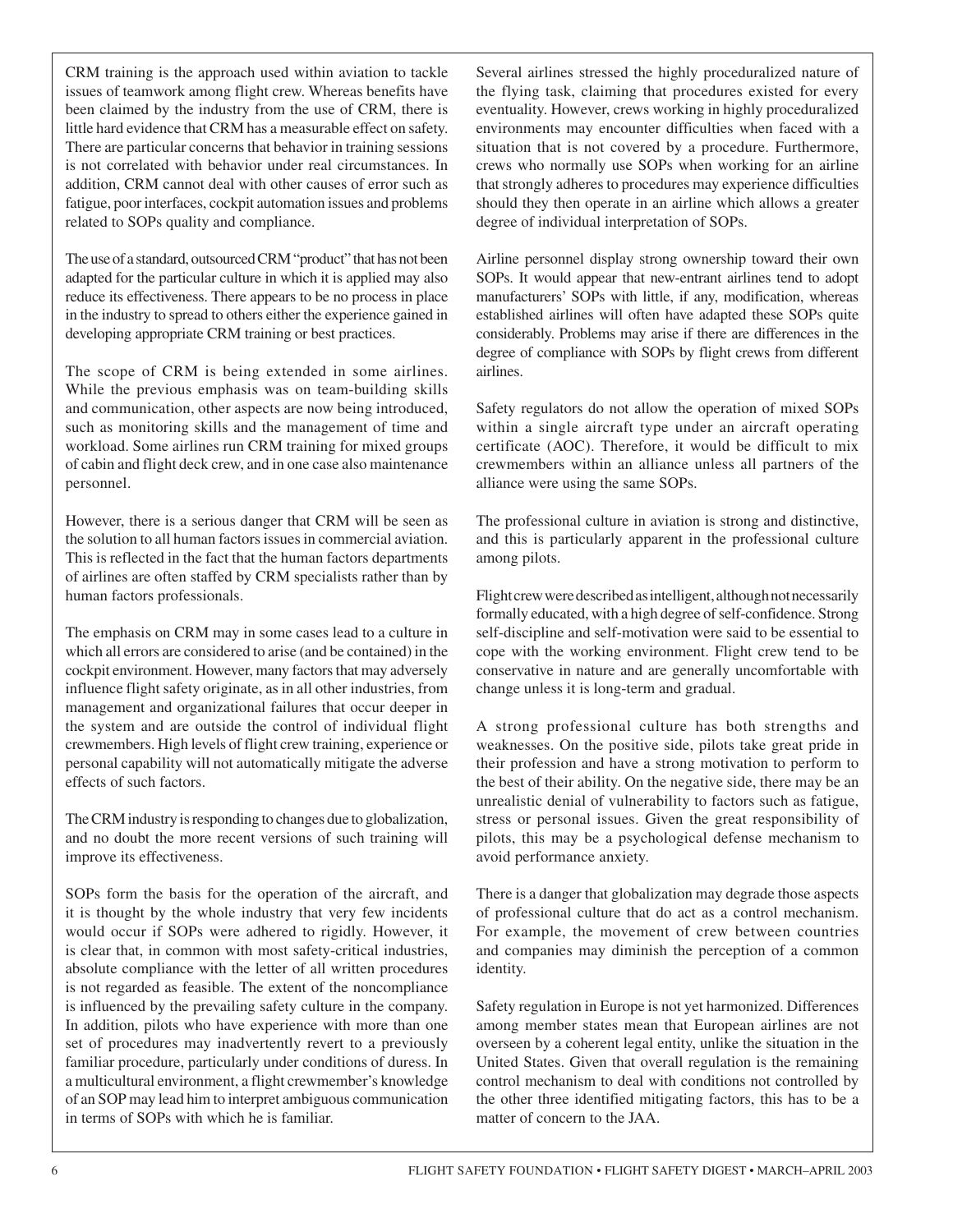Some regulators are taking a less active role in enforcing standards by allowing airlines to take greater responsibility for their own oversight by means of self-audits. However, it is apparently becoming increasingly difficult for airlines to recruit suitably experienced people as nominated post-holders to carry out this important role.

### **Conclusions**

The aviation industry in Europe is developing rapidly, and a number of human factors effects that can arise from these commercial developments have been identified. Some of these effects have the potential to impact negatively on flight safety, and this threat is likely to increase as the pace of commercial developments increases.

There is a belief in the industry that the control measures of CRM, SOPs and professional culture will mitigate these threats. This report suggests that these measures may not be fully effective in preventing or controlling the issues. An evaluation of the extent to which the three measures are thought to be effective is presented in Table 1.

## **1. Introduction**

## **1.1 Background to the Study**

The aim of this study is to consider the human factors implications for flight safety, if any, of recent commercial developments in the airline industry. In particular, the study focuses on recent tendencies for airlines to merge and form global alliances, and the growth in new entrants with different business models.

The functional reliability of aircraft has improved beyond all recognition over the course of the last century. This improvement, however, has drawn attention to the importance of the human element in determining system safety (David, 1997). It has been suggested that around 70 percent of aviation incidents and accidents are attributable to human error on the flight deck (Foushee, 1984).

Hawkins (1993) states that, despite the low level of accidents per passenger carried or hours flown, the current accident rate is still too high for the comfort of the public. The Final Report of the (U.S.) White House Commission on Aviation Safety and Security (1997) states that if the current accident rate is maintained, the expected growth in air transport means that by 2015 there will be one major accident somewhere in the world each day, a situation which would be totally untenable. Therefore, the accident rate must be reduced to ensure that the total number of accidents per annum is no greater, and hopefully lower, than current figures. As a part of this improvement process, human factors issues need to be addressed.

The global nature of aviation means that issues of communication and interaction between cultures are of particular interest, perhaps more so than in any other industry, apart from international shipping (see Chapter 8). The constant drive for cheaper and more flexible travel may lead airlines to look further afield for their flight crews and to increase their use of multicultural crews.

However, it would be a mistake to assume that issues arising from differences in national cultures are the only or even the most important flight safety issues arising from commercial developments in the airline industry. Mergers between airlines also involve a merger of the individual cultures and practices that have existed in the previously independent companies.

To remain competitive, airlines will also seek more efficient and cheaper ways of doing business, which is likely to result in greater flexibility being required of flight crew and may increase their sense of commercial pressure. The rapid expansion in lowcost carriers and the future movement of flight crew between these airlines and more conventional carriers with very different company cultures may also have human factors implications.

## **1.2 Scope of the Study**

The scope of the study is countries in the JAA area. No organizations were consulted from outside this area, although,

## **Table 1 Tabulation of Human Factors Issues and Mitigating Factors**

|                                         | <b>Mitigation Effectiveness</b>           |                                                |                             |
|-----------------------------------------|-------------------------------------------|------------------------------------------------|-----------------------------|
| <b>Human Factors Issue</b>              | <b>Crew Resource</b><br><b>Management</b> | <b>Standard Operating</b><br><b>Procedures</b> | <b>Professional Culture</b> |
| Teamwork/power gradient                 | Medium                                    | Medium                                         | Medium                      |
| Communication                           | Medium                                    | Medium                                         | Low                         |
| Fatigue                                 | Low                                       | Medium                                         | Low                         |
| Morale and job satisfaction             | None                                      | Low                                            | Low                         |
| Experience/competence                   | Medium                                    | Medium                                         | None                        |
| Situational awareness and mental models | Medium                                    | Low                                            | <b>Medium</b>               |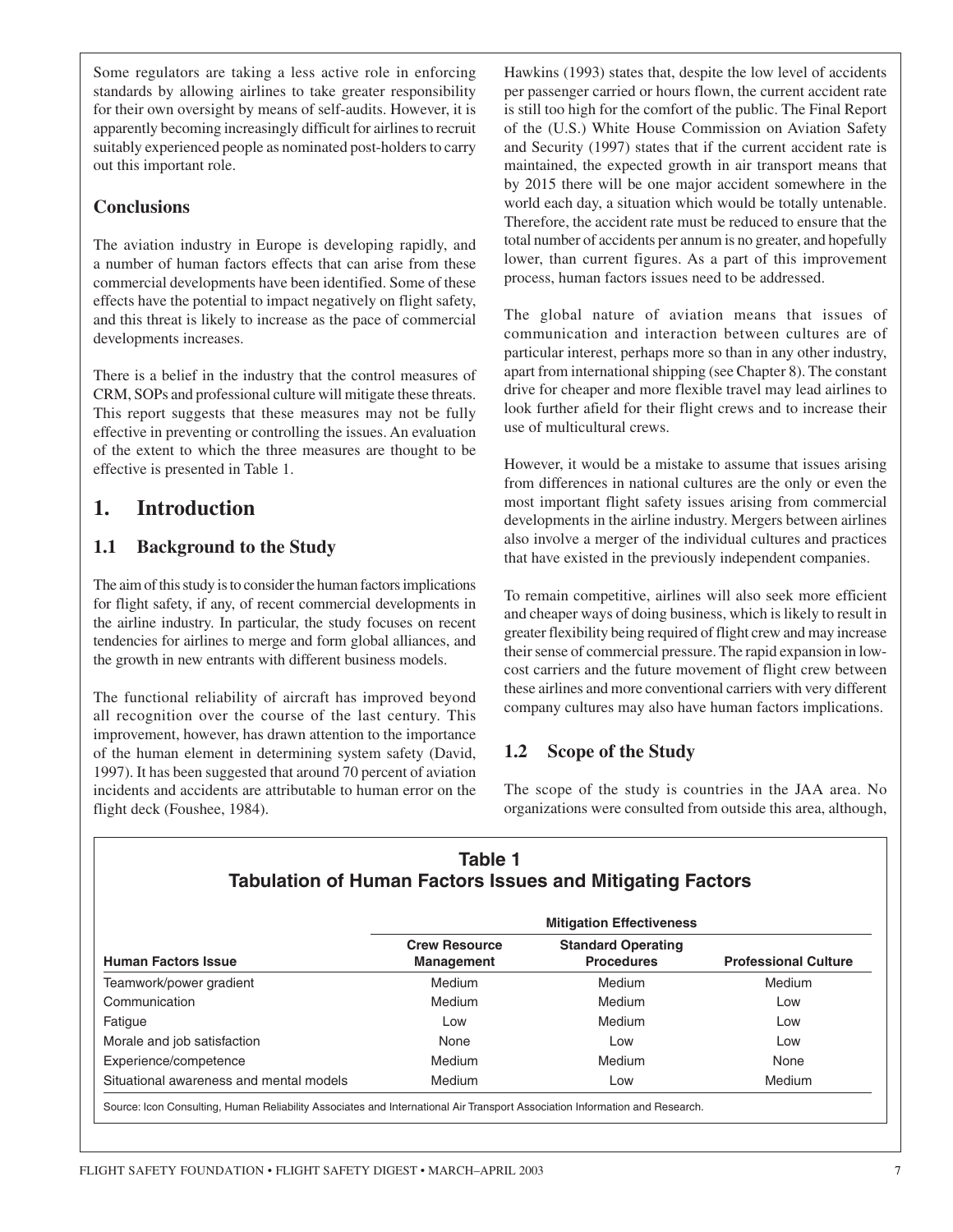during the course of the study, some examples were provided of airlines based beyond the boundaries of the JAA that have experienced and resolved human factors issues that are relevant to this study. Some of these examples are referred to in this report.

The main thrust of the study has been in obtaining the views, concerns and experience of a variety of stakeholders in European aviation. Table 2 shows the sample of different types of organizations that were consulted by means of either a questionnaire or a face-to-face interview, and their geographic spread.

| Table 2<br><b>Dimensions of Representation</b><br>In the Study |               |                                                  |
|----------------------------------------------------------------|---------------|--------------------------------------------------|
| <b>Organization Type</b>                                       | <b>Number</b> | <b>Countries</b><br><b>Consulted Represented</b> |
| Airline                                                        | 21            | 14                                               |
| Safety Regulator                                               | 4             | 4                                                |
| Airframe Manufacturer                                          | 1             | 1                                                |
| <b>Flight Crew Agency</b>                                      | 1             | 1                                                |
| Pilots' Representative Association                             |               | Europe                                           |

Source: Icon Consulting, Human Reliability Associates and International Air Transport Association Information and Research.

The airlines consulted include national, regional and cargo carriers, charter airlines and new entrants in the low-cost sector. Airline managers, management pilots and line pilots were interviewed. The countries represent a broad cross section of the whole of the JAA region and are not biased towards any one part of Europe. To preserve confidentiality, neither the organizations nor the countries are named.

It should be noted that in this report, "flight crew" refers to all those members of the crew who work on the flight deck, including captains, first officers and flight engineers. It does not include cabin crew.

## **1.3 Methodology**

To set the scene at the beginning of the study, two pieces of research were carried out:

- A review of significant historical and current developments in the structure of the air transport industry, together with a look at likely future developments; and,
- A review of published literature relating to the professional culture of pilots, the mixing of national and organizational cultures, the management of culture on the flight deck and the causes of flight deck errors.

Using the output from this research, two questionnaires were developed to elicit relevant information from airlines. The first was a postal questionnaire that could be sent to selected airlines to obtain some preliminary information. The second was a list of follow-up questions that could be used by members of the team in a face-to-face, structured interview. The interview questionnaire provided a framework for the meeting but was used flexibly to ensure that all matters relevant to the study could be pursued as they arose. The postal questionnaire appears in Appendix A, and the interview questionnaire in Appendix B.

These two questionnaires were particularly suitable for interviewing management and management pilots in airlines, and a less structured approach was taken with line pilots and safety regulators. In particular, questions that were asked at meetings with regulators were based on issues that had already emerged from the airline interviews.

Much of the content of the main part of this report is derived from an analysis of the information collected at meetings and from questionnaires.

The human factors issues identified are not only being experienced in the aviation industry but also occur in other safety-critical industries where globalization is taking place. The study team has used its prior experience of the marine industry to compare it with aviation to determine if there are lessons that can be learned.

## **1.4 Layout of Report**

Chapter 2 puts the remainder of this report into context by reviewing previous work that has been carried out on cultural factors in aviation. It discusses three types of culture — professional, organizational and national — and explores how flight crew attitudes are influenced by these cultures. It also considers how cultural issues might be managed on the flight deck.

Chapter 3 reviews different types and causes of human error on the flight deck. It provides a framework model of flight deck error based on the acquisition of information, the sharing of this information between flight crew and its use for decision making. A summary table is provided to illustrate the type of error that can occur during each stage of the framework and relates each error type to possible cultural causes.

Chapter 4 highlights some of the significant historic and current structural changes in the air transport industry of particular relevance to this study. It considers the effects of deregulation, its impact on different types of carriers, the rapid growth in global airline alliances and the emergence of lowcost carriers.

Chapters 5 to 7 are based on the results of the interviews.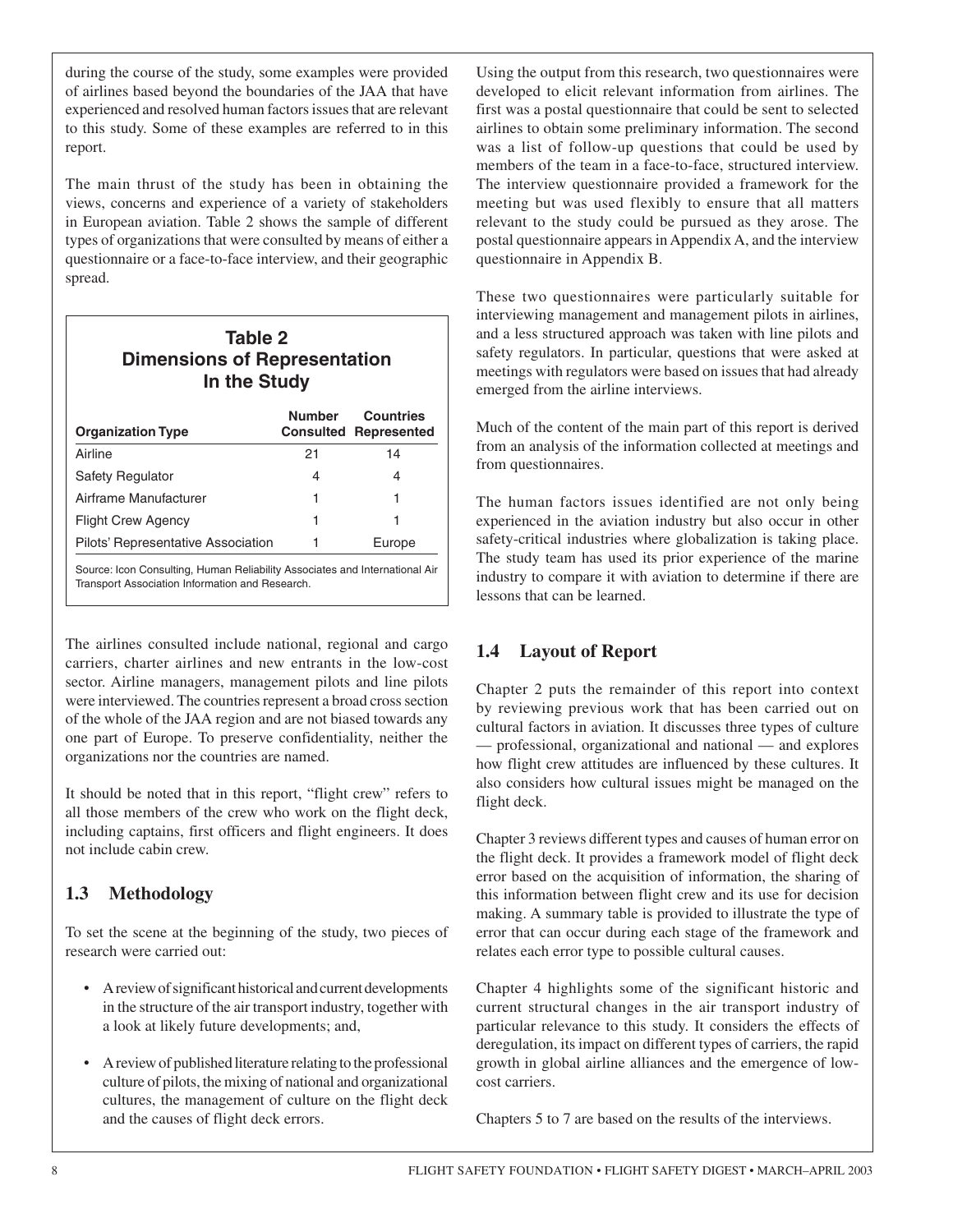Chapter 5 describes the primary results of the survey in terms of the effects arising from the commercial developments described in Chapter 4 that have human factors implications which have a bearing on flight deck errors. Three separate effects are identified:

- Multicultural flight crews;
- The merging of company cultures; and,
- Commercial pressure.

For each effect, the human factors issues and their potential consequences for flight safety are identified.

Chapter 6 considers the factors that could mitigate the adverse effects of the potential human factors problem areas that have been identified. These mitigating factors are:

- CRM;
- SOPs; and,
- Professional culture.

A number of issues are raised with respect to each mitigating factor, and their potential consequences are identified. The chapter concludes with a discussion of the role of safety regulation.

Chapter 7 discusses several recurring human factors issues that have been identified in previous chapters as influencing the likelihood of flight deck errors. These issues are:

- Teamwork;
- Communication;
- Fatigue;
- Morale and job satisfaction;
- Experience and competence; and,
- Situational awareness.

Safety auditing and internal oversight are also considered.

These issues are evaluated in terms of the extent to which their negative effects will be reduced by the mitigating factors of CRM, SOPs and professional culture. A summary table assesses their relative effectiveness in terms of their impact on each of the human factors issues.

Chapter 8 summarizes the similarities and differences between aviation and the marine industry, and considers whether there are any areas where aviation might learn

from shipping. A more detailed discussion is provided in Appendix C.

Chapter 9 considers different approaches that are taken to human factors in other safety-critical industries and draws together some lessons that could be learned by the aviation industry.

Chapter 10 summarizes the overall findings and conclusions of the previous chapters, and Chapter 11 contains some recommendations.

## **2. Culture**

Merritt and Helmreich (1995) define culture as "the values, beliefs and behaviors that we share with others that help us define a group, especially in relation to other groups." Individuals can be members of any number of groups, defined by a wide range of values, beliefs and behaviors. For example, a 40-year-old female pilot who works for a regional airline and lives in Madrid, Spain, is a member of several different cultures. These different cultures — defined by age, gender, organization and location — will all affect a person's conduct at work.

Helmreich and Wilhelm (1997) identify three main cultural groups that should concern researchers in this field: professional, organizational and national cultures.

### **2.1 Professional Culture**

Pilots, like many others in professions with a strong professional culture, such as medicine, place great value on their work. Helmreich and Merritt (1998) report that pilots describe a greater liking for their job than probably any other profession. They go on to stress, however, that this liking for the job does not mean they are completely satisfied with their working conditions. The organizations that they work for and the conditions under which they work largely determine this satisfaction level.

There are undoubted benefits in individuals taking pride in the work that they do and striving to live up to the reputation that a profession has developed. However, this sense of professional pride can result in an unrealistic denial of vulnerability to factors such as fatigue (see Section 6.3.2).

## **2.2 Organizational Culture**

The majority of the research examining the influence of culture on aviation has focused on international cultural differences — in particular, how they may pose a threat to the safety of aircraft staffed by multicultural crews. However, Merritt and Ratwatte (1997) query whether there is such a thing as a monocultural crew. They suggest that airline mergers and the movement of pilots between airlines always result in intra-crew cultural differences. However, these cultural concerns are not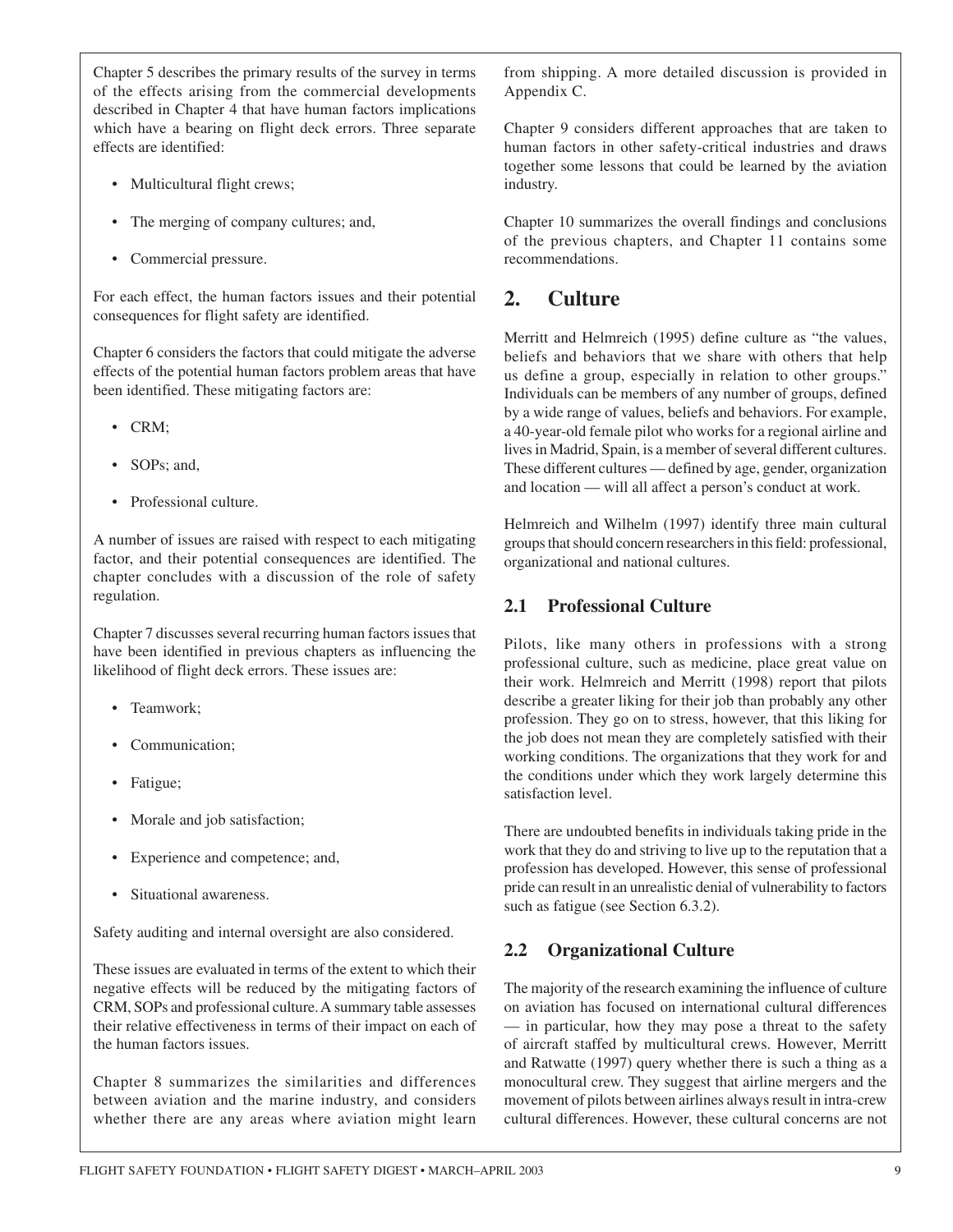national but organizational. Pilots may not be fully aware of the differences in SOPs between their new and previous companies, or, if they are aware, they may revert to the SOPs used in a previous company when distracted or under stress (referred to as strong stereotype takeover) or due to personal preference. This is just one example of an organizational cultural issue.

#### **2.2.1 The Effect of Organizational Culture on Safety**

There is an extensive literature that reports a link between the strength of organizational culture and organizational performance. Helmreich and Merritt (1998) review the area and conclude that the level of coherence and stability of views held within an organization define a strong unified culture. They suggest that it does not particularly matter what these views are, only that they are held by the whole organization. As an example, they compare British Airways and Virgin Atlantic, two successful airlines with markedly different organizational cultures.

In terms of this study, however, the important issue is whether organizational factors can affect safety. Helmreich and Merritt (1998) compared two American airlines with this issue in mind. In the first airline, 87 percent of pilots agreed that morale was high, compared with only 3 percent in the second. The second airline's pilots were cynical about the motives of management, and only 12 percent agreed with the statement "management never compromises safety for profit." Perhaps the most important response, however, was to the statement "crews I fly with adhere to standard operating procedures" — 93 percent concurred with this statement in the first airline, compared with only 73 percent in the second. This latter finding indicates an important link between attitudes and behavior, and implies that the high level of professionalism of pilots may not make them immune from the influence of a negative organizational culture — in this case reflected by the degree of compliance with SOPs.

The European aviation industry has undergone considerable organizational change over the last 15 years; liberalization of airlines has followed changes in the regulatory climate, making it easier for new-entrant carriers to commence operations. The increased competition has resulted in continuing downward pressure on revenue yields and consequent business reorganization. A report commissioned by the U.K. Health and Safety Executive into business re-engineering and its effects upon health and safety management (HSE, 1996), found very little firm evidence to support the hypothesis that business reengineering negatively impacts occupational health and safety. They were, however, able to cite examples where reorganization had contributed to major systems accidents. Equally, however, occupational accident statistics had generally improved during the period examined, despite individual setbacks. They did find that reorganization could be a major source of stress in individuals and consequently could negatively influence job satisfaction. They concluded that reorganization is a stressful process, that its effect upon safety can be both positive and

negative (depending on the nature of the reorganization and the sensitivity with which it is conducted). However, it is difficult to be more specific due to the lack of research evidence in this field.

Many people would consider safety culture to be an aspect of organizational culture. Helmreich and Wilhelm (1997), however, argue that the extremely safety-critical nature of aviation means that it warrants individual consideration. They suggest that the tradeoffs that an organization is willing to make between increased productivity and safety concerns is the principal measure by which employees gauge the extent of that organization's commitment to safety.

## **2.3 National Culture**

#### **2.3.1 Hofstede's Cultural Dimensions**

One of the most influential individuals in the field of cultural variation is the Dutch engineer and social scientist Geert Hofstede (Merritt, 1997). Hofstede, using questionnaire data from 80,000 IBM employees in 66 countries across seven occupations, established four dimensions of national culture (Hofstede, 1980, 1991):

- Individualism/collectivism;
- Power distance;
- Uncertainty avoidance; and,
- Masculinity/femininity.

Merritt (1997) attempted to replicate Hofstede's survey using commercial pilots. She found that all of Hofstede's dimensions could be found within the pilot sample, with the exception of masculinity/femininity. This dimension is linked with achievement and the value placed upon it. Merritt suggested that this dimension was absent because aviation is already a financially rewarding profession and, therefore, has little concern for masculine traits such as "the opportunity for high earnings."

The other dimensions are discussed below:

#### **Individualism/collectivism**

This relates to the extent to which people are supposed to take care of themselves and be emotionally independent from others. A highly individual culture is one that is characterized by egalitarian relationships, social interaction is conceptualized in terms of costs, rewards and outcomes and self-sufficiency are valued. A collective culture values loyalty to and harmony within the group, and conceptualizes resources, responsibilities and outcomes as shared. There is a powerful motivation in trying not to disgrace the extended group, as mistakes and failure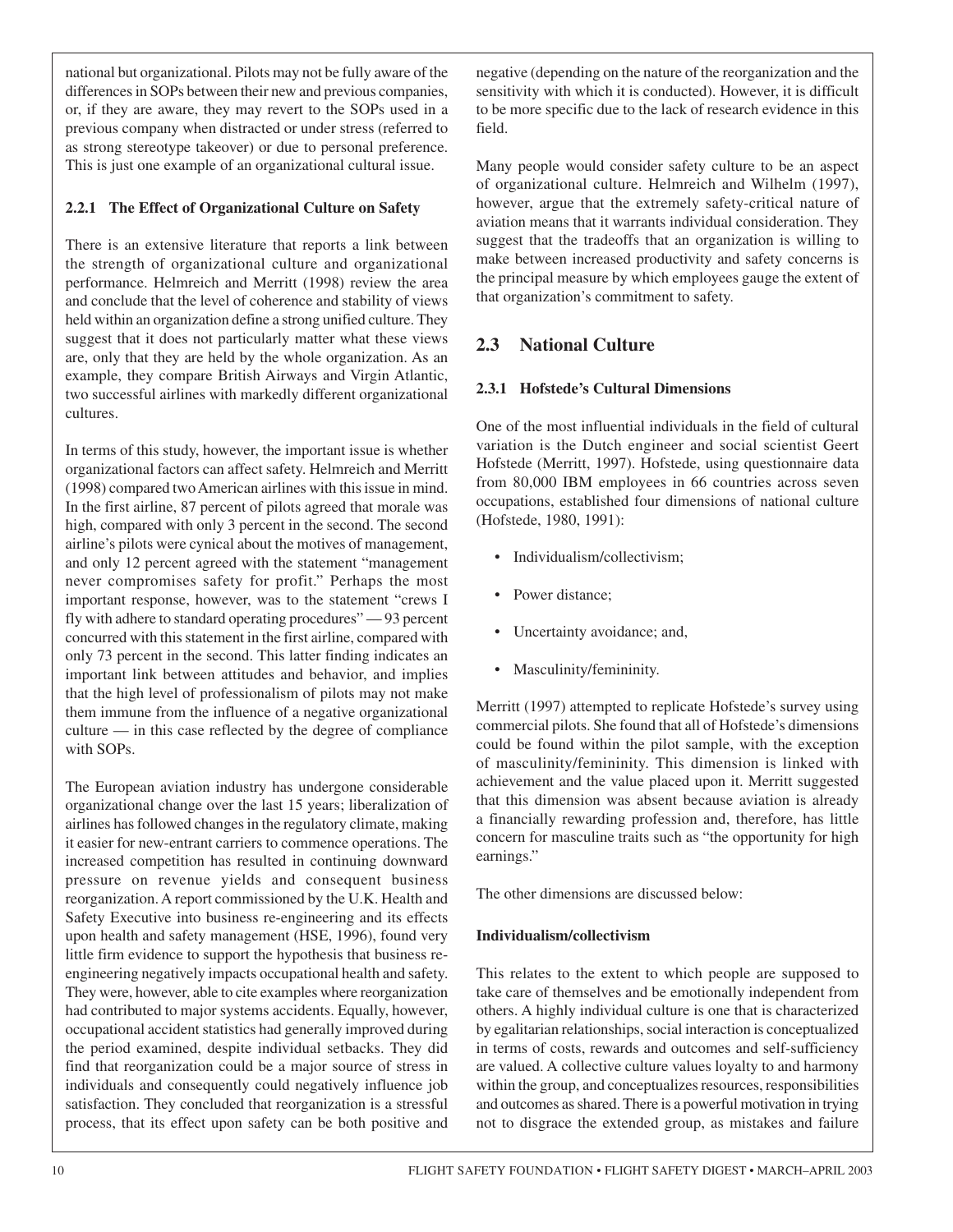are blamed upon the whole group. Merritt found evidence for the existence of this dimension in pilots but found more individualism and less difference between countries than would be expected in the general population. She suggests that individualists self-selecting into aviation may cause this difference. This was the only dimension to show higher, more convergent scores than those reported in Hofstede's study and may illustrate why pilots are perceived to have similar values worldwide.

#### **Power Distance**

This is the extent to which a culture accepts that power is distributed unequally among the members of a group and the extent to which the decisions of power holders are challenged. Low power distance implies limited dependence of a subordinate on a superior and a preference for consultation. Subordinates are comfortable in approaching their superiors and challenging them when necessary. In contrast, high power distance implies considerable dependence of subordinates on their superiors, with subordinates unlikely to approach their superiors and superiors unlikely to consult their subordinates. These patterns of dependence pervade all human interaction.

#### **Uncertainty Avoidance**

This is the extent to which members of a culture feel uncomfortable with risk and uncertainty. A culture with high uncertainty avoidance will often attempt to avoid uncertainty by establishing more structure within an environment by means of rules and procedures. Cultures that have low uncertainty avoidance are likely to accept and encourage dissenting views and try new experiences. Interestingly, Merritt found that cultures that believe strongly in the importance of rules and procedures are also strong advocates of automation.

Hofstede's classification provides a useful framework for examining culture in aviation. This area is one that has been addressed by several researchers, using Hofstede's dimensions (Anca et al., 1996; Merritt, 1993; Merritt and Helmreich, 1995). As an example, they suggest that a typical Asian flight crew (which will usually be collective and have a high power distance) will place great emphasis on maintaining group harmony. Conversation will be characteristically discreet and elaborate, and seek to avoid conflict; the focus will be on the "social process." In contrast, a typical Western flight crew, (individual and low power distance), will place emphasis upon "social product." Here, therefore, conversation will be succinct, personal and instrumental.

If these dimensions can be used to describe the cultural aspects of an individual's personality, then there may be implications for the selection, training and mixing of flight crews. This is particularly the case if it could be shown that certain scores on these dimensions are predictive of friction between individuals.

However, care must be taken in using the results of these surveys. For example, by using nationality as the unit of analysis, there is a danger of reducing complex social interactions to simple stereotypes.

#### **2.3.2 The Influence of National Culture on Flight Crew Attitudes**

Since Hofstede's classifications were derived from studies using IBM employees in the late 1960s and early 1970s, they may not necessarily apply to flight crew. As Merritt (1997) states, with regard to pilots:

These pilots are typically at the technological and modernized forefront of their countries' work force — many are trained or travel overseas as part of their jobs — and it seems likely that pilots working in such a regulated high-technology environment might transcend national influences in favor of a universal standard of behavior.

Merritt and Ratwatte (1997) even question whether a multicultural flight crew is a hazard. They suggest that it may reduce complacency, forcing pilots to adhere to the best CRM practices, which may not be the case in a monocultural environment. They also postulate that communication needs to be precise and unambiguous to ensure understanding, and that after a while this precision becomes the norm rather than the exception, thus improving system safety.

To ascertain exactly where flight crew attitudes converge and diverge with respect to nationality, Helmreich et al. (1996) used a survey tool, the "Flight Management Attitudes Questionnaire" (FMAQ). The questionnaire was designed to examine attitudes and values of pilots. They collected data from more than 13,000 pilots in 25 airlines in 16 countries. They found considerable consistency of attitudes in some areas and great variability in others. The attitudes that were universally endorsed by pilots were:

- Good communication and crew coordination are as important as technical proficiency for the safety of flight;
- The captain's responsibilities include coordination between cockpit and crews;
- The preflight briefing is important for safety and effective crew management;
- The pilot flying the aircraft should verbalize plans ... and be sure the information is understood and acknowledged; and,
- Pilots should monitor each other for signs of stress and fatigue.

These findings indicate that all pilots, worldwide, agree about the importance of safety in aviation. However, the results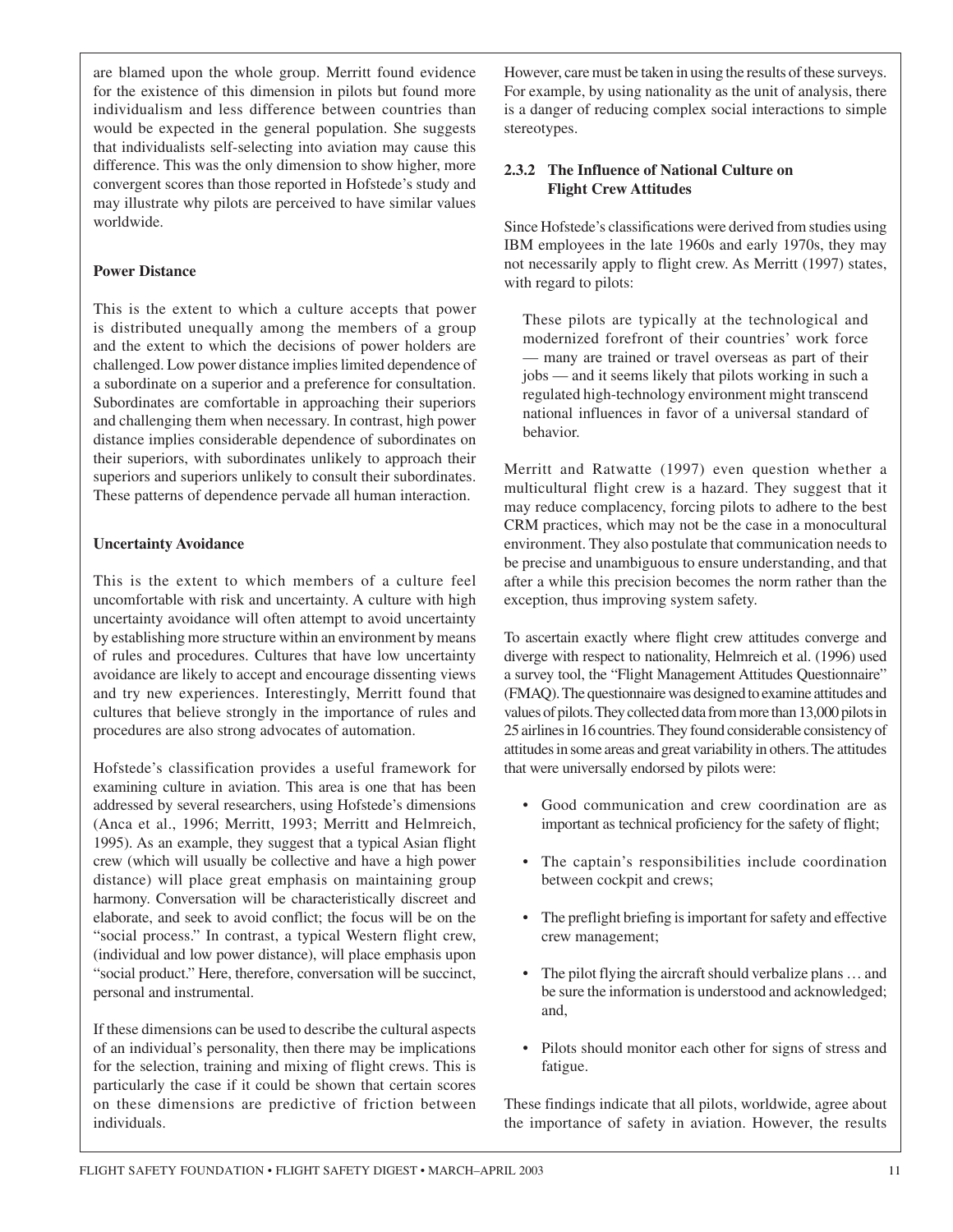in Table 3 demonstrate that there are areas, like command interactions and attitudes to rules and restrictions, that differ significantly across nations. The authors do not give the distribution of these scores.

#### **Differing Attitudes to Flight Crew Interactions**

Command interactions on the flight deck are vital to flight safety. The next example illustrates an extreme case of how serious differences in attitude can affect flight safety:

On 13 January 1977, a Japan Airlines DC-8 crashed shortly after take off from Anchorage International Airport, Alaska, U.S. The aircraft was flown by a 53-yearold American pilot with 23,000 hours flying experience; his Japanese copilot was a 31-year-old with 1,600 hours experience. The captain was found to be more than three times over the legal alcohol limit for driving a car.

It is difficult to know exactly what happened on this flight. However, it seems likely that the crash was a partial consequence of the copilot's perception of the command relationships on the flight deck. Stereotypically, an American culture would be low power distance and individualistic, whereas Japan has a culture that has high power distance and is collective in nature. In this particular situation, the captain was far senior to the copilot, who would have been conscious of his role within the cockpit. The copilot may well have questioned the captain, but it would have been in a discreet manner, mindful of preserving working relationships when a more assertive challenge was required, given the intoxicated state of the captain.

#### **Differing Attitudes to SOPs**

Difference in attitudes to SOPs can have an effect on aviation safety. The following is an extreme example of the potential consequences of these differences:

An investigation into the 1987 Detroit, Michigan, U.S., MD-80 accident revealed that the taxi checklist had not been completed. The aircraft took off without flaps or slats, and 156 passengers and crew were killed. The airline had a history of a lack of checklist discipline (Hawkins, 1993).

#### **Differing Attitudes to Automation**

Sherman and Helmreich (1995), again using the FMAQ, report that pilot attitudes to automation are affected by three main factors:

- National culture;
- Time spent flying automated aircraft; and,
- Seniority of crewmembers.

National culture was the most important of these, responsible for considerably more diversity of response in the acceptability of automation than any other tested factor. In general, cultures that scored highly in terms of power distance tended to be more accepting of automation. The authors speculate that this may be due to an acceptance of automation as a highly competent authority, endorsed by the company.

In addition, pilots that flew automated aircraft exhibited a slightly more positive attitude toward automation than others, and there were some differences between the attitudes of senior pilots and less experienced copilots. Junior officers tended to endorse pilot discretion and scored more highly on automation concern.

The authors speculate that members of both low and high power distance cultures may characterize automation as an "electronic crewmember." Low power distance cultures see authority without question as a bad thing and are consequently suspicious of automation. Conversely, high power distance cultures see automation as being endorsed by their organization and hence something to be trusted.

## **Table 3 Culturally Variable Pilot Attitudes — Across 16 Countries**

| <b>Range of National Responses Agreeing</b>                                                                                                              |                                              |                                               |
|----------------------------------------------------------------------------------------------------------------------------------------------------------|----------------------------------------------|-----------------------------------------------|
| <b>Statement</b>                                                                                                                                         | <b>Lowest National Response</b><br>(percent) | <b>Highest National Response</b><br>(percent) |
| Crewmembers should not question the decisions or<br>actions of the captain except where they threaten the<br>safety of the flight.                       | 15                                           | 93                                            |
| If I perceive a problem with the flight, I will speak up,<br>regardless of who might be affected.                                                        | 36                                           | 98                                            |
| Written procedures are required for all in-flight situations.                                                                                            | 15                                           | 84                                            |
| The organization's rules should not be broken — even<br>when the employee thinks it is in the company's best interests.                                  | 22                                           | 76                                            |
| Source: Icon Consulting, Human Reliability Associates and International Air Transport Association Information and Research, from Helmreich et al. (1996) |                                              |                                               |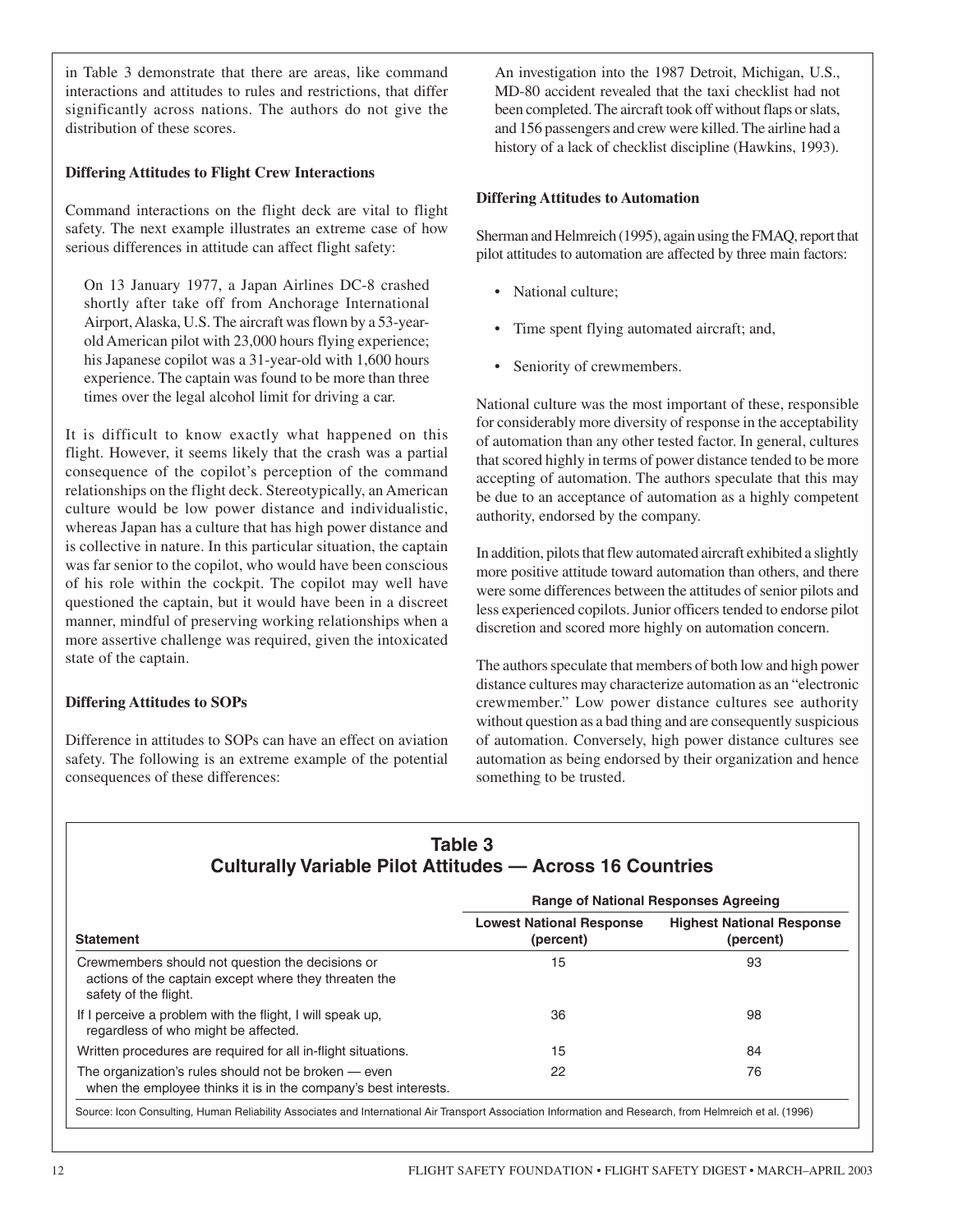#### **2.4 Managing Cultural Issues on the Flight Deck**

CRM training is the approach that is used within aviation to tackle issues of teamwork among all those individuals involved in the execution of the flight. CRM has existed in many guises, its main aim being to tackle human error through training individuals in effective teamwork. One criticism of CRM, based on the experience of airlines employing multicultural flight crew, is that it does not travel well between different cultures. A representative of the International Civil Aviation Organization (ICAO) has observed, "CRM is based on social psychology. This school of thought is scarcely known outside North America; yet CRM has been accepted as gospel by the international aviation community without cultural adaptation" (Maurino, 1993, cited in Kaplan, 1995).

Helmreich et al. (1996) suggest one possible reason for this, using their exhaustive studies of international cultural differences. Namely, that no one culture is exactly congruent with the underlying principles of CRM. One can illustrate this by taking one of Hofstede's dimensions, uncertainty avoidance (UA). High UA scores suggest that an individual will be meticulous in his or her adherence to SOPs, a good thing. However, a second individual who comes from a low UA culture will feel less threatened by novel situations and be more able to make effective decisions than the first individual. Both of these attributes are desirable, depending upon the situation, but it is difficult for one individual to possess both.

A further complication occurs when one considers the interaction between Hofstede's dimensions within an individual. For example, a low power distance score (as characterized by a Western crew) would be considered a desirable attribute in CRM, as such relationships facilitate open and frank idea sharing, an important aspect of good crew decision making (Orasanu et al., 1997). However, this is likely to be tempered in a Western crew by high-individualism/low-collectivism scores. Information sharing, and the construction of shared plans, will be easier in a culture with low-individualism/high-collectivism scores.

In terms of globalization, therefore, flight deck crews composed of individuals from different cultural backgrounds might experience conflict in these dimensions. While it is unlikely that any one nation has the optimum cultural values for good CRM, at least monocultural flight crews are made up of individuals pulling in the same direction. As an example, a flight deck consisting of individuals from a high power distance culture will be accepting of the high power distance between captain and copilot, even though CRM principles suggest this is a bad thing. When a low power distance copilot is introduced into this environment, the first time the copilot challenges a decision or even uses the first name of the captain, a conflict situation could arise.

There have been attempts to design CRM training programs that tackle these issues. Orasanu et al. (1997, citing Merritt, 1995),

describe a CRM program tailored to a high power distance/ collectivist culture. To overcome the possible communication difficulties that may occur in this sort of culture, the crew is represented as a family business. In the role-playing process, the captain is the head of the business and the copilot is his elder son who will one day inherit everything. The premise is that the captain will be more accepting of a questioning copilot if he thinks of him in these terms. In addition, the copilot is requested to think of the pilot as a close friend, in an attempt to stimulate a questioning attitude.

Helmreich et al. (1996) propose a new generation of CRM that has as its clearly defined objective the "management of human error." They suggest that this focus has several benefits. First, it moves away from a blame culture and recognizes that human error is something that is likely to occur. This, in turn, fosters an environment that enables open reporting systems to be put in place and active efforts made to reduce errorproducing conditions. This type of model of CRM facilitates the consideration of cultural issues.

This model allows captains from a collectivist culture to accept suggestions from junior copilots, as they are able to appreciate that the suggestion is not a threat to authority but an attempt to preserve the integrity of the organization. Individualists can feel more at ease relying upon the team unit to manage safety, as the organization promotes the view that individual errors are possible and not necessarily blameworthy.

## **2.5 Conclusions**

The discussion of culture suggests that the consequences of recent developments in the airline industry have the potential to affect flight deck performance. Airline mergers and alliances will change the organizational culture in which individuals work, and this in turn may influence individual performance. As more flexibility is required of airline staff, effects such as changes in morale and increased fatigue may be seen. Finally, increased communications errors could arise if globalization and the introduction of the common European flight crew license result in the greater use of multinational flight crews, since this could lead to conflicting expectations regarding the power distance relationship held by different members of the flight crew.

All these potential issues have been tested against the experience and opinion of flight crew, airline management and regulators. The results are described in Chapter 5.

## **3. Errors Arising From the Performance of Team Tasks**

## **3.1 Introduction**

Researchers at the University of Texas Human Factors Research Project have reported that errors were made on 68 percent of a large number of flights that they observed, with an average of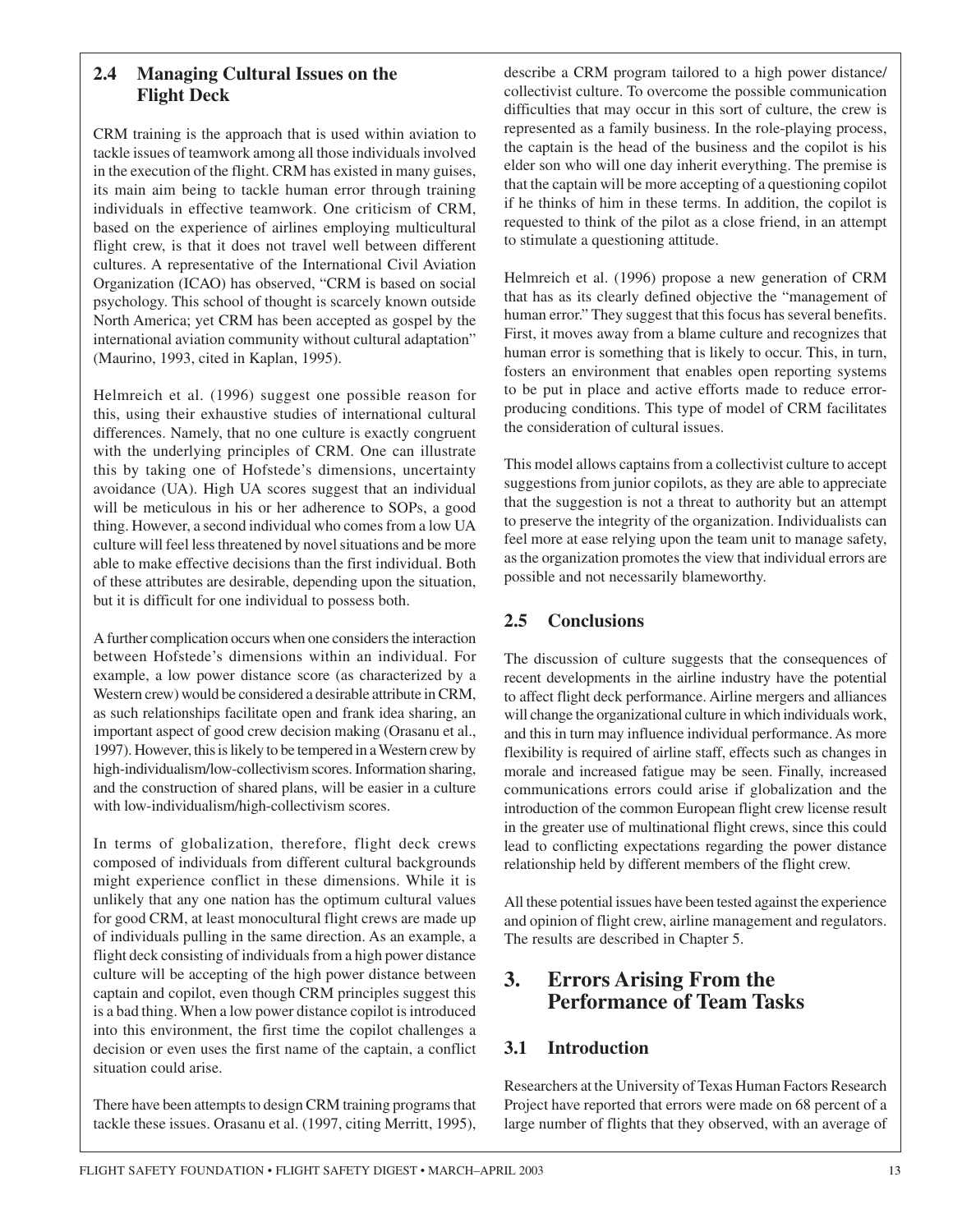two errors per flight. Robert L. Helmreich, who led the project, defines flight crew error as:

Action or inaction that leads to deviation from organizational expectations or crew intentions.

However, not all crew errors will lead to adverse consequences. Errors are normally recovered by the person who made the error, another flight crewmember or ground support personnel such as an air traffic controller. Helmreich (1998) defines error management as:

The process of correcting an error before it becomes consequential to safety.

The first section in this chapter provides a framework model of flight deck error based upon the acquisition of information, the sharing of this information by the flight crew and its use for group decision making. In subsequent sections, each of these stages is described in more detail and the factors that affect the likelihood of error at each stage are evaluated. Finally, the results are summarized in terms of the factors that affect each stage.

To gain an insight into the types of flight deck errors that teams can make, we will use a simplified model of the stages in normal performance of team tasks. These stages are loosely based on Rasmussen's (1982) model of the information processes underlying decision making:

- Information acquisition detection and collection of significant information;
- Information sharing imparting information to enable a shared understanding of a situation to be established;
- Decision making interpreting the meaning of the information and developing a plan or strategy for action. This will often require SOPs to be followed, either by the use of checklists or procedures memorized from training; and,
- Action executing the chosen course of action.

Both pilots on the flight deck will engage in each of these processes to a greater or lesser extent while performing a team task. Their roles will depend on which of them has been designated, at a particular stage of a flight, as "pilot flying" (PF) and as "pilot not flying" (PNF). For example, the PNF may *monitor* certain equipment and pass on any information to the PF, who will make a *decision*, which the PNF may be asked to execute. The interactions of the two pilots at the stages of their independent information-processing systems are illustrated in Figure 1.

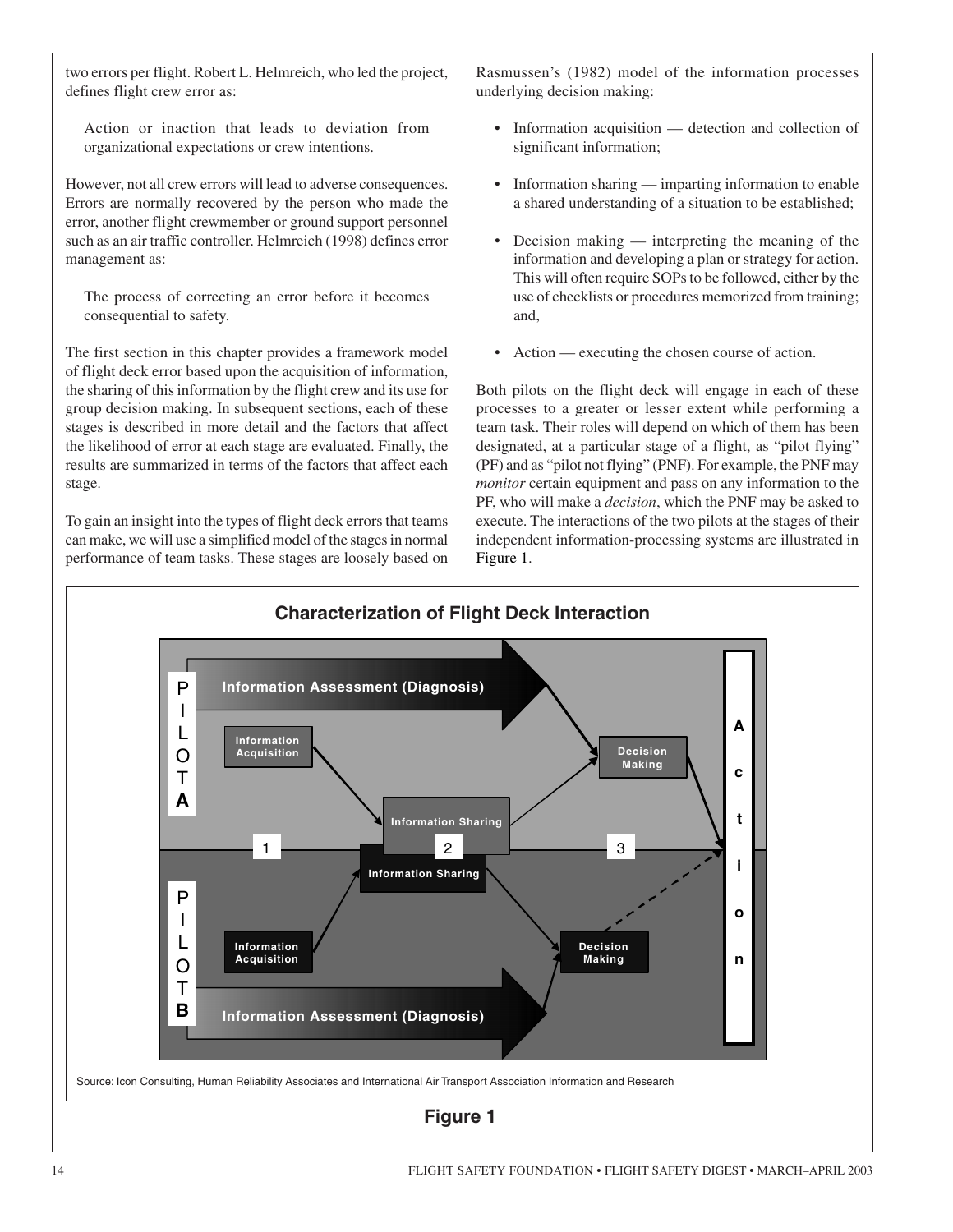The stages of information acquisition, information sharing and decision making (including information assessment) and the factors that are known to affect error causation will be discussed in the following sections. Some factors that affect errors on the flight deck may not be altered by the changes associated with globalization and mergers. For example, errors that are influenced by the design of the cockpit human-machine interfaces will not be expected to change, as long as the pilots have received appropriate conversion training if the results of the commercial developments involve an aircraft change. The factors that are expected to be susceptible to changes due to globalization will be highlighted in more detail. The action stage in the model has not been considered in this report because most flight deck errors have been shown to be due to crew-related phenomena, not to technical proficiency, and this is unlikely to be affected by globalization.

### **3.2 Information Acquisition**

Complete and accurate information is critical for correct task performance in any environment. The information that flight crews acquire to aid them in performing their tasks comes from a number of sources — for example, flight deck displays, external environment, SOPs, air traffic control (ATC) and cabin crew. The latter two sources of information may also be considered under the information-sharing section of the model, as they involve interaction, but are outside the scope of this study.

#### **3.2.1 Information From Cockpit Displays**

Information extraction from flight deck equipment is a skill that is developed through training and experience. This technical proficiency is largely beyond the scope of this study. However, errors arising from the automated component of flight deck equipment will be considered due to the link between attitudes to automation and national culture described in previous sections. A recent study has identified two classes of error that commonly emerge on automated flight decks (Mosier et al., 1998):

- Omission errors failures to respond to system irregularities; and,
- Commission errors incorrectly following an automated directive without verifying it against other information or in spite of contraindications from other sources of information.

It is hypothesized that these errors are due to automation bias — the use of automation as a replacement for actively seeking information. A study by Klinect et al. (1999) found that 65 percent of automation errors were associated with failures to cross-verify settings rather than incorrect switch settings or execution modes (21 percent). Laboratory attempts to reduce automation bias through training have not been successful

(Mosier et al., 1998). This bias may be connected to the finding that acceptance and perception of automation vary greatly across cultures. It is, however, difficult to anticipate how the interaction between two different attitudes to automation might affect performance at the information-acquisition stage.

The acquisition of information from cockpit technology may be hampered by the number of aircraft types that a pilot may be required to fly. Wise et al. (1993) cite a report stating that corporate pilots typically maintain the capability to fly at least two different aircraft types. They suggest that the potential for performance degradation in these situations is high, due to different software systems used to operate different aircraft. This might become an issue if globalization was to result in a requirement for pilots to be qualified to fly two or more aircraft types. However, no evidence has been found in this study to indicate that this might be an outcome of globalization, and current practice is generally for pilots to operate aircraft that have identical or very similar flight decks — for example, the Boeing 757/767 and many Airbus types.

A crucial factor that can have an impact on gathering information from flight deck equipment is the level of pilot vigilance. The nature of the aviation industry often means nonstandard and altered work schedules and disturbances in circadian rhythms. Fatigue is widely recognized as an important factor leading to decreases in vigilance and regularly featured in incident reports (Rosekind, 1994). Considerable research has been conducted in this area. Pilot fatigue levels may well be influenced by organizational changes. If globalization means that pilots are required to be more flexible, this could result in a greater number of fatigued pilots flying, thereby affecting vigilance levels and quality of equipment monitoring.

#### **3.2.2 Information From SOPs**

Checklists and other operating procedures act as a guide to ensure that relevant information is checked and verified. The intent is to provide guidance to pilots and ensure a safe, efficient and predictable (standardized) means of carrying out tasks.

Different airlines normally have different SOPs that reflect the manner in which operational management intends to have various tasks carried out. When the way of performing tasks is quite different between airlines, then the quality of the readjustment training to a new company's way of doing things is obviously important. Firstly, differences in the structure and layout of different company procedures can lead to problems in acquiring information.

Differences in procedures are especially important if there are differences in roles and responsibilities for gathering information. Some responsibilities on the flight deck remain fixed with team member status, but others change with roleassignment changes. The assignment of PF and PNF normally changes on every leg of a journey or on a day-by-day basis.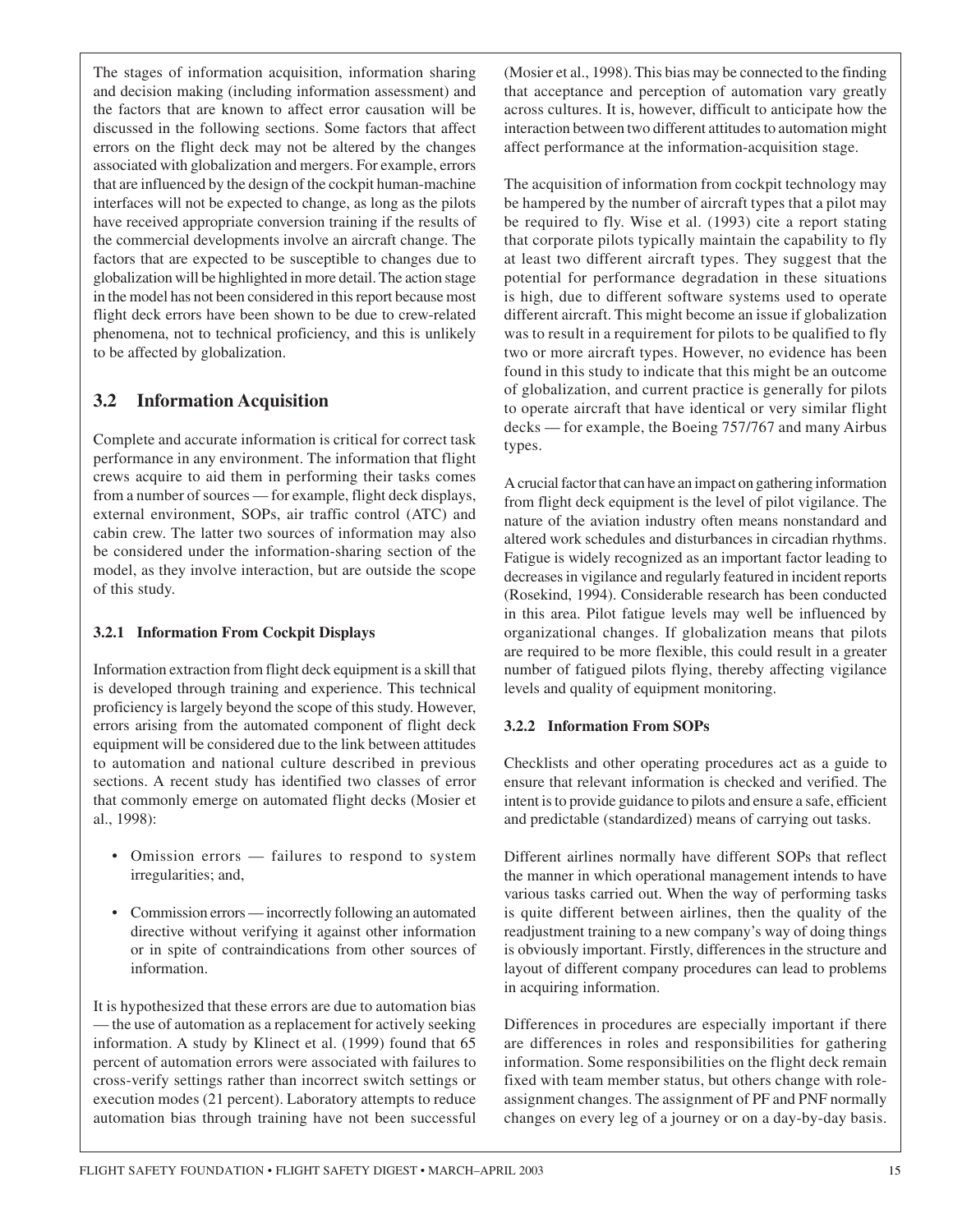Team member assignment affects the degree of attention that different flight crewmembers pay to different information sources and the assignment of responsibility to make decisions and monitor them (Bowers et al., 1995). Critical information may not be gathered due to an assumption by one crewmember that it is the responsibility of the other to check and verify. However, this practice has been common for many years, and the roles of both PF and PNF are taught very carefully.

## **3.3 Information Sharing**

#### **3.3.1 Purpose of Sharing Information**

The objective of the information-sharing stage is to enable a shared understanding — or mental model — of a situation to be established. The concept of shared mental models has been proposed as a means of explaining coordinated performance in teams (Stout et al., 1997). Through teamwork, crews develop shared understanding of the nature of problems, solution strategies, cue significance and participants' roles and responsibilities. Shared mental models assure that all participants are solving the same problem and create a context in which all can contribute efficiently (Orasanu, 1991).

This stage is central to any team activity. Communication is the primary means by which individuals develop and coordinate activities in order to achieve goals. Therefore, communication can be seen as the mediator of team processes (Helmreich and Foushee, 1989). Over 70 percent of reports made to the U.S. National Aeronautics and Space Administration (NASA) Aviation Safety Reporting System (ASRS) are related to communication problems (Billings and Cheaney, 1981; Connell, 1995). Language on the flight deck is used to issue commands, state intentions, acknowledge information, ask questions and convey information. Kanki (1996) has divided communication acts that occur on the flight deck into:

- Procedural speech adherence to regulations, policies and protocol. Routine communication required to fly the aircraft which is highly formulaic and shows little deviation from crew to crew within in an airline; and,
- Task-related speech first, resource management during routine flight conditions (e.g., managing time and coordinating actions on the flight deck and with ATC); second, metacognitive problem-solving talk during abnormal conditions (e.g., specifying what the problem is and how to go about solving it).

Previous NASA research (Foushee and Manos, 1981) has found that on flight decks where information sharing is good (e.g., high numbers of crew observations about flight status, statements of intent to perform actions, acknowledgements of other's messages and verbal agreements), fewer crew errors occurred. During low workload periods, captains and

copilots in effective teams tend to engage in more planning behaviors articulating their plans and strategies. In situations of high workload, copilots increase the amount of information provided in advance, thus reducing the captain's need to request information (Orasanu, 1990).

Crews experiencing high workload were found to share similar communication patterns regardless of whether or not they had flown together before (Kanki et al., 1991). It is suggested that a standardized communication pattern increases the extent to which flight crew can predict each other's actions.

The next sections will examine the following two types of communication failure:

- Failure to share information the sender does not realize the need for communication or does not actively participate in communication; and,
- Misinterpretation of information the sender's message is not intelligible for the receiver or the receiver decodes a message accurately but misinterpret the meaning. This causes an illusory understanding and reduces the probability of recovery via a re-send request.

#### **3.3.2 Failure to Share Information**

#### **Social Impediments**

Unfortunately, this ideal is not always attained, and failures to notice or react can cause "secondary errors," such as the following:

- Monitoring failures failure to detect the primary error or problem; and,
- Challenging failures failure to act effectively to mitigate the error (sometimes referred to as assertiveness failures).

Reviews of accidents and incidents indicate that the captain usually commits the primary error and the first officer usually fails to catch or correct it (NTSB, 1994; Jentsch et al., 1997). In Klinect et al.'s (1999) naturalistic study, 53 percent of responses to primary errors were failures to respond. These errors are significant as they often represent the last opportunity to break the chain of events that lead to an accident. Failure to challenge a questionable decision or action taken by another crewmember may occur due to choice or pressure not to say anything.

On the flight deck, the captain has the responsibility for the flight and is effectively the senior member or leader of the team. The relationship or command structure between the captain and copilot is referred to as the "trans-cockpit authority gradient" (Edwards, 1975). Figure 2 (page 17) illustrates the different gradient relationships that may occur between a captain and copilot.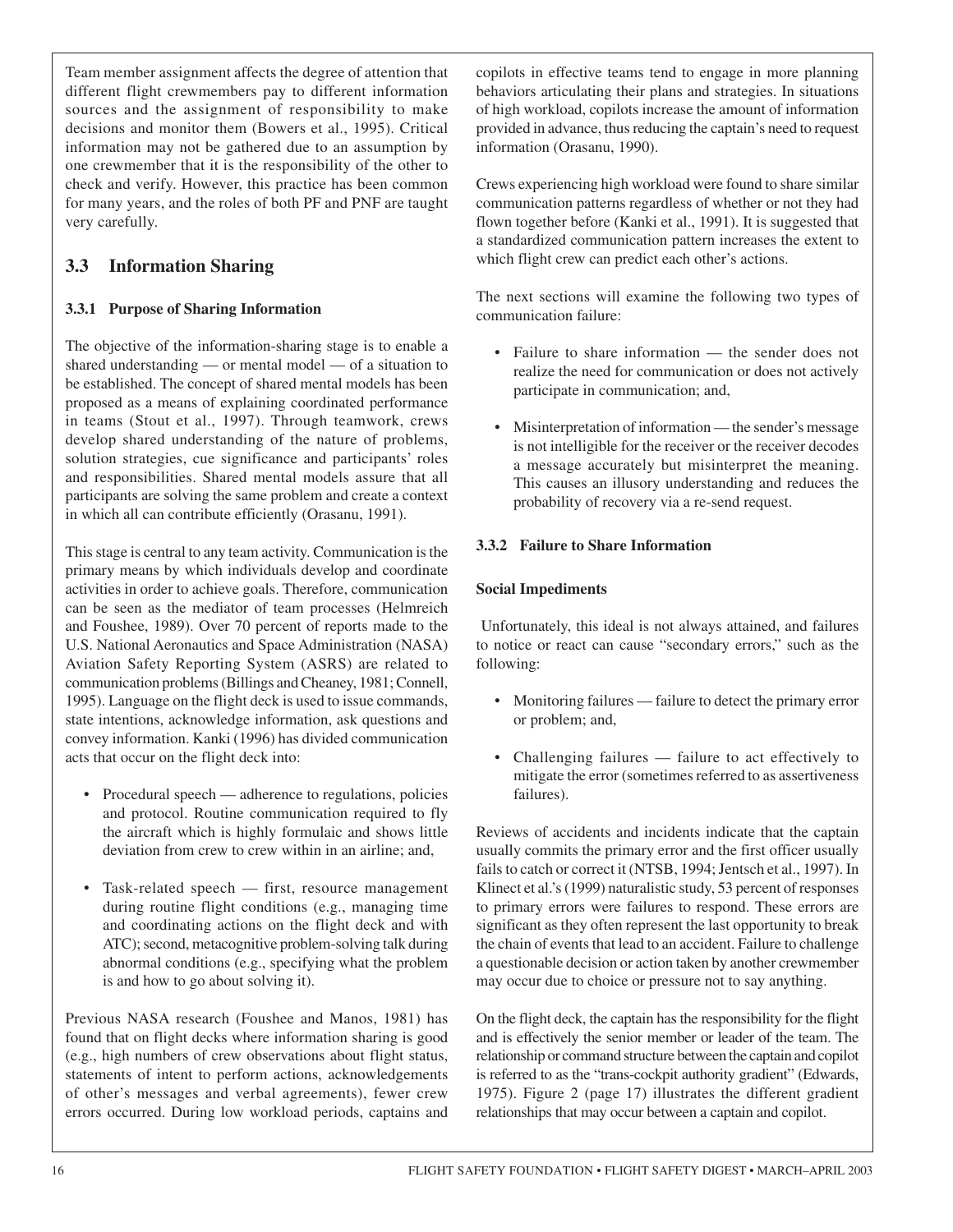



Essentially, the angle of the slope describes the power relationship between the two individuals. A too-flat cockpit gradient implies that the captain is adopting a weak leadership role with a consequent lack of authority. A too-steep gradient may result in the copilot feeling unable to question any of the captain's actions or decisions.

Research has found that the degree of challenge to the status or integrity of the challenged person will affect the likelihood of individuals making suggestions (Brown and Levinson, 1987; Jentsch et al., 1997). For example, if the primary error has originated from the captain's actions, or inaction, then calling attention to it involves a higher degree of face threat than if the primary error has occurred due to a problem outside the captain's control (e.g., weather or traffic). The other factor that affects this cross monitoring is the trans-cockpit authority gradient or the power relationship of team members on the flight deck. The effectiveness of the cross monitoring by the crew team member depends on the response that the query generates.

National culture also has an impact on leadership and command structures. It is known that different cultures have different attitudes to power distance that will affect the cockpit authority gradient. For example, a copilot who comes from a high power distance culture may not provide the level of information that a captain from a low power distance culture would expect. In terms of safety, the influence of these expectation mismatches may range from a frosty cockpit atmosphere to poor teamwork and poor information sharing in an emergency. This issue is discussed in more detail in the section on culture in Chapter 2.

#### **Knowledge Impediments**

It was mentioned in subsection 3.2.2 that different companies might specify different roles and responsibilities for gathering information. SOPs can be used to dictate what should be said, when and by whom on a flight deck (Orasanu et al., 1997). If globalization means companies merge procedures, training issues will arise. A pilot not familiar with a new company and its SOPs, for example, may not verbalize certain important information that he or she possesses. This will cause problems if the other flight crewmembers assume non-verbalization means that the relevant information is not available or is not an issue.

#### **3.3.3 Misinterpretations**

#### **Language Usage**

In this section, communication is discussed in terms of language usage. English is the standard language of aviation, and language is an obvious area in which globalization and multiculturalism may affect the flight deck.

The quality of information transfer is critical to a successful cockpit environment (Orasanu et al., 1997). Much research has been conducted on the problems involving flight deck and ATC communication. The information-sharing process that occurs in this interaction is similar in many ways to the sharing of information between the two pilots on the flight deck. In addition, a great deal of the research with ATC involves interactions between participants of different national cultures. It is possible, therefore, to learn a lot about the possible impact of mixed national crews from research in this area.

In a recent study by Orasanu et al. (1997), investigators took a random sample of 100 reports made to ASRS and searched for the terms "culture" and "communication." They also examined 60 reports that dealt with communication problems from the IATA database. Table 4 (page 18) shows the results of this study.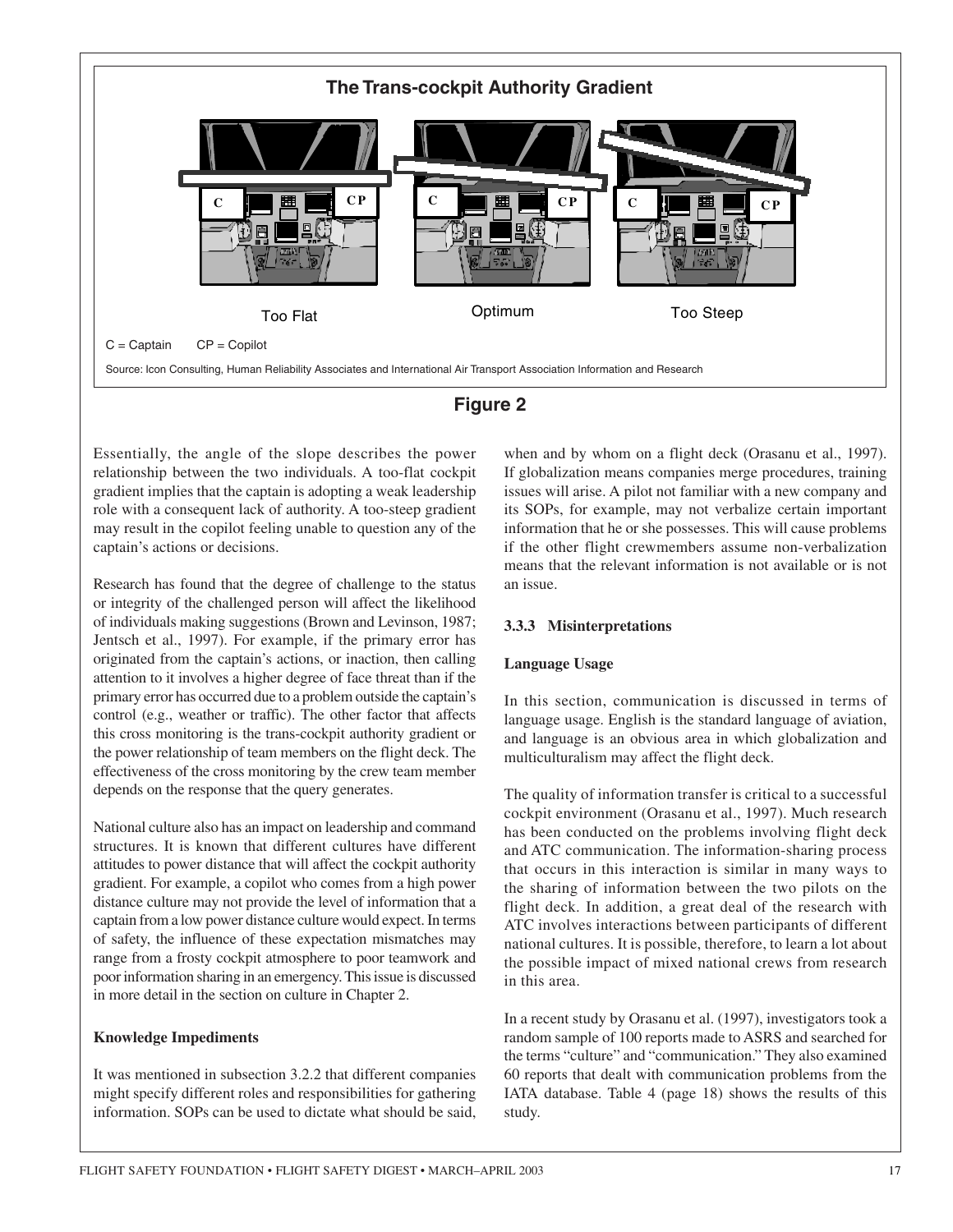#### **Table 4**

**Comparison of Language Problems in U.S. National Aeronautics and Space Administration Aviation Safety Reporting System (ASRS) and International Air Transport Association (IATA) Reports**

| <b>Language Category</b>    | ASRS<br>(U.S.)                                                             | <b>IATA</b><br>(International) |  |  |
|-----------------------------|----------------------------------------------------------------------------|--------------------------------|--|--|
| Language/accent             | 47                                                                         | 5                              |  |  |
| Partial readback            | 24                                                                         | 8                              |  |  |
| Dual language switching     | 23                                                                         | 2                              |  |  |
| Unfamiliar terminology      | 17                                                                         | 4                              |  |  |
| Speech acts                 | 12                                                                         | O                              |  |  |
| False assumptions           | 9                                                                          | 23                             |  |  |
| Homophony                   | 7                                                                          |                                |  |  |
| Unclear hand-off            | 5                                                                          | 3                              |  |  |
| Repetition across languages | 4                                                                          | 2                              |  |  |
| Uncertain addressee         | 3                                                                          | 13                             |  |  |
| Lexical interference        |                                                                            | O                              |  |  |
| Lexical confusion           | U                                                                          | 4                              |  |  |
| Unexplained                 | Ω                                                                          | 3                              |  |  |
|                             | Course: Joan Conculting Human Poliobility Associates and International Air |                                |  |  |

Source: Icon Consulting, Human Reliability Associates and International Air Transport Association Information and Research

In the ASRS analysis, three categories of error were affected by national language differences (language accent, dual-language switching and repetition across languages). The IATA database findings, however, had few reports that dealt directly with national language problems, and the most common category of problems involved false assumptions. Orasanu speculated that the unexpected low level of national language difference problems in the IATA database reflects a greater attention to clear communication or a high level of adaptation to linguistic diversity on the part of non-U.S. pilots who operate daily in multicultural airspace.

The use of "unfamiliar terminology" highlights another common communication problem. In aviation, numerous standard words and phrases have been developed, and their consistent use is essential for the limitation of misinterpretation. Both pilots and controllers, however, have been found to use nonstandard phraseology in procedural speech. U.S. pilots show lower levels of adherence to standard communication protocols (Connell, 1996). Moreover, in emergencies, flight crews often revert to everyday speech patterns rather than the highly formulaic communication of clearances and procedures (Orasanu, 1994; Morrow and Rodvold, 1993). These speech patterns differ enormously across cultures and, hence, promote misunderstanding.

In terms of national culture, it is anticipated that globalization may influence flight deck communication. This will be particularly the case where crews are of mixed culture and there are large differences in the languages, accents and verbal styles of the individuals involved. An example is two flight crewmembers communicating in a language that is the mother tongue of neither (as a result of the use of English as the international language of aviation). While this may cause difficulties in interpretation, one might also argue that awareness of this potential problem will cause the crew to take particular care to avoid misinterpretation by using precise, standardized communication (by comparison with a familiar crew that becomes sloppy with their standardized language use and unwary of ambiguous communication).

#### **Higher-level Meaning**

Even if the initial message transfer is adequate, successful information sharing is still not guaranteed. The message may not have adequately conveyed the sender's intent. These types of misinterpretation lead to an "illusory understanding" (Orasanu et al., 1997). Here, the sender and receiver both believe that they have communicated successfully, but in fact the message that is received, interpreted and acted upon is not the message intended.

This miscommunication can result from a range of factors. For example, there are only a few basic forms that a message can take: a statement, an instruction or a question. By using a certain construction, a sender expects the receiver to recognize the purpose of the communication and to act accordingly. If a sender asks a question, he expects the receiver to respond with an answer. If the receiver fails to appreciate this intention, he is judged as having misunderstood the message, even though he may have accurately decoded everything else about the utterance. This type of communication problem is probably more likely where the speaker and addressee do not share the same culture or language.

Orasanu's (1997) study of the IATA database showed a high level of false assumptions or illusory understanding. This may simply be an artifact of the two different cultures of controllers and pilots. However, it is possible that this reflects differences in national culture and the interpretation of information.

Any receiver in a communication act will interpret a message using previous experience, learning and expectation. This creates the danger of false hypothesis formation (Hawkins, 1993). The previous experience and learning of pilots from different cultures and organizations will vary along a continuum from very similar to very diverse. The further away two pilots are on this scale, the greater the likelihood that the two will form different expectations and assumptions leading to misinterpretation. This situation might be expected to become more common with the increase of mixed-company and mixed-national flight crews.

#### **3.3.4 Social Communication**

The third type of speech act that occurs on the flight deck is non-task-related speech. This social communication develops general flight deck atmosphere and interpersonal relationships between flight crewmembers (Kanki, 1996). The introduction of mixed-cultural crews may result in a lack of non-taskrelated "banter" on the flight deck. If banter is difficult due to lack of a common language, then this may lead to boredom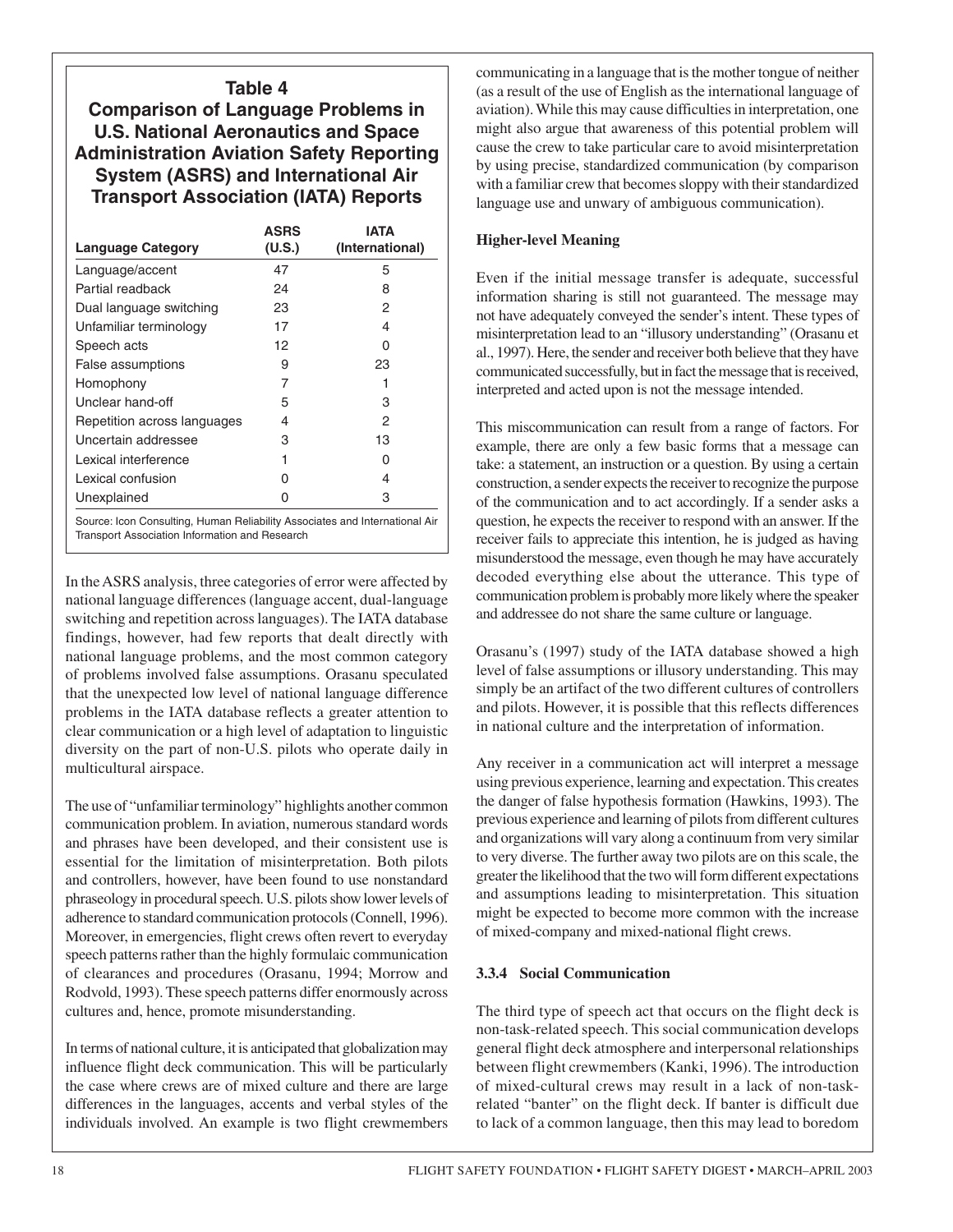in flight (Smith-Christensen and Duckert, 1995), although this is unlikely to be safety-critical. If there is a cultural clash between individuals, then non-task-related communication may lead to a possible reduction in morale. Although low morale may not have a direct effect on flight deck errors, it would be wrong to ignore the possible indirect consequences that could occur.

## **3.4 Decision Making**

To discuss decision making in aviation, we shall adopt a model designed by Orasanu and Fischer (1997), which is illustrated in Figure 3.

This model is based on a paradigm called "naturalistic decision making." This means that it accounts for the way in which individuals use their own knowledge to make decisions under dynamic conditions. Orasanu (1997) concludes that a naturalistic model of decision making in aviation will be different to such a model in any other domain. This is because any such model requires consideration of the structures, demands and expertise required by a specific domain.

Because information acquisition and information assessment involve interaction between individuals, they will be more influenced by globalization issues than decision making. Moreover, the proceduralized nature of the aviation industry

means that if information has been adequately obtained and information sharing has been good (in other words, if situational awareness is high), then it is highly likely that a procedure can be applied, limiting the need for creative decision making.

There is certainly little research linking decision making and cultural factors. It is possible to speculate, however, where cultural change or interaction may indirectly affect decision making. These issues are drawn out in the sections below.

#### **3.54.1 Decisions Under Time Pressure With High Risk**

Performance under these conditions will be affected primarily by an individual's training and experience. This hypothesis is supported by Stokes and Kite (1994), who found that more experienced pilots make the right decision under stress more often than inexperienced pilots. The primary issue is that experience enables individuals to locate the vital cues and act on them. Knowing how to respond in an emergency and the capability to act in a timely manner obviously increase the likelihood of a correct response. A finding from stress research is that people under stress tend to make premature hypotheses, based only on the information that is originally available at the onset of the situation or is subsequently easy to obtain. This is a result of the finite information process capacity available in novel situations. The Kegworth accident was an example of this tendency.

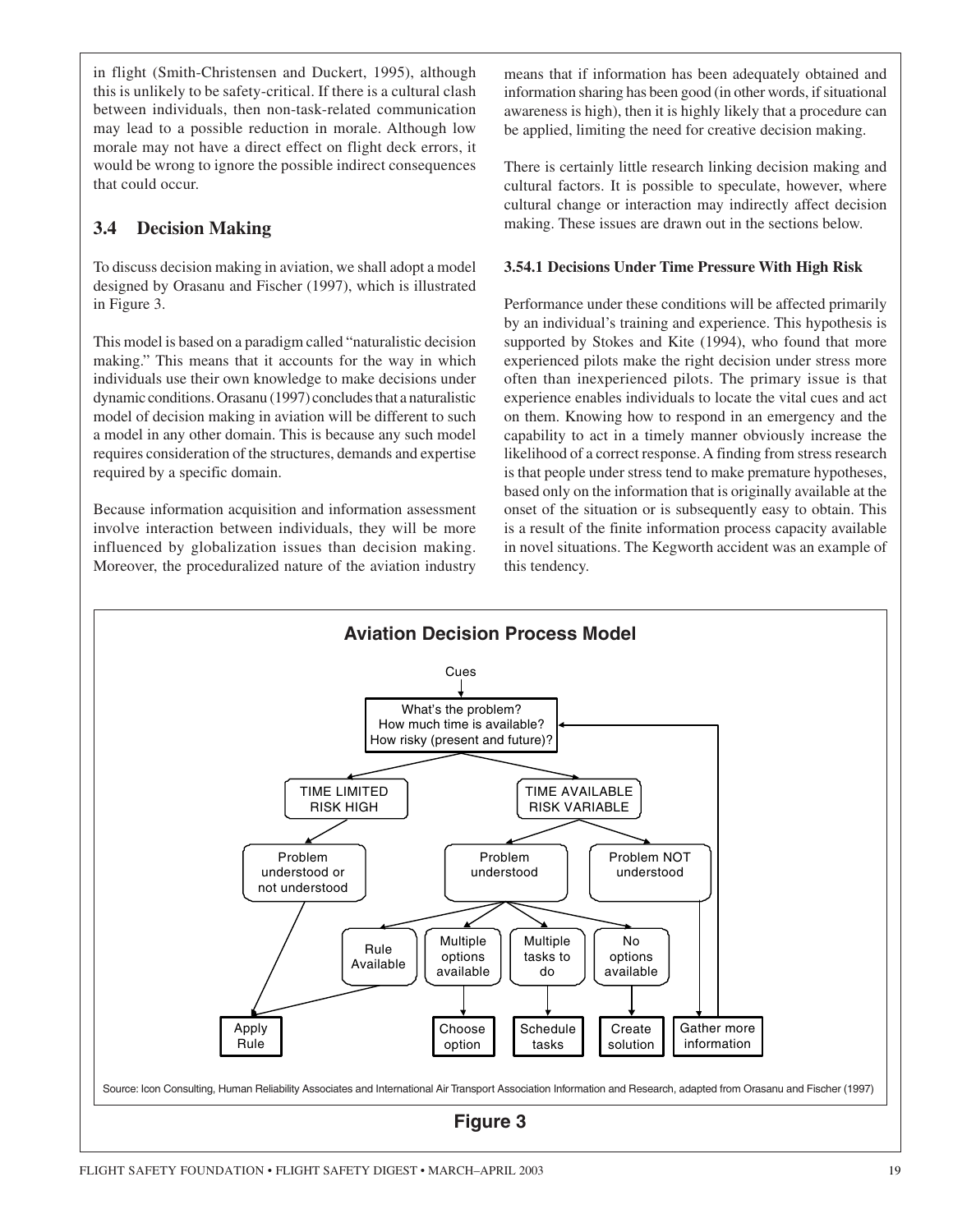[The U.K. Air Accidents Investigation Branch, said, in its final report on the accident, that the no. 1 (left) engine on a British Midland Airways B-737 malfunctioned during a scheduled flight from London, England, to Belfast, Ireland. The crew believed that the no. 2 (right) engine had malfunction and shut down the no. 2 engine. The crew diverted the flight to East Midlands Airport in Kegworth, England. During approach, a loss of power from the no. 1 engine occurred, and the crew was unable to restart the no. 2 engine. The aircraft then struck terrain. Of the 126 occupants, 47 were killed and 74 received serious injuries.]

In terms of globalization issues, this implies that any decision to fly two inexperienced pilots together, in an attempt to drive down costs, should be resisted. A good organizational culture will provide pilots with specific training to help them cope with high-stress situations such as these.

#### **3.4.2 Choice of Action Under Variable Risk**

Due to its safety-critical nature, aviation is a highly proceduralized operation. In the vast majority of situations, decision making is limited to deciding which SOP should be used. SOPs are integral to the correct performance of complex tasks on the flight deck and are one way in which an organization can exert control over the decision-making process. Ideally, SOPs provide a logical, efficient and safe means of carrying out set tasks, with the further virtue of predictability. Even pilots who have never flown together in the same cockpit should be able to work smoothly as a team because they have learned to perform the same functions in the same way. However, if there is little consistency among the procedures used by different carriers that pilots move between, then this level of predictability will be lost. When airlines merge, care must be taken to ensure that pilots are given proper training to familiarize themselves with any new procedures they are likely to encounter.

National culture may influence the choice of action. For example, mistrust of automation in low power distance countries may manifest itself in a preference for manual flying. Sherman and Helmreich (1995) found that national culture strongly predicted automation usage.

#### **3.4.3 Choice of Action With No Standard Options Available**

This situation should be experienced very rarely. Under such conditions, there is a need for creative thinking. The professional culture of pilots is informed by tales of brave pilots improvising and remaining calm under extreme stress. Although the need for this kind of response is less likely in modern aviation due to the reliability of the technology involved, there are still examples that perpetuate the stereotype.

In terms of national culture, high uncertainty- avoidance scores may increase stress in situations where no standard options are available and consequently hinder decision making.

#### **3.5 Latent Failures**

There are other indirect factors operating at the regulatory, organizational and cultural levels that have the potential to increase the likelihood of a human error being made. They result from latent causes such as inadequate training, supervision, resources or oversight, and faulty procedures and policies. They are known as latent failures and may be present for many months or years prior to an incident.

Failure to identify the underlying causes of error results in a "fire fighting" response and means that similar or more serious incidents are still likely to recur. If the error-maker is blamed or punished, the reporting of other incidents will be suppressed. As a consequence, fundamental failures in management or regulatory policy remain unaddressed and resources may be squandered on ineffective initiatives.

Given that each latent failure has the potential to influence several active failures (immediate causes), removing latent failures is a cost-effective method of incident prevention. Latent failures will only be discovered if the root cause of a crew error is established by adopting a fact-finding rather than a blame-assigning approach.

## **3.6 Summary of Factors Influencing Flight Deck Errors**

In Table 5 (page 21), Table 6 (page 21), Table 7 (page 21), Table 8 (page 22) and Figure 4 (page 22), the main types of flight deck errors are summarized, together with their primary causes.

## **4. Commercial Developments in the Airline Industry**

## **4.1 Historical Perspective**

Historically, state-owned and state-funded national carriers operated the majority of strategically and commercially important international and domestic air services. Other airlines within Western Europe generally fed key trunk and long-haul routes from hub airports. At the time, this was probably the only possible structure for developing a new and expanding industry. The economic climate was essentially protectionist, and few truly global entities existed in any industry. Since ownership structures were largely government-led, there was no clear commercial imperative.

Scheduled international air traffic was regulated for economic purposes on the basis of bilateral agreements negotiated between respective national governments. The main element of these agreements was the principle of reciprocity, effectively creating cartel dominance on routes by limiting either the number of designated carriers,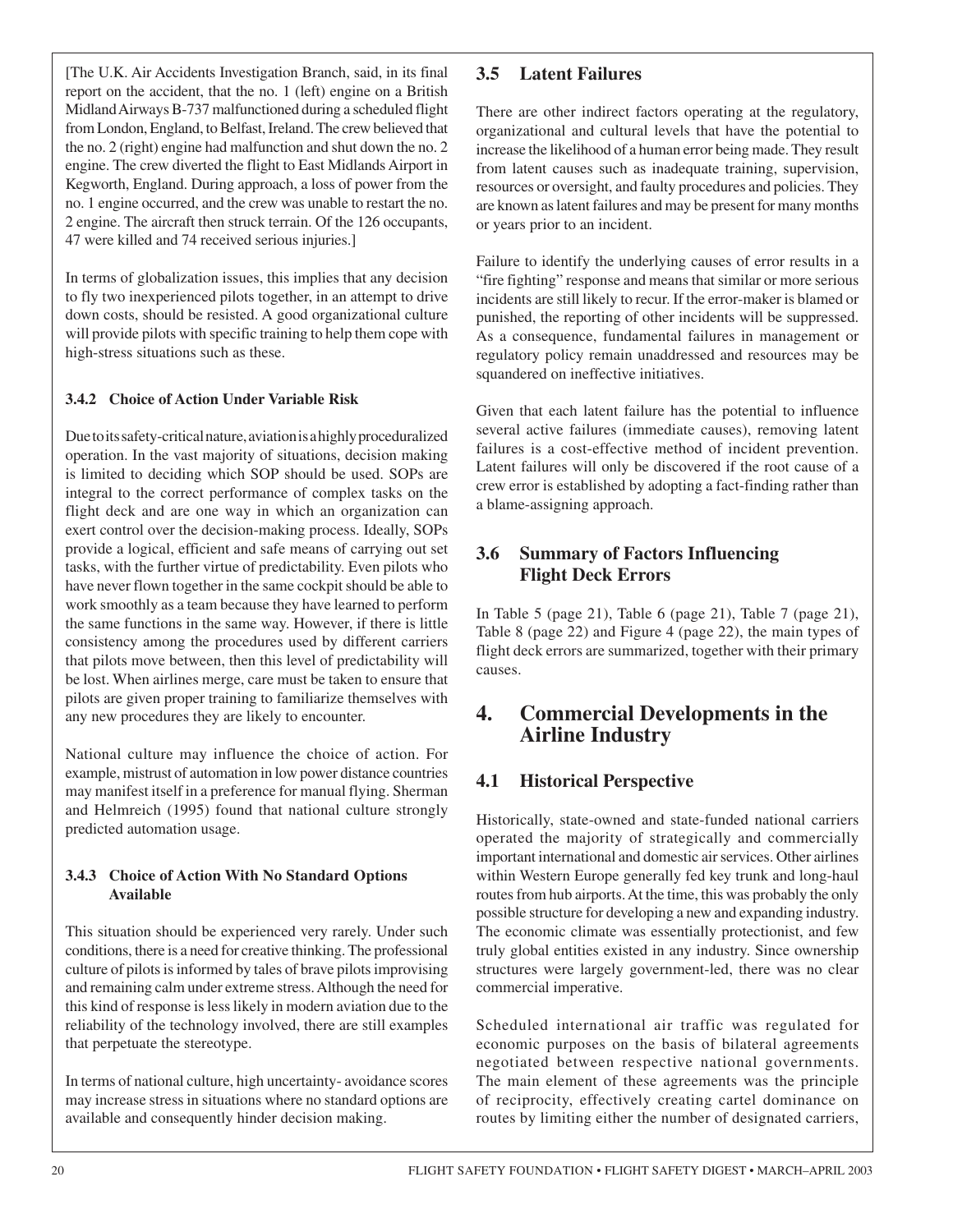## **Table 5 Errors During Information Acquisition**

| <b>Information Acquisition Source</b> | <b>Error Types</b>                                                                                                                                                               | <b>Factors Influencing Errors</b>                                                                                                                      |  |
|---------------------------------------|----------------------------------------------------------------------------------------------------------------------------------------------------------------------------------|--------------------------------------------------------------------------------------------------------------------------------------------------------|--|
| Cockpit displays                      | Use of cockpit displays for monitoring<br>and situational awareness instead<br>of actively searching for information<br>("automation bias")<br>Inadequate monitoring of displays | Cultural attitudes to automation<br>(mistrust of automation in low power<br>distance cultures)<br>Number of aircraft types pilot is<br>required to fly |  |
|                                       |                                                                                                                                                                                  | Loss of vigilance due to fatigue,<br>possibly arising from rostering policies                                                                          |  |
| Standard operating procedures (SOPs)  | Failure to monitor information sources                                                                                                                                           | Lack of clarity of roles and<br>responsibilities arising from different<br>interpretations of SOPs                                                     |  |

Source: Icon Consulting, Human Reliability Associates and International Air Transport Association Information and Research

| Table 6                                  |
|------------------------------------------|
| <b>Errors During Information Sharing</b> |

| <b>Information Sharing Process</b>      | <b>Error Types</b>                                                                                   | <b>Factors Influencing Errors</b>                                                                                                                  |
|-----------------------------------------|------------------------------------------------------------------------------------------------------|----------------------------------------------------------------------------------------------------------------------------------------------------|
| Information sharing between flight crew | Failure to detect primary error<br>(monitoring failures)                                             | Command structure on flight deck<br>(trans-cockpit authority gradient)                                                                             |
|                                         | Failure to challenge incorrect<br>decisions or actions (error recovery or<br>assertiveness failures) | Cultural differences in power distance<br>Lack of verbalization about problems<br>due to assumptions about shared<br>standard operating procedures |

Source: Icon Consulting, Human Reliability Associates and International Air Transport Association Information and Research

## **Table 7 Misinterpretation Errors**

| <b>Aspect of Interpretation</b>                                 | <b>Error Types</b>                                                                         | <b>Factors Influencing Errors</b>                                                                                                                                            |  |
|-----------------------------------------------------------------|--------------------------------------------------------------------------------------------|------------------------------------------------------------------------------------------------------------------------------------------------------------------------------|--|
| Interpretation of simple information                            | Misinterpretation                                                                          | Language differences                                                                                                                                                         |  |
| Interpretation of higher-level meaning                          | Surface meaning of message<br>understood, but higher-level significance<br>not appreciated | Use of unfamiliar terminology<br>Lack of social communication during<br>or between flights leading to failure<br>to build up shared knowledge of<br>experience and attitudes |  |
| Shared knowledge of other crewmember<br>attitudes and knowledge | Incorrect expectations arising from<br>different cultures or experience<br>understanding   |                                                                                                                                                                              |  |
|                                                                 | Boredom leading to lack of vigilance                                                       |                                                                                                                                                                              |  |

Source: Icon Consulting, Human Reliability Associates and International Air Transport Association Information and Research

frequency (number of operations) or capacity (number of seats offered). Standard tariffs (fares) on these routes were also agreed by carriers, with clauses concerning reciprocal acceptance of fare structures. Carriers were often required by their governments to operate unprofitable routes for socio-political reasons.

There was limited opportunity for "second-force" airlines to establish themselves in the market, as national carriers had strong market position on the most lucrative routes and could act to reduce competitive threats. Bilateral agreements could also prevent entry by other carriers to key routes through use of carrier-designation clauses.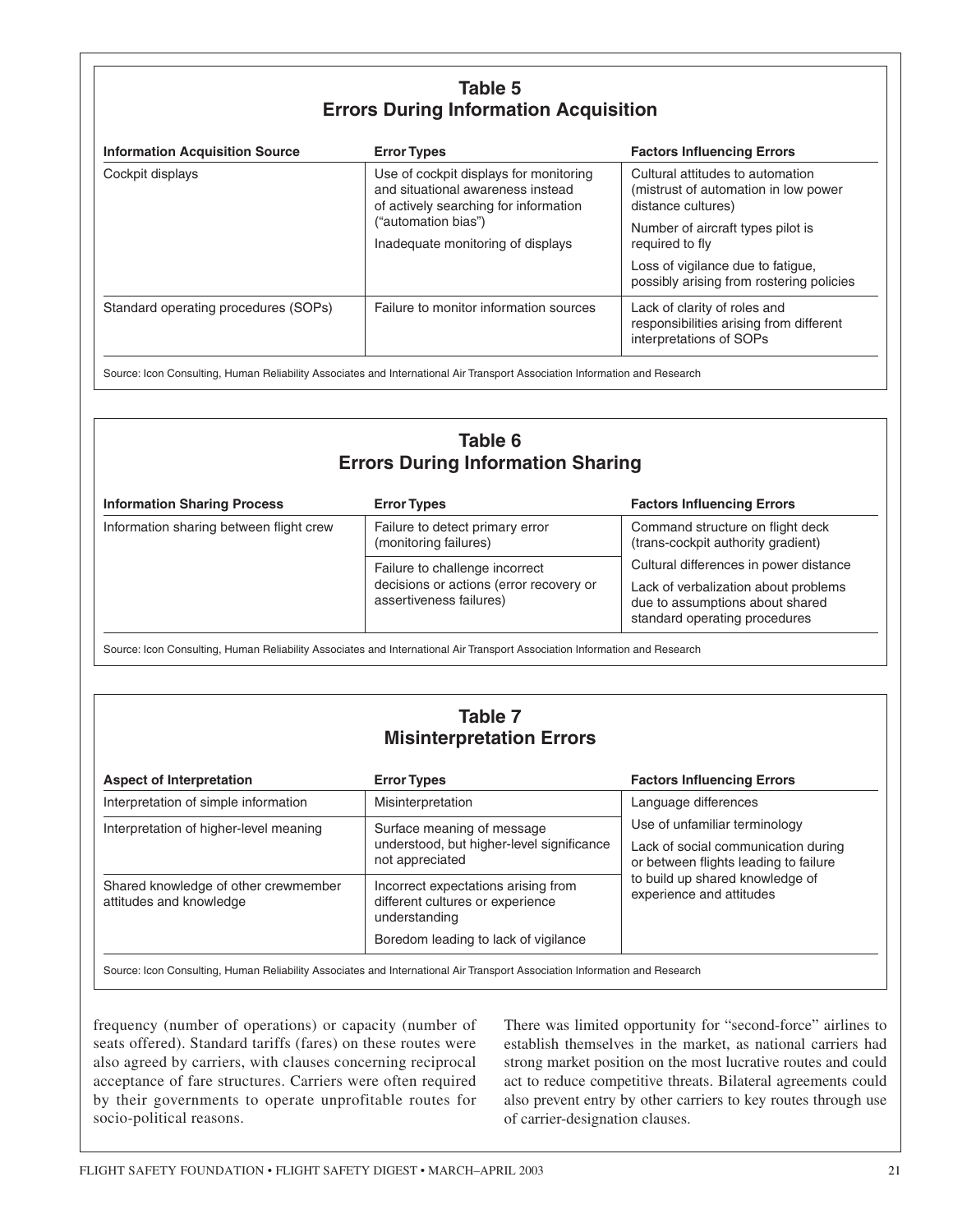## **Table 8 Decision Making Errors**

| <b>Error Types</b>                                                         | <b>Factors Influencing Errors</b>                                                                                          |
|----------------------------------------------------------------------------|----------------------------------------------------------------------------------------------------------------------------|
| Only easily available information used<br>-leading to premature hypotheses | Level of experience<br>Quality of information provided in<br>cockpit                                                       |
| Pilots used to differing procedures may<br>not coordinate effectively      | Degree of difference between<br>procedures normally used by different<br>crewmembers                                       |
| Inability to diagnose and formulate<br>corrective strategy under stress    | Persons from high uncertainty<br>avoidance cultures may lack experience<br>in operating outside standardized<br>procedures |
|                                                                            |                                                                                                                            |





During the development phase of the industry, there was a tendency on the part of governments to protect incumbent carriers. Where a country had more than one international airline, routes were allocated on a geographic or shared basis. In addition, there was only limited scope for multiple designation, since both the originating and destination countries had to agree to add a second or third airline.

Eventually, market pressure and competition rules saw economic regulators, particularly in the U.S. and Europe, intervene to open up markets to more competition. Governments increasingly came to accept that airlines should be run as commercial businesses and not as an extension of government activity. This created the conditions for a number of airline privatizations.

Deregulation of air services within the U.S. paved the way (Airline Deregulation Act of 1978), and the liberalization of air services within Europe followed. Nevertheless, forms of bilateral agreements are still in place for operations between Europe and certain countries outside Europe.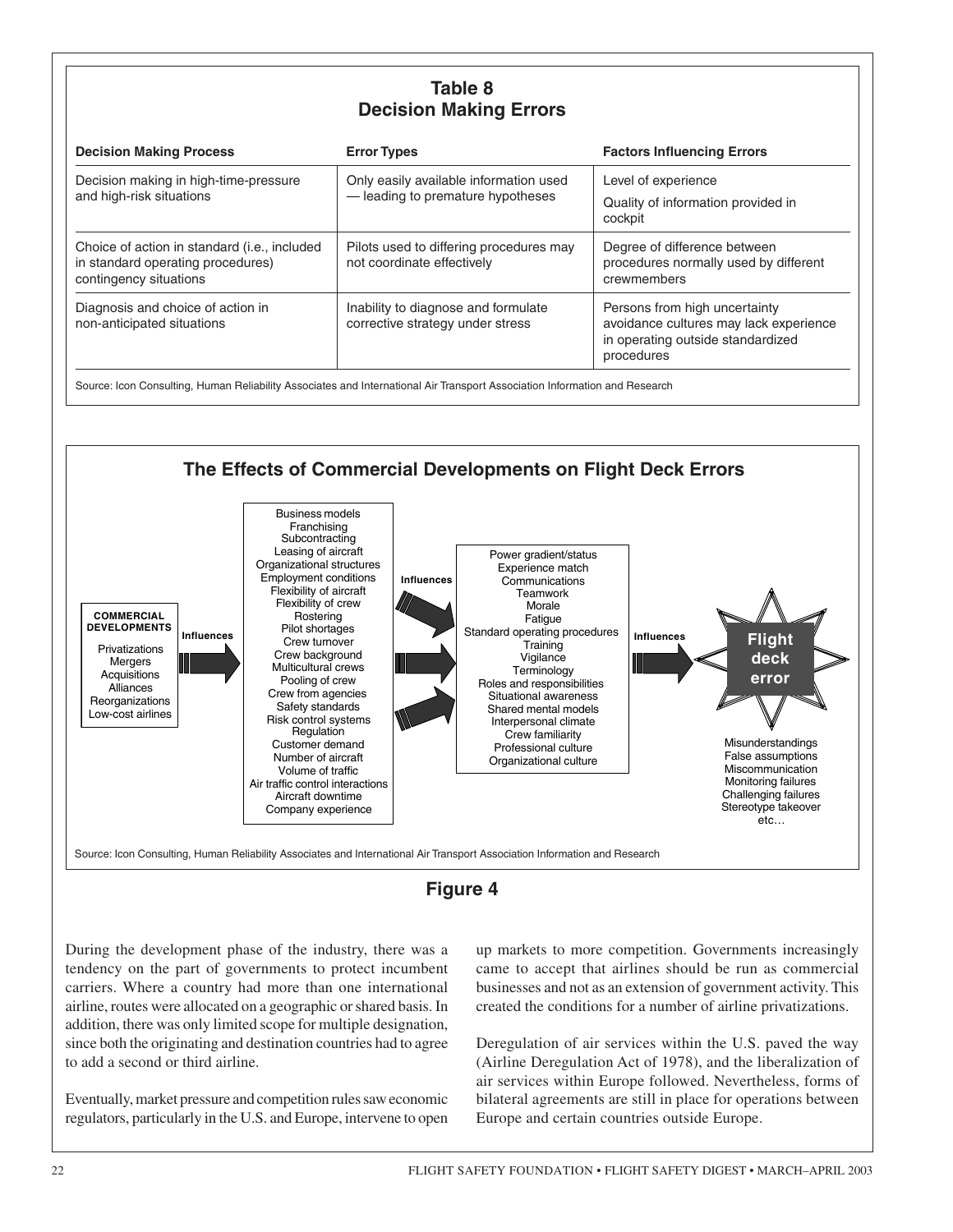## **4.2 Effects of Deregulation**

Deregulation proved to be a decisive watershed in the structural development of the air transport industry, particularly in the United States and Europe.

In outline, the results of U.S. deregulation were:

- An overall reduction in the number of carriers offering international services;
- The creation of a series of "fortress" hubs dominated by five major carriers; and,
- The development of low-cost feeder carriers, often owned by the major carriers, supplying traffic into "mother" hubs.

European liberalization began in earnest from 1987, and the results have been:

- Significant growth in passenger demand;
- Carriers allowed more flexibility to enter markets, leading to greater competition; and,
- The formation of low-cost carriers.

An international trend that has arisen as a result of deregulation and the privatization of aviation markets is

the creation of larger, more cost-efficient airline business structures where economies of scale can operate. An example is the growth in global airline alliances in recent years. Yearon- year unit costs have decreased for all but one of the years between 1993 and 1999 inclusive, and this is illustrated in Figure 5.

Cost efficiency should not come at the expense of safety, however. In the fourteenth report of the U.K. Select Committee on Environment, Transport and Regional Affairs (1999) concerned with aviation safety, easyJet Managing Director Ray Webster is quoted as saying:

Airline deregulation applies to control measures over commercial activity and not to airworthiness standards, and, therefore, any assumption or implication that safety standards have lowered as a direct consequence of deregulation would be false. It is such false assumptions that give rise to comment that an airline that offers low-cost, value-for-money fares must be cutting back on something, with safety being the most frequently quoted area by the less informed. We should be actively dispelling such views because value-based airlines are regulated in exactly the same way and to the same standards as the larger, established airlines.

However, the director of the Safety Regulation Group (SRG) of the U.K. Civil Aviation Authority (CAA) is quoted in the same report as saying:

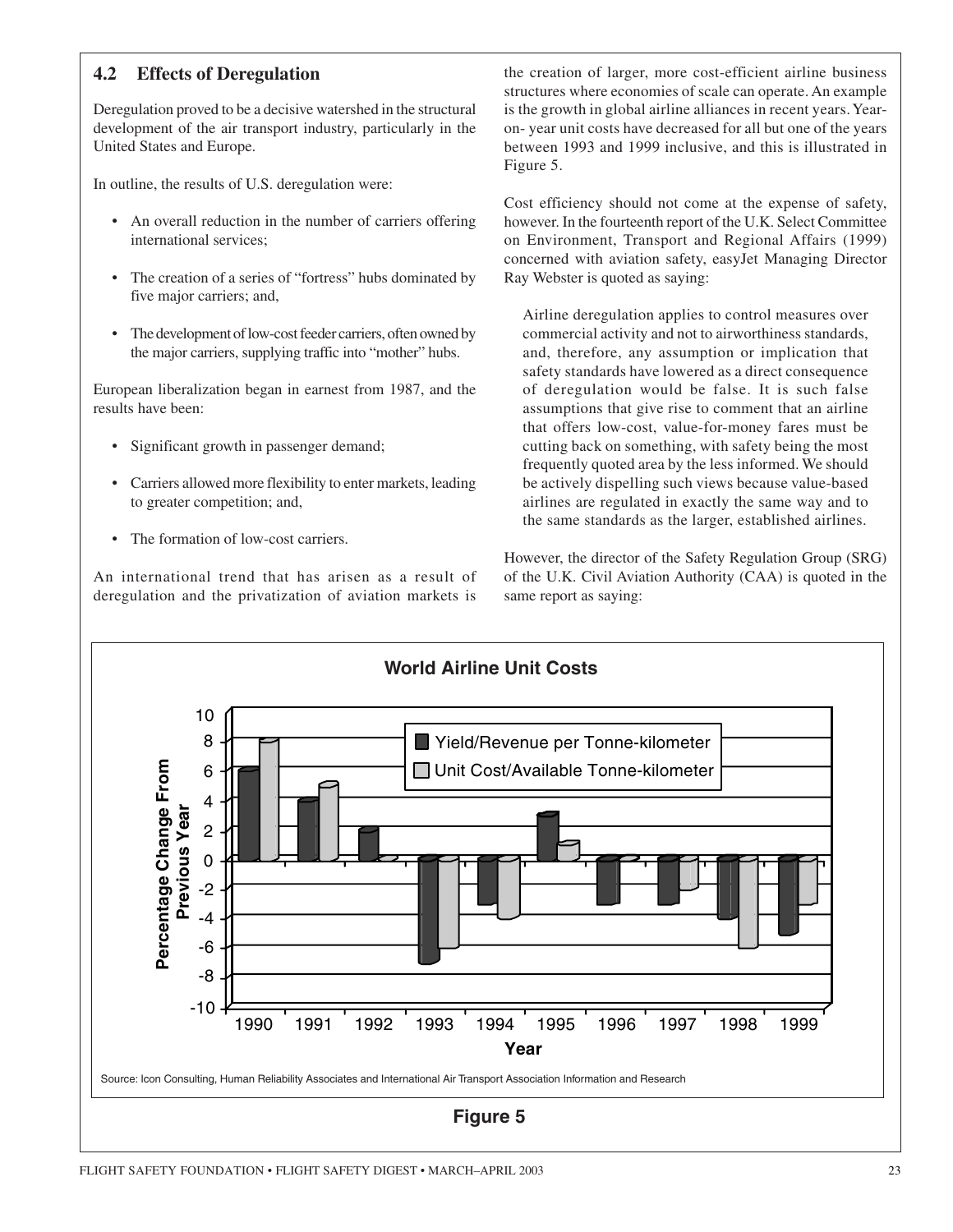The emergence of low-cost carriers is stretching our resources insofar as we have to put specific regulatory effort into these new start-ups.

The remainder of this chapter describes current and possible future developments in the European air transport market resulting from deregulation.

## **4.3 Privatization**

Some previously state-owned carriers have adapted more quickly to the new environment than others. A variety of factors accounts for this disparity, from customer-driven management success to the characteristics of the marketplaces in which they operate. All of the major carriers have faced some degree of negotiation with key staff, including flight crew, as they face the challenge of the need for continuous productivity improvements within the new economic forces at work in a global business.

Nevertheless, the rate of return achieved by airline businesses has not, on average, compared well with typical stock market returns, and there is a need to improve performance further to guarantee the viability of the industry. Despite the inherent challenges, few international carriers within Europe have actually gone out of business. Where necessary, financial rescues have been achieved either through partnership with other airlines or by government or private capital injections.

Competitive pressures continue to build, and it would be surprising if Europe can continue to support the number of major national carriers that it currently does in a fully competitive marketplace.

The consolidation of airlines that has taken place in the U.S. is likely to be replicated in Europe. Whereas most nations within Europe are likely to retain a national carrier in name, some of these carriers may become subordinate entities within perhaps four or five major alliance groupings.

Another strategy developed by major carriers to broaden the service offering has involved franchising smaller (lower-cost) regional carriers within their organization to operate as feeders to hubs.

The breakup of the former Soviet Union, both geographically and economically, has had a major influence on aviation in the former Eastern Bloc. The trends seen include:

- An undoubted latent demand for travel released by the end of travel restrictions;
- The emergence of significant airline growth among former satellite countries;
- The replacement of Russian aircraft by Western aircraft requiring fewer flight crew; and,

• A reduction in demand for military pilots.

Some of these countries appear to be establishing successful airline businesses but are growing from a low base and with a high exposure to market volatility. They generally have sufficient flight crew and staff, but this is outweighed by capital shortage, market size and dollar-denominated costs. It can be speculated that there will be a reservoir of former military and other Eastern Bloc pilots with a keen interest in employment at Western European airline salaries if the opportunity arose.

#### **4.4 Alliances**

Strategic alliances have become as common in commercial aviation as in other industries and are formed between competitors and collaborators. Although such agreements have always been a feature of the airline industry, there has been a rapid expansion in the number of alliances in recent years, which almost doubled in the four years from 1994 to 1998.

Most airline alliances are loose, flexible and based on relationship-oriented partnering. They tend to be strategic alliances involving inter-organizational cooperation but lacking the formation of a joint legal entity. Given prohibitions by some states on the foreign ownership of airlines, these companies forge international alliances seeking to capture some of the benefits normally achieved through a merger.

The true global airline alliance requires a combination of carriers from each of the major traffic-generating regions of Europe, Asia and the U.S. Currently there are five major alliance groupings, namely: Star, oneworld, Wings, Qualiflyer and Sky Team. These groupings are still in some degree of flux and differ in the degree of integration that has been achieved.

The degree of volatility of the alliance groupings is indicated by the changes that have taken place since April 2000, involving additional carriers joining alliances and a breakup in part of the Wings grouping.

The rapid development of global alliances between 1996 and 1999 is shown in Table 9 (page 25).

There are a number of key drivers that led to the creation of global airline alliances. These can be grouped under market access and cost-based motives.

Market access motives are:

- Greater global reach from linking into the networks of other carriers;
- Circumvention of restrictions imposed by the bilateral system;
- Creation of corporate sales and marketing teams to coordinate activities across all airline members;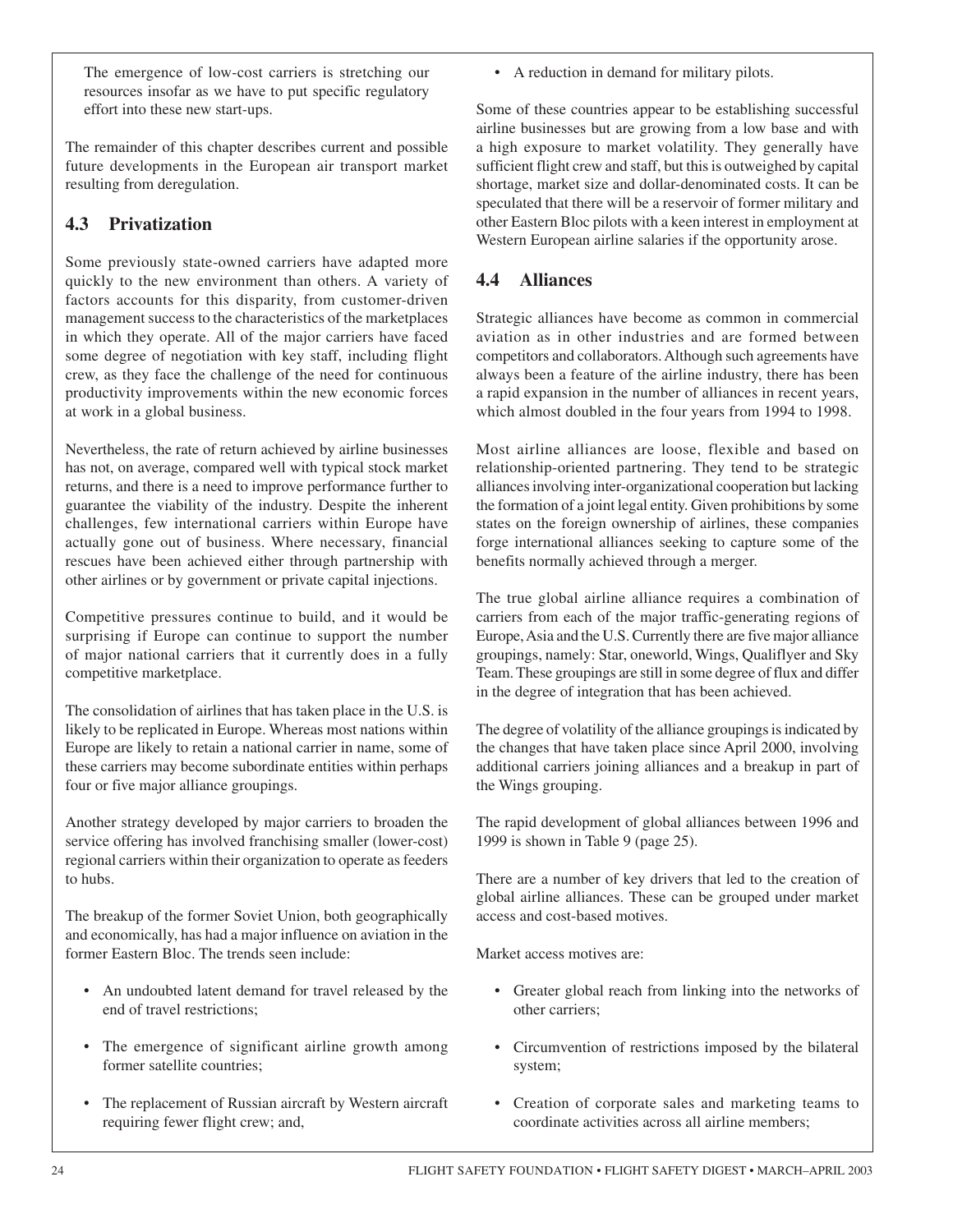## **Table 9 Numbers of International Air Travelers, 1996–1999**

|                           | 1996  | 1997  | 1998  | 1999  |
|---------------------------|-------|-------|-------|-------|
| Global Total (million)    | 381.8 | 414.0 | 432.2 | 459.0 |
| Alliances (million)       | 34.4  | 85.7  | 134.9 | 212.5 |
| Alliances share (percent) |       |       |       | 46    |

Source: Icon Consulting, Human Reliability Associates and International Air Transport Association Information and Research, from International Air Transport Association World Air Transport Statistics Annual Reports, 1996–1999

- Joint passenger and cargo flights;
- Coordination of flight schedules, leading to the optimization of connecting opportunities at each carrier's home base;
- Code-sharing agreements, which are particularly important for developing new route opportunities; and,
- Links between frequent flier programs, which extend the benefits to passengers by increasing the available network for free flight opportunities.

Cost-based motives are:

- Management contracts, leading to the reduction in the management head count of alliance members;
- Joint ventures in areas such as ground handling and aircraft maintenance, which allow alliance members to enjoy the benefits of bulk purchasing from key suppliers;
- Sharing of facilities such as training, maintenance and aircraft spares; and,
- Higher utilization of aircraft.

There is no inherent economic justification for a national carrier framework, and therefore alliances and marketing cooperation provide a good way to achieve these benefits within the existing political and regulatory framework. The cost benefits are difficult to quantify and will be less than their full potential when the alliance members continue to operate as separate businesses. Efficiency gains are more likely to occur on the demand side, where higher frequencies and more routes attract more passengers to the network of the alliance.

Alliances are not as efficient as full mergers. For example, the joint investment is likely to be lower, as airlines will fear a breakdown of the alliance. Nevertheless, in a deep alliance, the exit costs may be prohibitive.

The Organization for Economic Cooperation and Development (OECD) reports a tendency towards deeper alliances involving

cooperation on all aspects of the airline business, from marketing to procurement. It further reports that 70 percent of alliances include provision for code sharing, $250$  percent include provision to share frequent flier programs, and 15 percent include agreement to share facilities such as catering, training, maintenance and aircraft purchases.

Pressure is being felt within some alliances for a degree of convergence. In the future, SOPs may become more similar within the member airlines of an alliance and there may be some movement of pilots between alliance partners.

Global alliances look likely to continue as the major force in the commercial development of the industry. Although there will almost certainly be some changes in airlines between the major groupings, the degree of concentration will continue. Economic regulators and politicians in both the United States and in Europe are likely to continue to investigate the perceived "competitiveness" of these groupings. The limits on what such regulators will accept are unclear and may always remain so.

#### **4.5 Mergers and Acquisitions**

The merging of two airlines is perhaps the largest organizational change that those airlines may ever face. The potential for such mergers is increasing significantly around the globe as the national basis of air-carrier structure and operations becomes weaker and the search for greater operational efficiency increases. Such mergers have already become commonplace in other global industries such as banking, telecommunications, pharmaceuticals and media. While previous airline mergers generally took place between airlines within the same country, mergers which cross national boundaries are becoming increasingly common. This is likely to give rise to a more complex mix of cultural factors to be dealt with by the new companies.

Generally, the economic drivers for change and the economic consequences of change are thoroughly considered. However, the priority accorded to the effect of the merging of companies on the employees is generally lower. Paying too little attention

<sup>2</sup> Code sharing refers to the practice of one airline selling seats on a flight operated by another airline, a practice assisted by the development of advanced computer reservation systems. Airlines share the two-letter code used to identify carriers in these reservation systems used by travel agents.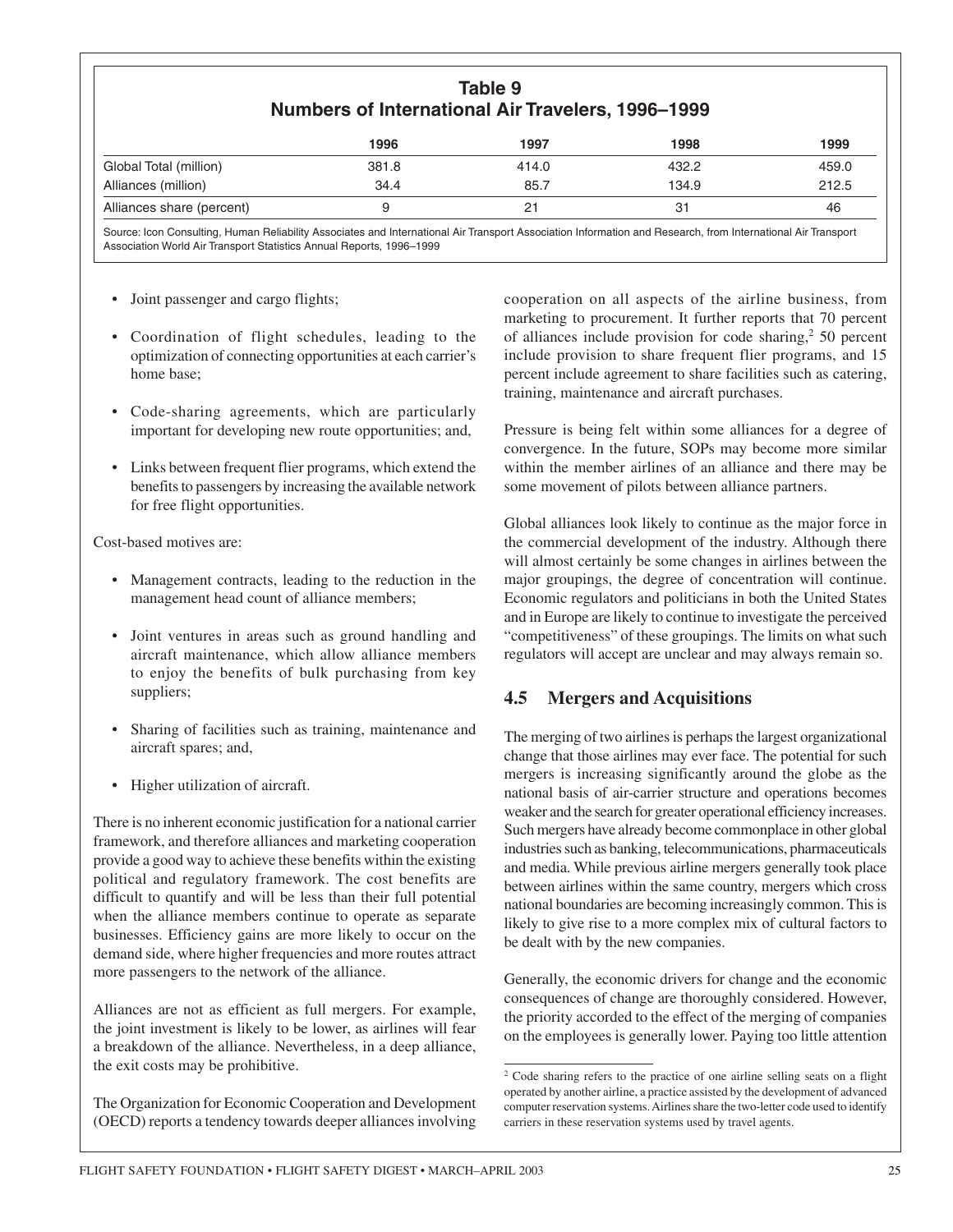to the social effects of a merger can have negative consequences, and these have been illustrated particularly in the United States and Canada with Continental/Eastern, Pan Am/United and CP/ Wardair given as examples.

## **4.6 Low-cost Carriers**

The broad business philosophy of the low-cost carriers is that money can be made on any route where a carrier can fly three times a day to a low-cost airport, based on a minimum market size of around 200,000 passengers per annum.

The basis of commercial success for such entry airlines is maintaining a 30–40 percent cost advantage over established airlines. This is primarily done in several ways:

- Use of secondary airports, enabling lower airport landing fees, lower ground-handling charges and fast turnarounds, typically 30 minutes or less;
- Lower passenger costs achieved through no passenger frills and the use of direct selling techniques, particularly on the Internet, to reduce distribution charges from travel agent commissions and computer reservation system costs. These currently average 16 percent of international carrier costs;
- Implementing a new set of processes to optimize operational efficiency and minimize overhead costs; and,
- Higher average passenger load factors.

Cost advantages are passed on to passengers by means of low fares. As well as taking market share from national carriers, lowcost carriers are creating additional demand for air travel.

The corporate structure of these carriers often reflects their niche-player role, and they are frequently able to benefit from the latest technology and working practices. Many low-cost carriers standardize on a single aircraft type and purchase new aircraft in bulk, thereby minimizing maintenance costs. Their financial performance is regarded as being attractive to the stock market, and this is exemplified in the United States by Southwest Airlines, whose market capitalization and financial performance currently exceed any of the major U.S. airlines that are many times its operating size.

The European low-cost carriers seek to emulate the success of their counterparts in the United States, most notably Southwest. This is achieved through high load factors, together with tight cost control. They are the fastest-growing segment of the European airline industry, and new routes are being opened each year. The leading European low-cost carriers are planning to double their aircraft fleets over the next three to four years.

In spite of the successful profit record of Southwest Airlines, the experience of U.S. low-cost carriers has been mixed, and many have failed. In Europe, Debonair has been the highestprofile casualty.

Debonair embarked on a strategy to form a multi-hub system and pan-European network by setting up alliances with regional airlines, aimed at establishing a strong presence in Continental Europe. It attempted to distance itself from the low-cost-carrier culture and introduced a dedicated business-class cabin. In doing this, it departed from the true low-cost philosophy and was caught between the market segments of the low-cost carriers and the established carriers.

The major carriers initially adopted a "wait-and-see" attitude towards the low-cost segment, taking time to assess the impact on their own traffic, particularly with regard to any dilution in the number of premium-class passengers carried. Eventually, competitive reaction came with the creation of Go by British Airways, which is now being sold, and Buzz by KLM. At the present time, other major European carriers are actively considering the introduction of low-cost subsidiary airlines. The dedicated low-cost carriers are therefore facing increased competition, and the charter sector may also react aggressively, particularly on the important leisure markets out of the United Kingdom.

The low-cost carriers are facing rising costs, particularly in the areas of fuel, airport charges and salaries. In addition, they are generally limited at the present time to regional operations, which does not allow them to develop a more balanced portfolio of services. This restriction might widen their exposure to increasing delay costs in Europe due to shortage of airport capacity and airspace. Finally, the levels of initial growth they have achieved are unlikely to be continued as they extend to weaker markets.

## **5. Effects on Flight Crew of Commercial Developments**

Three major effects occur from recent commercial developments in the airline industry that could give rise to human factors issues. They are:

- The mixing on the flight deck of crew from different cultural and national backgrounds;
- The merging of company cultures when one airline takes over or merges with another; and,
- Commercial pressure, which arises from greater competition between the airline companies.

#### **5.1 Multicultural Flight Crews**

#### **5.1.1 Introduction**

In 80 percent of the airlines returning questionnaires and in all of the national flag carriers interviewed, at least 95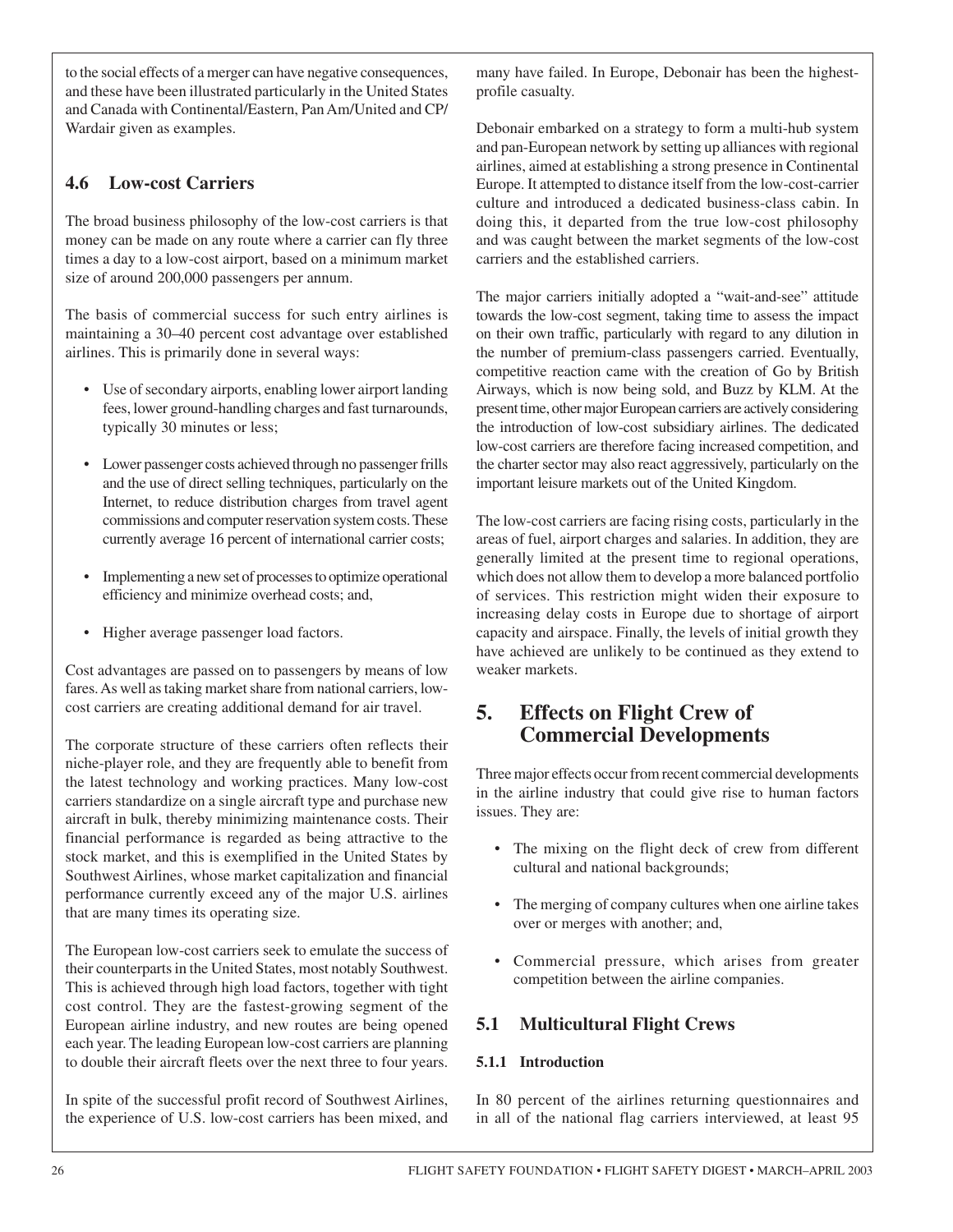percent of the flight crew employed are local nationals. In many Southern European states, all the flight crew employed are local nationals and, as a consequence, multicultural flight crews are more frequently found in airlines operating out of Northern Europe. The highest proportion of non-nationals was found at a small operator in Northern Europe where 70 percent of the flight crew originate from outside the local state, coming from around 20 different countries within and outside Europe.

Although the number of aircraft movements in Europe with multicultural flight crews is relatively small at present, there are indications that this will increase in the future for the following reasons:

- The segment of the market employing the highest proportion of non-nationals was found to be the low-cost sector where typically 25 percent of the pilots employed are non-nationals. Since low-cost entrant airlines are expanding rapidly, it can be expected that mixed flight crew will become a greater proportion of the whole;
- More than half the people surveyed believe that a pilot shortage will occur in Europe in the short to medium term and that this will encourage a greater movement of trained flight crew between airlines and between member states. This movement will be facilitated by a common European flight crew license and the freedom of movement of labor within the European Union (EU);
- In a climate where the demand for experienced pilots exceeds supply, qualified foreign nationals from outside Europe are also likely to be attracted to working for European airlines, particularly if the salaries are greater than they could earn in their own countries; and,
- It is anticipated that there will be a growth in airline mergers that cross national boundaries (see Section 4.5) with a consequent mixing of crews from both airlines.

The standard industry practice and aim is to be able to roster any captain with any copilot in order to give maximum company and personal rostering flexibility. Normally, the only time this might not be appropriate from a safety viewpoint would be to prevent a new captain and a new copilot on a fleet to fly together. Not surprisingly, therefore, none of the airlines that employ foreign nationals attempt to match flight crew of the same nationality together.

However, the small airline employing a very large number of different foreign nationals rosters very carefully to ensure that flight crew are mixed in what the airline considers to be a safe combination. Acceptable combinations take into account language ability, experience of flying in Europe and length of flying experience. Certain nationalities in this airline are never permitted to fly together.

Another airline with subsidiaries in three different states mixes crew between the subsidiaries to provide short-term flexibility and reports that this mixing has been successful and is likely to increase.

While most airlines say rostering is carried out on a random basis to provide the greatest flexibility, informal rostering systems sometimes operate to avoid known personality clashes.

None of the airline management interviewed could give any examples of problems that had been experienced with mixed national crews in their own airlines, and a few saw the mixture of different nationalities and cultures in the cockpit as a strength. However, some said that crew training is challenging when a wide range of cultural backgrounds is mixed.

A different view was given by a line captain who said that he and his colleagues had experienced problems on the flight deck with crewmembers of certain nationalities. These problems were related to their language ability and general safety philosophy.

While the subject of this study is mixed flight crew, it should be noted that it is quite common for airlines to mix nationalities within the cabin crew and between the flight deck and the cabin.

#### **5.1.2 Language Issues**

Of all the potential problems from multinational flight crew, differences in language are an obvious concern.

With a flight crew of two, there are four distinct language combinations. Since English is the standard language of aviation, it will be used to demonstrate these combinations:

- Both native English-speaking;
- One native English-speaking, the other non-native English-speaking;
- Both non-native English-speaking of the same nationality; and,
- Both non-native English-speaking of different nationalities.

Several people said that flight crew tend to think in their own language and are likely to revert to their mother tongues when an abnormal situation or emergency arises. Non-native English speakers commented that they have to adapt their minds to work in English and become familiar with working in a foreign language. While communication between different nationalities may be perfectly acceptable under normal operating circumstances, communication may become impaired in certain situations, which may lead to a loss of situational awareness.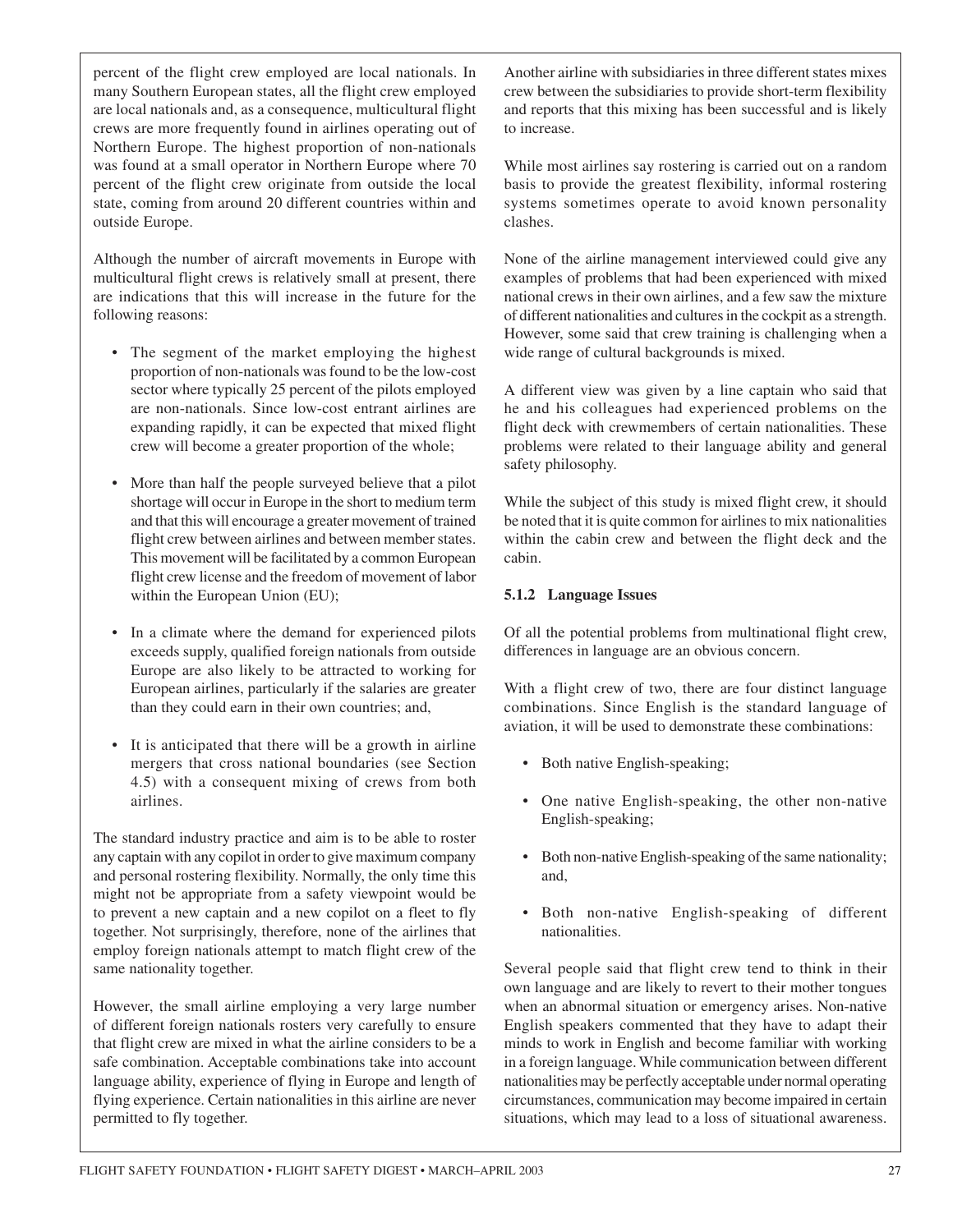This is particularly true when decisions that have to be made are time-critical.

Not only is effective communication a problem between people of different native languages, two people who share a common language but come from different countries can also misunderstand each other. For example, countries such as the United Kingdom, the United States and Australia often have different interpretations of the same words or phrases. Although this is not an issue in the use of a standardized aviation language, nontechnical words may be misunderstood. Furthermore, there may be difficulties in understanding accents or dialects. An example quoted by Helmreich is that of an Australian pilot's pronunciation of "Mode A" being heard by an ATC officer (ATCO) in the United Kingdom as "Mayday."

It was suggested that language differences between the flight deck and airport services could be important. For example, when a maintenance engineer or dispatcher is of the same nationality as a member of the flight crew, they may converse in their native language. If the other flight crewmember is of different nationality, he or she may not understand the communication, and misunderstandings may result unless a (correct) translation is given.

Countermeasures to misunderstandings are greater crosschecking and more rigid use of SOPs. One person said that SOPs are particularly important when nationalities are mixed, as they provide discipline and encourage safety. However, the rigid use of SOPs may lead to non-native English speakers anticipating what will be said next by knowing the subsequent step in the SOP. An example reported by a line captain was of a non-native English-speaking first officer who mistook a casual remark for an anticipated instruction. The result was that the undercarriage was lowered prematurely. In other words, there may be an increased tendency for crew whose English is relatively inadequate to hear what they expect to hear, rather than what is actually being said.

Not only should language be considered in terms of the flying task, it is also a concern where multinational crews are unable to fully engage in social conversation either inside or outside the cockpit. On long-haul flights, social interaction may help to reduce fatigue, maintain alertness between the crew and contribute to teamwork. A lack of conversational or colloquial ability in a common language may have an adverse effect on interpersonal relations, with flight safety implications.

Furthermore, language and sociability are both barriers to a satisfying social relationship with all the members of the crew during rest periods. Being excluded in this social interaction for reasons of language or personality will have a negative effect on team building. It was reported that someone would be treated as an outsider if they had difficulty in or were resistant to speaking the native language of the airline, particularly in social situations, and that this treatment would carry across to the flight deck.

The correlation between age and the likelihood of a person being able to speak a foreign language was raised by several people. Younger pilots tend to be reasonably fluent in more than one language, whereas older pilots tend not to be. Inadequate language ability may therefore be a significant factor in the employment of crew after they have passed an airline's retirement age, perhaps by an agency.

A safety regulator said he concentrates on people's general ability to speak and understand English, not just on their technical use of the language. His reason for doing this is a concern that flight crew will use nontechnical language in degraded situations and, if their mastery of English is inadequate, that they will revert to their native language.

#### **5.1.3 Resistance to Recruitment of Non-nationals**

Given the relatively low rates of pay in Eastern Europe, it is more likely that experienced Eastern European flight crew will join a Western European airline than vice versa. However, in the past there has been resistance from some pilot unions to the employment of Eastern Europeans. Reasons given were that their handling skills and/or technical knowledge were alleged to be inadequate and their English language skills were alleged to be inadequate. In addition, because they may be prepared to join an airline in Western Europe for less than the normal rate of pay, some unions have been concerned that jobs might be taken away from local nationals.

Resistance to the employment of Eastern Europeans has also come from some safety regulators. For example, it was reported that one regulator has refused to allow an airline to recruit flight crew again from a certain Eastern European country because of a previous bad experience. Reasons given were that these flight crew had displayed undesirable national characteristics such as dogmatism and authoritarianism, and that the concept of CRM was unfamiliar to them.

The influence of Russian aviation is strong in Eastern Europe where most pilots have a military background and are accustomed to flying single-seat aircraft. They are required to learn procedures by heart, whereas the use of checklists is the standard in Western Europe and most of the remainder of the world. An Eastern European airline reported that some experienced captains found it difficult to make the transition from Russian to Western aircraft types, and it took them a year to complete transition training. Others were unsuccessful and no longer work for the airline.

Cuba has always had a close relationship with the former Soviet Union, and one airline stated that they found it necessary to double the simulator time when training Cuban flight crew in order to obtain the standard that they required.

Eastern European and some Southern European countries also resist the employment of non-nationals. Several examples were given: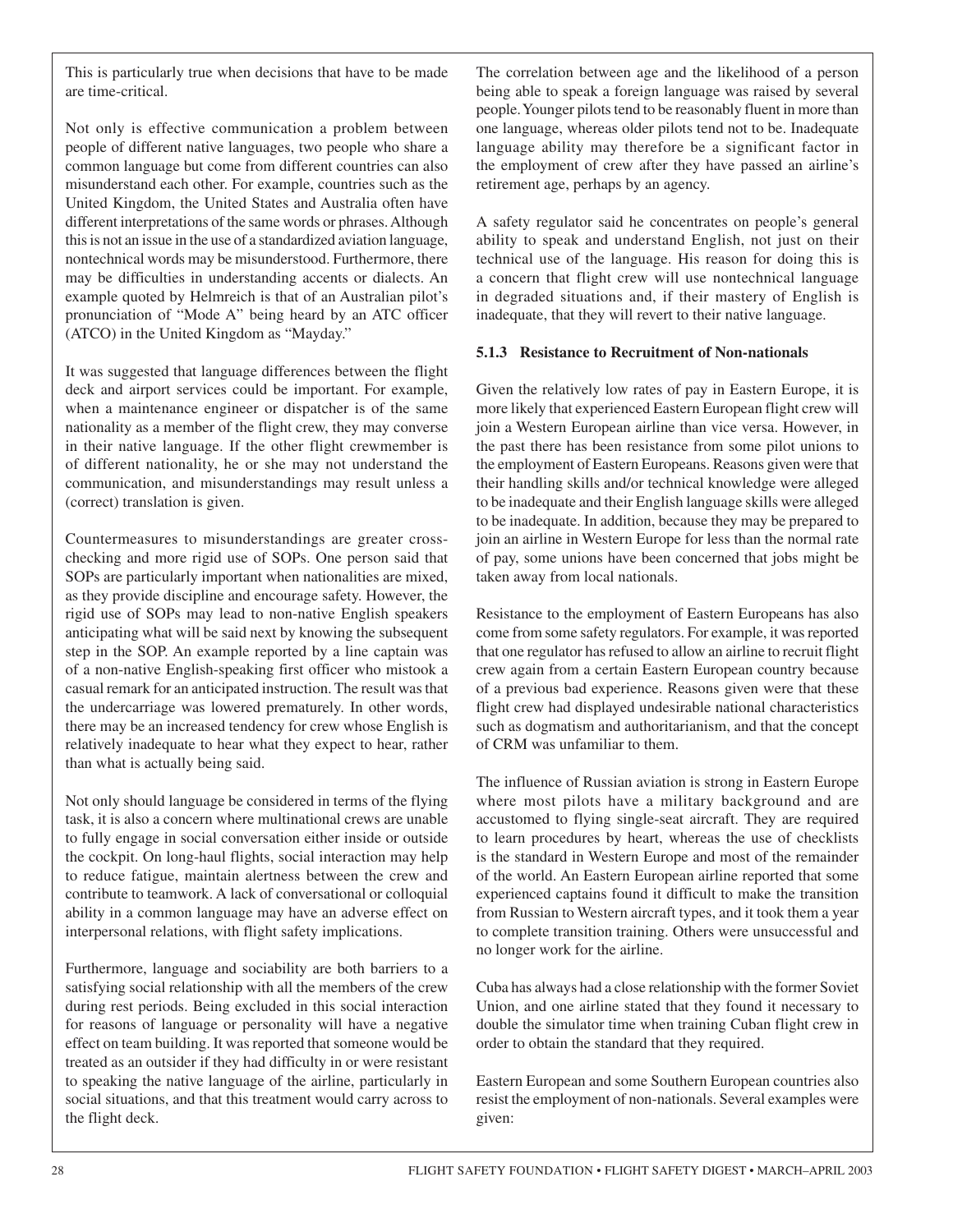- Unions and representative associations may be strongly opposed because of high local unemployment;
- Work permits may be difficult to obtain; and,
- A state may have a regulation that a minimum proportion of all flight crew should be local nationals.

When foreign nationals are employed by an airline, the morale of local nationals may be affected, perhaps unreasonably. An example was given of an airline with a base in a foreign country where the newest aircraft are located. This base employs many different nationalities, and senior flight crew at the home base feel resentment because the new aircraft are being commanded by foreign nationals, some with less experience than themselves. Conflict may arise if crew at the two bases are mixed in the future.

#### **5.1.4 The Role of CRM**

Several people stressed the importance of CRM when mixing flight crew of different nationalities and culture. One regulator said that CRM is the glue that ensures flight safety. The management of an airline employing over 20 nationalities said that this mix of nationalities requires them to be more proactive in the implementation of CRM because it is used to help manage the cultural issues. They suggested that with further globalization of the industry, greater emphasis will need to be placed on the development of CRM training, as the mixing of cultures will only work if CRM is effective. They recognize that the necessary development of CRM will be expensive.

It should be noted that while many airlines and regulators believe that CRM is an effective tool, the standard of CRM training and its implementation is perceived by many flight crew to be variable. There is little doubt that some airlines have devoted substantial resources to try to achieve the highest standards, while for others it is more a question of providing what might be described as a barely adequate course to meet the legal requirements, with little positive commitment from senior management.

#### **5.1.5 Summary — Multicultural Flight Crews**

Table 10 (page 30) shows the human factors issues involved with using multicultural flight crews and the potential consequences.

## **5.2 Merging of Company Cultures**

#### **5.2.1 Introduction**

The discussion of multicultural crews has focused on differences between national cultures, such as language and behavior. However, several management pilots have suggested that the difference in culture between countries may be less than the difference in culture between companies within the same country. For example, there are great differences between the cultures of a national flag carrier and a low-cost airline where simplicity and efficiency are built into every business process and little, if any, importance is placed on seniority.

This view about the relative strength of company culture is supported by work being carried out on the JAR-TEL (Joint Aviation Requirements — Translation, Elaboration and Legislation) project that is being funded by the European Commission (EC).

#### **5.2.2 The Nature of Company Culture**

National carriers, whether government owned or privatized, might be expected to have a strong national culture. They are often referred to as flag carriers and, to an extent, represent their countries overseas. They have prestige, and one national carrier said that crew tend to stay for the duration of their career. It may be postulated that part of the company culture will be influenced by this stability.

However, sometimes the cultural roots of an airline may be found in a country that is remote from where the airline is located. For example, the business model of more than one Northern European low-cost airline is based on Southwest Airlines, a very successful and profitable U.S. carrier, and many of its cultural values have been adopted.

Because of the limited opportunities for contact between company managers and flight crew, company practices and culture are normally instilled during initial training and reinforced in all subsequent training. In a few airlines, and particularly those based on the Southwest model, company culture may be promoted by staff briefings and social events that are held on a frequent basis.

Several airlines stressed the importance of crew fitting in with their culture. When these airlines select new pilots, the ability to fit in is considered to be just as important as the possession of appropriate technical skills. In some cases, an airline will try to avoid the use of agency crew to prevent potential cultural clashes. The view of one management pilot was that personal qualities are difficult to change, whereas technical skills can to a large extent be taught.

#### **5.2.3 Mergers and Culture**

Mergers often reveal the cultural differences between airlines. One example given was of a national carrier that merged with a regional carrier providing domestic services, both owned by the state. The business case for a merger was strong, as the route networks of the two carriers were complementary, but many human factors difficulties were experienced in attempting to merge the two cultures. Both airlines had identical A320 fleets but "merger CRM" had to be put into place to allow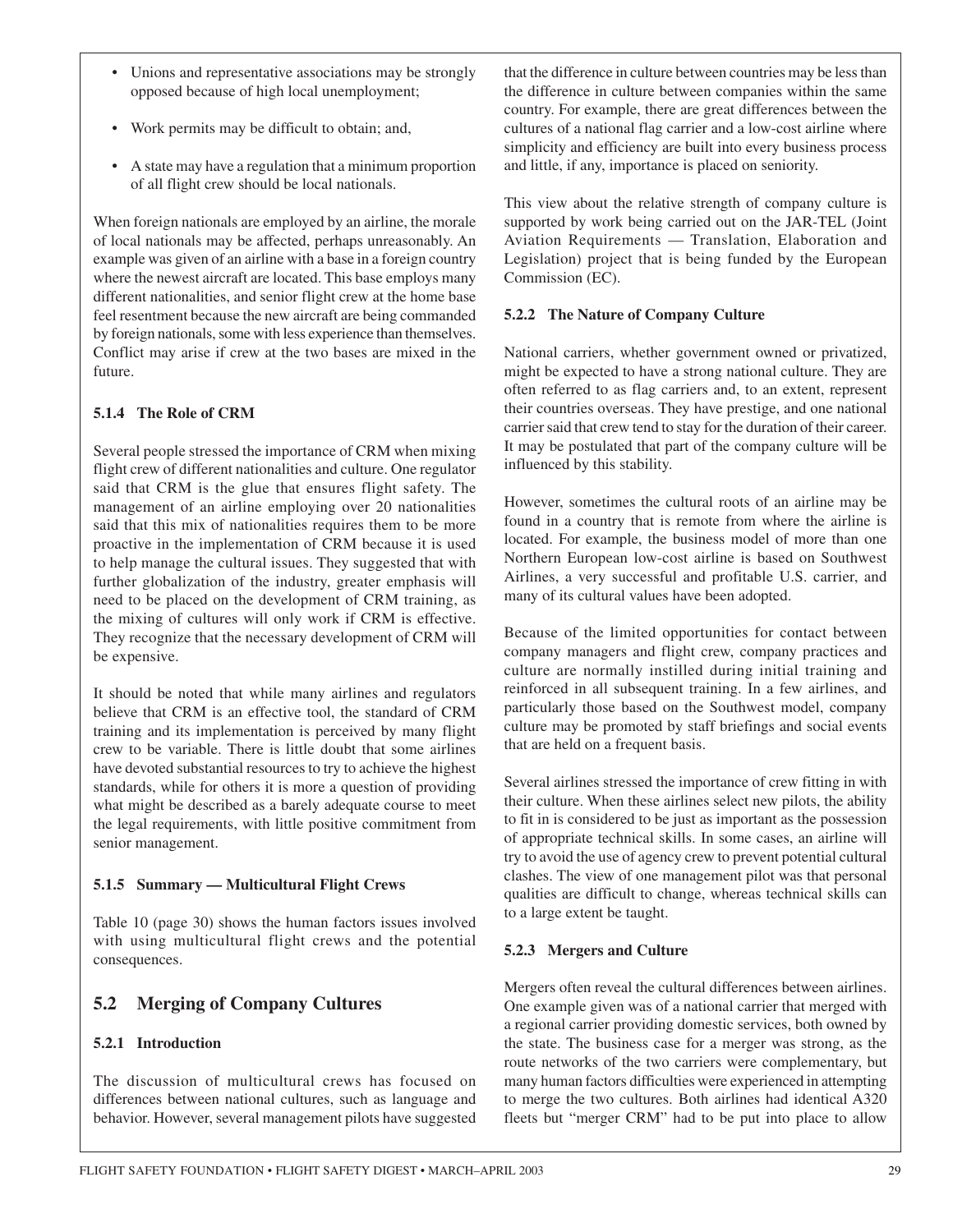| Table 10                                         |
|--------------------------------------------------|
| <b>Multicultural Crews: Human Factors Issues</b> |

| <b>Issue</b>                                                                                                                         | <b>Potential Consequences</b>                                                                                                                                                                 |
|--------------------------------------------------------------------------------------------------------------------------------------|-----------------------------------------------------------------------------------------------------------------------------------------------------------------------------------------------|
| Flying-task communication between flight crew (of different<br>nationalities)                                                        | Misunderstandings may occur in verbal communications<br>and may not be recovered if both crew believe that they are<br>understood                                                             |
| The use of multinational and multicultural crews requires<br>careful and specific management                                         | May not always be provided, particularly where resources are<br>tight; reduced internal oversight                                                                                             |
| Social communication between flight deck crew (of different<br>nationalities), both in-flight and on the ground                      | Language/cultural differences may lead to difficult<br>interpersonal relationships, loss of team spirit, etc.                                                                                 |
| Communication between crew of different nationalities in<br>non-routine situations where language becomes less formal/<br>structured | Misunderstandings may occur; crew unable to form<br>coherent team to solve the problem; crew may not be able to<br>communicate situation effectively to air traffic controllers or<br>others. |
| Communication between crew of different nationalities in time-<br>critical situations                                                | As above                                                                                                                                                                                      |
| Communication between flight crew sharing a common<br>language but with different dialects/accents/meanings                          | Misunderstandings may occur, but aviation requires standard<br>language                                                                                                                       |
| Increased reliance on standard operating procedures (SOPs)                                                                           | May lead to anticipation errors where crew hear what they<br>expect rather than what has been communicated                                                                                    |
| Older crew may be less able/willing to communicate in a<br>common language                                                           | Misunderstandings; difficult interpersonal relationships; crew<br>resource management (CRM) issues                                                                                            |
| Wide disparity in religious, etc., beliefs                                                                                           | Leading to, for example, feelings of having "nothing in<br>common"                                                                                                                            |
| Different CRM philosophies, for example, between East and<br>West Europe, or lack of CRM training                                    | May be poor team players or bring different power gradient<br>issues                                                                                                                          |
| Experience on very different types of aircraft (for example,<br>Russian fleets)                                                      | Low CRM skills                                                                                                                                                                                |
| Resentment over non-nationals taking jobs away from local<br>pilots                                                                  | Leading to difficult interpersonal relations                                                                                                                                                  |
| Concerns over alleged deficiencies in flying skills and technical<br>knowledge of pilots from certain regions/countries              | Reduced experience or technical competence, either<br>real or perceived, may directly affect flight safety or affect<br>interpersonal relationships with other crew                           |
| Concerns over safety philosophy/performance of pilots from<br>certain regions/countries                                              | Reduced safety philosophy may directly affect flight safety or<br>affect interpersonal relationships with other crew                                                                          |

Source: Icon Consulting, Human Reliability Associates and International Air Transport Association Information and Research

both populations to fly together. After three years, some cultural differences are still causing friction within the merged airline.

A similar but less extreme example was given of a merger between a national carrier and a combined charter/freight carrier where the employment conditions and attitudes of the two groups of flight crew were very different.

Another example was referred to of a major airline in the United States where almost all the positive aspects of its organizational culture were affected by cultural clashes arising from a series of mergers in which it had engaged.

Prospective mergers do not always succeed. An example was given of a failed merger between an airline in Northern Europe and an airline in Southern Europe. Cultural differences were given as a contributory cause. The way of doing business in the two companies was different and was eventually found to be incompatible. Both airlines were strongly influenced by national culture.

Past mergers appear to have been most successful when both airlines have been operating in similar markets and have the same national identity. A manager from one airline said that very few human factors problems were experienced as the result of mergers that his airline had been involved in, primarily due to the fact that the mergers were with other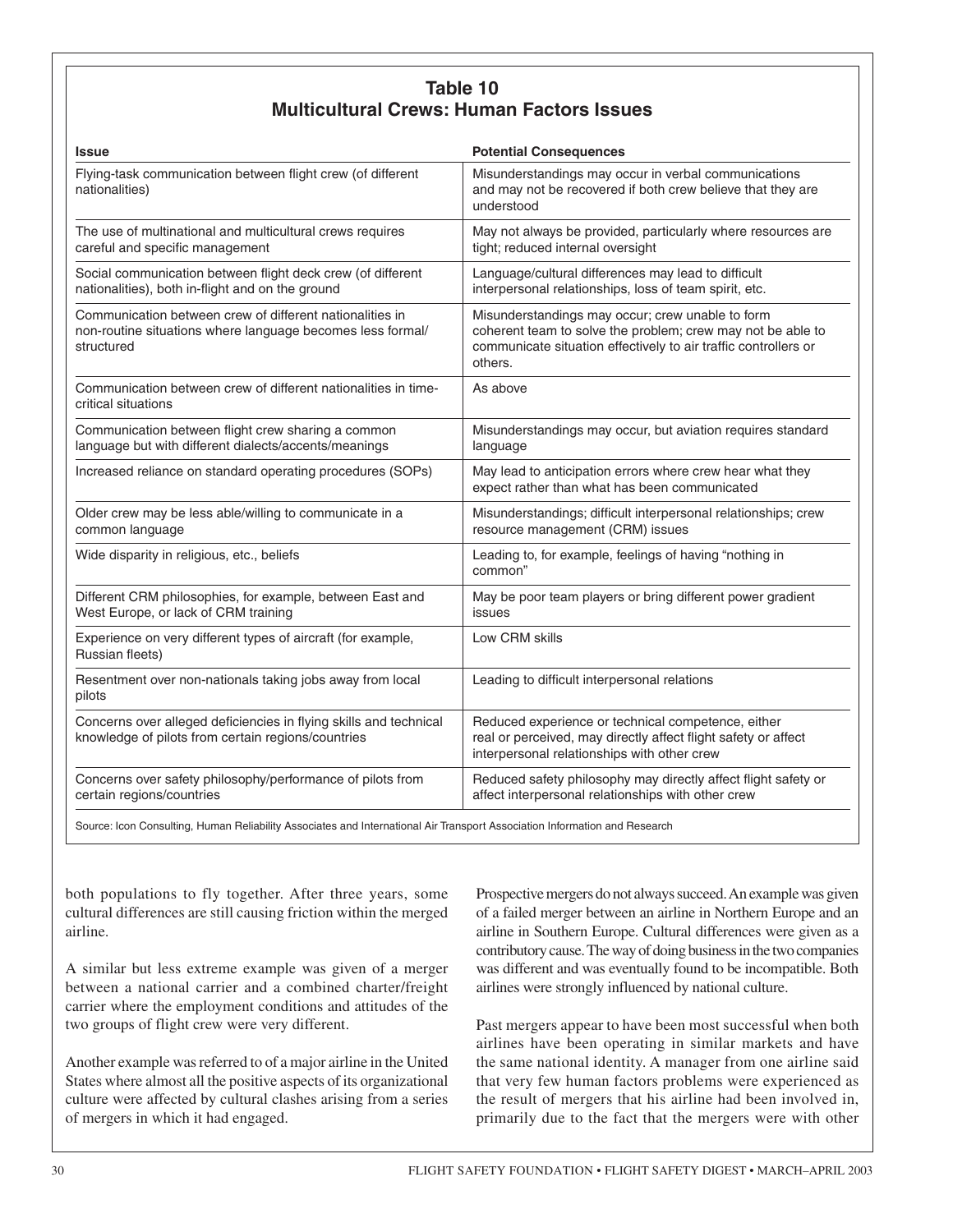airlines in the same country where the culture was similar. Several other people thought that there would be few problems in merging a Northern European airline with a U.S. airline, as flight crew in both are likely to have similar standards and status. The same people believed that mergers between Eastern European and Western European airlines and between European and Asian airlines would have the greatest potential for producing human factors problems related to culture.

Several management pilots interviewed were of the view that a merger between a large and a small airline would be much easier to handle than a merger between two airlines of a similar size. When two airlines of dissimilar size merge, it is normally the case that the larger partner will impose its culture on the smaller partner. Part of the culture of the smaller airline that will be subsumed will be the working conditions and operating practices under which flight crew are expected to work, including SOPs, flight time limitations and stopover policy. However, all these changes frequently lead to resentment among the staff of the smaller airline who may fondly refer to the way that things used to be done.

Pilot unions may also create problems following a merger, particularly when different unions operate in each of the companies. In some cases, integration between the unions is never achieved. Friction can arise when pilots belonging to different unions are rostered together, and it was suggested that this can lead to distraction on the flight deck. Examples were given of pilots leaving one union to join another that is willing to exert greater pressure on the airline. Some airlines do not recognize a trade union, but generally unions remain a powerful influence.

Many people raised seniority as the most contentious issue for flight crew arising from a merger. A pilot's seniority in an airline determines several important aspects of his/her professional life, including promotion prospects, bids for annual leave and work selection/allocation. The merging of seniority lists is a major cause of resentment and can lead to disrespect when flight crewmembers previously employed by the different merger partners are mixed. This disrespect can lead to distraction and inattention in the cockpit when one of the flight crew displays his or her resentment. It can even cause a pilot from one of the merged airlines to refuse to work on the same flight deck with a pilot from the other airline.

Resentment can lie dormant in an organization for a considerable period of time and may eventually emerge as a latent failure (see Section 3.5). From a human factors viewpoint, resentment could probably be minimized by involving flight crew more in operational decisions arising from a merger and by adopting best practice from both airlines, particularly in the area of staff benefits. A suggestion was made that representatives from both airlines could be used in focus groups in an open forum to identify differences between the companies and to discuss the way forward.

The merger of seniority lists can take a considerable time to complete; one example that was given was a period of almost 10 years before the flight crew seniority lists were fully merged.

A large airline often assumes that it has nothing to learn from the smaller partner and finds it easier to impose its own culture on the new organization. However, one captain from a national carrier said that a merger was a learning opportunity for the larger partner to improve its own processes and procedures. It is interesting that this captain made reference to the adoption of principles of the DuPont Safety Resources, a world leader in industrial safety management. One of these principles is to make people feel involved in and contribute to safety. The uniting of employees towards a single clear goal or direction is a recognized tool in integrating two cultures.

The most dangerous period in a merger was considered to be the transition phase, when misunderstandings could occur in SOPs. It was suggested that the transition phase should be carefully managed with targeted and effective training, and that eventually the two cultures would become integrated and there would no longer be a safety issue. However, this may be a little optimistic. First, it could be argued that cultural integration may never be achieved completely. Second, in a degraded or emergency situation, even a few years later, crew may revert to the procedures that they first learned, which may no longer be the appropriate and expected action.

Flight crew may see mergers and acquisitions as a threat, especially if they have worked for an airline for many years. One person said that people experience a fear of the unknown and added that whereas some aspects to be managed in a merger are visible and concrete (such as SOPs), other aspects are less tangible. For example, there may be even more mistrust of the new management than the old one.

To avoid all these problems, a merged airline may operate its bases as independent subsidiaries for a while. The subsidiaries retain their company culture and operating practices, but the result is that some of the potential benefits of the merger will be lost. One airline that operates in this way said that they will not form a single integrated company in the foreseeable future, as the industrial relations issues concerning seniority, pensions, etc., are too great. They anticipate a gradual integration as the harmonization of laws across Europe increases.

The management of another airline that is planning further bases in Europe said that they are aware that they will experience problems in integrating new employees into the company culture and added that managing these cultural issues will be the major challenge of globalization.

One airline has a policy of encouraging management to move between companies in a merger. Such movement may assist in the integration of the two cultures or the installation of the parent company's culture in an acquired company. However, they realize that the relocation of executives in the merged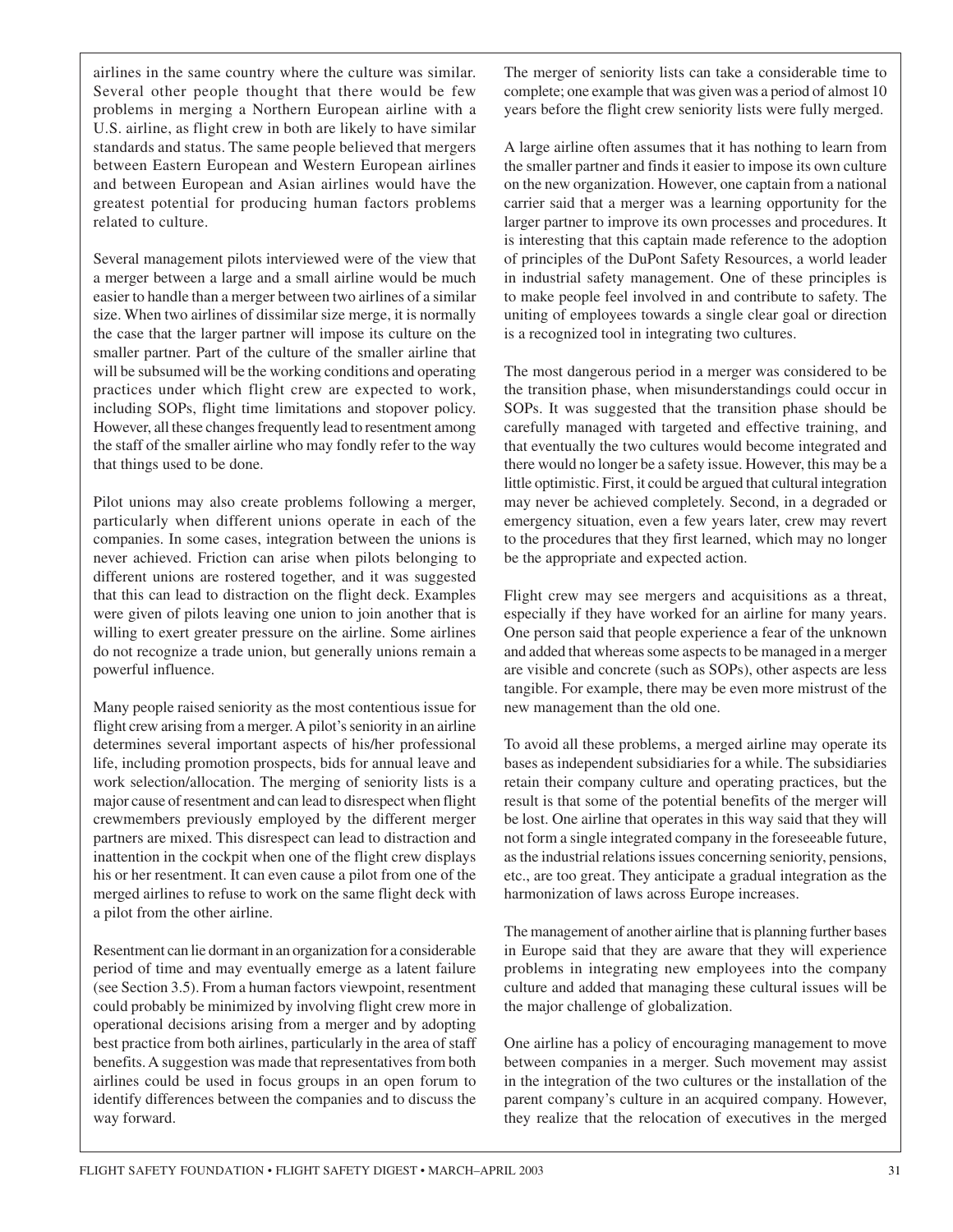organization may actually create cultural problems. Therefore, it should be recognized that a clash of cultures may not just occur between flight crew, it may also exert a strong influence on the interactions between management — before, during and after a merger.

#### **5.2.4 Alliances and Culture**

Alliances between airlines are very different from mergers and acquisitions, as their aim is to extend their networks to create seamless travel for passengers and to achieve economies of scale in purchasing and the sharing of support facilities. Individual members of the alliance continue to operate as separate entities, and cultural integration is not attempted. An airline can, and sometimes does, move from one global alliance to another and will wish to maintain its own identity and differentiations from other airlines.

It is in the interest of all the members of an alliance to maintain a high level of safety performance. It is noted that in mid-1999, Air France and others in the Sky Team alliance suspended code-sharing arrangements with Korean Airlines on account of its safety record. If safety standards are a condition of entry into an alliance, global alliances may play a role in the selfregulation of safety. There may be pressure, encouragement and assistance from members to lift the safety performance of all member airlines toward that of the best performer in the alliance. A member of one alliance said that it is normal practice for the senior operator in an alliance to carry out safety audits of other members and potential members to ensure that suitable processes are in place to maintain an adequate safety standard. Another alliance member said that multicompany teams very often carry out the audit.

Mixing of crews within an alliance does not take place at present, and, from a regulatory point of view, the harmonization of SOPs of all the airlines in the alliance would be a necessary prerequisite. But entire flight crews do sometimes operate the aircraft of another alliance partner using their own SOPs. Sometimes there may be minor differences between the flight decks of the same aircraft type, and this could lead to transition problems when crew move between aircraft that are essentially similar but not exactly the same. However, some operators carrying out this practice say that they do not experience this problem as the flight decks are standardized for the particular aircraft type.

It is possible that alliances will form their own cultures in the future based on their increasingly integrated working relationships. It is not clear whether such alliance cultures will become more pervasive than company cultures.

#### **5.2.5 Conclusions**

The interpersonal skills required in order to manage the social aspects of a merger successfully involve similar principles to those that characterize most CRM courses, namely:

- Active listening;
- Developing a cooperative, problem-solving relationship with others; and,
- Establishing a climate that encourages group decision making.

Despite the difficulties, the merging of two companies provides the opportunity to create a new organizational culture, constructed from the more positive elements of the two cultures involved. However, any process of culture change is a slow one and should be measured in years rather than months. In the early stages of a merger, it is very easy to create problems that may take years to resolve.

#### **5.2.6 Summary — Merging of Company Cultures**

Table 11 (page 33) shows the human factors issues involved in the merging of company cultures and the potential consequences.

## **5.3 Commercial Pressure**

#### **5.3.1 Introduction**

As the market for air travel becomes more competitive, airlines are forced to reduce costs, and increasing globalization is one of the consequences. Passengers increasingly expect more for less, partly as a result of the emergence of low-cost airlines and their very low fares to certain destinations. A manager in one airline said that there are great economic pressures in the industry and suggested that these pressures may be more significant than any other globalization factor. Another commented that there is pressure to reduce every aspect of cost to that being achieved in the lowest-cost airline and that alliances are driven by cost savings.

However, it should be noted that in the view of one regulator, commercial pressures do exist, but they are no greater than in the past. Furthermore, personnel in several airlines thought that commercial pressures would not affect their airline because they are already efficient but might adversely affect others.

Cost reduction is clearly leading to changes in the industry, although the influences on flight deck safety are not clear.

Many airline managers thought that certain structural changes in the industry that would have a potential impact on safety, such as the mixing of crews from different airlines in an alliance, were unlikely to occur. However, it is difficult to predict how increasing commercial pressure will change the nature of aviation. For example, five years ago, very few global alliances existed, whereas in 1999, 46 percent of global air transport movements took place within an alliance. Change is very rapid within aviation, and the structure of the industry and its operating practices could be very different in five years.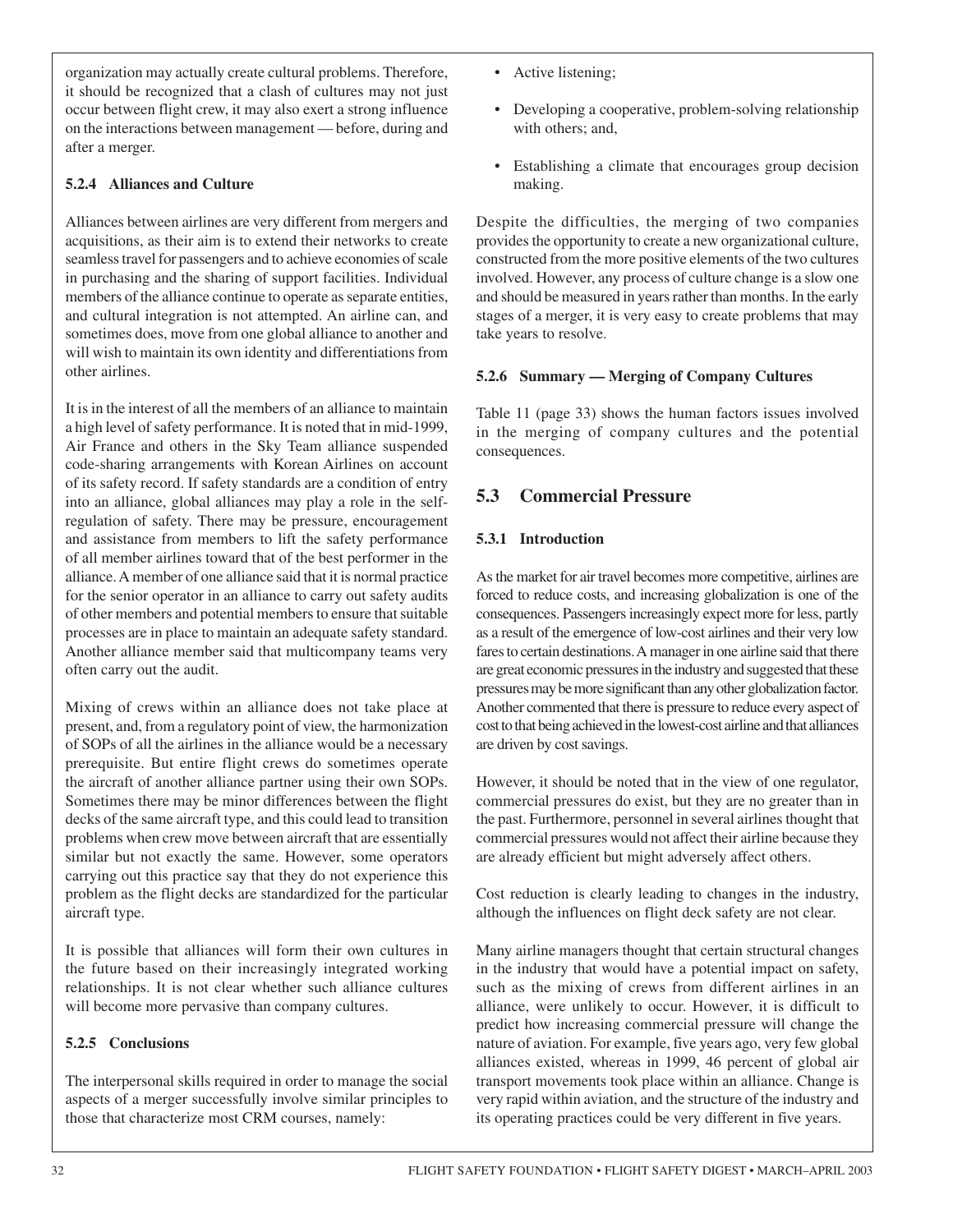## **Table 11 Merging of Company Cultures: Human Factors Issues**

| <b>Issue</b>                                                                                                                               | <b>Potential Consequences</b>                                                                                                                                                                                                                                                                              |
|--------------------------------------------------------------------------------------------------------------------------------------------|------------------------------------------------------------------------------------------------------------------------------------------------------------------------------------------------------------------------------------------------------------------------------------------------------------|
| Not recognizing that differences between airline cultures within a<br>single nation are important when mixing crews                        | Failure to manage different company cultures                                                                                                                                                                                                                                                               |
| Differences in crew resource management (CRM) philosophies                                                                                 | Confusion; adoption of an inadequate compromise of the<br>merged philosophies                                                                                                                                                                                                                              |
| Merging of seniority lists                                                                                                                 | Threats to promotion prospects, bids for shifts/routes/leave/<br>new aircraft, etc., impact upon discontent and morale, may<br>impair cockpit relations if resentment is harbored toward other<br>crew who fared better in the merger. All of these factors can<br>lead to distraction on the flight deck. |
| Differences in rostering terms (for example, less sympathetic<br>rostering)                                                                | Increased fatigue, reduced morale                                                                                                                                                                                                                                                                          |
| Changes in employment conditions, such as annual/parental<br>leave allowances or other benefits such as pension contributions              | Reduced morale/job satisfaction                                                                                                                                                                                                                                                                            |
| Differences in standard operating procedures (SOPs)<br>- particular concerns in the transition phase, or in emergency<br>situation         | Reversion to previous SOPs in error or otherwise;<br>interpersonal conflict as to "the way of doing things"                                                                                                                                                                                                |
| Differences in speeds of promotion                                                                                                         | Reduced experience on the flight deck; impact on merging of<br>seniority lists - resentment toward crew from other company<br>who were promoted sooner                                                                                                                                                     |
| Airlines of different type/size merging, for example, flag carrier<br>and small charter operation (whether within or between<br>countries) | Different company cultures not recognized as being<br>as important as national cultures when airlines merge.<br>Resentment to pilots from the smaller airline which may be<br>seen as less prestigious.                                                                                                    |
| Failure to recognize that the transition phase is a critical time                                                                          | Increased risk from all issues during this period                                                                                                                                                                                                                                                          |
| Resentment at the loss of a company and its identity in the event<br>of a takeover                                                         | Reduced morale; interpersonal conflicts between crews                                                                                                                                                                                                                                                      |
| "Fear of the unknown"; dislike of change, etc.                                                                                             | Reduced morale                                                                                                                                                                                                                                                                                             |
| Larger organizations becoming less flexible or able to change/<br>adapt                                                                    | Loss of management control                                                                                                                                                                                                                                                                                 |
| Reluctance by larger partner to consider the procedures, etc., of<br>the smaller partner                                                   | Resentment toward the pilots from the larger partner in the<br>merger                                                                                                                                                                                                                                      |
| Airlines in alliance may share aircraft                                                                                                    | Differences in cockpit layouts                                                                                                                                                                                                                                                                             |
| Alliance members may share training functions to reduce cost                                                                               | Training may no longer be tailored to the airline (e.g., CRM<br>training)                                                                                                                                                                                                                                  |
|                                                                                                                                            |                                                                                                                                                                                                                                                                                                            |

Source: Icon Consulting, Human Reliability Associates and International Air Transport Association Information and Research

The following subsections provide examples of possible links between commercial pressure and flight safety.

#### **5.3.2 Flying Hours and Rostering**

Flying hours in some airlines were reported to be very high, bordering on legal limits in several cases. Many airlines treat the legal limit as a performance target to be achieved in order to maximize the utilization of flight crew and reduce operational costs. Within the airlines interviewed, there is wide variation in the average number of hours flown, ranging from 500 to

950 hours per annum. Some, but not all, of this variation can be explained by the length of sectors flown.

In addition, some airlines allow very little, if any, reduction in flying hours for management pilots, some with critical responsibilities such as flight safety.

Some flight crewmembers said they were unhappy with the rostering system in use in their airlines. They frequently operate five-sector days alternating between early starts and late finishes, and work such long hours that they have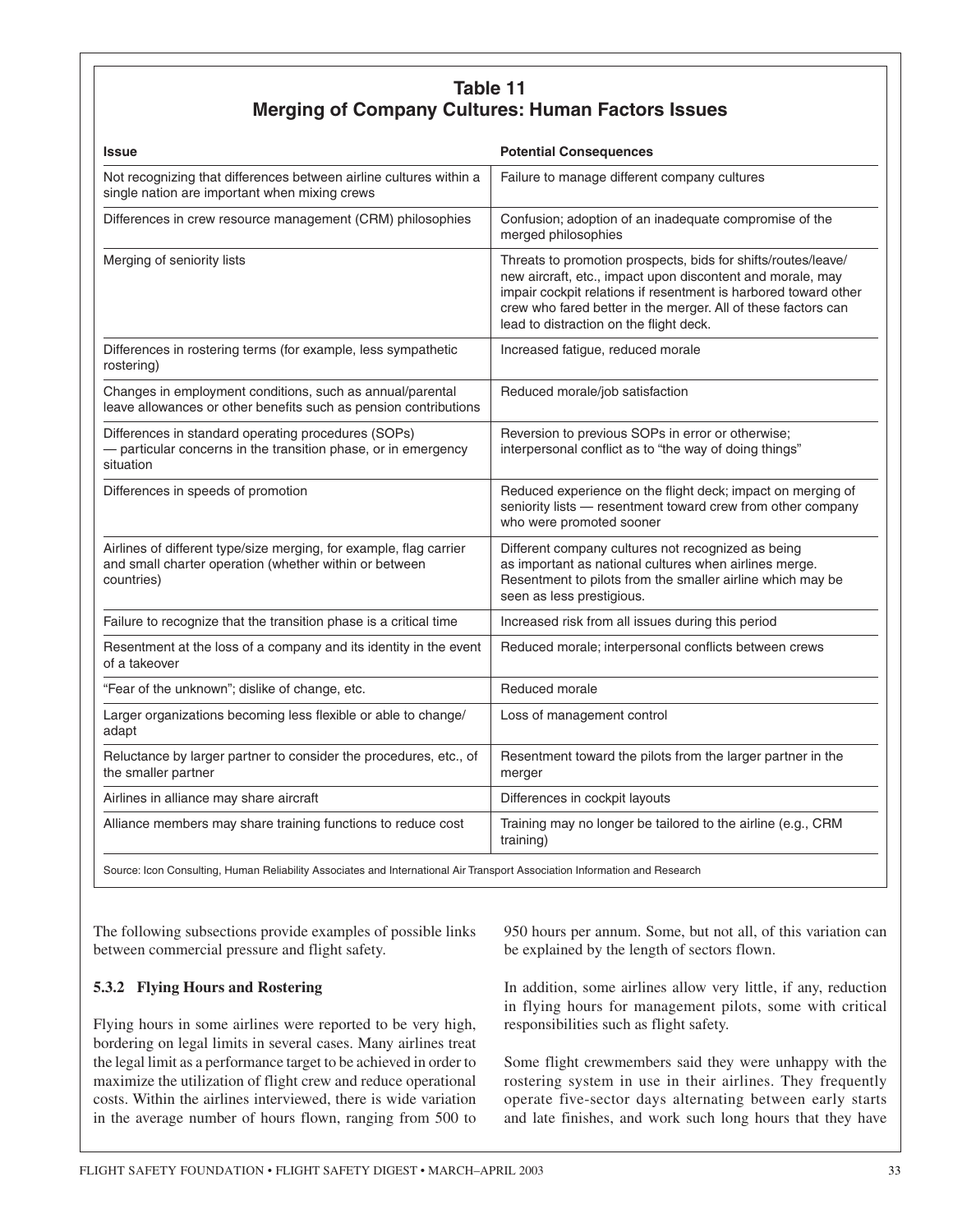little leisure time during the work week. Crew in one airline reported difficulties in obtaining compassionate leave because of commercial pressure, indicating a lack of sufficient crew. Although annual leave allowances are quite reasonable in comparison with most other professions, flight crew are often not able to take leave when they wish, with, for some, seniority as a determinant in the allocation process.

Unsympathetic rostering increases fatigue, upsets sleep patterns, reduces morale and has a detrimental effect on the personal life of crew.

One airline believes that flight crew should be educated so that they are aware of the effects of fatigue from both their work and their lifestyle outside work, and should adjust their personal lifestyles accordingly.

Management in several airlines said that lifestyle is becoming a major issue with flight crew who are increasingly willing to trade money for a better lifestyle. It is interesting to note that at least one airline is addressing the lifestyle issue. It has been widely reported in the aviation press that easyJet is currently trying to recruit a large number of experienced pilots partly to support a rapidly growing aircraft fleet but partly to increase the ratio of flight crew per aircraft so that lifestyle can be improved.

#### **5.3.3 Holders of Senior Management Positions**

Many pilots interviewed in a wide range of airlines observed that there is a tendency for business people with no flying experience to fill senior operational positions. The concern of these pilots is that the people taking up these critical positions may have less understanding of flight safety. One pilot commented that middle management in the airline he works for tends to be young with no previous experience of working in the airline industry and little understanding of the practices used in other airlines. Pilots may not be able to relate to such commercially oriented personnel, and relationships between flight crew and management may become degraded.

There clearly needs to be a balance between the commercialism of management and the safety performance of the airline. Some senior captains holding management positions have been very successful in selling the concept of safety to their bosses. The expression "if you think that safety is expensive, then try an accident" was quoted by more than one person as a means of effectively communicating the message.

#### **5.3.4 Aircraft Turnaround**

The efficient utilization of aircraft is a critical factor in aviation economics. Low-cost airlines achieve this partly by minimizing delay through the use of uncongested airports and partly by minimizing turnaround times between sectors flown. Short turnaround times are achieved by streamlining procedures and not serving meals and other amenities, thus reducing

subsequent "mess." All members of the crew are involved in the turnaround process.

However, a potential danger is that pressure to achieve a fast turnaround may result in external and flight deck checks being hurried (or even omitted). This may particularly be the case if an airline is trying to reduce turnaround time without making the necessary changes to its procedures or if an aircraft is running late.

#### **5.3.5 Training Budgets**

Because emergencies rarely occur in the air, simulator training is the means by which flight crew are taught how to deal with such events and build their confidence in correctly handling these abnormal situations. Regular refresher training in the simulator is necessary to ensure a continued satisfactory standard and to eliminate any bad flying habits that may have been detected between such training sessions. Although recurrent CRM training might be viewed as the means by which nontechnical skills may be maintained or improved, such training should ideally be incorporated into the annual simulator training program and be supplemented by classroom instruction, as is the case in some airlines.

As commercial pressure increases and organizations reach the point where all unnecessary overhead cost has been removed, perhaps by outsourcing non-core activities, management will begin to look for cost reduction in the core activities of the business. Since training is an expensive activity, training budgets will be scrutinized for cost savings. A consequence might be pressure to reduce the frequency of recurrent training to the minimum specified by JAR-FCL (JAR — Flight Crew Licensing) or to outsource it to a third party. However, since the importance attached to company culture varies between airlines and differing SOPs may be used, there are concerns that third-party instructors who may train a variety of airlines might be in the wrong "company mode" when training.

Airlines in general and new entrants in particular are acutely aware of the public relations damage that a serious incident would inflict on their success. One new entrant emphasized that expenditure on training is generally forthcoming and fully supported by senior management. This airline is making large investments in training, although it was suggested by this individual that this was unusual in the industry.

It was suggested that airlines only provided CRM training originally because it was imposed on them, but now that their CRM trainers have a better understanding of its benefits, they wish to develop and extend the syllabus. However, senior management are frequently only willing to do what the JAA stipulates, since such additional training would be expensive. These trainers would like the JAA to increase its CRM requirements and are actively promoting its development within the airline management community.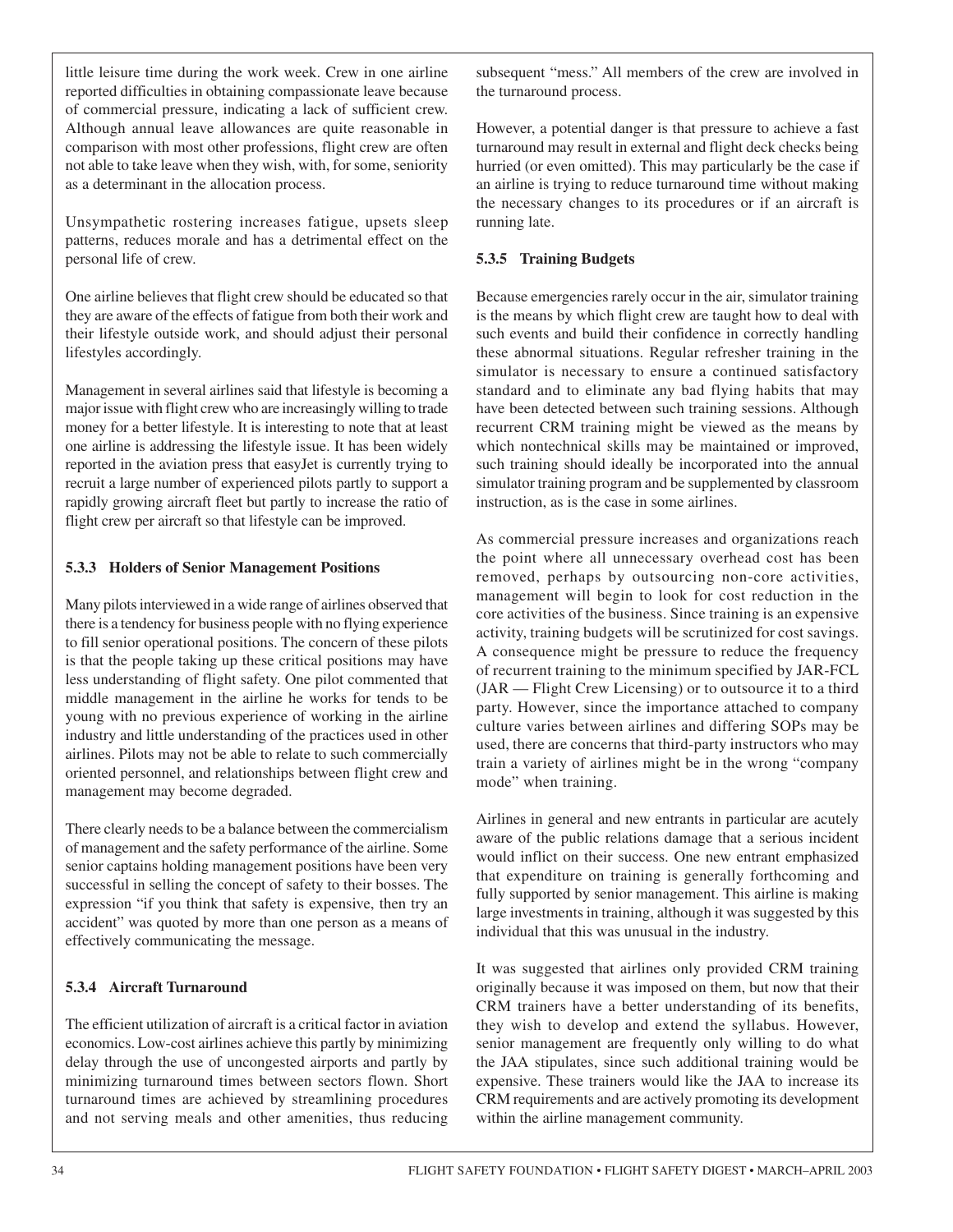#### **5.3.6 Commercial Decision Making**

Management at one airline reported that captains are increasingly being required to make economic decisions. A captain at another airline said that his job was to satisfy himself that his aircraft was fully serviceable, irrespective of any economic consequences and knock-on effects that might arise from delaying departure to have a problem fixed.

There is clearly a dilemma between safety and economics: A captain has the responsibility for the safety of a flight but may be blamed by management if he or she is thought to have taken a commercially detrimental decision. If a pilot succumbs to commercial pressure and as a result is involved in an incident, he cannot, in law, defend his position by saying that the company pressured him to take the actions that he did.

#### **5.3.7 Summary — Commercial Pressure**

Table 12 shows the human factors issues involved in commercial pressure and the potential consequences.

## **6. Mitigating Factors**

The previous chapter discussed the effects that commercial development in the aviation industry can have on flight crew. While many of these effects have the potential to impact on flight safety, there are mitigating factors at work to compensate. Three distinct mitigating factors were identified during the study.

CRM and SOPs were mentioned by everyone as a means by which human factors problems are anticipated and overcome, and safety during flight is maintained.

Although not explicitly referred to as a mitigating factor, the professionalism of pilots was mentioned frequently in the interviews and is thought by many people to counter some of the potential problems that have been identified.

In addition to the three mitigating factors, safety regulation sets the safety standards for the industry and defines the limits within which airlines must perform. It therefore acts as a control on the industry and attempts to ensure that any negative effects that may arise from globalization are prevented.

This chapter discusses each of these mitigating factors in turn and considers the influence of safety regulation.

#### **6.1 Crew Resource Management (CRM)**

Research in the 1970s into the causes of aviation disasters revealed that the majority of accidents and incidents in aviation involve human error rather than equipment failure or adverse weather.

| Table 12                                          |
|---------------------------------------------------|
| <b>Commercial Pressures: Human Factors Issues</b> |

| <b>Issue</b>                                                                                                 | <b>Potential Consequences</b>                                                                                                                                            |
|--------------------------------------------------------------------------------------------------------------|--------------------------------------------------------------------------------------------------------------------------------------------------------------------------|
| High flying hours                                                                                            | Fatigue, low morale, adverse effects on lifestyle                                                                                                                        |
| Unsympathetic rostering                                                                                      | Fatigue, low morale, adverse effects on lifestyle                                                                                                                        |
| Management pilots achieving high flying hours                                                                | As above; reduction in internal oversight and safety auditing                                                                                                            |
| Reduced ratio of crew per aircraft, with resultant loss of flexibility                                       | Reduced flexibility and possibly increased pressure to fly in<br>adverse conditions (e.g., when flight deck crew are ill)                                                |
| Senior management positions held by nonpilots                                                                | Lack of understanding of operational and flight safety issues, poor<br>interpersonal relationships between pilots and management                                         |
| Reduced turnaround times                                                                                     | Pressure to hurry/omit external or flight deck preflight checks                                                                                                          |
| Reduced training budgets, particularly for areas that are not<br>legislated (e.g., crew resource management) | Reduced exposure to training scenarios and reduced team-<br>working /error management; particular issue when combined<br>with crew of lower experience or multinationals |
| Use of third-party training organizations                                                                    | Inconsistency of trainers who work for a variety of airlines<br>leading to incorrect training; or adoption of generic training by<br>trainers for range of airlines      |
| The contracting out of functions such as training and<br>maintenance to third parties                        | Less direct control over the quality of such functions                                                                                                                   |
| Captains increasingly being required to make commercial<br>decisions                                         | Conflict between flight safety issues and commercial issues<br>may influence decisions to operate in cases where the captain<br>is not 100 percent satisfied             |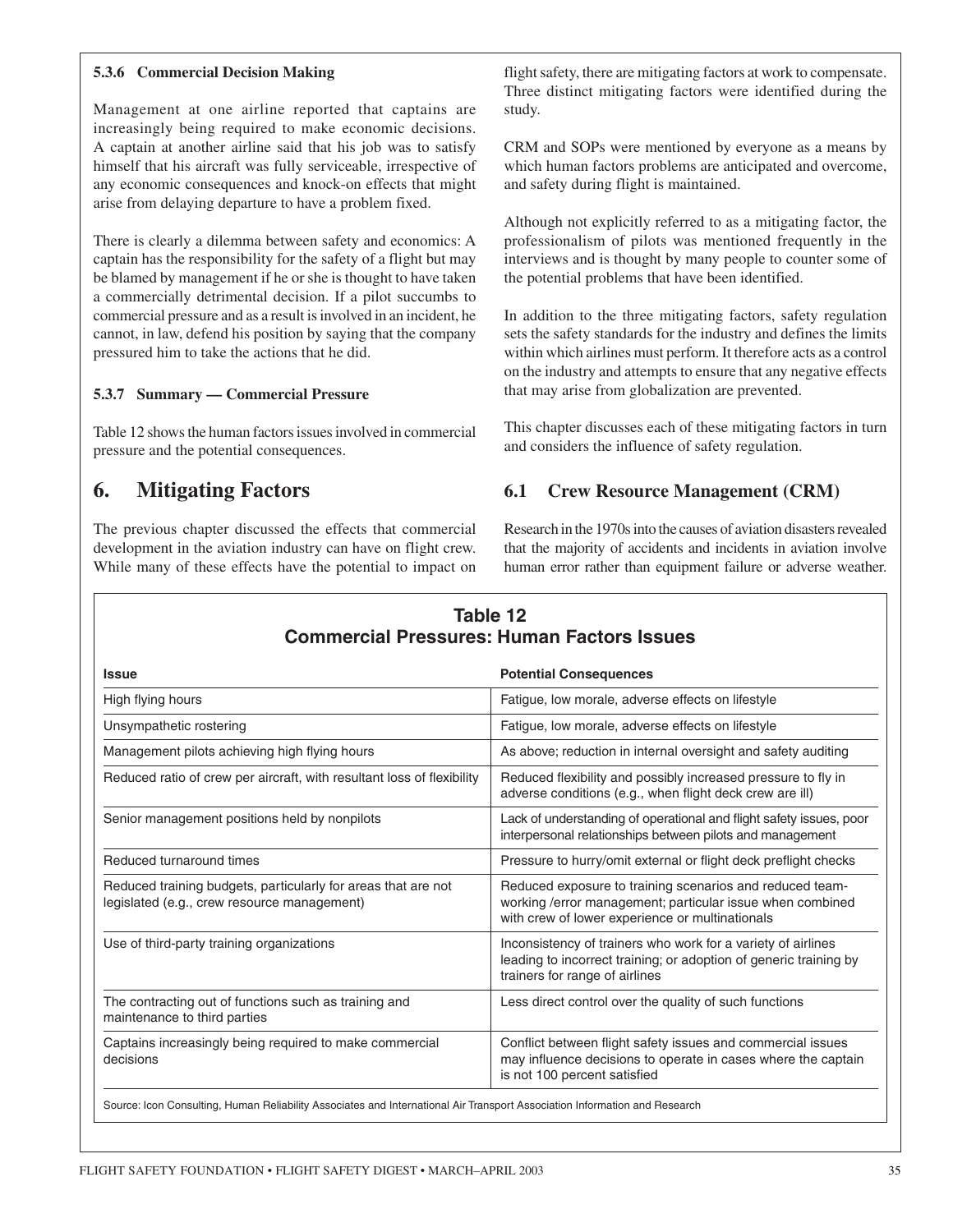The most common types of errors made by the flight crew involve failures in leadership, team coordination and decision making.

Subsequently, training courses were developed for flight crew to try to reduce these errors by focusing on their human factors causes. Initially known as cockpit resource management, this training was a radical shift from traditional pilot training, concerned with the technical aspects of flying.

CRM training has been widely adopted by airlines throughout the world, and its scope has been extended in some airlines in recent years to include other aspects such as monitoring skills and the management of time, workload and stress. It is now known as crew resource management. Sometimes, other personnel such as cabin crew and ground engineers are included in the training.

#### **6.1.1 CRM as a Means of Reducing Human Error**

CRM was initially applied to improving team performance within flight crews of the same nationality, but it is increasingly being applied to avoid any negative effects in situations where crew from different national and cultural backgrounds are mixed on the flight deck. A regulator said that CRM has to work "because it is the glue that holds a multicultural crew together." He also said that CRM has to be effective in extreme situations such as a 19-year-old ab-initio pilot flying with a 59-year-old captain with 20,000 flying hours.

It is widely believed in the civil aviation industry that CRM is successful within monocultural organizations, but a question that this study has had to address is whether CRM is as effective in improving the performance of multicultural flight crews.

One airline gave us an example of the success of CRM in their training of Filipinos. Initially, the Filipinos had difficulty in reducing the steepness of the power gradient between captain and first officer, but after a year they were able to overcome this problem. They believe that CRM has helped them to define their roles and responsibilities.

Two Cuban pilots said that CRM enabled them to increase their knowledge and awareness of crew behavior and allowed them to improve their performance when flying. It also alerted them to conflict situations that might arise during a flight and helped them understand why these situations might arise and how to handle them.

An airline said that it is difficult to quantify the benefits of CRM because it becomes part of the system, as indeed it is supposed to. This airline also has a concern that although the quality of CRM instruction is continuously improving, crews may not comply with the lessons which they should have learned.

While everyone interviewed said that CRM training was important and had potential benefits, there appeared to be a variation in their depth of understanding about the need to modify the training to make it effective for a group containing a diverse cultural mix. Not surprisingly, airlines employing monocultural crew were less perceptive about this need than airlines employing crew of many different nationalities. One airline employing flight crew from more than 20 different countries quickly discovered that the outsourcing of CRM training was not effective and, after bringing it in-house, has found it necessary to develop the training over a period of several years to make it effective in a multinational environment. It was suggested that no process appears to exist in the industry to spread this learning experience to others.

Despite the widespread use of CRM as the primary strategy for the reduction of human error on the flight deck, there are some dissenting voices regarding its efficacy. This is supported by recent research (Johnson, 1999) which reports that the successful introduction of CRM training into many U.S. airlines has not been mirrored by any quantifiable reduction in the number of incidents and accidents that stem from crew coordination and communication problems. The same author states that "the relatively high frequency of incidents caused by poor flight crew performance also indicates the failure of existing CRM training techniques" (Johnson, 2000). While no evidence has been found in Europe to either confirm or deny the conclusion of this research, it raises fundamental questions about the overall effectiveness of existing CRM training and the efficacy or costeffectiveness of the approach itself compared with other possible strategies for reducing human error in aviation.

#### **6.1.2 CRM and Human Factors**

The human factors departments of airlines tend not to employ human factors professionals with appropriate qualifications. Instead, they generally consist of CRM trainers and line pilots who have developed an interest in the subject of human performance. Although these personnel have the appropriate industry-specific knowledge, the lack of human factors professionals in the airlines is perhaps surprising compared to other safety-critical industries. This is also true of some safety regulators where it is rare to find professional expertise in human factors.

The implications of not having qualified human factors specialists working in the safety function of airlines is that the opportunity to capitalize on the broader base of human factors knowledge, including that used in other safety-critical industries (see Chapter 9), will be missed. Also the current tendency within the operational area to suggest that CRM and human factors are synonymous will continue unchallenged.

#### **6.1.3 CRM in Different Cultures**

One safety regulator said that to be effective, CRM must be tailored to an airline's culture. In his opinion, CRM should not be purchased as a package since people from different cultures think differently to arrive at the same solution. He believes that CRM should first be adapted to a country and then to an airline within the country.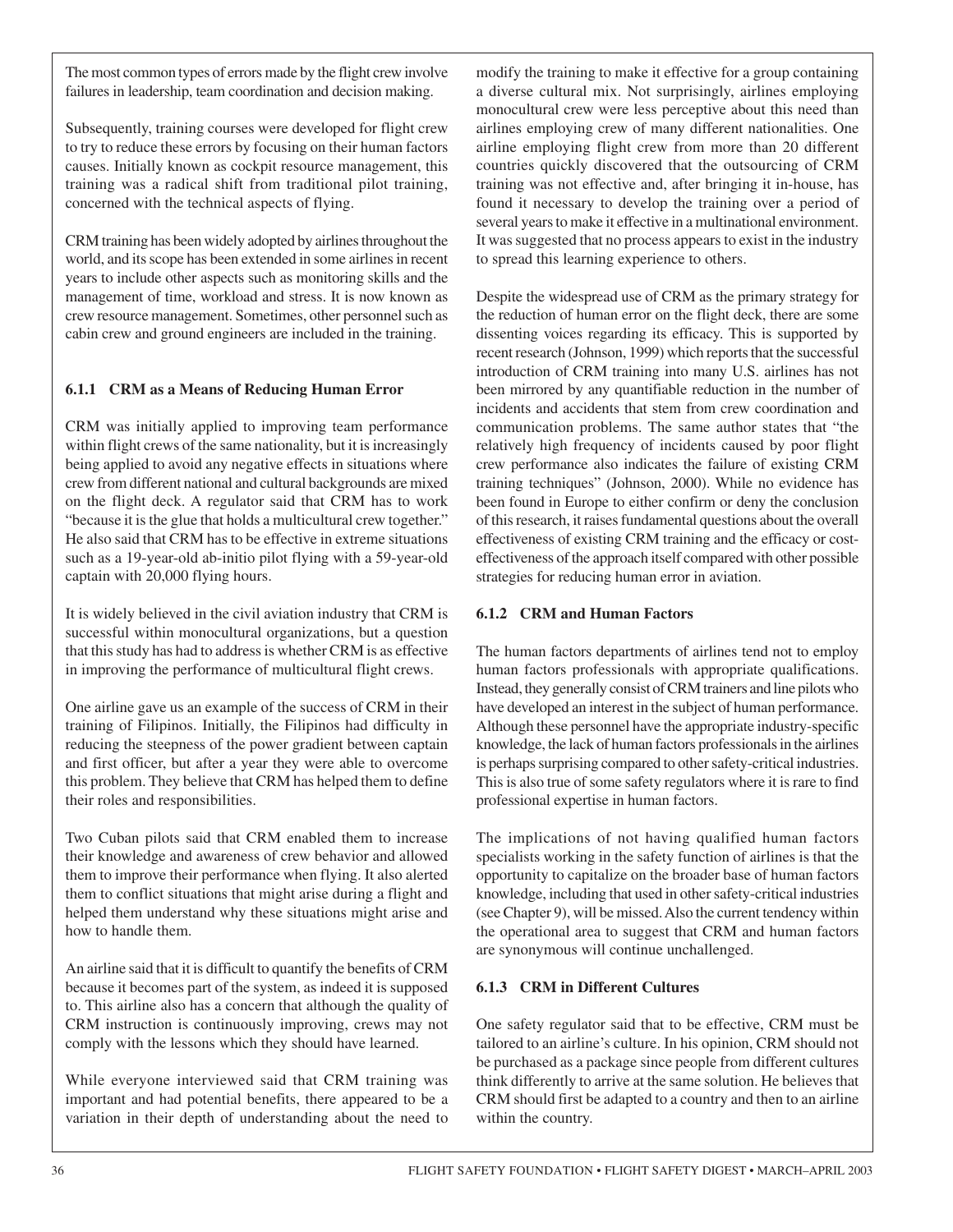A U.K. airline reported that they train CRM trainers from overseas subsidiaries in the United Kingdom. These trainers then return to their home base to train staff in a manner appropriate to their own national culture. They believed this approach to be effective.

An Eastern European airline that has only recently started to provide CRM training said that the principles of CRM have been carried out informally for a number of years. The airline has purchased a package developed by a U.K. company. They recognize that culture is important in the presentation of the material, and the supplier has adapted the package to suit the local culture.

Cultural adaptation of CRM material is therefore taking place in two distinct ways: within an airline and by the supplier. It has not been possible to collect any evidence in this study of the effectiveness of these two approaches.

CRM appears not to be adopted by all cultures; for example, pilots from a certain Eastern European country were described by one airline as being poor team workers and unfamiliar with the concepts of CRM. From the evidence collected during this study, it would appear that some Eastern European countries are addressing this omission.

A Japanese company suggested to one regulator that CRM is a solution to Western problems and that it may not be appropriate in cultures that experience different problems.

An interesting situation exists when non-European pilots wish to maintain their licenses in their countries of origin and in Europe. Two Cuban pilots said that they are required to maintain their Cuban license as well as their European license. To meet this requirement, they have to undertake CRM training in Spanish in Cuba and in English in Europe. There may be flight deck safety implications should the philosophies of these two CRM training courses differ. On the other hand, there may be positive effects if the two CRM courses reinforce each other.

#### **6.1.4 CRM Expectations**

CRM creates expectations for the relationship between flight crew, cabin crew and engineering staff, and one airline said that there has been confrontation in the past when these expectations have not been met. An interesting comment made about CRM is that younger crew tend to have great expectations about teamwork after training in CRM which are not always met when working with a much older captain. In one sense, therefore, CRM may actually make matters worse in a relationship when expectations are unfulfilled.

#### **6.1.5 Outsourcing of CRM Training**

Outsourcing of CRM training is generally considered to be undesirable. For example, one airline's experience of external CRM trainers was that their material was too generic. The solution for this airline was to bring the training in-house and develop the material to make it more suitable for many different nationalities.

Nevertheless, outsourcing of CRM training is common, particularly for smaller airlines that believe it would be uneconomical to run their own training. When CRM training is outsourced, it may not be company-specific. For example, one airline that was interviewed uses a local company that includes pilots from other airlines operating out of the same hub in their training sessions.

#### **6.1.6 Integrated CRM**

In some airlines, there are few barriers between the cabin crew and the flight crew. For example, one airline described the relationship between the two as being very relaxed and said that cabin crew have ready access to the flight deck. However, this is not the case in all airlines or on specific aircraft types. Some airlines conduct CRM training for mixed groups of cabin crew and flight crew. One airline said that they also involve maintenance and engineering personnel in the CRM training. Feedback from participants is that the integrated approach is successful.

However, this practice is not adopted in all airlines, and it is often the management of the airline who are not convinced about the value of integrated CRM. One airline interviewed used to carry out joint cabin and flight deck crew training, but the practice has now been stopped at the request of management. This attitude may indicate a lack of understanding of the purpose of CRM. Interestingly, one regulator said that the "C" in CRM should stand for "company," since in his view the philosophy of CRM should pervade the entire organization.

Finally, as noted earlier, while CRM is believed in the industry to be a very effective tool, the standard of CRM training and implementation is perceived by many flight crew to be to very varying standards, both nationally and internationally. There is little doubt that some airlines have devoted substantial resources to try to achieve the highest standards, while for some others, it is rather more a question of providing what might be described as a barely adequate course to comply with legal or authority requirements, with little positive commitment from senior management.

#### **6.1.7 The Effect of Recent Commercial Developments on CRM**

CRM training has undergone several updates since its inception over 30 years ago. The more recent versions of this training have undergone considerable development to take into account changes in the industry, such as the increased use of multicultural crews. The latter versions of CRM also consider human performance limitations such as fatigue and attention, widening the scope further to include more areas of traditional human factors, rather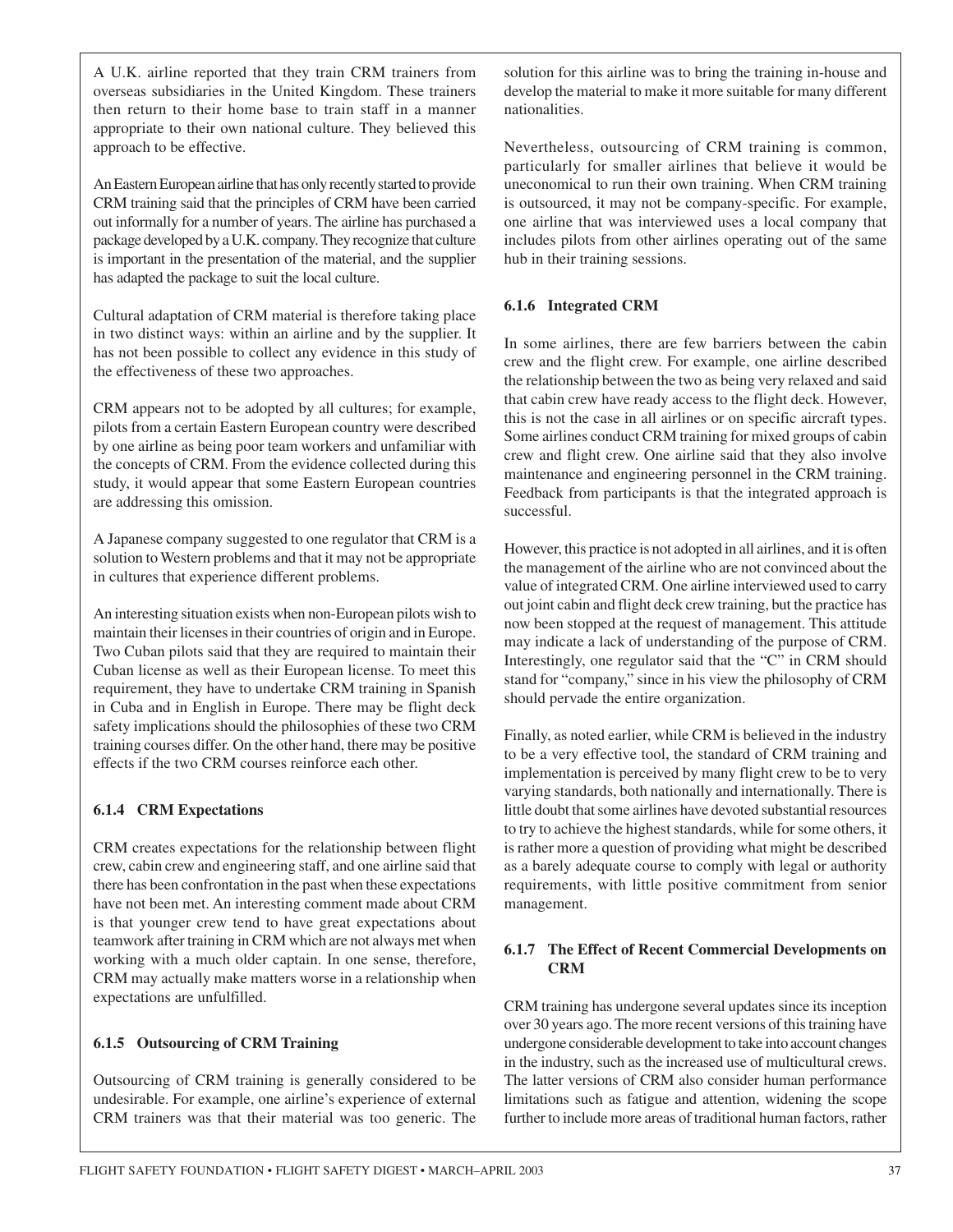than emphasizing social psychological issues exclusively. It is therefore difficult to make generalizations regarding the efficacy of CRM as a control measure due to the many variations in the scope and content of CRM training programs. There is some evidence that the CRM industry is therefore responding to changes due to globalization.

It should be noted that other approaches exist to tackle a wider range of human factors problems such as cockpit automation issues, fatigue and SOPs compliance, and these approaches should not be neglected because CRM is seen as the solution to all human factors problems.

#### **6.1.8 Summary — CRM**

Table 13 shows the human factors issues involved in CRM training and the potential consequences.

## **6.2 Standard Operating Procedures (SOPs)**

#### **6.2.1 Variation in SOPs Between Airlines**

Each airline may modify manufacturers' SOPs to a greater or lesser extent and has a strong sense of ownership toward its own SOPs. Several airlines said that SOPs can vary greatly between carriers, although others suggested that most carriers' SOPs are only slight modifications from the manufacturers' versions. One regulator said that SOPs are largely standard and that most airlines use those recommended by the manufacturers.

It would appear that new-entrant airlines generally adopt manufacturers' SOPs with little, if any, modification, whereas established airlines will often have adapted these SOPs quite considerably.

Since safety regulators do not allow the operation of mixed SOPs, crew could not be mixed within an alliance unless all partners of the alliance were using the same SOPs.

In mergers and acquisitions, SOPs need to be harmonized, and one of the airlines involved, usually the larger, will normally impose its SOPs on the other. Equitable harmonization is unusual and was defined by one airline as "where discussions take place and agreement is reached on a compromise where no party is satisfied."

Merging SOPs may well be a lengthy procedure. One airline involved in a merger reported that in spite of both companies having sets of procedures that were very close to those issued by the aircraft manufacturer, merging them was still a major task. A long consultation process was necessary, involving technical managers, training managers and pilots' representatives.

#### **6.2.2 Adherence to SOPs**

One safety regulator said that he would be naive if he thought that SOPs were followed all the time, but he believes that in the vast majority of cases they are. His opinion is that very few incidents would occur if SOPs were always adhered to rigidly.

| Table 13<br><b>Crew Resource Management (CRM): Human Factors Issues</b>                                                       |                                                                                                                                                                                  |  |
|-------------------------------------------------------------------------------------------------------------------------------|----------------------------------------------------------------------------------------------------------------------------------------------------------------------------------|--|
| <b>Issue</b>                                                                                                                  | <b>Potential Consequences</b>                                                                                                                                                    |  |
| CRM training may not be tailored to reflect the increasing use of<br>multinational crews                                      | CRM initially was devised for use within a sole country/culture<br>and may not have been tailored for use in multinational crews                                                 |  |
| Reliance on CRM to solve all human factors issues                                                                             | Neglect of other causes of error on the flight deck (e.g.,<br>fatigue, interface and automation issues)                                                                          |  |
| Heavy reliance on CRM training to reduce errors, with little<br>validation that it has the desired results on the flight deck | Crew may pay lip service to CRM, rather than embracing its<br>principles; unjustified confidence by management that CRM<br>will prevent incidents                                |  |
| CRM trainers are pilots, not human factors professionals                                                                      | Concern that CRM trainers are part of the culture and therefore<br>may be unable to assess CRM objectively, or may be unable to<br>consider novel approaches to error management |  |
| CRM increases the expectations of younger crew and<br>non-nationals                                                           | May make matters worse if the high expectations of these crew<br>are not met                                                                                                     |  |
| Outsourcing of CRM training                                                                                                   | May not be successful if not tailored to the individual company                                                                                                                  |  |
| Crews maintaining licenses in more than one country are<br>required to attend several CRM courses                             | The different courses may reinforce each other, but they may<br>have different or conflicting philosophies                                                                       |  |
| Over-regulation of CRM                                                                                                        | Standardization and inflexibility may not allow for changes to<br>the philosophy                                                                                                 |  |
| Source: Icon Consulting, Human Reliability Associates and International Air Transport Association Information and Research    |                                                                                                                                                                                  |  |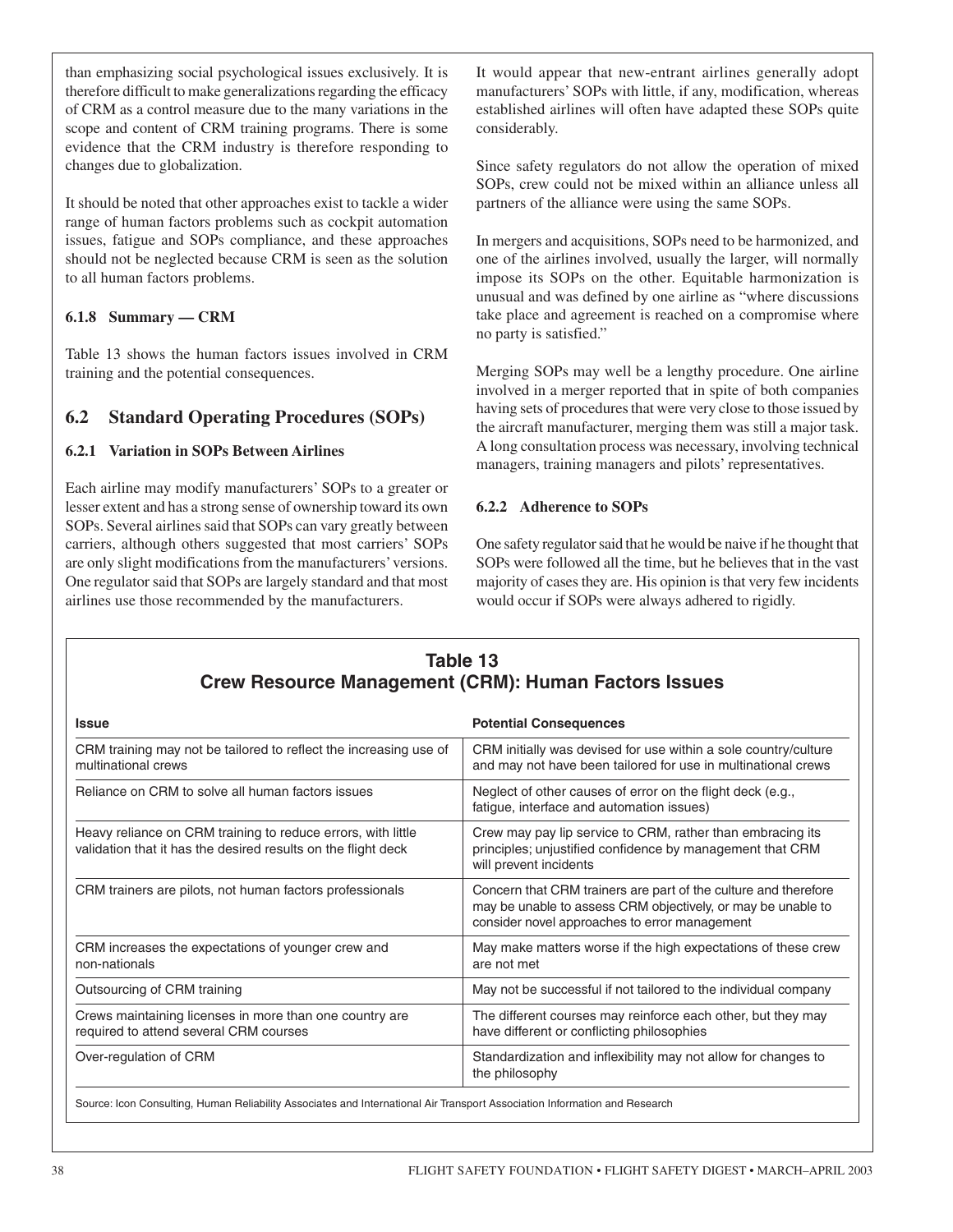The management of one airline stated that crew are trained to follow SOPs at all times since it is the primary means to reduce risk. Two pilots from the same airline said that they always follow SOPs and that almost everything is included within them, including how to deal with unusual problem situations. In their experience, if anyone deviates from the standard, they are asked by the other member of the flight crew to desist. It follows that adherence to standards and procedures will be influenced by the prevailing safety culture in the company.

However, one airline raised a concern that as flying becomes increasingly routine, crew may not follow SOPs through a desire to be individualistic. A line captain said that procedural violations are a fairly common practice. He gave an example of when he requested that another member of the crew follow the SOP and was told that "this is not a line test." A pilot from an airline in Southern Europe suggested that Southern Europeans are worse than Northern Europeans at following procedures. The reason he gave is that SOPs violations are tolerated more easily in his country than in some Northern European countries. He added that all rules have a philosophy behind them and pilots may try to follow the spirit of the rule rather than the rule itself.

There may be variations in SOPs adherence at different times during a flight. For example, one pilot said that he would be more likely to follow SOPs if he was suffering from fatigue toward the end of a long flight.

Flight operational quality assurance (FOQA) using quickaccess recorders (QARs) to pick up deviations from the flight parameters specified in the SOPs is becoming increasingly common throughout Europe, and all the major operators generally use such systems. These systems allow individual flight-parameter exceedances to be identified. In cases of best practice, in the event of a major exceedance, the pilot is contacted by a "trusted person" to give his or her version of the event. The most beneficial effect of using information from QARs is achieved in those airlines which have adopted a "no blame" policy and where full and open reporting is actively encouraged without the fear of disciplinary action.

The use of QARs assists the safety process by highlighting areas of exceedance which will then be brought to the attention of the pilot force and which may require particular attention during the annual refresher training program.

#### **6.2.3 SOPs and Flight Deck Error**

Many interviewees stressed the use of SOPs as an important factor in reducing pilot error, reinforcing the vital necessity of cross-checking. Several airlines suggested that human factors issues should not arise if SOPs are strictly followed and CRM is effective. Another airline said that SOPs are particularly important when nationalities are mixed, as they provide discipline. Singapore Airlines was given as an example of an airline employing many different nationalities where SOPs have been developed to cover all situations and where there is a strong culture of enforcement.

Safety concerns arise where crew from an airline that has been taken over resent having to work to a new set of SOPs which they consider to be inferior. There may be a tendency to use the old SOPs at every opportunity, or the crew may revert to the old, more familiar SOPs in error. Furthermore, crew may be more likely to revert to old procedures inadvertently in a degraded or emergency situation. When major changes are made to procedures, there may well be a transition period of increased risk, which requires careful management.

Human factors issues relate not just to the content of an SOP, but also to the person who is required to perform each task in the procedure. Problems may occur when roles and responsibilities are different from those that the crew are used to. Given that many actions in an SOP require a response from one crewmember to a request or challenge from the other, it is possible that an omission error may occur if the request is not issued.

Agency crew are required to operate the SOPs of the airline to which they are seconded and thus need to be provided with the necessary training. The extensive nature of this training precludes very short-term contracts. Since agency personnel may quite frequently have to adjust to working with different sets of SOPs, they may inadvertently revert to a previously familiar procedure.

SOPs aim to ensure that all pilots within an airline fly to the same procedure on a particular aircraft type. This is desirable if the procedures are robust, but if there is a weakness in an SOP, problems will occur throughout the company.

#### **6.2.4 The Effect of Recent Commercial Developments on SOPs**

There may be a trend toward the greater adoption of manufacturers' SOPs by airlines, and this may be a function of recent developments, as it is the new entrants that are leading this trend. Manufacturers' SOPs may be adopted due to perceived cost benefits or where the airline lacks the operational experience to modify these procedures.

Although current SOPs may mitigate some of the effects of globalization (such as the mixing of crews with different cultures, backgrounds, experience, etc.), future SOPs will continue to evolve in light of operational experience with such issues. For example, they may become more structured and comprehensive in order to control risks associated with the increased variability of flight crew.

Furthermore, certain globalization concerns actually stem from the SOPs themselves. For example, as discussed in Section 6.2.1, the harmonization of SOPs between different airlines is a formidable barrier to airline mergers.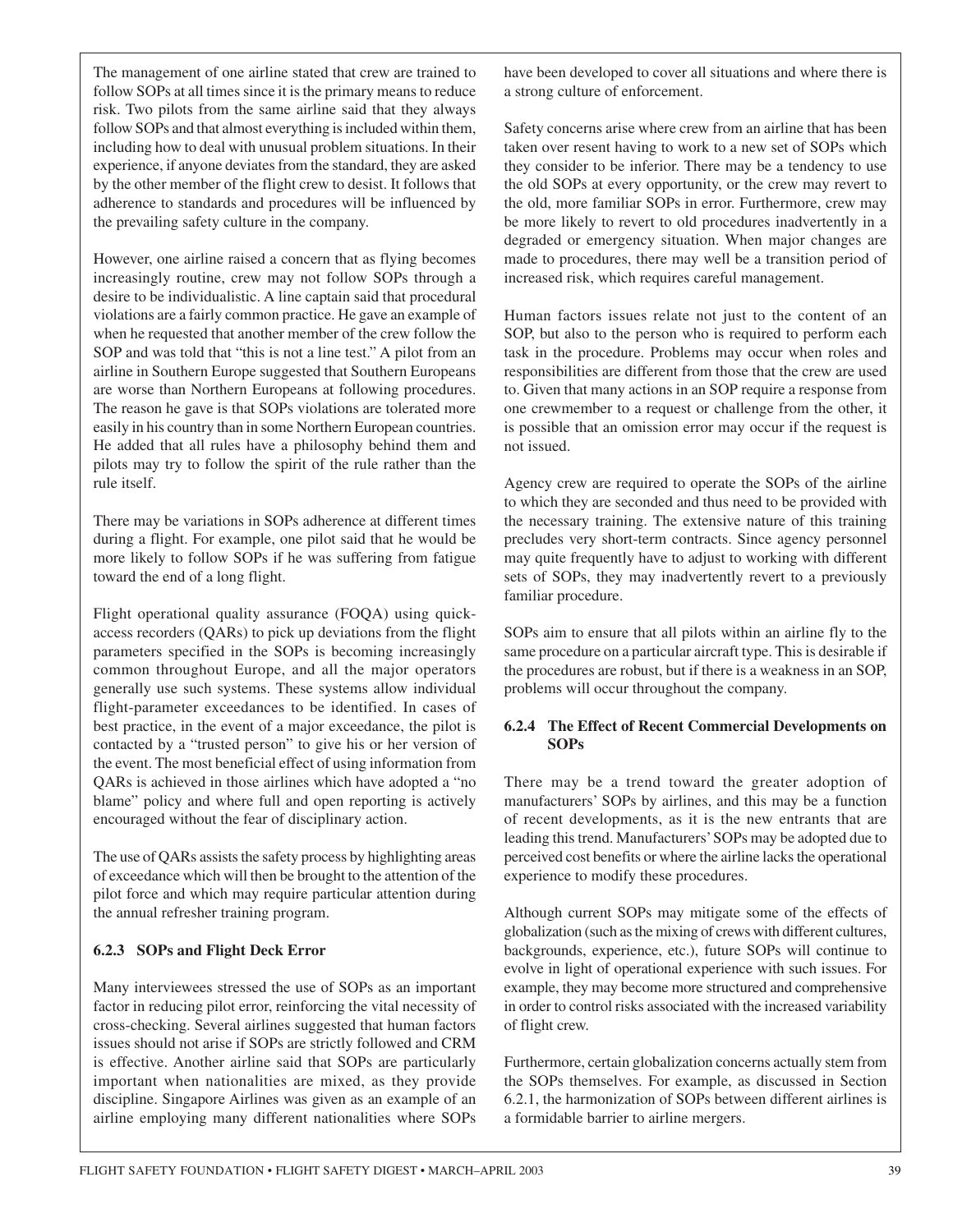#### **6.2.5 Summary — SOPs**

Table 14 shows the human factors issues involved in SOPs and the potential consequences.

## **6.3 Professional Culture**

For an industry that is relatively young, aviation has developed a strong and distinctive professional identity, and this is particularly apparent in the professional culture found among pilots. National and organizational (company) cultures have been discussed earlier, but professional culture may pervade all other cultural boundaries.

In the interviews, it was stated on a number of occasions that this professionalism counters many of the potential problems that have been identified.

#### **6.3.1 Components of Professional Culture**

Flight crew are required to maintain high vigilance during extended periods of low workload and yet have to be able to make an abrupt transition to demanding or occasionally overload conditions. Furthermore, they are normally required to form a coherent team from a group of strangers and immediately begin to perform demanding, safety-critical work. This team formation may not always be successful. Research by the U.S. National Transportation Safety Board (NTSB) has indicated that a disproportionate percentage of accidents involve crew who are flying together for the first time.

Several management and line pilots spoke about the characteristics that are frequently found in flight crew and contribute to a strong professional culture. Flight crew were generally described as intelligent, although not necessarily with tertiary education qualifications, with a high degree of self-confidence. Strong self-discipline and self-motivation were said to be essential to cope with the working environment. Flight crew were also said to dislike change. Because they are conservative, they are more comfortable with change if it is long-term and gradual.

In most European countries, there is an element of selfselection before deciding to become a pilot. Selection for sponsored training, which is not currently the norm, is highly competitive, and many crew pay the considerable trainingcollege fees themselves. A necessary prerequisite in these cases is, therefore, the possession of sufficient finance by them or their families. Few other professions require such significant private investment in order to be considered for employment. Clearly, those that enter training have a great enthusiasm for aviation and a strong desire to become a pilot. People do not drift into this.

| <b>Issue</b>                                                                                                                                                      | <b>Potential Consequences</b>                                                                                                                                                                                                                                                                                                                                                                                                                                                   |
|-------------------------------------------------------------------------------------------------------------------------------------------------------------------|---------------------------------------------------------------------------------------------------------------------------------------------------------------------------------------------------------------------------------------------------------------------------------------------------------------------------------------------------------------------------------------------------------------------------------------------------------------------------------|
| Mixing of crews between mergers and alliances. Although not<br>currently permitted in an alliance by regulators, it may become<br>more prevalent in coming years. | Confusion between different SOPs, reversion to more<br>frequently applied SOPs, confusion as to flight deck roles and<br>responsibilities                                                                                                                                                                                                                                                                                                                                       |
| Differences in culture toward use of SOPs - following written<br>checklists versus working from memory                                                            | Conflict of cultures where crew have different attitudes to use<br>of (written) procedures                                                                                                                                                                                                                                                                                                                                                                                      |
| Differences in culture toward adherence to SOPs                                                                                                                   | Conflict of cultures where crew have different attitudes to<br>adherence to procedures                                                                                                                                                                                                                                                                                                                                                                                          |
| Differences in culture toward following SOPs to the letter or<br>following the spirit of the rule                                                                 | Conflict of cultures where crew have different attitudes                                                                                                                                                                                                                                                                                                                                                                                                                        |
| Harmonization of SOPs following a merger<br>Increased use of agency crew                                                                                          | Crew inadvertently applying better-known SOP (particularly<br>during transition period) or willful reversion to the previous<br>SOP; relates to definition of roles in the procedure as well as<br>content                                                                                                                                                                                                                                                                      |
| Increased requirement for SOPs for all tasks on the flight deck                                                                                                   | Crew experience boredom and express individualistic<br>tendencies (deviating from SOPs for variation); crew become<br>less capable of intervening in a degraded situation "outside"<br>of SOPs; unrealistic faith in the use of SOPs as a measure to<br>prevent human error; crew anticipate subsequent step in the<br>procedure, hearing what they expect rather than what was<br>said; if SOPs are inadequate then the quality in whole fleet or<br>airline could be affected |
| Crew moving to an airline that places more or less emphasis on<br><b>SOPs</b>                                                                                     | Crew find difficulty in adjusting to the new environment                                                                                                                                                                                                                                                                                                                                                                                                                        |

# **Table 14**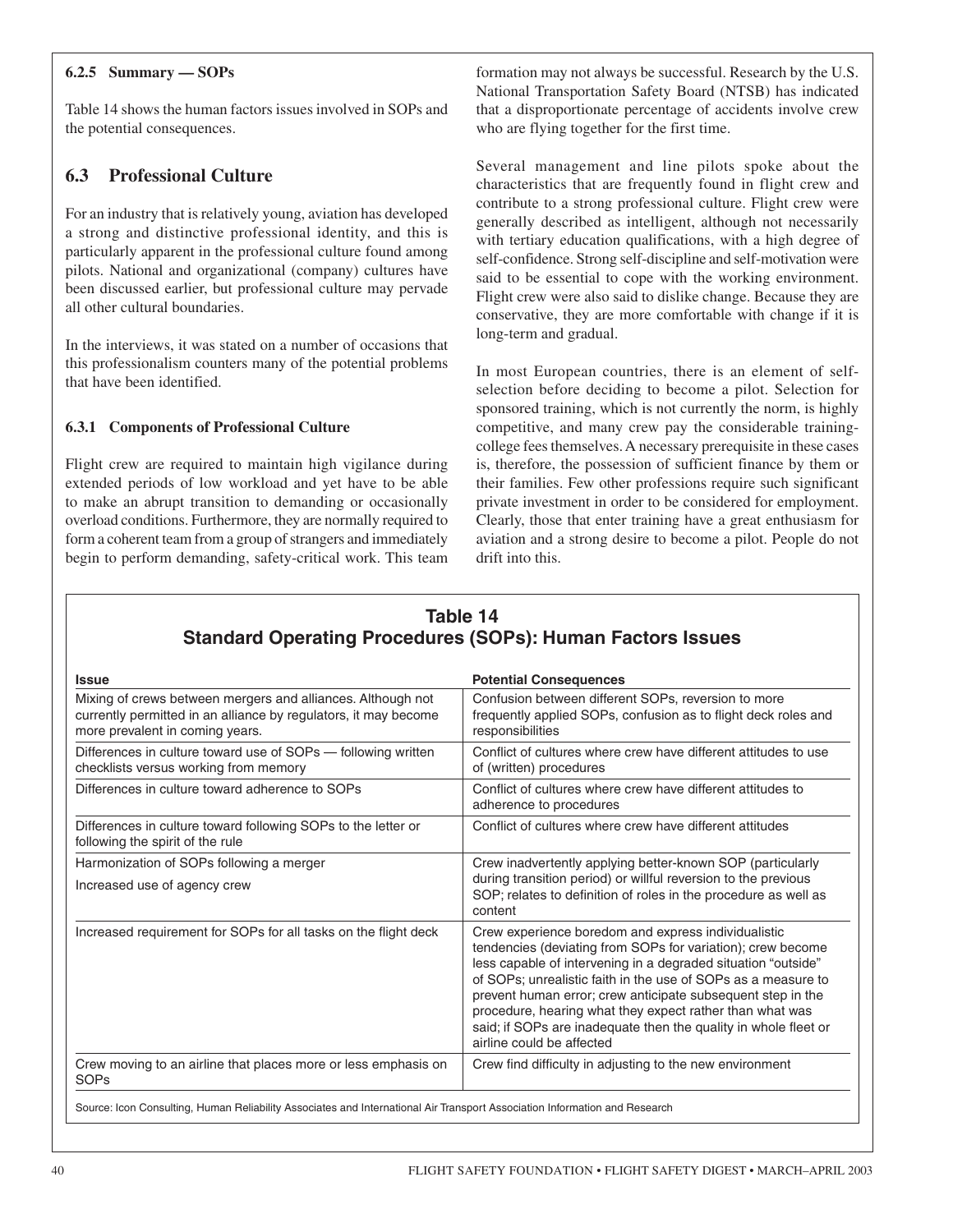In some airlines, the selection process for ab-initio and qualified pilots is extremely demanding and includes psychometric, intelligence and aptitude testing, group exercises, written questions, interviews and a substantial medical examination. In others, it only includes an informal interview and a simulator assessment. One airline said that psychometric testing, which is more commonly used in the selection for sponsored training, had been tried for direct-entry pilots but was found to be superfluous since it did not enhance its selection process.

Pilots generally state that they enjoy their jobs a great deal. In a survey by Helmreich, 75 percent of pilots from 19 countries said they were extremely satisfied with their job, compared with only 36 percent of people in other occupations. However, this difference may be partly explained by a psychological theory that postulates that when individuals undergo extensive and expensive training and initiation, they may unrealistically perceive group identity as being highly worthwhile.

Invariably, the professional culture is not monolithic, and there is a variety of subcultures in the industry. These subcultures may exist around several aspects, such as:

- Background (commercial or military);
- Type of airline (flag carrier, regional carrier, etc.);
- Position (management captain, captain, first officer, flight engineer); or,
- Gender (male, female).

#### **6.3.2 Professional Culture and Safety**

A strong professional culture has both strengths and weaknesses. On the positive side, pilots take great pride in their profession and have a strong motivation to perform to the best of their ability. However, there are negative aspects of a strong professional culture, such as an unrealistic denial of vulnerability to factors such as fatigue, stress or personal issues. Given the great responsibility of pilots, denial of personal vulnerability may be a psychological defense mechanism to avoid performance anxiety. Researchers at the University of Texas Human Factors Research Project (Helmreich et al.) report that the majority of pilots in all cultures agree that:

- Their decision making is as good in emergencies as in normal situations;
- Their performance is not affected by personal problems; and,
- They do not make more errors under high stress.

This research was supported by evidence from the interviews that were carried out. One management pilot expressed the belief that the high level of professionalism of pilots rules out many potential problems from multinational flight crews. Several pilots said that commercial pressure would not lead a pilot to take risks because they have a very high regard for safety.

Another management pilot divided flight crew into three groups: those that avoid errors (proactive); those that get on to errors quickly (mid-range); and those who are slow to react to errors (reactive). His view is that the proactive group is the safest, but he added that as technology advances and systems become increasingly complex, the vulnerability of humans grows. The consequence is that flight crew tend to become more reactive.

It can be hypothesized that some components of aviation professional culture may sometimes act to decrease flight deck safety, particularly if taken to the extreme. For example:

- A high level of pride in their work may make crew reluctant to admit to error;
- A high degree of personal confidence may lead to a disregard of the opinions of others or to the disregard of checklists and SOPs; and,
- An unrealistic perception of human limitations may reduce teamwork or lead crew to take risk in order to complete the flight.

Two instances were described which support this hypothesis.

The first was of a first officer advising a captain — who had only previously flown domestic routes and was commanding his first long-haul flight — of several operational problems that might arise because their destination was at the limit of the aircraft's range. The captain was not prepared to listen because he thought that he was losing face in front of the rest of the crew and his professionalism was being questioned.

The second was of a captain who made a series of errors, despite warnings from the flight management system, that resulted in an engine being shut down during the cruise phase of a flight. The very experienced first officer was able to recover the situation quickly, but the captain refused to admit that he had done something wrong and blamed the shutdown on an aircraft malfunction.

Given that work is a central aspect of our lives, it is not unreasonable that the values of professional culture become part of the self-concept. Therefore, a sense of invulnerability may become internalized, and this may in part explain why evidence of personal limitation is often played down.

In their book *Culture at Work in Aviation and Medicine* (1998), Helmreich and Merritt pose the following question:

Do you think that your perceptions of your employer or organization affect your level of commitment and job performance?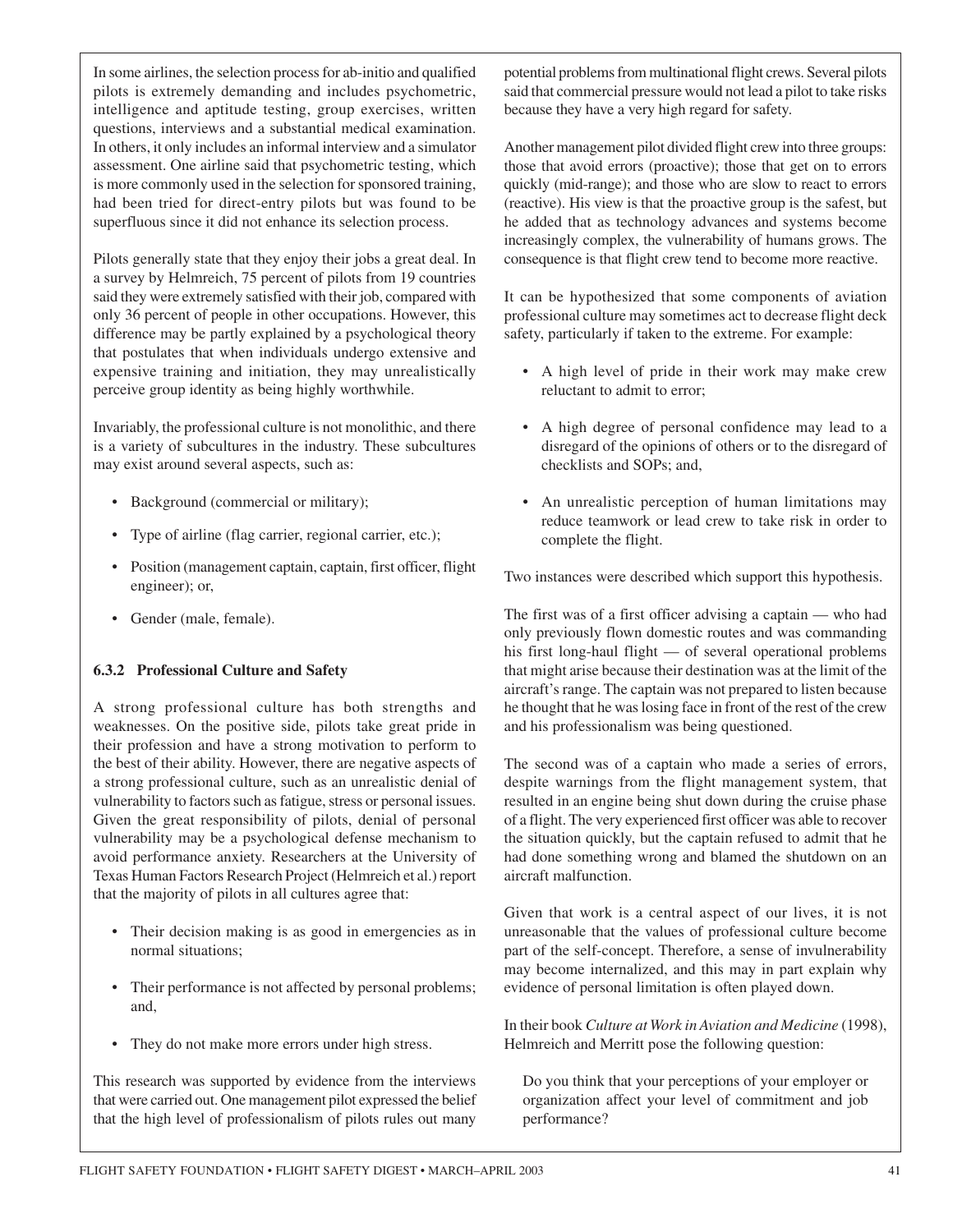Some may argue that regardless of the environment, professionalism should, and does, transcend organizational difficulties. While this is a reassuring answer from a safety perspective, it may not necessarily be true. As has been discussed in section 5.2, issues with the company or management do occur in periods of extreme organizational change, such as mergers and acquisitions.

#### **6.3.3 Professional Culture and CRM**

Some researchers have developed a further revision of CRM centered on error management. This generation of CRM recognizes that error is inevitable and attempts to change the professional culture by "fostering a more realistic awareness of personal limits and capabilities" (Helmreich and Merritt, 1998). If pilots universally accept that human error is inevitable, then measures to counter such error will be better received by crew in CRM training. Furthermore, acknowledging the inevitability of error also assists in the reporting of personal mistakes and mishaps, assuming that the airline has adopted a no-blame culture. This generation of CRM stresses that errors will occur despite best efforts to the contrary.

Attitudes are changing over time as CRM training focuses more on human error and the limitations of human performance. There is scientific evidence that agreement with statements such as "even when fatigued, I perform effectively during critical periods" is reduced where the latest generation of CRM is practiced. Clearly, professional culture can be changed, although, as with any culture change, this is a long-term process.

#### **6.3.4 Professional Culture and Change in the Industry**

It has been suggested earlier that a strong professional culture can have positive and negative implications for flight safety. The positive effects will act as mitigators, but should professional culture become degraded following any aspect of change in the aviation industry, the positive effects may lessen. If the components of professional culture can be identified, it may be possible to assess the effect that change in the industry will have on each component and therefore on flight safety.

Some examples of the causes and effects of change in professional culture are described below. It should be noted that not all the examples have a negative effect on flight safety.

- Several people that were interviewed said that young people who might previously have trained to be pilots are being attracted to other lucrative professions. This will reduce the number of potential entrants to the profession, which perhaps already does not enjoy the prestige previously associated with a career in civil aviation;
- Mixing flight crew from all over the world may lead to the perception among pilots that they are less of a coherent group. In the past, mergers have tended to combine professionals in similar countries and companies, thereby reinforcing the belief in a common identity. However, as globalization increases, the disparity in training/selection/ procedural standards and pay/conditions, for example, may act to diminish the view of such a common identity;
- Increased attention on flight deck safety and human factors, the increased publication of aviation incidents and (particularly) the emphasis on human performance limitations in training may all act to reduce the perception of infallibility/invulnerability in crew; and,
- As technology advances and automation levels increase, the "romance-of-flight" effect may be weakened. In the past, the heroic actions of pilots under conditions of extreme stress have contributed to the professional culture of aviation.

#### **6.3.5 Summary — Professional Culture**

Table 15 shows the human factors issues involved in professional culture and the potential consequences.

## **6.4 Safety Regulation**

Safety regulation is different from the other three mitigating factors since it sets standards and limits to which the airlines

## **Table 15 Professional Culture: Human Factors Issues**

| <b>Issue</b>                                                                                                                                                                                           | <b>Potential Consequences</b>                                                          |
|--------------------------------------------------------------------------------------------------------------------------------------------------------------------------------------------------------|----------------------------------------------------------------------------------------|
| Crew may have a high level of pride in their work.                                                                                                                                                     | Crew may be reluctant to admit errors or report incidents.                             |
| Crew may have a high level of personal confidence.                                                                                                                                                     | Crew may disregard the opinions of other crewmembers or<br>ignore checklists and SOPs. |
| Crew may exhibit an unrealistic perception of human limitations.                                                                                                                                       | Crew may be unwilling to accept error-reduction strategies.                            |
| Globalization may erode the positive effects of professional<br>Professional culture may have less of a mitigation effect on<br>those issues that may adversely affect flight deck safety.<br>culture. |                                                                                        |
| Source: Icon Consulting, Human Reliability Associates and International Air Transport Association Information and Research                                                                             |                                                                                        |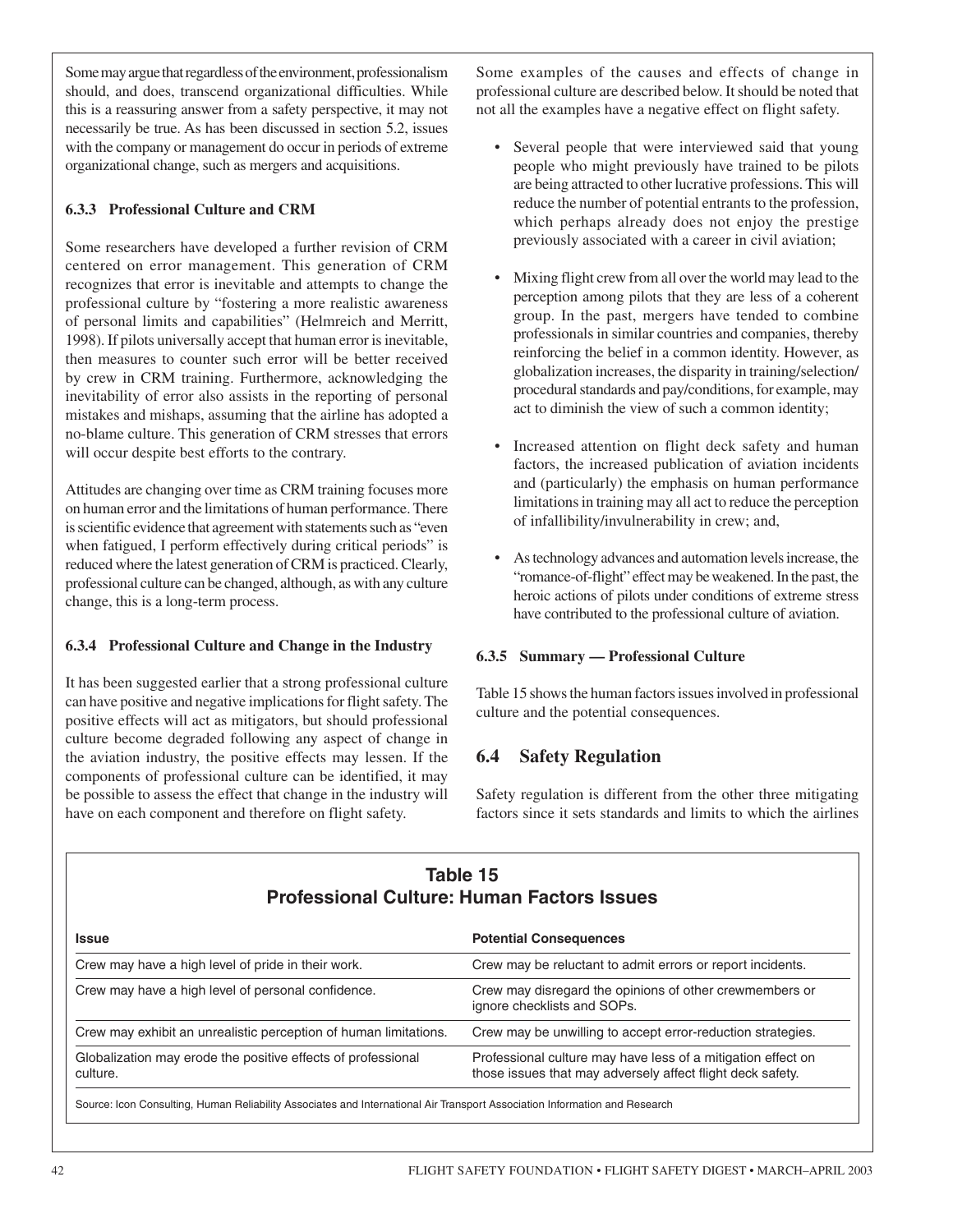must perform. It therefore influences the application and, by extension, the effectiveness of both CRM and SOPs. However, safety regulation in Europe is not yet fully harmonized. Differences in the legal systems of each member state mean that European airlines are not overseen by a coherent legal entity, unlike the situation in the United States.

#### **6.4.1 Objective-based Regulation**

Some regulators are taking a less active role in enforcing standards by setting objectives and allowing airlines to take greater responsibility for their own oversight by means of self-audits. One airline suggested that self-audits may work well in a disciplined society like the United Kingdom but will be more difficult to implement successfully in other, lessdisciplined countries. Another made a distinction between large established airlines where it was thought that self-auditing would generally be successful and small airlines where it might be more problematic.

One airline said that because of increasing commercial pressure, effective regulation is required to ensure that the required standards are maintained. Another said that regulation is necessary to ensure that airline management invests adequately on safety-related matters. For example, management may only be prepared to purchase and install new equipment on an aircraft if there is a regulatory obligation to do so.

A problem that was raised with the increasing emphasis on self-regulation was that it is becoming increasingly difficult for airlines to recruit suitably experienced people as nominated post-holders to carry out this important role. There is, therefore, a need to provide better training to these people to ensure that they are competent to carry out their duties.

A regulator said that an advantage of airlines working together in an alliance was that they audit each other's operations to ensure that they are of similar and adequate standards. This has the effect of raising the standards of all members of the alliance to the standards of the most rigorous member. Airlines also exert control over their franchise holders by carrying out regular audits.

#### **6.4.2 The Mixing of Flight Crew**

In general, regulators are not concerned about airlines operating with multicultural flight crews provided all the standards and regulations in force are satisfied and local licenses or validations are held. One regulator said that his organization had already experienced a number of the effects of globalization as many of the airlines under its jurisdiction employ or contract pilots from all over the world. He would be more concerned about mixing flight crew from different airlines within an alliance, which he said would be more of a challenge. It is interesting to note that several regulators interviewed thought that mixing crew within an alliance was likely to take place in the future, whereas none of the airlines interviewed did.

One regulator made a distinction between "globalization" and "Europeanization." He said that within Europe there are national differences but outside Europe there are continental differences. For example, Africans and those from Far Eastern nations have a very different outlook on life than North Americans. He believes that integration between the JAA and the U.S. Federal Aviation Administration (FAA) will be difficult and said he would be concerned about pilots who did not hold a JAA license flying aircraft registered in Europe.

Cross-validation of foreign licenses is reported to be an increasing problem by one airline which relies on non-JAAlicensed pilots in some areas. These pilots need to validate their licenses to operate in the JAA area, and they are open to problems in transition between the two systems. The airline expects "growing pains" as JARs are interpreted differently in different companies and countries. The same standards apply in all places where the company operates, and the costs involved with compliance are reported to be huge. They said that one of their biggest challenges is to remain JAR-OPS (JAR — Operations) compliant in some of these countries.

One safety regulator provided an interesting example which indicates that regulation can reduce the opportunity to mix flight crew.

The example concerns an operator with airlines in two countries operating under different approvals and licenses. To increase efficiency, the operator wished to create a common pool of aircraft and crew that could be used in a flexible way but did not want to merge the airlines for commercial reasons. This created several legal problems for the regulator in one of the countries. For example:

- Regulations of the country do not permit a captain to command an aircraft registered in that country unless he or she also holds a license issued by that country;
- Each airline had its own chief pilot and set of operating manuals; and,
- Regulations of the country specify that a minimum number of the cabin crew should hold certificates of competency issued by the regulator of that country.

While rules such as these are not in force in all JAA countries, the example is given to illustrate how the safety regulator in a specific country can constrain the flexibility of an airline to mix crew.

#### **6.4.3 JAR-OPS**

There are difficulties being experienced by some regulators and airlines in the implementation of JAR-OPS. One airline said that although JAR-OPS is currently being introduced, full implementation is likely to take many years and will have a large impact on the company. Another said that one of their biggest challenges is to remain JAR-OPS compliant in some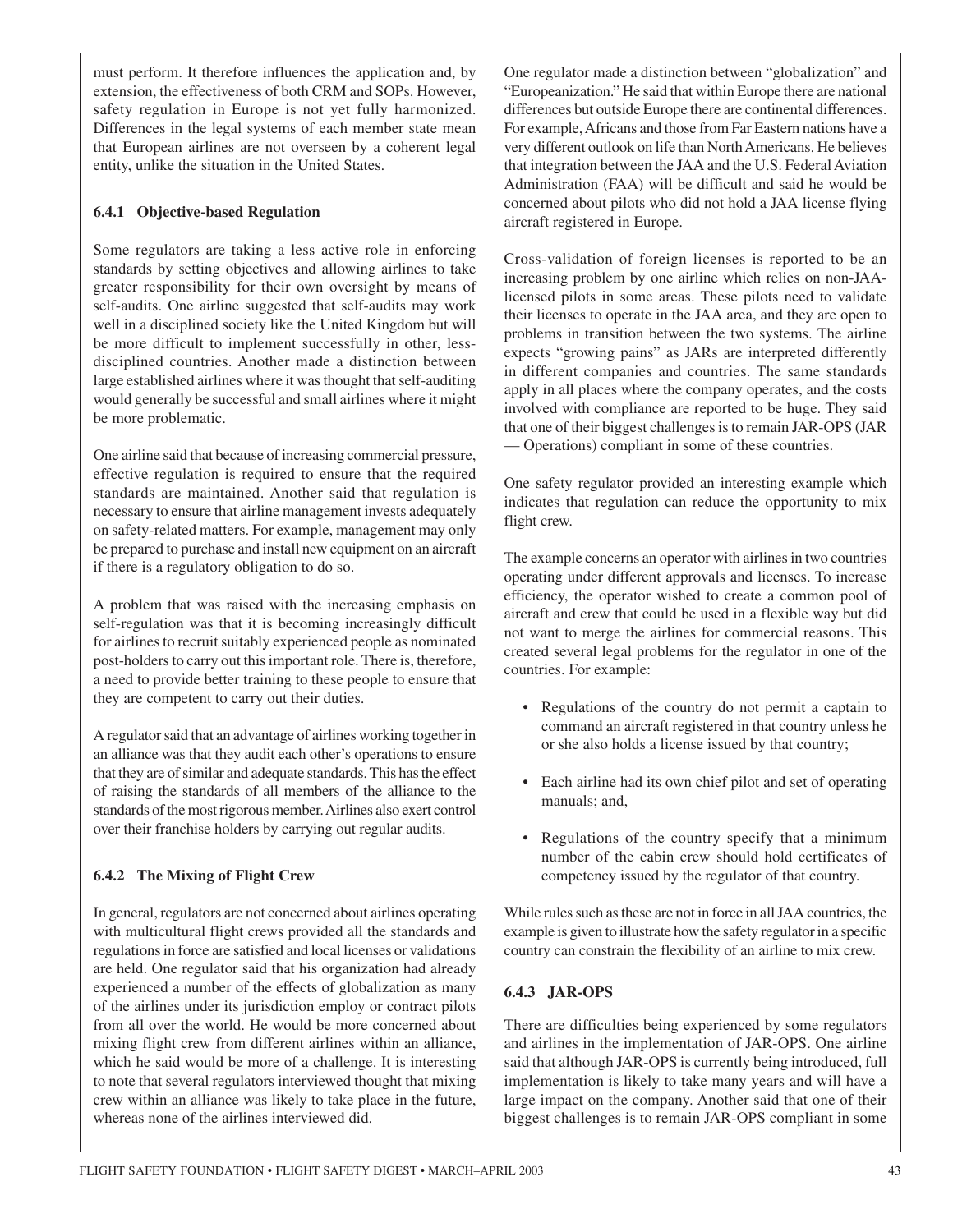of the countries that they serve outside the JAA area. They report huge costs in maintaining this compliance. Another airline said they believe that there is a tradeoff between the high cost of training and the benefits arising from this training. A regulator said that it was unable to cope with the amount of work required to implement JAR-OPS, as it requires significant resources.

#### **6.4.4. CRM Training**

One captain suggested that CRM training was overregulated. He was concerned that Europe simply took the U.S. CRM approach and approved it, and said that this would be bad practice in a region with only one culture but was even worse in an area such as Europe, composed of many different cultures. He said that the implementation of CRM requires careful management and that a program of research should be set up into how CRM can be effectively implemented in Europe. CRM is highly legislated, but there needs to be scope for the further development of the philosophy. The representatives of another airline believe that the JARs requirements for CRM are too low and that the JAA should be promoting the development of CRM and giving it a higher profile.

Not all countries have their own regulations for CRM training. For example, in Italy, the only requirements for CRM at present are in JAR-OPS. Because the implementation of JAR-OPS is incomplete, CRM training is, in effect, an option for airlines.

In some countries, regulators approve CRM courses, require sight of the airlines' syllabuses and timetables for CRM training, and sit in on CRM courses on a random basis in order to check the quality.

## **7. Effectiveness of Mitigating Factors On Human Factors Problems Arising From Commercial Developments**

A number of tables of human factors issues and their potential consequences have been presented in Chapter 5 and Chapter 6. An analysis of these tables has identified several issues that have the potential to directly or indirectly affect the nature and likelihood of human error on the flight deck. They are:

- Teamwork:
- Communication;
- Fatigue;
- Morale and job satisfaction;
- Experience and competence; and,
- Situational awareness.

In addition, safety auditing and internal oversight have an overarching objective of ensuring that whatever changes take place in the industry, safety standards will be maintained.

This chapter analyzes these issues and considers the extent to which the likelihood of any of them having a negative impact on human error may be reduced by the three factors of CRM, SOPs and professional culture. The impacts identified are partly based on the information gathered during the survey and partly based on the professional judgment of the study team. Direct links are made between structural changes in the industry, human factors issues and flight deck errors. An overview of these links can be found in Figure 4.

These issues are not necessarily independent. For example, fatigue and crew morale may be influenced by the same factors. Furthermore, some of these issues may also be influenced by a variety of factors unrelated to commercial developments in the industry.

## **7.1 Teamwork**

Teamwork has long been recognized by the industry as critical to safe operations, and this has led to the growth of CRM training. One of the key issues in teamwork is the cockpit power gradient (or authority gradient). This refers to the relationship or command structure between the captain and copilot, including the definition of roles (the nature of the task) and responsibilities (who performs what task).

The ability of the flight crew to operate as an effective team may be influenced by a variety of crew characteristics (which may be interrelated), including:

- Nationality;
- Native language;
- Level of experience;
- Technical ability;
- Seniority;
- Background;
- Religion;
- Age;
- Attitudes;
- Morale; and,
- Job satisfaction.

These characteristics may in turn be influenced by several factors resulting from commercial developments in the industry, including:

• The merging of national cultures;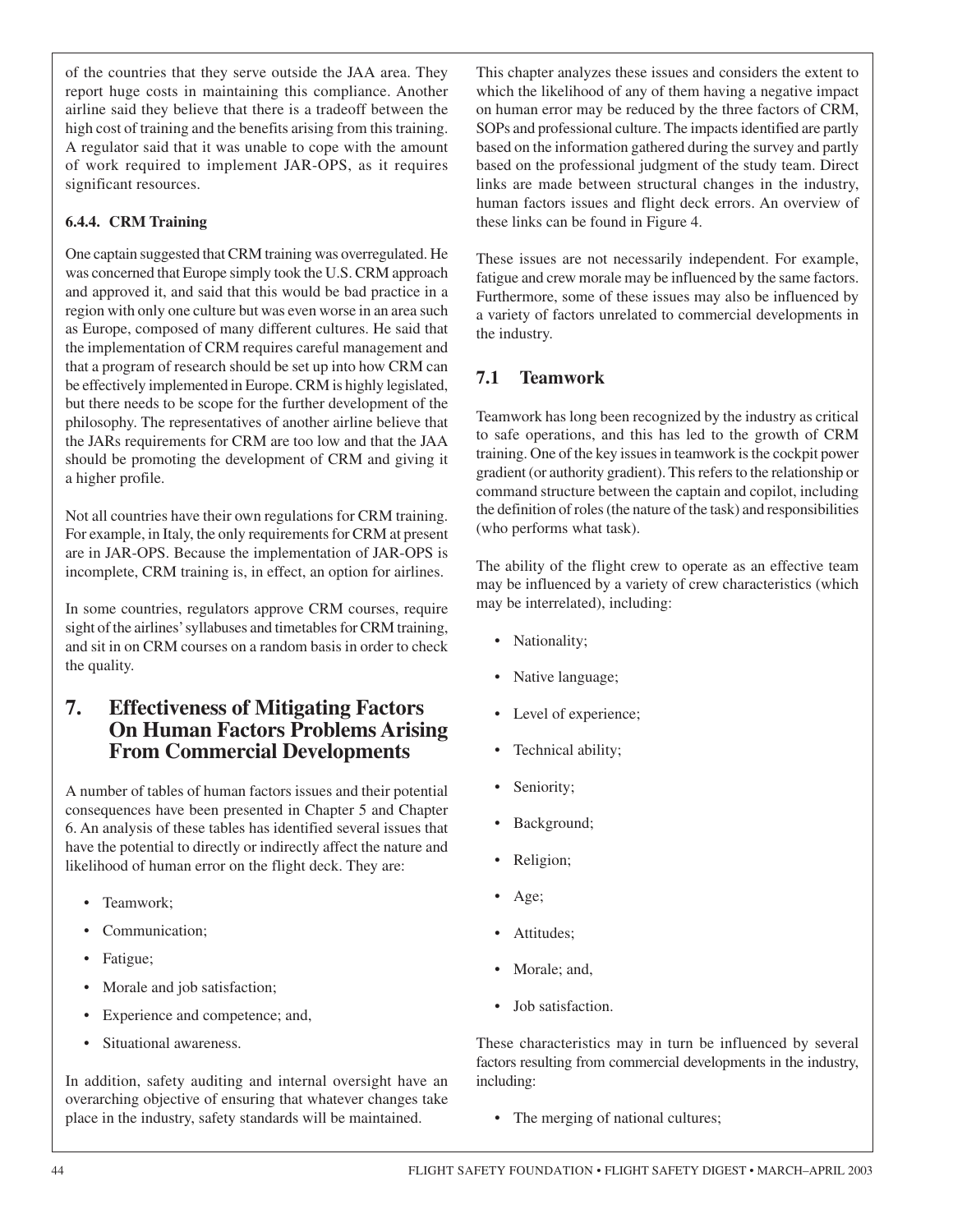- The merging of company cultures;
- The recruitment of non-nationals;
- The recruitment of less experienced crew;
- The recruitment of agency/contract crews; and,
- The quality of training (both technical and nontechnical).

The impact that each mitigating factor has on teamwork is shown in Table 16.

## **7.2 Communication**

Communication, as discussed here, does not include powergradient issues, which are included in the above analysis of teamwork. Communication issues may occur in relation to the flying task and to social situations outside the cockpit.

When communication between one flight crewmember and ground crew or ATC takes place in the local language, the other crewmember may be unable to monitor the conversation if his or her knowledge of the language is inadequate. As a result, misunderstandings may occur and situational awareness may be reduced.

Language relating to the flying task is largely standardized, and the use of SOPs will mitigate against errors in standard situations or anticipated contingencies. However, in the case of degraded or emergency situations that are not covered by an SOP or where the situation is changing rapidly, the crew may not have the language ability to communicate effectively within the cockpit and may therefore be unable to work as a coherent team.

Although the formal communication between members of multinational crews may not be impaired in relation to the flying task, they may not have the language ability to be able to socialize properly either inside or outside of the cockpit, which is particularly important on long-haul flights and stopovers. This may further hinder the formation of a coherent team.

A range of factors will influence the success of flight deck communications and include:

- Nationality;
- Native language; and,
- English language ability.

These factors will in turn be influenced by:

- The merging of national cultures; and,
- The recruitment of non-nationals.

The impact that each mitigating factor has on communication is shown in Table 17 (page 46).

| Table 16<br><b>Effects of Mitigating Factors on Teamwork</b>                                                               |                                                                                                                                                                                                                                                                           |
|----------------------------------------------------------------------------------------------------------------------------|---------------------------------------------------------------------------------------------------------------------------------------------------------------------------------------------------------------------------------------------------------------------------|
| <b>Mitigating Factor</b>                                                                                                   | Impact on Reducing the Negative Effects of<br><b>Commercial Developments on Teamwork</b>                                                                                                                                                                                  |
| Crew resource management (CRM) training                                                                                    | May act to reduce the adverse effects of crew characteristics on flight safety<br>(e.g., by ensuring an appropriate power gradient between crew regardless<br>of background/seniority/age/experience).                                                                    |
|                                                                                                                            | It may be less effective in addressing issues relating to:                                                                                                                                                                                                                |
|                                                                                                                            | Multinational/multicultural crews, for which it was not originally<br>$\bullet$<br>designed;                                                                                                                                                                              |
|                                                                                                                            | Crews that have very different backgrounds (military versus<br>$\bullet$<br>commercial); and,                                                                                                                                                                             |
|                                                                                                                            | Crews who have been trained in differing CRM philosophies (e.g., from<br>$\bullet$<br>different national cultures).                                                                                                                                                       |
| Standard operating procedures (SOPs)                                                                                       | Adherence to SOPs may assist in teamwork. However, different cultures<br>have varying attitudes towards the adherence to procedures, which may<br>create conflict and therefore reduce effective teamwork.                                                                |
| Professional culture                                                                                                       | A "bond" between aviators (in the sense of being fellow professionals) may<br>act to encourage team spirit regardless of their background, etc. However,<br>it may not assist in team building where conflicts arise on significant issues,<br>such as adherence to SOPs. |
| Source: Icon Consulting, Human Reliability Associates and International Air Transport Association Information and Research |                                                                                                                                                                                                                                                                           |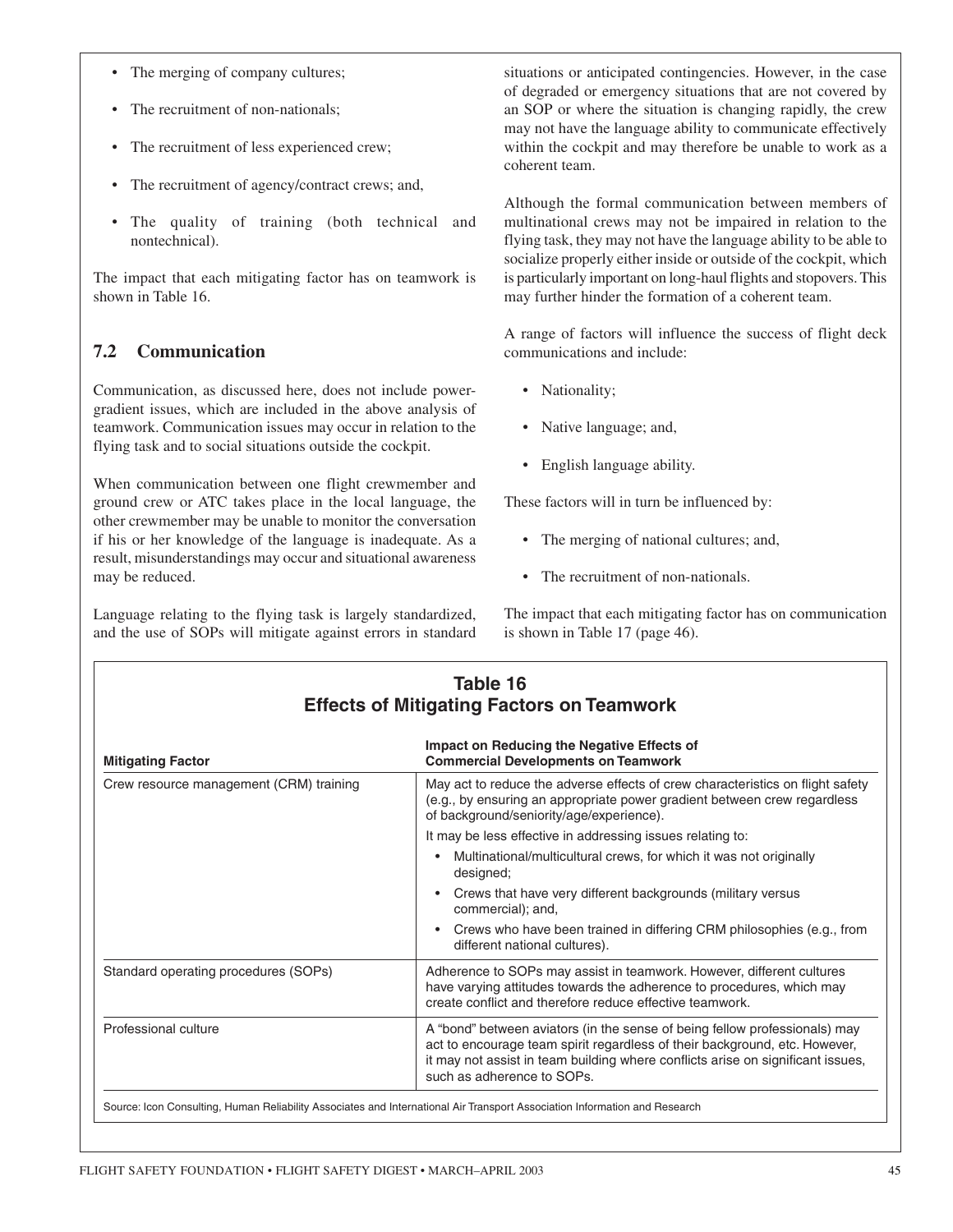## **Table 17 Effects of Mitigating Factors on Communication Problems**

| <b>Mitigating Factor</b>                | Impact on Reducing the Effects of Communication Problems                                                                                                                                                                                                                                                                                                                                                 |
|-----------------------------------------|----------------------------------------------------------------------------------------------------------------------------------------------------------------------------------------------------------------------------------------------------------------------------------------------------------------------------------------------------------------------------------------------------------|
| Crew resource management (CRM) training | CRM may be expected to have positive effects on crew communication in<br>the cockpit, especially in the sharing of information and decision making<br>in emergency situations and their precursors. However, where the crew<br>have no influence on the language spoken (e.g., when air traffic control<br>communicates in the local language to other aircraft), CRM will have no<br>beneficial effect. |
| Standard operating procedures (SOPs)    | Where the flying task is highly proceduralized, communication between<br>different nationalities is driven by the SOPs. However, these will have little<br>value in unexpected situations not covered by SOPs, where communication<br>is less formal.                                                                                                                                                    |
| Professional culture                    | It is not anticipated that professional culture will reduce communication<br>problems apart from the benefits of shared technical knowledge.                                                                                                                                                                                                                                                             |

Source: Icon Consulting, Human Reliability Associates and International Air Transport Association Information and Research

## **7.3 Fatigue**

Several of the findings discussed in the earlier sections suggest that recent commercial developments may increase flight crew fatigue, which could have an adverse effect on flight deck safety. Fatigue has direct and well-established influences on human performance. As early as the 1940s, fatigue was shown to produce a higher frequency of errors by pilots in a fully instrumented, static aircraft cockpit. With increasing fatigue, pilots tended to scan instruments less effectively. Pilots increasingly thought that their performance was more efficient when in fact the reverse was true. Timing of actions and the ability to anticipate situations were particularly affected (Bartlett, 1943). More recent research (e.g., Meijman, 1997; Hockey, 1997) has confirmed these effects.

As a result of recent commercial developments, the likelihood of flight crew fatigue may be affected by:

- Increased flying hours;
- Unsympathetic rostering practices;
- The need to perform additional ground-based/management tasks; and,
- Absence of JAA/EU rules on flight time limitations.

These factors in turn may be influenced by:

- Shortage of experienced pilots;
- High utilization rates of crews; and,
- Lack of operations/administration support.

The impact that each mitigating factor has on fatigue is shown in Table 18 (page 47).

## **7.4 Morale and Job Satisfaction**

Of all the human factors issues, the mechanisms by which morale and job satisfaction influence flight deck safety are the most tangible and to a certain extent controversial. However, in other safety-critical industries, morale is considered to be a factor in incident causation. It is stressed that any adverse effect of low morale on flight deck safety is unlikely to be a deliberate decision or action (sabotage), but it may nevertheless influence performance.

There are a number of ways in which low morale could contribute to flight deck errors. The level of morale of an individual or a team influences the amount of "disgressional energy" that they are prepared to put into their tasks. If morale is low, there may be a tendency to perform to the minimum standards rather than to exert extra effort to achieve best practice. The same factors that influence morale may also increase "internal distractions" — for example, concern or preoccupation over significant employment issues (such as the merging of seniority lists during a merger or personal problems) may temporarily divert attention away from the flying task.

Morale may be influenced by:

- Increased flying hours;
- Unsympathetic rostering practices;
- Inability to achieve required or desired days off;
- Discontent with seniority issues (particularly the merging of seniority lists);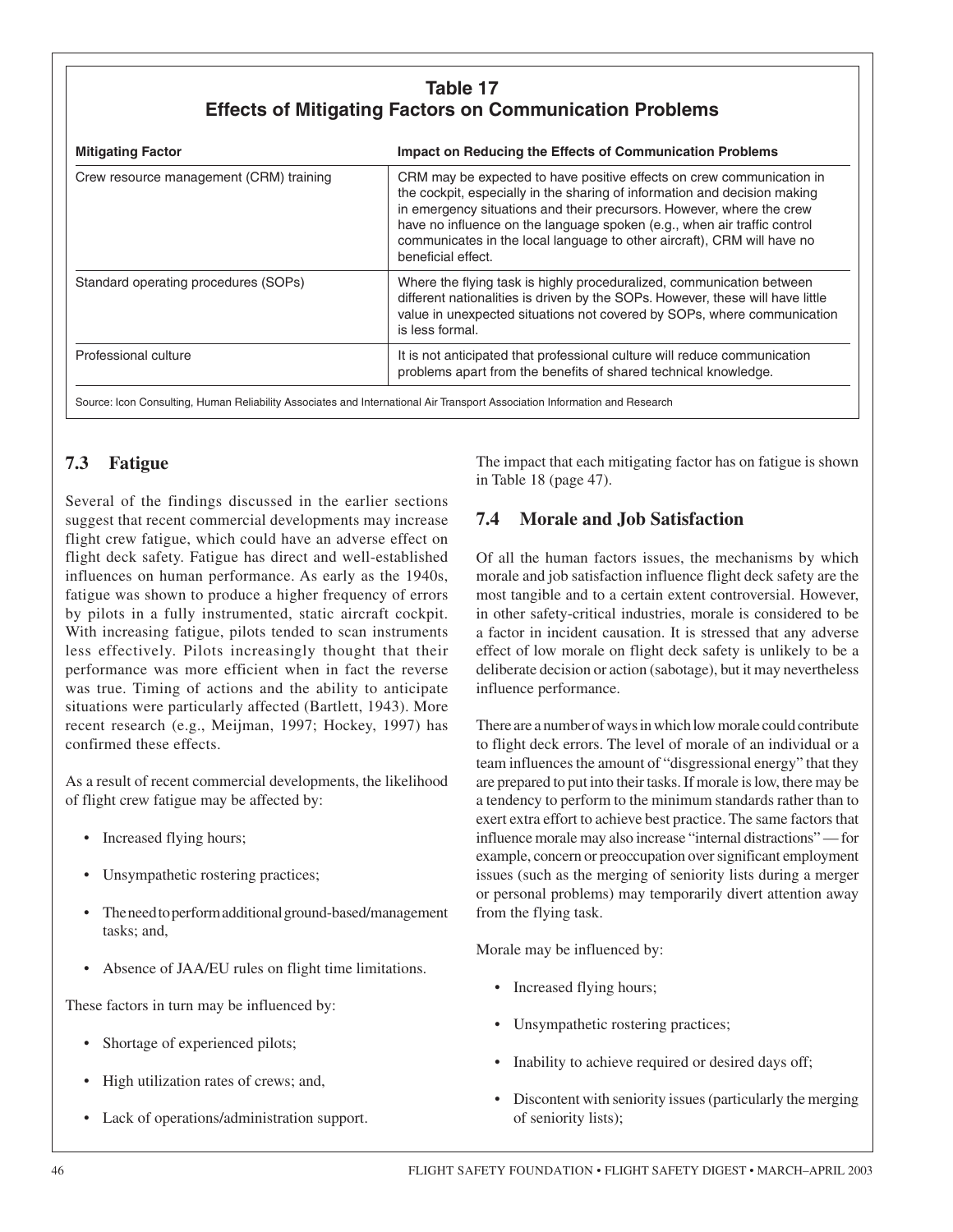## **Table 18 Effects of Mitigating Factors on Fatigue**

| <b>Mitigating Factor</b>                | Impact on Reducing the Effects of Fatigue                                                                                                                                                                                                                                                                                                                                                                                                                                                                                                                                                                                                 |
|-----------------------------------------|-------------------------------------------------------------------------------------------------------------------------------------------------------------------------------------------------------------------------------------------------------------------------------------------------------------------------------------------------------------------------------------------------------------------------------------------------------------------------------------------------------------------------------------------------------------------------------------------------------------------------------------------|
| Crew resource management (CRM) training | Recent versions of CRM may educate crew as to human performance<br>limits, making crew aware of when and how they may be more likely to<br>suffer from fatigue. They may also outline actions to be taken should pilots<br>experience excessive fatigue (e.g., increased checking or relying more on<br>fellow crew). However, some versions of CRM do not consider such factors.                                                                                                                                                                                                                                                         |
| Standard operating procedures (SOPs)    | SOPs may counteract the effects of fatigue by reducing the reliance on<br>judgment and minimizing the need to perform working-memory-intensive<br>tasks such as diagnosis, decision making and strategy formulation.<br>However, as discussed previously, this benefit will only apply to situations<br>that can be anticipated in advance. Also, the effects of fatigue tend to<br>be most manifest in low-stimulation, sustained-attention tasks such as<br>monitoring instrumentation or airspace, or when dealing with unpredicted,<br>stressful situations. These types of tasks are not generally governed by<br>SOP <sub>s</sub> . |
| Professional culture                    | Flight crew may be less aware of their limitations and consider that high<br>levels of professionalism counter any adverse effects of fatigue. However,<br>since the effects of fatigue operate at a physiological level, it is unlikely<br>that they will be effectively controlled even by the levels of dedication and<br>diligence associated with a highly professional attitude.                                                                                                                                                                                                                                                    |

- Changes in other employment conditions (e.g., relating to leave or other benefits); and,
- Uncertainty regarding the future of the company or the flight crew.

These factors may in turn be influenced by:

- Shortage of experienced pilots;
- High utilization rates of crews;
- Lack of operations/administration support;
- Merging or acquisition of airlines (regardless of cultural issues); and,
- Major organizational change.

The impact that each mitigating factor has on morale and job satisfaction is shown in Table 19 (page 48).

#### **7.5 Experience and Competence**

The experience and technical competence of flight crew are critical to the safety of the flight. It has already been suggested that some of the effects of recent commercial developments may act to reduce the average level of experience or technical competence on the flight deck.

As a result of these developments, experience and competence may be influenced by:

- Recruitment of pilots with minimal flying hours;
- Recruitment of pilots from less-developed aviation states;
- Reduced quality of training (both technical and nontechnical);
- Reductions in safety auditing and internal oversight; and,
- Early promotion to command.

These factors may in turn be influenced by:

- Shortage of experienced pilots;
- Difficulty in retaining senior crew;
- Reductions in training budgets;
- Use of third-party training organizations; and,
- Increased load on management pilots during mergers, leading to neglect of training functions.

The impact that each mitigating factor has on experience/ competence is shown in Table 20 (page 48).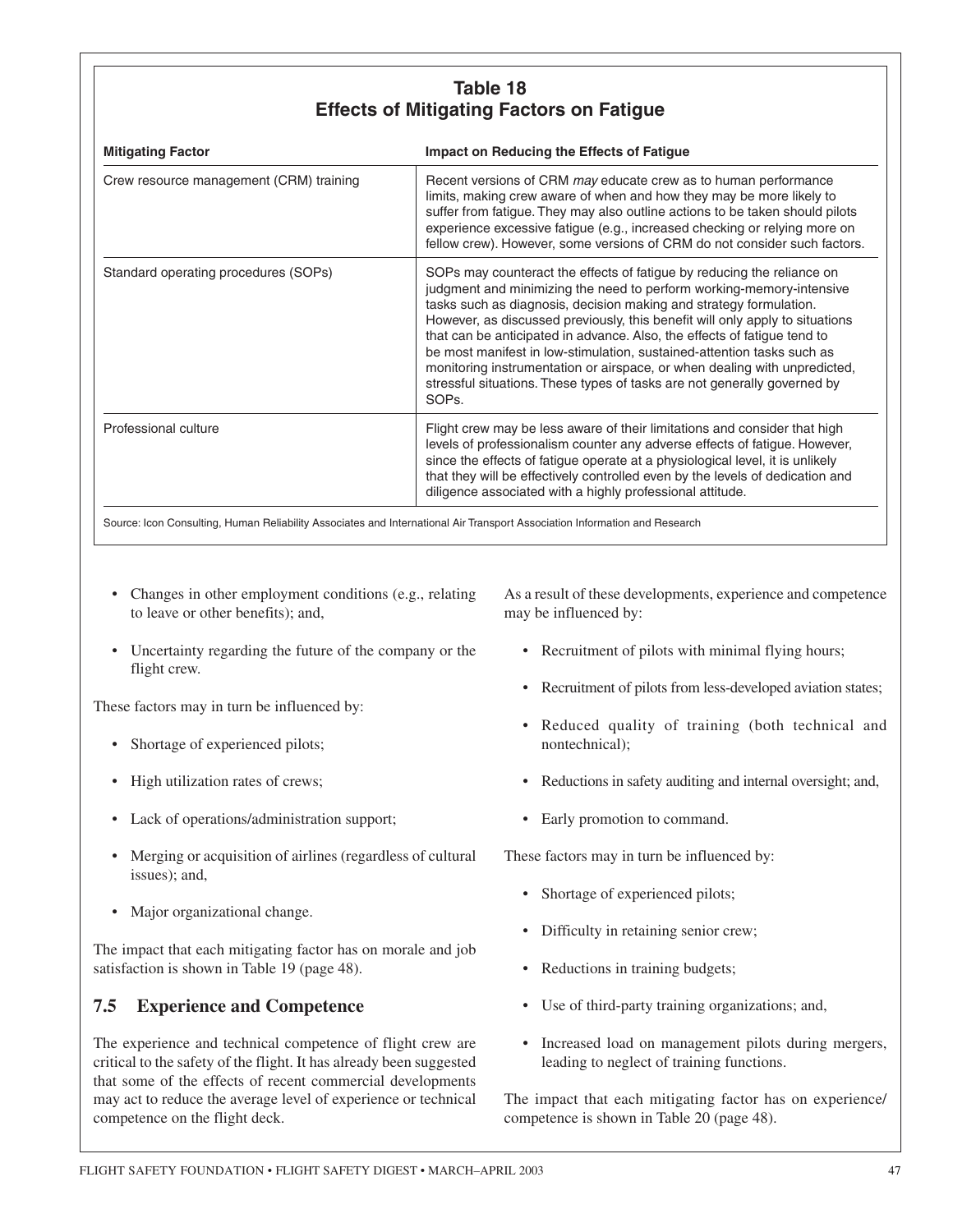## **Table 19 Effects of Mitigating Factors on Morale and Job Satisfaction**

| <b>Mitigating Factor</b>                | Impact on Reducing the Effects of Commercial Developments on<br><b>Morale and Job Satisfaction</b>                                                                                                                                                                                              |
|-----------------------------------------|-------------------------------------------------------------------------------------------------------------------------------------------------------------------------------------------------------------------------------------------------------------------------------------------------|
| Crew resource management (CRM) training | CRM would not appear to mitigate the effects of low morale.                                                                                                                                                                                                                                     |
| Standard operating procedures (SOPs)    | SOPs will ensure that the minimum level of diligence required for safety-<br>critical tasks will be applied. However, some of the results of low morale<br>that may affect flight deck errors (e.g., diversion of attention by internal<br>preoccupations) will not be compensated for by SOPs. |
| Professional culture                    | The professional culture of aviators may to some extent reduce the impact<br>of low morale on the flight deck in that it will ensure that flight crew adhere<br>to the minimum standards of performance.                                                                                        |

## **Table 20 Effects of Mitigating Factors on Experience and Competence**

| <b>Mitigating Factor</b>                | Impact on Reducing the Effects of Commercial Developments on<br><b>Experience/Competence</b>                                                                                                                                                                                                                                                                                                                                                                  |
|-----------------------------------------|---------------------------------------------------------------------------------------------------------------------------------------------------------------------------------------------------------------------------------------------------------------------------------------------------------------------------------------------------------------------------------------------------------------------------------------------------------------|
| Crew resource management (CRM) training | CRM training may ensure that the assignment of tasks to flight<br>crewmembers takes into account their experience and competence levels<br>and uses the cockpit resources to their best advantage. However, if all of<br>the flight crew are inexperienced, then it may be difficult for the captain to<br>exercise leadership.                                                                                                                               |
| Standard operating procedures (SOPs)    | To a certain extent, a highly proceduralized environment supported by<br>extensive SOPs will compensate for inexperience. However, crew exist<br>on the flight deck for the same reasons that other safety-critical industries<br>employ humans - partly in order to intervene in the event of an abnormal<br>or degraded situation. Safety concerns may arise with inexperienced crews<br>in the situations which require interventions not covered by SOPs. |
| Professional culture                    | Professional culture will not directly compensate for inadequate experience<br>or competence.                                                                                                                                                                                                                                                                                                                                                                 |

## **7.6 Situational Awareness**

Continual awareness by flight crewmembers of the operating state, location and other characteristics of the aircraft are necessary for a safe flight. This is generally referred to as situational awareness. Situational awareness has an essential predictive element since it implies that a crewmember is aware of how the situation is likely to develop. From a team-performance perspective, it is also important that the crew have a shared mental model of the situation. The term mental model refers to the simplified representation of the state of a situation that is held in a person's mind (or a team's collective mind) and is discussed in Section 3.3. Normally, the mental model is based on the state of a relatively small number of significant variables in the environment — for example, weather conditions, the proximity of other aircraft, the state of the aircraft systems — and this status-monitoring process is updated in line with the changing situation.

The guidance provided by SOPs, which are essentially static and geared toward delineating specific responses to specific situations, is of little assistance in maintaining situational awareness. They may provide some generalized guidance regarding what information it is important to monitor in order to achieve good situational awareness, but this knowledge is more likely to be acquired through training and experience.

There is evidence in the discussions that individual crewmembers may experience a temporary loss of situational awareness under certain conditions pertaining to recent commercial developments. A related issue is that each crewmember could have a different mental model of the situation and that the crew as a whole may not be aware of these differences. As a result, the individual crewmembers may have a different understanding of the situation and the decisions and/or actions to be taken.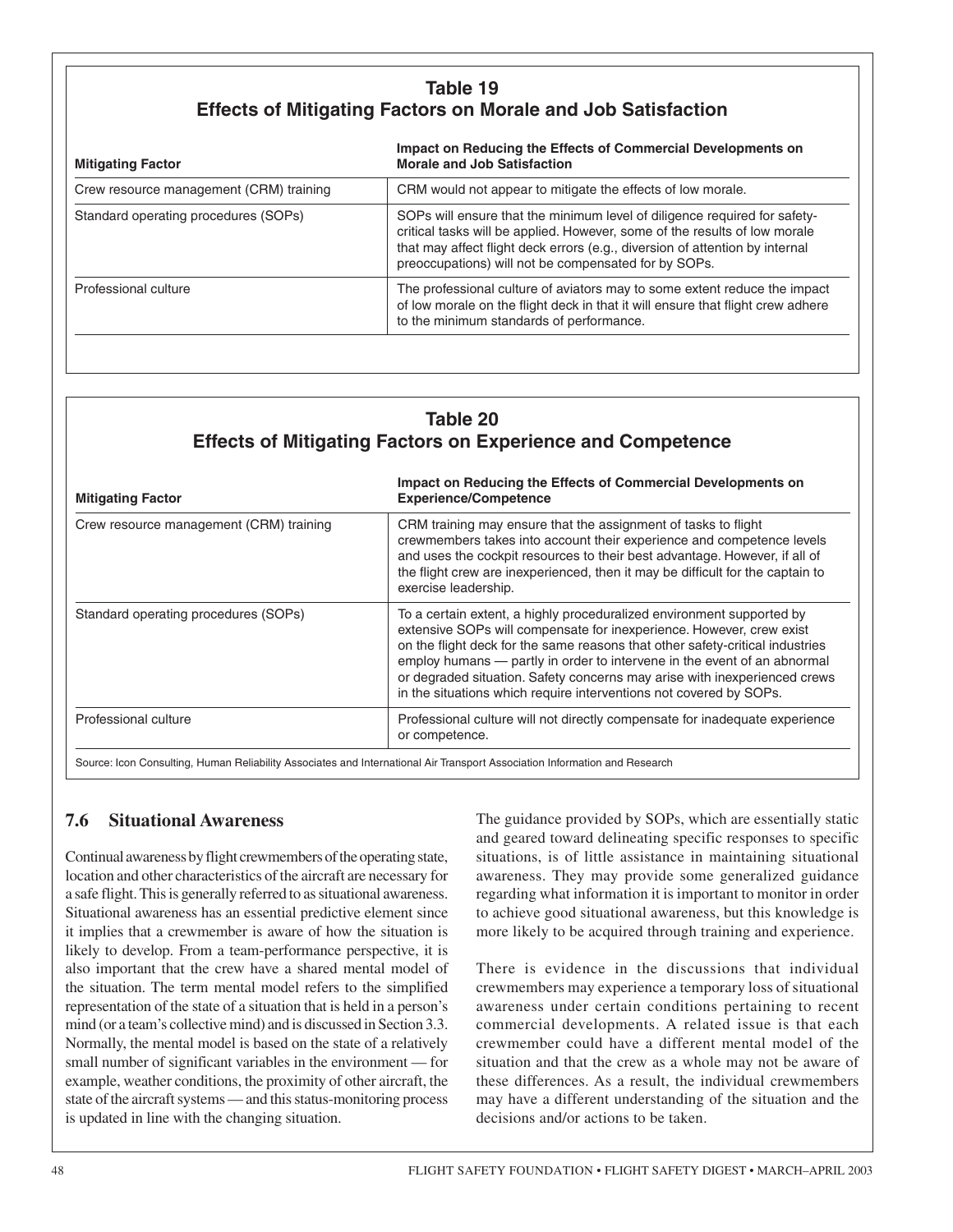Significant effects on flight safety can occur where a lack of situational awareness by a single member of the crew (or a loss of a shared mental model by all members of the crew) is not identified. The following factors may reduce the likelihood of the crew holding a shared mental model of a situation:

- Different levels of operational experience;
- Different training experience;
- Different background (e.g., military or commercial);
- Inadequate local language skills;
- Increased workload; and,
- Fatigue.

These issues may be influenced by several factors resulting from globalization, including:

- The merging of national cultures;
- The merging of company cultures;
- The recruitment of non-nationals:
- The recruitment of less-experienced crew;
- The quality of training (both technical and nontechnical); and,
- Lack of operations support.

The impact that each mitigating factor has on situational awareness is shown in Table 21.

## **7.7 Safety Auditing and Internal Oversight**

There is some concern that the quality or effectiveness of an airline's safety management system (SMS) may degrade as a result of mergers and globalization. Several structural changes to the industry have been identified as possibly increasing the risk of human error on the flight deck, such as the rostering of multicultural crews, the recruitment of agency crews and a reduction in recruitment standards (in terms of experience and technical ability). It is proposed that such structural changes require specific and focused safety management and that this may not necessarily be provided.

A reduction in the effectiveness of an airline's SMS may be influenced by:

- Failure to set up an effective SMS during and following the changes associated with mergers and globalization; and,
- Overemphasis on commercial objectives.

These factors may arise because of:

- The emergence of new business practices;
- The requirement for pilots with management responsibilities to also achieve high flying hours;
- Failure to give suitable priorities and resources to the SMS during periods of change;
- Lack of regulatory requirements for a formal SMS to be developed to ensure commercial developments do not compromise safety;
- Commercial pressures to reduce management and administration support; and,
- Increased competition and reduced margins.

The impact that each mitigating factor has on safety auditing and oversight is shown in Table 22 (page 50).

Since none of the three mitigating factors considered up to now will have a major impact on the higher-level issues of safety auditing and internal oversight, the role of regulatory agencies

| Table 21<br><b>Effects of Mitigating Factors on Situational Awareness</b>                                                   |                                                                                                                                                                                                                          |  |
|-----------------------------------------------------------------------------------------------------------------------------|--------------------------------------------------------------------------------------------------------------------------------------------------------------------------------------------------------------------------|--|
| <b>Mitigating Factor</b>                                                                                                    | Impact on Reducing the Effects of Commercial Developments on<br><b>Situational Awareness and Mental Models</b>                                                                                                           |  |
| Crew resource management (CRM) training                                                                                     | CRM will assist in the integration of crew with differing backgrounds/<br>experience and encourage the sharing of information to both enhance<br>situational awareness and develop shared mental models of the situation |  |
| Standard operating procedures (SOPs)                                                                                        | Of limited assistance but may provide some generalized guidance regarding<br>information to monitor                                                                                                                      |  |
| Professional culture                                                                                                        | Some benefits from a shared culture                                                                                                                                                                                      |  |
| Source: Icon Consulting, Human Reliability Associates and International Air Transport Association Information and Research: |                                                                                                                                                                                                                          |  |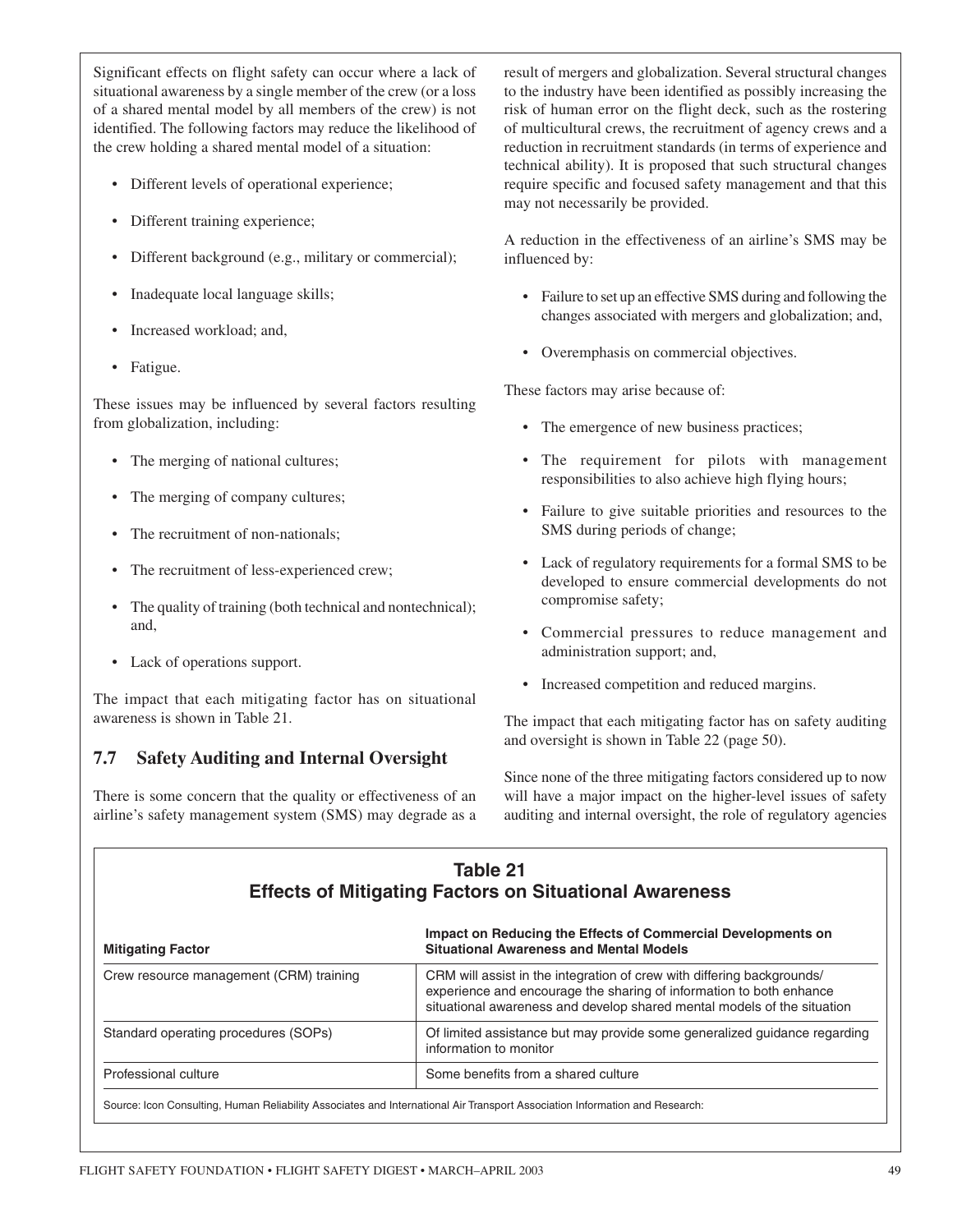## **Table 22 Effects of Mitigating Factors on Safety Auditing and Internal Oversight**

| <b>Mitigating Factor</b>                | Impact on Reducing the Effects of Commercial Developments on<br><b>Safety Auditing and Internal Oversight</b>                                  |
|-----------------------------------------|------------------------------------------------------------------------------------------------------------------------------------------------|
| Crew resource management (CRM) training | None                                                                                                                                           |
| Standard operating procedures (SOPs)    | May mitigate reductions in auditing or oversight; but these reductions may in<br>fact fail to identify nonadherence to SOPs or inadequate SOPs |
| Professional culture                    | Will promote some degree of internal oversight                                                                                                 |
|                                         | Source: Icon Consulting, Human Reliability Associates and International Air Transport Association Information and Research:                    |

will be important in encouraging airlines to support these functions during mergers and other commercial developments.

#### **7.8 Summary of Mitigation Effectiveness**

From the above analysis and discussion, it is clear that the control measures that the people interviewed in this study felt would mitigate the effects of commercial developments on flight deck safety may not be completely effective. The extent to which the three measures — CRM, SOPs and professional culture — are assessed to be effective, as concluded from the data and information collected from those European states participating in the study, is presented in Table 23.

By observation of Table 23, it can be seen that CRM and SOPs have a greater mitigating effect than professional culture, and this conclusion is in line with what people in the industry believe.

## **8. Comparison With the Marine Industry**

## **8.1 Introduction**

The shipping industry has seen radical changes in the past 40 years. Most of these changes have been due to economies of scale. Between 1960 and 1980, the average size of tankers and dry-bulk ships grew by a factor of five and is continuing to grow. An even greater revolution has taken place with the introduction of container ships, where turnaround times in port have been reduced from weeks to hours. Competition has driven a large reduction in crew costs, and a ship today, five times the size of a ship 40 years ago, will probably be manned by between one-half and one-third of the crew.

As a result of these changes together with technical innovation, shipping is the only industry recognizably the same as it was in 1960 which has come near to aviation in maintaining unit costs in real terms.

There are two factors that strongly influence the attitude toward safety in merchant shipping:

- In terms of capacity, more than 95 percent of the world deep-sea merchant shipping fleet is engaged in carrying cargo and only 5 percent in carrying passengers. Due to the relatively small numbers of passengers carried, exposure to risk is considerably smaller than in aviation, and the numbers of socially intolerable incidents are fewer; and,
- In general, recovery from serious failures such as total engine failure or electrical blackout is much more likely

#### **Table 23 Tabulation of Human Factors Issues and Mitigating Factors**

| <b>Human Factors Issue</b>              | <b>Crew Resource</b><br><b>Management</b> | <b>Standard Operating</b><br><b>Procedures</b> | <b>Professional Culture</b> |
|-----------------------------------------|-------------------------------------------|------------------------------------------------|-----------------------------|
| Teamwork/power gradient                 | Medium                                    | Medium                                         | Medium                      |
| Communication                           | Medium                                    | Medium                                         | Low                         |
| Fatigue                                 | Low                                       | Medium                                         | Low                         |
| Morale and job satisfaction             | None                                      | Low                                            | Low                         |
| Experience/competence                   | Medium                                    | Medium                                         | None                        |
| Situational awareness and mental models | Medium                                    | Low                                            | <b>Medium</b>               |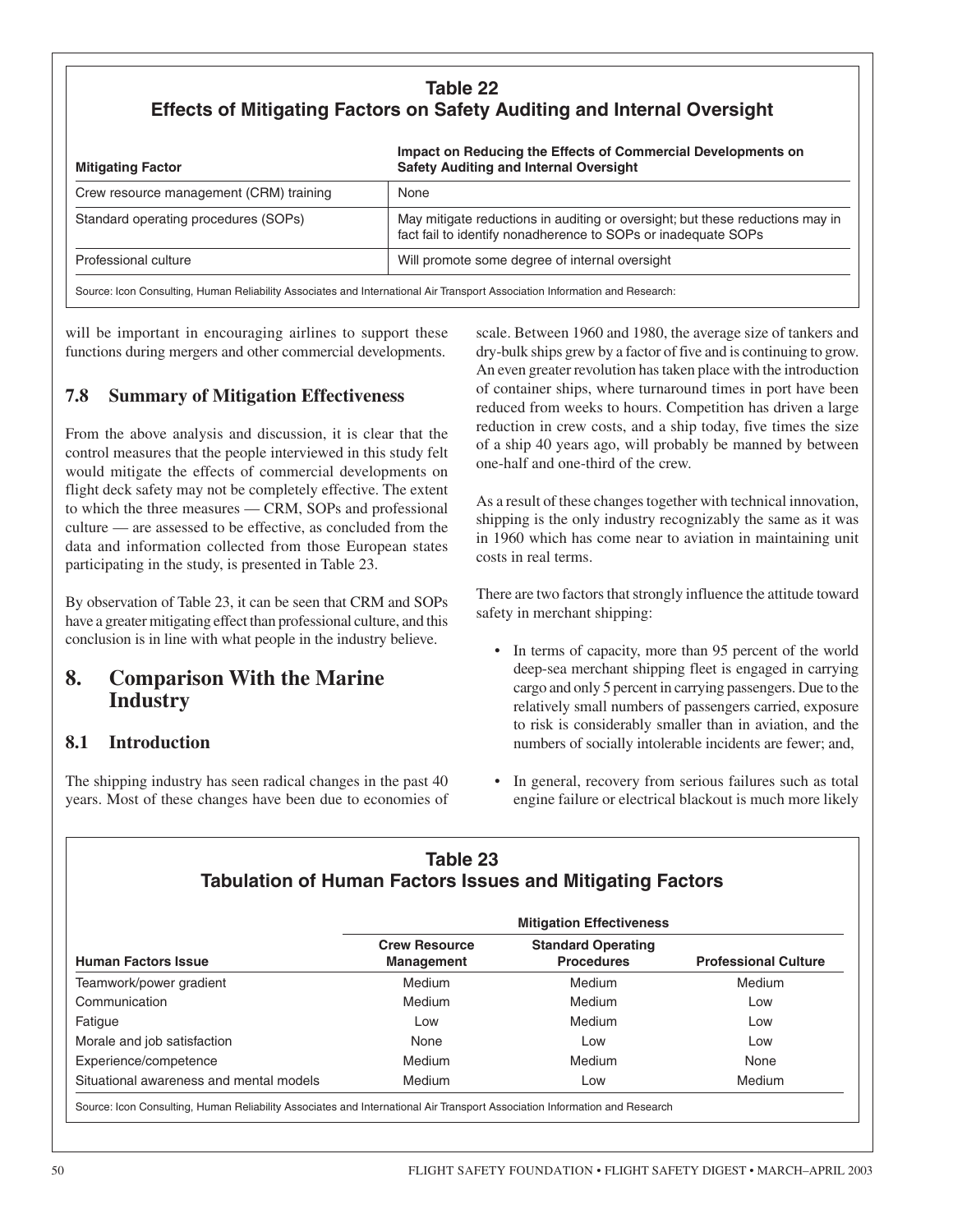to be successful in shipping than in aviation. This has led to fundamental differences in maintenance regimes between the two industries.

#### **8.2 Differences Between Aircraft Cockpit and Bridge Navigation Operations**

There are several fundamental differences between ships and aircraft:

- The navigation of ships involves coordination between two teams, one on the bridge and the other in the engine room. This coordination is a dimension which is missing from aircraft cockpit operations;
- Ships are piloted through inshore waters, where most incidents occur. When negotiating in these areas, ships are required to carry a pilot with specific local knowledge and competence in bringing ships in and out of port and through busy sea lanes. He or she is also able to communicate in the local language with other pilots advising ships in the same area and with the local traffic-control authorities. The pilot's role is purely advisory, but many masters effectively hand over control of the ship to the pilot. A pilot and master who have not previously met will need to quickly establish a working relationship and subconsciously establish a power gradient between them as a component of that relationship. By passing an examination, masters are able to obtain pilotage exemptions for ports that they visit regularly. The dialogue between them and the port authorities will then be much closer to the situation of an aircraft captain liaising with ATC;
- There are often more individuals involved with a wider range of skills in ship maneuvering than in the case of aircraft. Power gradients will therefore be operating at all levels between the master or pilot and the most junior officer present; and,
- There is an extraordinary diversity of ships, which has no parallel in aviation, and each ship type has its own special set of navigational and ship-handling problems. For example, high-speed craft are highly susceptible to extreme environmental conditions, and their operating licenses prescribe the maximum wind and sea states in which they may operate.

## **8.3 Multicultural Crews**

Shipping was the original global industry and has a long tradition of employing multicultural crews, the use of which is far more widespread than in aviation. The driver for this high level of multiculturalism has been purely economic, and, as a result, the market for ships' crews is totally global and is possibly the most global labor market in the world. Most ships owned by the industrialized world are crewed either completely by Third World or former Soviet Union citizens of one or more nationalities, or by senior officers of the owning company's nation and junior officers and crew from elsewhere.

The global nature of the crewing market has led to concerns with regard to the quality of qualifications and certificates of competency issued by flag states, some of which are less scrupulous than others. This has led to the adoption of the two International Maritime Organization (IMO) conventions of 1987 and 1995 relating to the selection, training and certification of watch-keeping officers. The conventions have brought about significant improvements, but the use of underpaid ships' officers with dubious qualifications, sometimes "purchased," is still far too prevalent and has no parallel in commercial aviation.

A catalyst for multicultural crews has been the prevalence of English as the language of the sea. The IMO conventions require proficiency in English as a prerequisite for senior deck officer qualifications for ships in international trades. However, problems do occur with language communication between crewmembers of different nationality and in ship-to-shore communications. These problems are gradually being overcome by the use of formal SOPs and standard vocabularies in ship-to-shore and ship-toship very-high-frequency (VHF) radio communications. These procedures are a relatively recent innovation in merchant shipping and have received a significant boost from an International Safety Management code, which has forced their introduction.

## **8.4 CRM and Professional Culture**

CRM, as practiced in aviation, is still at the experimental stage in shipping. Interestingly, it is used mainly in specialist passenger-carrying operations such as high-speed catamaran ferries, which have imported many aspects of their culture from aviation.

The marine industry has a strong professional culture, possibly equal to that of aviation. The seagoing qualifications of master and chief engineer have a particularly high value, and entry to many grades of management in ship operations is all but impossible without such qualifications. Although shipping companies, as airlines, are increasingly run by accountants, ship-operations executives invariably have seagoing qualifications. There is often a reluctance of those who hold these qualifications to accept the opinions of those who have never been to sea on matters of ship operations.

## **8.5 Safety Regulation**

The regulation of the shipping industry is complex and very different from aviation, although there are parallels, particularly in the enactment and enforcement of international conventions.

There are three elements to the regulatory framework of merchant shipping: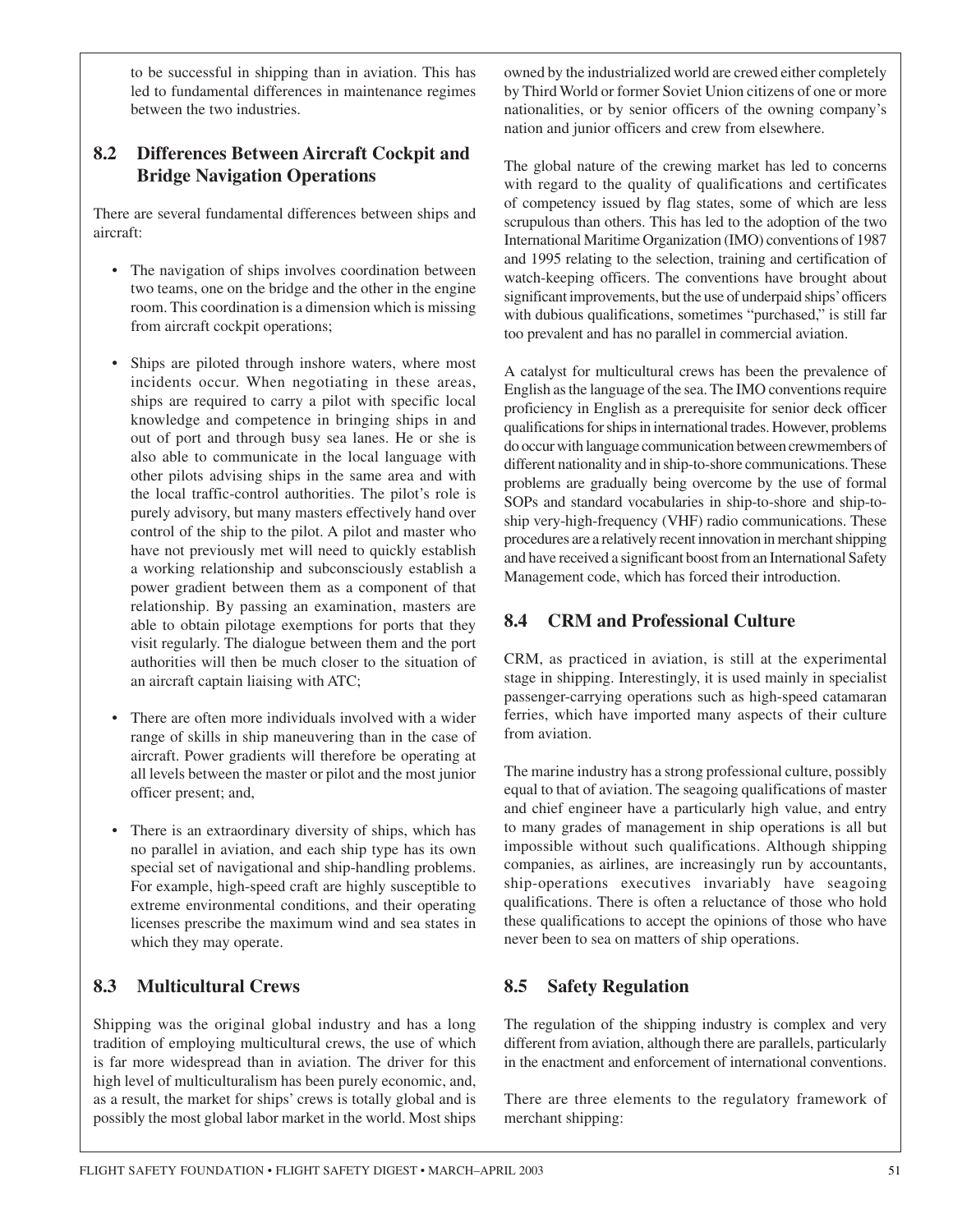- Classification societies;
- Flag states; and,
- Coastal and port states.

The classification societies are self-regulatory bodies which oversee and certify the design, construction and maintenance of ships. They have been much criticized for failing to meet their obligations in the face of commercial pressures and for the diversity of their rules. This led to the formation in the mid-1980s of the International Association of Classification Societies, which has brought about significant improvements in the consistency of ship classification.

The flag state is the country in which a ship is registered and whose maritime laws therefore control its operation. Here, there is a direct parallel with aviation. The vast majority of maritime safety law is dominated by the IMO. Although criticized for being slow and sometimes overconciliatory, the IMO has brought about a fundamental shift in attitudes to safety in the shipping industry, partly through the progressive introduction of auditable safety-management systems.

There are significant differences in the speed with which various flag states adopt IMO conventions and the manner in which they interpret them, which has led to a great deal of criticism of certain flag states.

One of the most significant drivers toward globalization in the marine industry has been the flag of convenience. Certain countries have enacted laws which enable nonresident shipowning companies to register their ships there and gain benefits of low registration fees and a liberal regulatory regime. The flagof-convenience system has been much criticized for its safety record, but it has been one of the significant drivers in shaping the industry and keeping international transport costs down.

Port state control is seen as redressing the deficiencies of flag state control, to the extent that ships of certain flags receive particular attention from port state surveyors. Port state control has been particularly significant in providing a system of "spot audits" for the newly introduced International Safety Management code.

## **8.6 Conclusion**

Although aviation may have learned from the marine sector in its early days, in recent years the learning has been in the opposite direction. Nevertheless, there are some areas of resource management in which aviation might learn from shipping, particularly in the area of multicultural crews.

## **9. Approaches to Human Factors in Other Safety-critical Industries**

In the previous sections, we have suggested that the application of human factors principles in the civil aviation industry has mainly focused on the qualities of individuals and teams. This is typified by the strong emphasis on training and CRM. This is partly because the culture of civil aviation has been strongly influenced, particularly in the past, by the large influx of military-trained pilots, who brought with them the ethos that individual discipline, commitment and adherence to procedures were the primary means of achieving objectives. Although former military pilots no longer dominate the industry, many of these beliefs remain in place.

These beliefs are well-founded in systems that are largely under the control of individuals or operating teams. However, there are some useful lessons to learn from other safety-critical industries where different approaches have been applied. In general, the introduction of human factors in safety-critical systems has arisen from the occurrence of major disasters where human error has been implicated as the primary cause. In fact, the first area where research on human performance was applied to reduce losses was in military aviation during World War II. In the early stages of the war, losses from pilot error exceeded those from enemy action by a large margin. This led to considerable improvements in the design of cockpits and other systems such as navigation aids and radios. The design of the cockpit environment and other aspects of military systems is still one of the largest areas of employment for human factors specialists.

Another military system provided the starting point for a more systematic consideration of human performance. In the early days of the Cold War in the late 1950s and 1960s, it was found that the main cause of malfunctions in ballistic missiles was either assembly or software errors. This led to the development of human-reliability-analysis techniques, which attempted to assign error probabilities to human activities in assembly, maintenance and software development. This was essentially a mechanistic approach that treated people as system components such as pumps or valves, without any consideration of why errors arise.

The limitations of this approach were realized when a number of major disasters occurred in the nuclear power industry (e.g., Three Mile Island, Chernobyl), where human failures involving higher-level cognitive functions (e.g., diagnosis, problem solving, decision making, action formulation) were the predominant types of errors. This, together with major accidents in the chemical industry (e.g., Piper Alpha, Flixborough), led to the development of new techniques to analyze these types of errors. The cognitive approach to human error emphasized the fact that people are active participants in the tasks that they perform and are strongly influenced by their prior expectations in how they interpret a situation and the perceived benefits and costs of alternative actions. They are also critically dependent on the information that they receive, either from displays or the physical environment, or from instructions such as SOPs, or remote communications. These factors are often not under the direct control of individuals, and hence the strategy of trying to maximize commitment and motivation will not have a substantial impact on this aspect of human performance.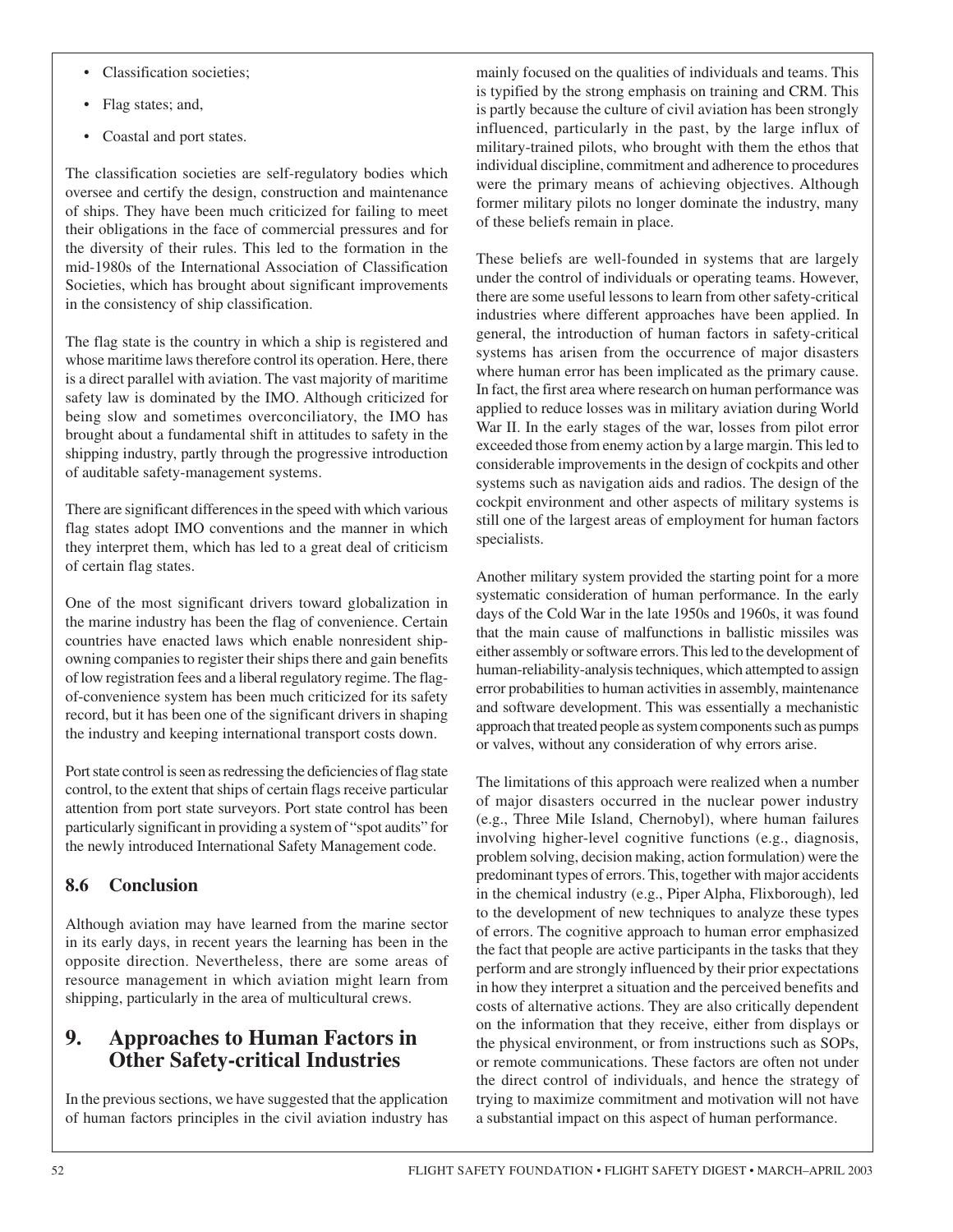In recent years, there has been increasing influence in the effects on human performance of the organizational factors that create the preconditions for individual errors, the so-called latent failures. These concepts have been developed most extensively by workers such as Professor James Reason of Manchester University. The approach seeks to identify aspects of organizational policies that can degrade the factors influencing human error directly. For example, the absence of clear policies for training, procedures development or shift work will eventually create the direct conditions for accidents. This approach has been developed into comprehensive methods for tracking the causal paths between organizational conditions and errors at the "sharp end." Recent examples of this approach are in the area of aviation maintenance (Embrey, 2001) and the analysis of signals passed at danger in the rail sector (Wright et al., 2000). This approach, which explicitly models the ways in which specific errors can arise as a result of organizational changes, could potentially be applied to the topics considered in this project.

The occurrence of recent rail disasters such as the Ladbroke Grove and Southall accidents have led to an increased focus on the human factors of rail accidents. Systems are now being developed for confidential incident-reporting systems in the rail sector, similar to the Confidential Human Factors Incident Reporting Program (CHIRP) used in the U.K. aviation sector. There is also an increased emphasis on analyzing the underlying human causes of rail accidents in a more systematic manner.

The other current area of interest for the application of human factors approaches to error reduction is in the field of medical error (or patient safety). There is an increasing realization that medical procedures are subject to the same types of errors that can arise in the other types of safety-critical systems discussed earlier. Interestingly, the long delay in the application of human factors approaches to human error in medicine can be ascribed to many of the same causes as in the civil aviation sector. The existence of a strong professional culture (particularly a strong hierarchy led by consultants) has tended to divert attention to the individual characteristics of surgeons, nurses and doctors, rather than to the systems and policy causes (e.g., inadequate procedures, understaffing leading to resource and time pressures) that underlie many of the medical errors that have recently been the focus of the media. The analogy between the flight deck and the hospital operating theater is readily apparent. Interestingly, the initial response of the U.K. National Health Service (NHS) has also been to recommend the setting up of a confidential near-miss reporting system analogous to the voluntary reporting systems sometimes found in aviation (e.g., the U.K. CHIRP system). Aviation also has mandatory reporting systems for incidents and accidents.

In general, the application of human factors in safety-critical industries has involved two main approaches driven by very different philosophies. The systems approach, described earlier in this chapter, uses knowledge of the mechanisms of human error to optimize various aspects of the system in which the person or the team operates. For example, a typical systems approach might

first analyze the critical tasks that the person or team is required to perform (e.g., land a Boeing 747 under extreme weather conditions, deal with an on-board fire, maintain a critical control system). The next stage would examine factors such as the training, procedures, human-machine interfaces and communication systems in order to evaluate the extent to which they deviate from best practice. This profile can then be used to specify where the most cost-effective improvements should be made in order to minimize the probability of failures in the safety-critical tasks. In addition to this proactive approach, a complementary reactive method would analyze the direct and underlying causes (including organizational) of failures that have already occurred.

The alternative behavioral approach only considers the externally observable aspects of behavior and is therefore very different than the systems approach. The behavioral approach attempts to reinforce good behaviors (e.g., by giving feedback to pilots where they have minimized exceedances on approaches). In addition, the aim is to minimize negative behaviors or unsafe acts (e.g., reckless landing practices) by providing feedback without necessarily invoking threats or blame. The effects of behavioral methods can be partly ascribed to changing the balance between the perceived costs and benefits of noncompliant behaviors. In general, the behavioral approach is most successful in simple tasks where the person or team has a high degree of control over the way in which the task is carried out. They are less successful in situations where the technology determines the way in which a task has to be performed. Behavioral approaches rely on the constant monitoring of behavior and, hence, tend to be quite resource-intensive. Another disadvantage of these approaches is that the positive effects may decay over time unless continually reinforced.

In summary, the need for the application of human factors principles to safety-critical industries is becoming increasingly realized even though the quality of technical safety systems continues to improve. Many engineers believe that eventually all critical systems will be automated and the problem of human error will then be eliminated. However, in reality, the human will always be needed to cope with the situations that the designer and engineer — who, after all, are only human — have not been able to anticipate.

# **10. Conclusions**

The preceding chapters have provided an analysis, part structural and part anecdotal, of data collected in discussions with management and flight crew in a number of European airlines and with safety regulators, together with insights from relevant human factors research. Three outcomes of commercial developments in the industry that have an effect on flight crew were identified in Chapter 5.

## **Multicultural Flight Crews**

In 80 percent of the airlines returning questionnaires, at least 95 percent of the flight crew employed are local nationals, and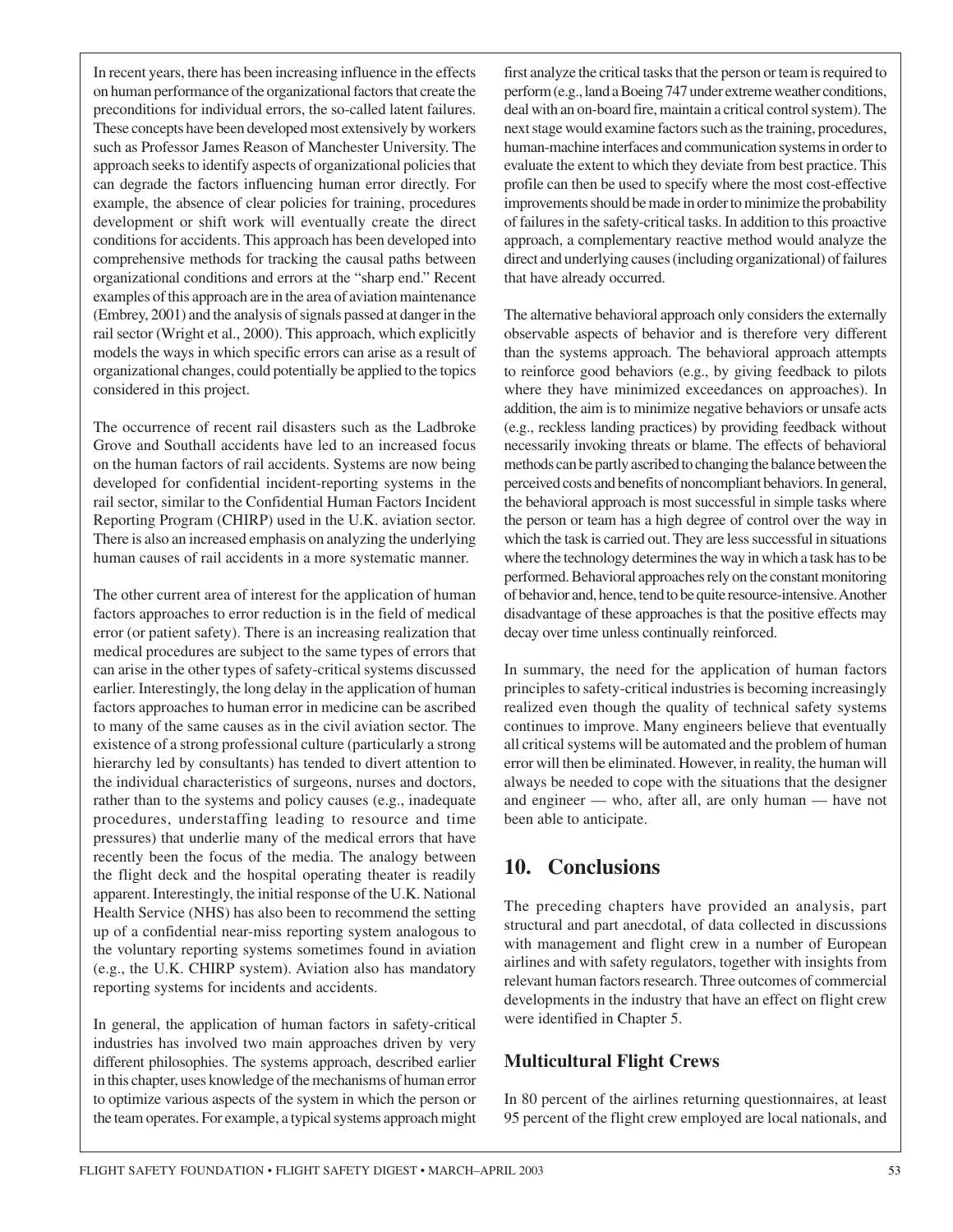in many Southern European states all the flight crew employed are local nationals. The number of aircraft movements in Europe with multicultural flight crews is, therefore, fairly small at present. Multicultural flight crews are more frequently found in airlines operating out of Northern Europe, particularly in lowcost airlines where typically 25 percent of the pilots employed are non-nationals. Since low-cost entrant airlines are expanding rapidly, it can be expected that the frequency of flight crew from different cultures working together on the flight deck will increase in the future.

Other evidence supporting a growth in the number of mixed flight crews is that more than half of the people surveyed believe that a pilot shortage will occur in Europe in the short to medium term and that this will encourage a greater movement of trained flight crew between airlines and between states. A common European flight crew license will facilitate this movement. Foreign nationals from outside Europe are also likely to be attracted to working for European airlines, particularly if the growth in air transport is less, or even declining, in their own countries.

## **Merging of Company Cultures**

Almost two-thirds of the people surveyed have worked for an airline that has merged with or taken over another airline in the last 10 years. Research into commercial developments in the airline industry has indicated that the potential for two airlines to merge is increasing as the search for greater operational efficiency grows. In addition, mergers which cross national boundaries are becoming increasingly common.

There is little evidence to suggest that individual airline cultures are affected when they become part of a strategic alliance or that flight crew from different airlines in the same alliance are likely to mix on the flight deck in the short to medium term.

## **Commercial Pressure**

As competition within the industry grows, there is increasing pressure to reduce costs. Many of the people interviewed spoke of the increasing commercial pressure that they are expected to work under.

In conclusion, industry trends are likely to increase the likelihood of each of these three outcomes, and these in turn will have an effect on flight crew errors.

Mitigating factors referred to by many of the participants in the study that are expected to reduce the adverse results of commercial developments are as follows:

- CRM training;
- SOPs; and,
- Professional culture.

In addition, safety regulation sets the safety standards for the industry and defines the minimum limits above which airlines must perform. In doing this, it attempts to ensure that the first two mitigating factors are applied properly and that any potentially negative effects on human factors that may arise from globalization are prevented.

The three mitigating factors and safety regulation were analyzed and discussed in detail in Chapter 6, and six human factors issues that have the potential to directly or indirectly affect the nature and likelihood of human error on the flight deck were identified in Chapter 7. Several areas of concern were outlined for each mitigating factor, and these will be discussed in the next sections.

## **10.1 CRM**

CRM is widely used in the aviation industry and was considered by the airline representatives interviewed to be an effective tool for managing the human factors effects of globalization. Nevertheless, the analysis has revealed some concerns that need to be addressed by the industry to ensure that CRM warrants the confidence placed in it.

- Any form of training provided must be effective in an operational environment as well as in the training room. Many incidents have been caused or exacerbated by team-performance problems, even when the crews involved have been trained in CRM practices and have performed well in simulated emergencies. There are particular concerns that behavior in training sessions is not correlated with behavior under extreme (real) circumstances. Individual airlines should, therefore, evaluate the effectiveness of CRM outside the training environment and modify it where necessary.
- The research cited by Johnson (2000) regarding the lack of evidence for the effectiveness of CRM (see Section 6.1.1) means that caution should be adopted in using CRM as the only approach to the reduction of flight deck errors.
- The emphasis on CRM may in some cases lead to a culture in which all errors are considered to arise (and be contained) in the cockpit environment. However, many factors that may adversely influence flight safety originate, as in all other industries, from management and organizational failures that occur deeper in the system and are outside the control of individual crewmembers (see Section 3.5 for a discussion of latent failures). High levels of flight crew training, experience or personal capability will not automatically mitigate the adverse effects of such factors.
- There is a growing awareness that CRM training should be applied to other working groups such as cabin crew, ground engineers and air traffic controllers. Many airlines combine people from more than one working area in CRM training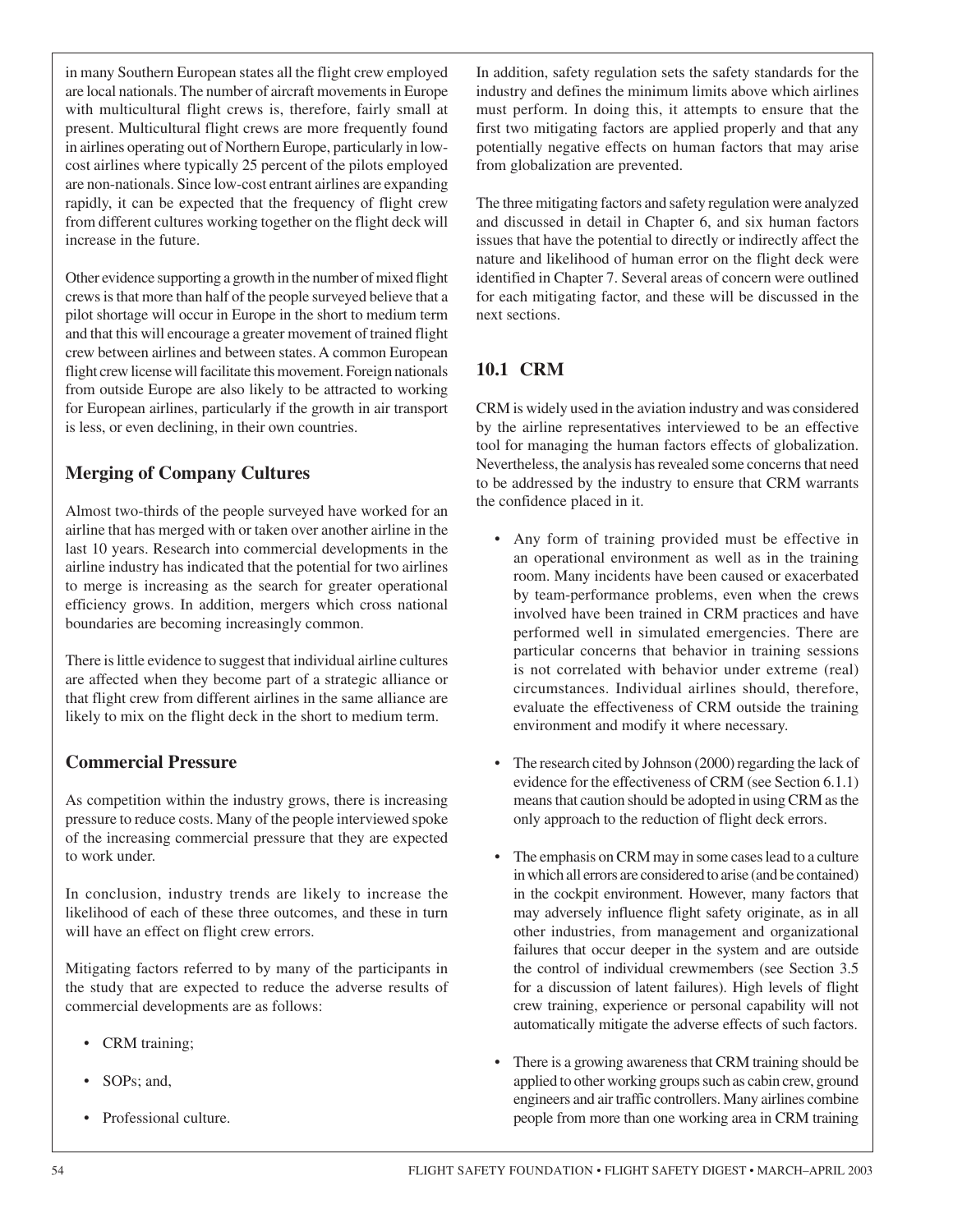sessions to foster teamwork among those who depend on each other for flight safety. Sessions such as these help others to understand the difficulties that other working groups have to face and the judgments that they have to make.

- The airlines interviewed tended to equate CRM with human factors, but few qualified human factors professionals are employed by airlines in the development of CRM programs. Although later versions of CRM do consider aspects such as error management, some airlines are using versions of CRM that neglect fundamental human factors issues that could influence cockpit errors. The lack of qualified human factors professionals in airlines also raises some concerns that other human factors-based interventions may not be applied.
- Most airlines agree that CRM training material that has been developed for one culture should be modified and developed further to be effective with people from other cultures and with mixed cultural groups. No process is in place in the airline industry to promulgate experience and spread best practices in adapting CRM to different cultures.

## **10.2 SOPs**

SOPs were put forward as a measure that will control the human factors risks on the flight deck to a significant extent. However, there may also be concerns with the effectiveness of SOPs.

- As with CRM training, the presence of SOPs does not guarantee that they will be used all the time or will be followed to the letter by all flight crews. For example, it may be the case that crew will prefer to rely on memory in routine, highly practiced situations in which there is little risk. Alternatively, crew may follow a slightly different procedure with which they are more familiar. There are also individual and cultural differences in the degree of adherence to aviation SOPs, as there are in other safetycritical industries.
- Experience in other industries is that management will tend to overestimate the extent to which procedures are followed. In many cases, a wide disparity has been found between the views of management and the actual working practices in these industries. Procedures are not adhered to for a variety of reasons, including problems with their quality, accuracy, relevance and usability. It is recognized that SOPs in commercial aviation may be more rigorously developed and more thoroughly validated than in other industries. However, there are always concerns where SOPs are being relied upon as a means of achieving safety compared with built-in error removal.
- Although intentional violations of SOPs are relatively rare in aviation, unintentional errors when following procedures can occur — for example, if crew are distracted during the procedure. Distractions arise from

a variety of sources, ranging from those internal to the individual, to those arising from other crewmembers, ATC or instrumentation. Crew behavior may differ significantly from that exhibited in training situations, partly as a result of increased stress in extreme conditions.

- Several airlines stressed the highly proceduralized nature of the flying task, claiming that procedures existed for every eventuality. However, crew working in highly proceduralized environments may encounter difficulties when faced with a situation that is not covered by a procedure. This is being addressed by another ongoing EC-funded research project whose results have yet to be published. Furthermore, crew who work for an airline that strongly adheres to procedures may experience difficulties should they then operate in an airline that allows a greater degree of individual interpretation.
- When working for a different airline or with a flight crewmember from a different background, a person's knowledge of an SOP may lead him/her to interpret ambiguous communications in terms of the SOPs with which they are familiar. The flight crewmembers could also interpret the same procedure in a different way.
- The free movement of crew within the industry, between countries and between airlines may create situations in which crew are required to operate to SOPs that differ from those on which they are more experienced (e.g., in terms of content or allocation of responsibilities). In these cases, individual flight crewmembers may also inadvertently revert to a previous procedure.

## **10.3 Professional Culture**

Professional culture, although mentioned extensively in the literature (e.g., Helmreich, 1998), was not explicitly proposed by airline representatives as a risk-reduction measure in the same vein as CRM and SOPs. Several interviewees did refer to the high professionalism of pilots or other factors considered to be components of professionalism. It is obviously true that a professional culture which encourages responsibility, diligence and the safety of passengers as a primary concern will have positive benefits in reducing the incidence of human error. However, as with CRM, there is a danger that it may reduce the consideration of other measures to reduce flight deck errors. It is significant that in medicine, another area in which there has been a strong professional culture, there is an increasing recognition that errors will still arise regardless of the professionalism or diligence of the individual or team. This has led to a realization that the causes of errors need to be addressed at the level of the system as well as the individual.

Several of the human factors issues described in previous sections relate to human performance limitations (such as fatigue) or personal performance constraints (such as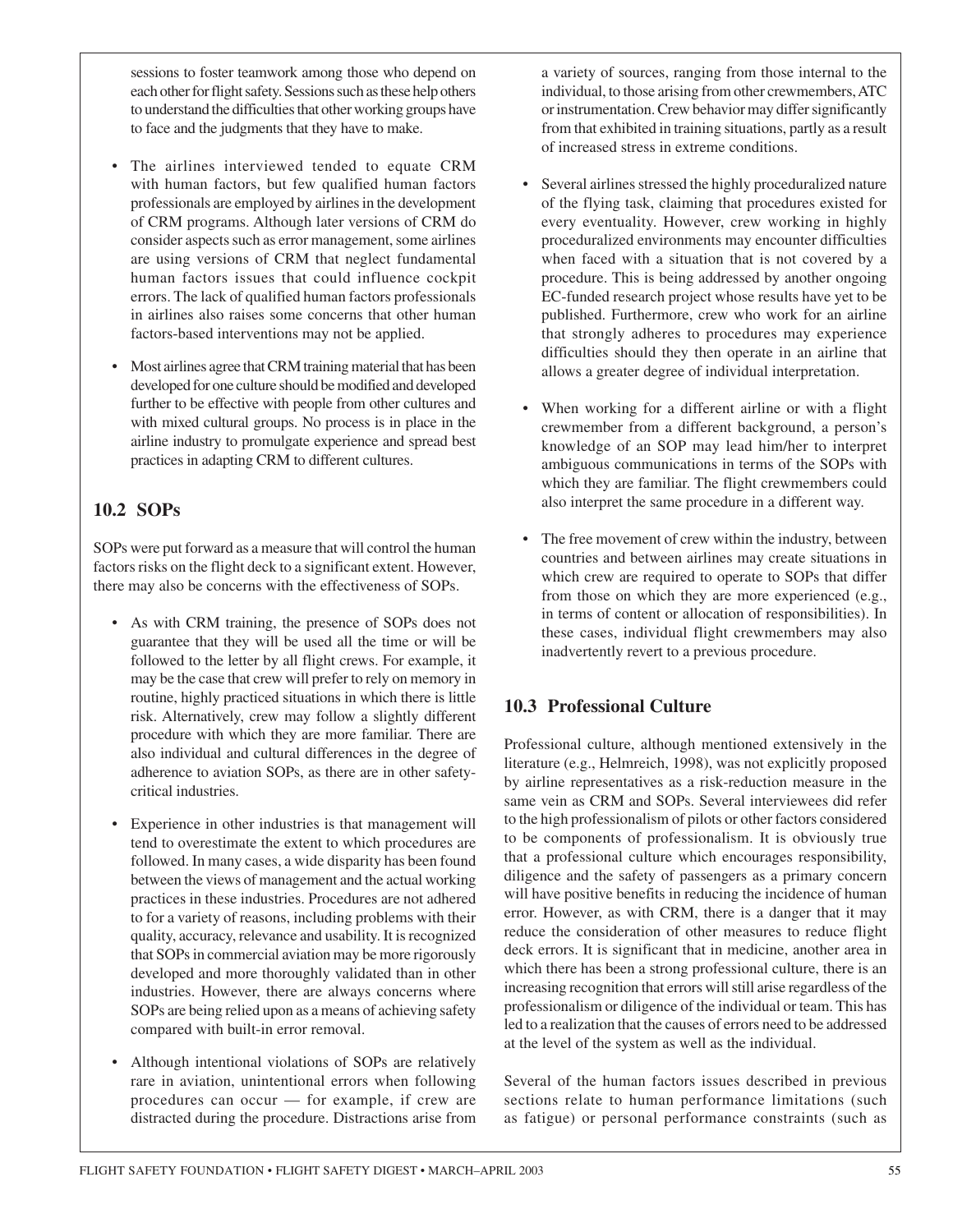competence or technical skill). Although a strong professional culture may reduce the effects of low morale, its efficacy in compensating for human performance limitations will be considerably less.

## **10.4 Overall**

In many safety-critical industries, the traditional approach to reducing human error was to focus on blaming the individual if an accident occurred. However, there is now a much greater appreciation of the effects of the total system within which the team or the individual operates. The total approach considers the technical equipment with which the team has to interact and also the organizational policies and changes which impact on areas such as team effectiveness, training, fatigue levels and SOPs compliance.

This study has shown that there is a widespread belief in the aviation industry that the effects of commercial developments such as mergers and globalization can cascade down through an organization to affect flight deck operations. While some incidents and accidents could have been caused by the effects of commercial developments currently in progress in the industry, no evidence has been found to state definitively that this was the cause. Nevertheless, it is clear that the potential for such a threat exists and that this threat is likely to increase as the pace of commercial developments increases.

There was a belief by the airline-industry participants in the study that the strategies of CRM, SOPs and professional culture will mitigate these threats. The study team has concluded that of these three mitigating factors, professional culture is the weakest, as demonstrated in Table 23. Furthermore, the evidence cited in this report suggests that the other two strategies are unlikely to be fully effective in dealing with the threats identified. This leads to a number of recommendations aimed at improving the effectiveness of the mitigating factors and developing more focused methods for minimizing the potential risks.

## **11. Recommendations**

Although there is little definitive evidence of specific threats arising from globalization and mergers, it is clear that the information gathered in this study indicates that there are a number of potential problems that will not be addressed fully by existing approaches to mitigation. A number of recommendations are made which will help to control the potential risks and increase the effectiveness of the mitigation strategies.

• In order to provide more concrete information connecting the effects of commercial developments on specific classes of flight-deck failures, an explicit model connecting these areas needs to be developed. This would enable the negative effects of these developments to be identified and ranked in order of importance. This model would identify the factors known from incident reports to affect flight deck errors directly (e.g., fatigue, communication failures, assumptions about procedures) and connect these factors with underlying latent-error-inducing factors arising from mergers and globalization — for example, dissatisfactions with changed new shift systems incompatible with the existing domestic arrangements of flight crew, assumptions made during communications which may not be valid with flight crew from different airlines.3 The proposed research would include the analysis of incidents that had occurred in merged and nonmerged airlines to identify the mechanisms of failure and any links with these developments. Based on the model, guidelines for handling the flight deck human factors issues associated with airline mergers, alliance formation and commercial pressure could be developed. The purpose of these guidelines would be to minimize the possible negative effects discussed in this report. For airlines that had already undergone these commercial developments, an audit process should be developed to enable such airlines to examine their systems to identify where any latent threats exist. The process should become part of an airline's safety-management system and would assist an airline in generating preventive strategies if problems were identified.

- An awareness campaign should be carried out within the aviation industry of the flight deck human factors issues that could arise from current commercial developments if appropriate strategies were not implemented. As a part of the campaign, airlines should be encouraged to identify, within their safety incident reporting systems, any incidents that may be ascribed to factors identified within this report.
- Airlines should determine whether the CRM training that they provide covers all the elements that have been identified in this report. Where gaps exist, the training material should be adapted in an appropriate manner.
- CRM has been adopted by the industry as the primary means of dealing with human factors issues. This study has found that globalization is likely to increase the frequency of occurrence of these issues. A study should, therefore, be carried out to assess the effectiveness of

<sup>&</sup>lt;sup>3</sup> An illustration of these factors is provided by the Air New Zealand Mount Erebus accident. Failures of procedures and communication led to changes in the coordinates of the final waypoints not being communicated to dispatch and the flight crew. In addition, there was lack of clarity with regard to minimum altitudes during the preflight route briefing. One of the possible effects of a merger, particularly during the early stages of the process, could be disruptions in the communications systems and hence a danger that critical information might not be communicated. Similarly, one of the contributors to the crash of Air Ontario Flight 1363 was ambiguity regarding which flight manual applied, following the creation of Air Ontario from a merger between Austin Airways Limited and Air Ontario Limited.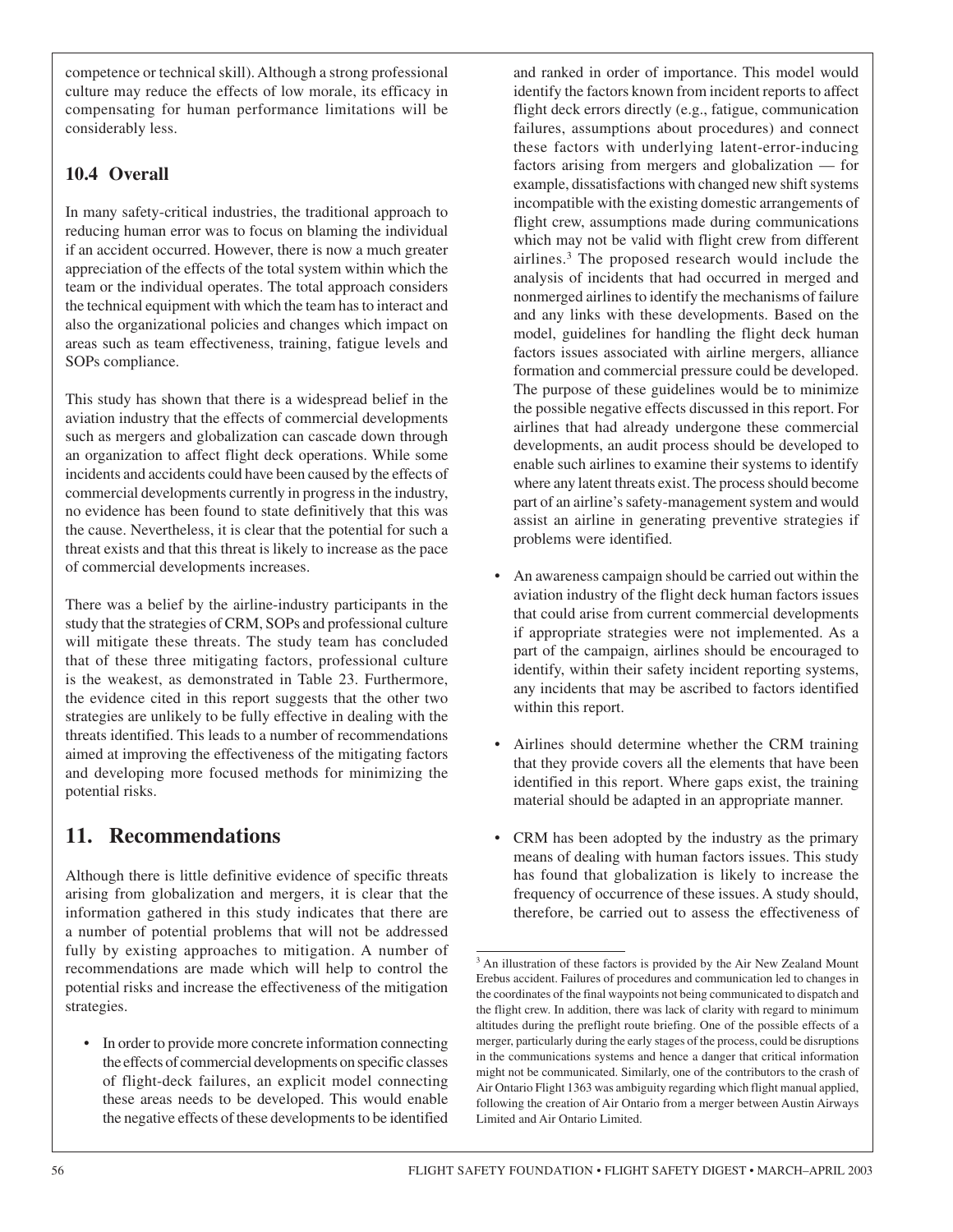CRM in the operational environment within different organizational and national cultures.

- CRM training is perceived to be expensive by some airline managements who may be resistant to extending the training for flight crew and other working groups and may wish to reduce the training in the future. A study should therefore be undertaken to determine the cost-effectiveness of the current method of delivering CRM training. The study should also consider alternative approaches to instilling the concepts of CRM into an organization and continually reinforcing these concepts.
- Safety regulators should review their own regulatory procedures and their oversight of airlines to ensure that they will deal with the human factors risks described in this report. As part of this review, regulators should consider how airlines satisfy themselves that CRM trainers have the relevant skills and whether appropriate human factors skills are available within the CRM process.
- The research described in Subsection 3.2.1 of this report has suggested that the acceptance and perception of automation varies greatly across cultures. While outside the scope of this study, the link between cultural attitudes and the interaction with automation might be worth investigating.
- This study has been limited to the effect on flight crew of recent commercial developments. Consideration should also be given to the impact that these developments may have in other functions that contribute to flight safety, such as maintenance, cabin crew, ATC, etc.♦

[FSF editorial note: To ensure wider distribution in the interest of aviation safety, this report has been adapted from *The Human Factors Implications for Flight Safety of Recent Developments in the Airline Industry*. The report was prepared for the Joint Aviation Authorities by Icon Consulting, Human Reliability Associates and International Air Transport Association (IATA) Information and Research. Some editorial changes were made by FSF staff for clarity and for style. Project team members were: Martin Anderson, Human Reliability Associates; David Embrey, Human Reliability Associates; Chris Hodgkinson, independent consultant; Peter Hunt, independent consultant; Bernard Kinchin, Icon Consulting; Peter Morris, IATA Information and Research; and Mike Rose, Icon Consulting. The European Commission and the CHIRP Charitable Trust contributed to the research and preparation of the report.]

## **12. References**

Anca, J.M.; Dulay, E.B.; Sternberg, R.B. (1996). "Unveiling Flight Management Attitudes: Exploring the Link With Colonial

and Organizational Cultures." In B. Hayward, A. Lowe (Eds.), *Applied Aviation Psychology: Achievement, Change and Challenge*. Aldershot, England: Avebury Aviation.

Bartlett, F.R.S. (1943). "Fatigue Following Highly Skilled Work." In *Proceedings of the Royal Society of London* 131, 247–257.

Billings, C.; Cheaney, E. (1981). *Information Transfer Problems in the Aviation System*. Moffett Field, California, U.S.: U.S. National Aeronautics and Space Administration. (NASA) Technical Paper no. 1875.

Billings, C.E.; Reynard, W.D. (1984). "Human Factors in Aircraft Incidents: Results of a Seven-year Study." *Aviation, Space and Environmental Medicine*, 55: 960–965.

Boeing (1994). *Statistical Summary of Commercial Jet Aircraft Accidents: Worldwide Operations, 1959–1993*. Boeing Airplane Safety Engineering Report B-210B. Seattle, Washington, U.S.: Boeing Commercial Airplanes.

Bowers, C.; Urban, J.; Morgan, B.B. (1995). *The Study of Crew Coordination and Performance in Hierarchical Team Decision Making*. Team Performance Laboratory Tech Report 92-01. Orlando, Florida, U.S.: University of Central Florida.

Brown, P.; Levinson, S.C. (1987). *Politeness Some Universal in Language*. Cambridge, England: Cambridge University Press.

Connell, L. (1996). *Methods and Metrics of Voice Communication*. U.S. National Technical Information Service (NTIS) report no. DOT/FAA/AM-96-10. Washington, D.C., U.S.: U.S. Federal Aviation Administration (FAA) Office of Aviation Medicine.

Connell, L. (1995). "Pilot and Controller Communication Issues." In B.G. Kanki, O.V. Prinzo (Eds.), *Proceedings of the Methods and Metrics of Voice Communication Workshop*.

David, G. (1997). "Decision Making Training for Aircrew." In R. Flin, E. Salas, M. Strub, L. Martin (Eds.), *Decision Making Under Stress: Emerging Themes and Applications*. Aldershot, England: Ashgate.

Edwards, E. (1975). "Stress and the Airline Pilot." In *BALPA Medical Symposium*. London, England.

Embrey, D.E. (2001). "How Do Organizational Policies Cascade Down to Affect Safety at the Operational Level?" In *Proceedings of the 15th Symposium on Aviation Maintenance*. London, England: U.K. Civil Aviation Authority.

Fischer, U.; Orasanu, J. (1995) "How to Challenge the Captain's Actions." In R.S. Jensen, L.A. Rakovan (Eds.), *Proceedings of the Ninth International Symposium on Aviation Psychology*. Columbus, Ohio, U.S.: Ohio State University.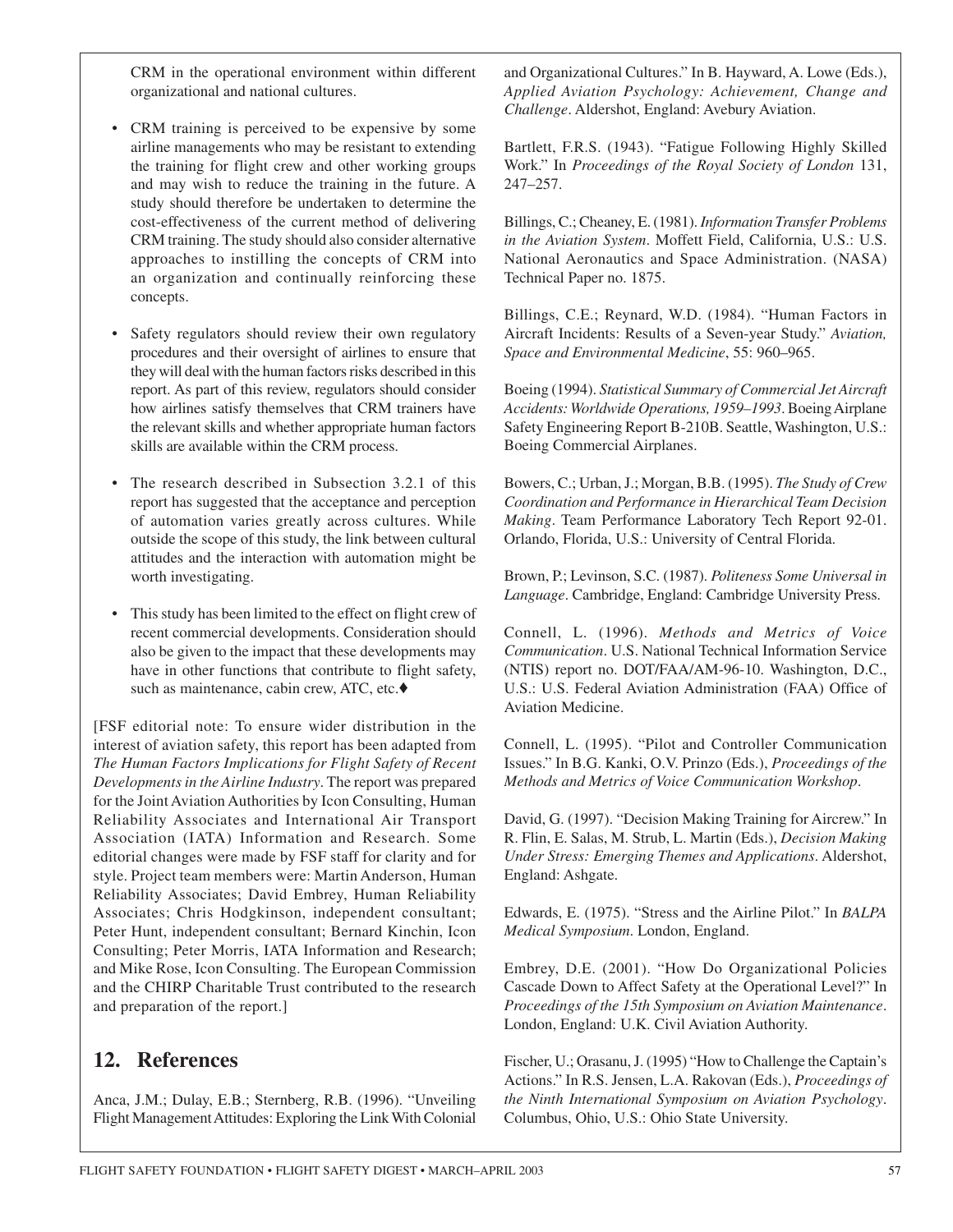Foushee, C.H. (1984). "Dyads and Triads at 35,000 Feet: Factors Affecting Group Process and Aircrew Performance." *American Psychologist*, 39: 886–93.

Foushee, C.H.; Lauber, J.K.; Baetge, M.M.; Acomb, D.B. (1986). *Crew Factors in Flight Operations III: The Operational Significance of Exposure to Short-haul Air Transport Operations*. NASA Technical Memorandum 88322. Moffett Field, California, U.S.: NASA.

Foushee, C.H.; Manos, K.L (1981). "Information Transfer Within the Cockpit: Problems in Intra-cockpit Communication." In C.E. Billings, E.S. Cheaney (Eds.), NASA Technical Paper 1875. Moffett Field, California, U.S.: NASA.

Funk, K.; Lyall, B.; Riley, V. (1996). *Perceived Human Factors Problems of Flightdeck Automation, Final Report*. FAA Grant 93-G-039. <www.hf.faa.gov/products/HF-prob/ autoprob.html25/04/00>.

Hawkins, F.H. (1993). *Human Factors in Flight*. Aldershot, England: Ashgate Publishing.

Health and Safety Executive (1996). *Business Re-engineering and Health and Safety Management: Literature Survey*. Contract research report: 124/1996. United Kingdom: HSE.

Helmreich, R.L.; Foushee, C.H. (1989). "Group Interaction and Flight Crew Performance." In E.L. Wiener, D.C. Nagel (Eds.), *Human Factors in Modern Aviation*.

Helmreich, R.L.; Merritt, A.C.; Sherman, P.J. (1996). "Human Factors and National Culture." *ICAO Journal*, 51(8): 14–16.

Helmreich, R.L.; Merritt, A.C. (1998). *Culture at Work in Aviation and Medicine: National, Organizational and Professional Influences*. Aldershot, England: Ashgate Publishing.

Helmreich, R.L.; Merritt, A.C. (1998a). *Error and Error Management*. University of Texas Aerospace Crew Research Project Technical Report 98-03.

Helmreich, R.L.; Wilhelm, J.A. (1997). "CRM and Culture: National, Professional, Organizational Safety." Paper presented at the Ninth International Symposium on Aviation Psychology. Columbus, Ohio, U.S., April–May 1997.

Hofstede, G. (1980). *Culture's Consequences: International Differences in Work-related Values*. Beverly Hills, California, U.S.: Sage.

Hofstede, G. (1991). *Cultures and Organizations: Software of the Mind*. United Kingdom: McGraw–Hill.

Jentsch, F.; Martin, L.; Bowers, C. (1997). *Identifying Critical Training Needs for Junior First Officers*. Special Technical Report submitted to U.S. Naval Air Warfare Center Training Systems Division. May 12, 1997.

Kanki, B.G.; Greaud, V.A.; Irwin, C.M. (1991). "Communication Variations and Aircrew Performance." *International Journal of Aviation Psychology*, 1 (2): 149–163.

Kanki, B.G.; Palmer M.T. (1993). "Communication and Crew Resource Management." In E.L Wiener, B.G. Kanki, R.L. Helmreich (Eds.), *Cockpit Resource Management*: 99–136. San Diego, California, U.S.: Academic Press.

Klein, G. (1997). "The Current Status of the Naturalistic Decision Making Framework." In. R. Flin., E. Salas., M. Strub., L. Martin (Eds.), *Decision Making Under Stress: Emerging Themes and Applications*. Aldershot, England: Ashgate.

Klinect, J.R.; Wilhelm, J.A.; Helmreich, R.L. (1999). "Threat and Error Management: Data From Line Operations Safety Audits." In *Proceedings of the 10th International Symposium on Aviation Psychology*. Columbus, Ohio, U.S.: Ohio State University.

Johnson, C. (1999). "Why Human Error Analysis Fails to Support Systems Development." *Interacting with Computers*, (11)5: 517–524.

Johnson, C. (2000). *Reasons for the Failure of CRM Training in Aviation*. Department of Computer Science, University of Glasgow, G12 8QQ, Scotland. <www.dsc.gla.ac.uk/ ~johnson>.

Kaplan, M.K. (1995). "The Culture at Work: Cultural Ergonomics." *Ergonomics* 38 (3): 606–615.

Meijmen, F.F (1997). "Mental Fatigue and the Efficiency of Information Processing in Relation to Work Times." *International Journal of Industrial Ergonomics*, 20: 31–38.

Maeng-Sern, K.; Gill-Soon, Y. (1996). "Use of Foreign Pilots: Relative to Flight Safety." In *Proceedings of the Third ICAO Global Flight Safety and Human Factors Symposium*. Auckland, New Zealand: 159–166.

Merritt, A. (1993). "Cross-cultural Attitudes of Flight Crew Regarding CRM." In *Proceedings of the Seventh International Symposium on Aviation Psychology*. Columbus, Ohio, U.S.: 561–565.

Merritt, A.C. (1995). "Cross-cultural Issues in CRM/LOFT Training." In *Proceedings of the International Air Transport Association Human Factors in Aviation Seminar*. Montreal, Canada: IATA.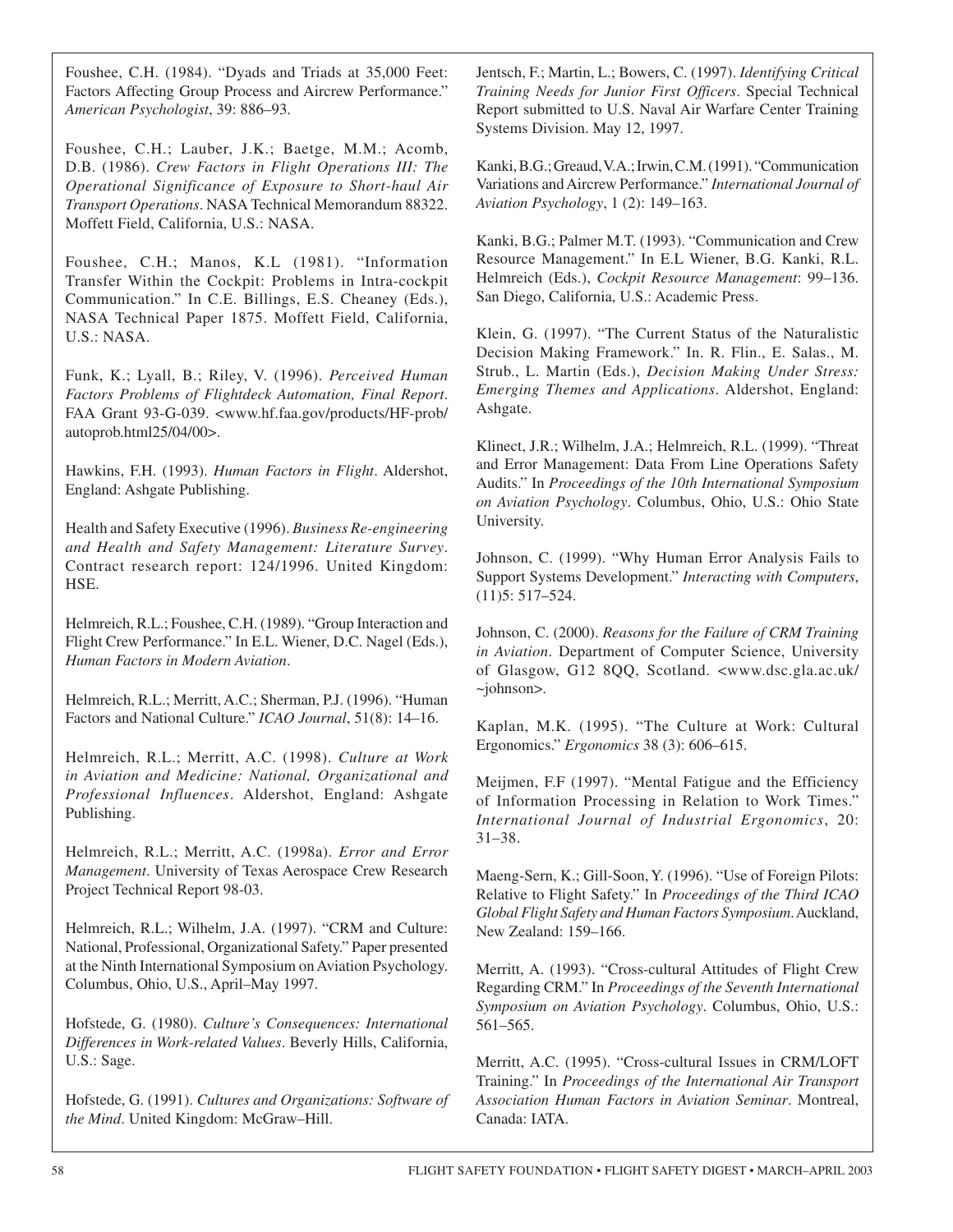Merritt, A.C. (1997). "Replicating Hofstede: A Study of Pilots in Eighteen Countries." Paper presented at the 9th International Symposium on Aviation Psychology. Columbus, Ohio, U.S., April–May 1997.

Merritt, A.C.; Helmreich, R.L. (1995). "Culture in the Cockpit: A Multi-airline Study of Pilot Attitudes and Values." In *Proceedings of the Eighth International Symposium on Aviation Psychology*: 676–681. Columbus, Ohio, U.S.: Ohio State University.

Merritt, A.; Ratwatte, S. (1997). "Who are you calling a safety threat?! A debate on safety in mono- versus multicultural cockpits." Paper presented at 9th International Symposium on Aviation Psychology, Columbus, Ohio, U.S.: April–May 1997.

Monan, W.P. (1986). *Human Factors in Aviation Operations: The Hearback Problem*. NASA Contractor Report 177398. Moffett Field, California, U.S.: NASA Ames Research Center.

Morrow, D.; Rodvold, M. (1993). *The Influence of ATC Message Length and Timing on Pilot Communication*. NASA Contractor Report 177621. Moffett Field, California, U.S.: NASA Ames Research Center.

Mosier, K.L.; Dunbar, M.; McDonnell, L.; Skitka, L.J.; Burdick, M.; Rosenbatt, B. (1998). "Automation Bias and Errors: Are Teams Better Than Individuals?" In *Proceedings of the Human Factors and Ergonomic Society 42nd Annual Meeting*: 201–205.

U.S. National Transportation Safety Board (NTSB) (1994). *Safety Study: A Review of Flightcrew-involved Major Accidents of U.S. Air Carriers, 1978 through 1990*. NTSB/SS-94/01. Washington D.C., U.S.: National Technical Information Service.

Orasanu, J. (1990). *Shared Mental Models and Crew Decision Making*. CSL Technical. Report no. 46. Princeton, New Jersey, U.S.: Princeton University Cognitive Science Laboratory.

Orasanu, J. (1994). "Shared Problem Models and Flight Crew Performance." In N. Johnston, N. McDonald, R. Fuller (Eds.), *Aviation Psychology in Practice*: 225–285. Brookfield, Vermont, U.S.: Ashgate.

Orasanu, J. (1997). "Stress and Naturalistic Decision Making: Strengthening the Weak Links." In R. Flin., E. Salas., M. Strub., L. Martin (Eds.), *Decision Making Under Stress: Emerging Themes and Applications*. Aldershot, England: Ashgate.

Orasanu, J.; Fischer, U. (1991). "Information Transfer and Shared Mental Models for Decision Making." In *Proceedings* 

*of the Sixth International Symposium on Aviation Psychology*. Columbus, Ohio, U.S.: Ohio State University.

Orasanu, J.; Fischer, U.; Davison, J. (1997). "Cross-cultural Barriers to Effective Communication in Aviation." In C.S. Granrose, S. Oskamp (Eds.), *Cross-cultural Workgroups*. United Kingdom: Sage.

Organization for Economic Cooperation and Development (2000). *Airline Mergers and Alliances*. OECD, Directorate for Financial, Fiscal and Enterprise Affairs, Committee on Competition Law and Policy. DAFFE/CLP (2000)1.

Rasmussen, J. (1982). "Human Errors: A Taxonomy for Describing Human Malfunctions in Industrial Installations." *Journal of Occupational Accidents*, 2: 311–335.

Rosekind, M.R. (1994). "Fatigue in Operational Settings. Examples From the Aviation Industry." *Human Factors*, 36 (2): 327–338.

Ruffell-Smith, H.P. (1979). *A Simulator Study of the Interaction of Pilot Workload With Errors, Vigilance and Decisions*. NASA Technical Memorandum 78482. Moffett Field, California, U.S.: NASA Ames Research Center.

Sherman, P.J.; Helmreich, R.L. (1995). "Attitudes Toward Automation: The Effect of National Culture." In *Proceedings of the Eighth International Symposium on Aviation Psychology*. Columbus, Ohio, U.S.: Ohio State University.

Smith-Christensen, A.; Duckert, F. (1996). "The Multinational Crew: Verbal and Non-verbal Communication, With Special Reference to Safety." In McDonald, N.; Johnston, N.; Fuller, R. (Eds.), *Applications of Psychology to the Aviation System*. Aldershot, England: Avebury Aviation.

Stokes, A.F.; Kite, K. (1994). *Flight Stress: Stress, Fatigue and Performance in Aviation*. Aldershot, England: Ashgate.

Stout, R.J.; Salas, E.; Kraiger, K. (1997). "The Role of Trainee Knowledge Structures in Aviation Team Environments." *Journal of International Aviation Psychology*, 7(3): 235– 250.

Wise, J.A.; Guide, P.C.; Abbott, D.W.; Ryan, L. (1993). In *Proceedings of the Human Factors and Ergonomic Society 37th Annual Meeting*: 6–10.

Wright, K.; Embrey, D.E. (2000). "Using the MARS Model for Getting at the Causes of SPADs." *Rail Professional*, October 2000.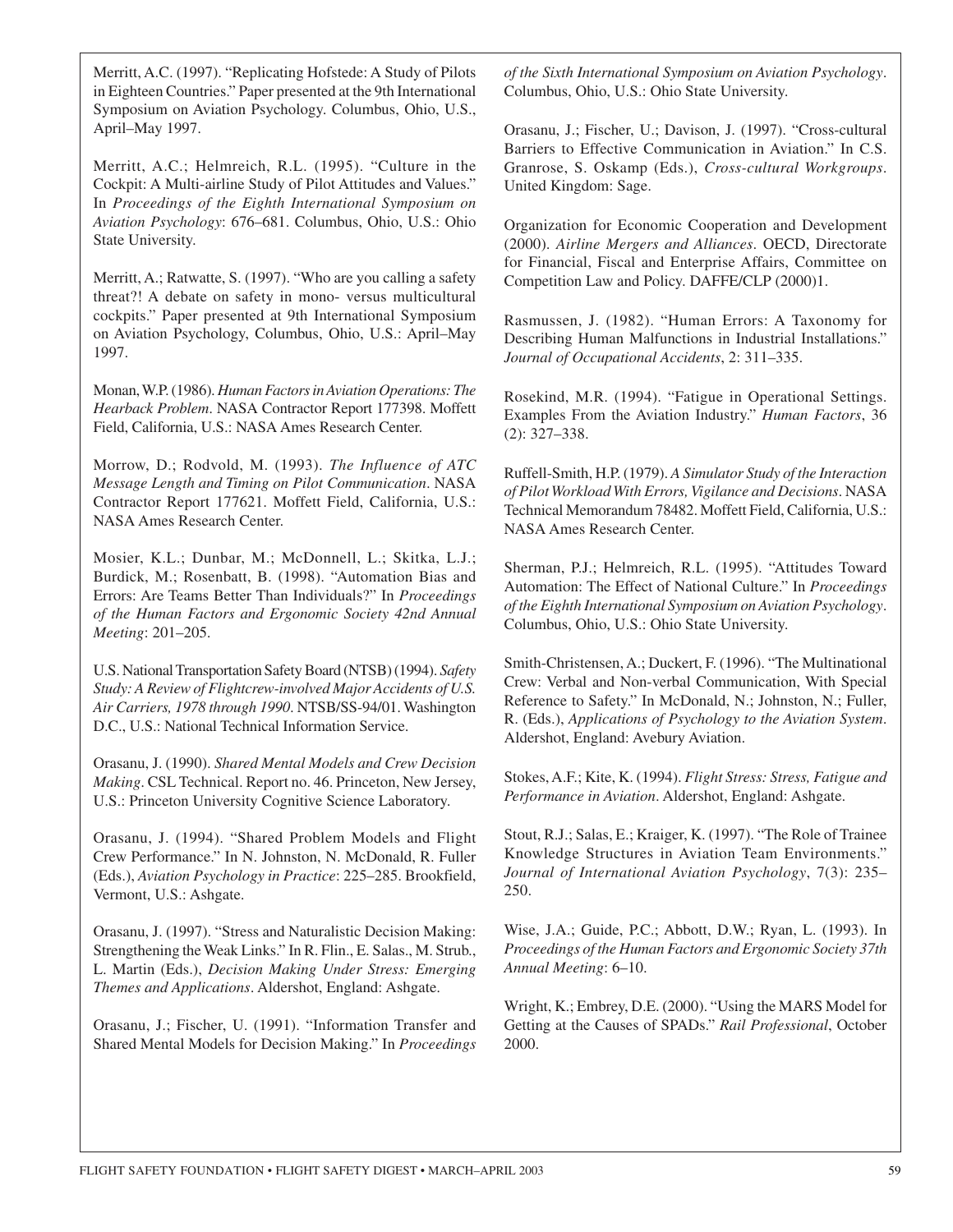# **Appendix A Postal Questionnaire**

The purpose of this questionnaire is to gather some preliminary information for the study that we are undertaking for the Joint Aviation Authorities (JAA). The background to this study is briefly described in the accompanying letter.

During the study, we are trying to identify potential flight safety problems that might result from recent trends in the aviation industry. We would encourage you to be open in your response, which will be treated in complete confidence.

If you are willing, we may wish to follow up the questionnaire with a more detailed face-to-face or telephone interview.

Thank you in advance for completing the questionnaire; you are contributing to a very valuable program of research.

– The ICON team

|                | About you                          |  |
|----------------|------------------------------------|--|
| A <sub>1</sub> | Name                               |  |
| A <sub>2</sub> | Name of your airline               |  |
| A <sub>3</sub> | Position                           |  |
| A4             | Brief summary of your role         |  |
|                |                                    |  |
|                |                                    |  |
|                |                                    |  |
|                |                                    |  |
| A <sub>5</sub> | Years of service with this airline |  |
| A <sub>6</sub> | Years of service in total          |  |
| A7             | Contact information: Phone         |  |
|                | E-mail                             |  |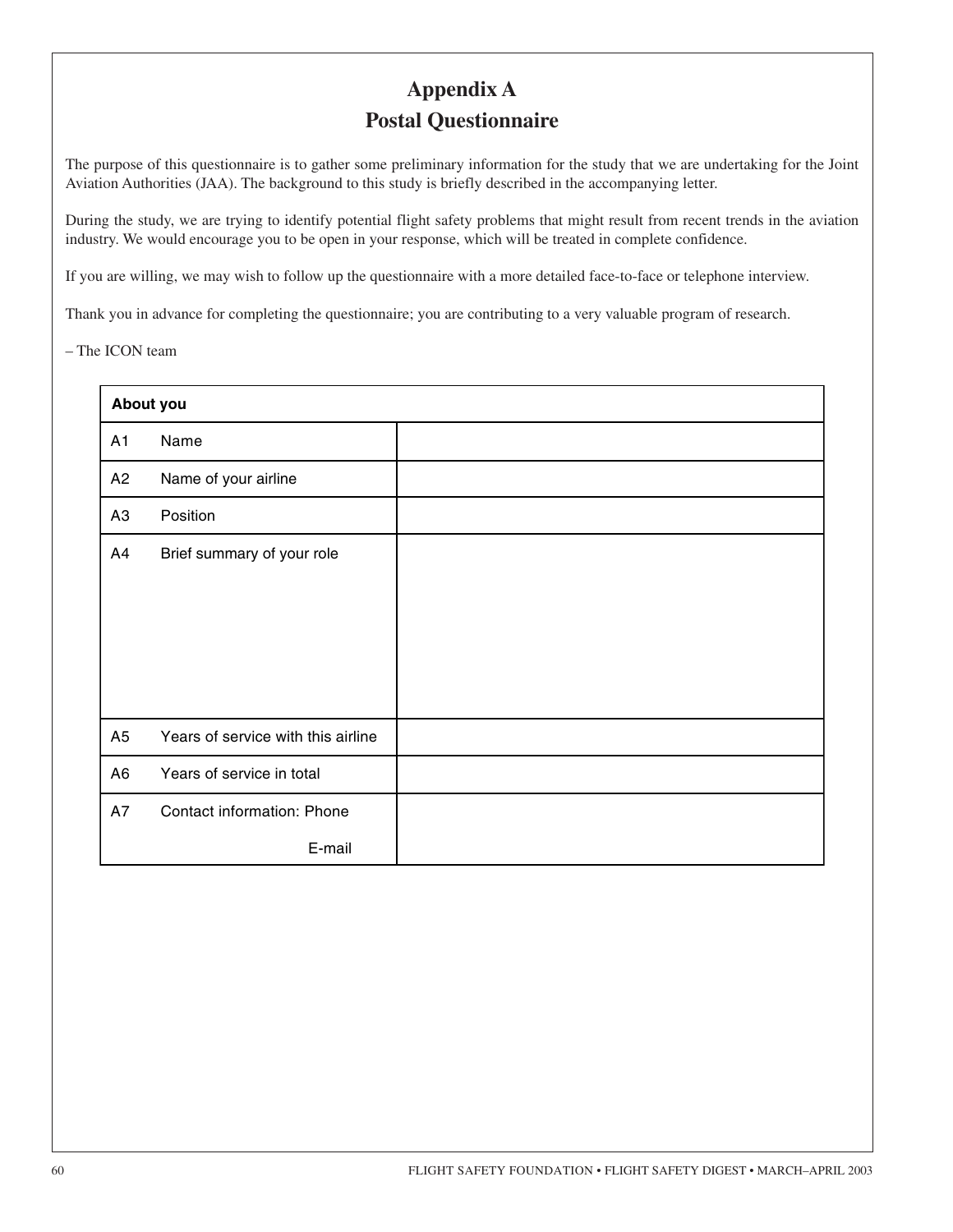|                |                                                                                                                                                                                        |  |  | know |  |  |
|----------------|----------------------------------------------------------------------------------------------------------------------------------------------------------------------------------------|--|--|------|--|--|
| <b>B1</b>      | Is your airline a member of an alliance?                                                                                                                                               |  |  |      |  |  |
|                | If yes, name of alliance and date of joining                                                                                                                                           |  |  |      |  |  |
|                | If no, does your airline envisage joining one in the next 5 years?                                                                                                                     |  |  |      |  |  |
| <b>B2</b>      | Has your airline been involved in a merger during the last 10 years?                                                                                                                   |  |  |      |  |  |
|                | If yes, when and with which airline(s)?                                                                                                                                                |  |  |      |  |  |
| B <sub>3</sub> | Has your airline taken over another airline during the last 10 years?                                                                                                                  |  |  |      |  |  |
|                | If yes, when and which airlines were taken over?                                                                                                                                       |  |  |      |  |  |
|                | Were you in an airline that was taken over by your present airline?                                                                                                                    |  |  |      |  |  |
| <b>B4</b>      | Describe any other top-level organizational changes that have taken place<br>in your airline in the last 10 years that might have an impact on flight crew.                            |  |  |      |  |  |
|                |                                                                                                                                                                                        |  |  |      |  |  |
|                |                                                                                                                                                                                        |  |  |      |  |  |
|                |                                                                                                                                                                                        |  |  |      |  |  |
|                |                                                                                                                                                                                        |  |  |      |  |  |
|                |                                                                                                                                                                                        |  |  |      |  |  |
|                |                                                                                                                                                                                        |  |  |      |  |  |
| <b>B5</b>      | Does your airline have subsidiaries in two or more countries where there is<br>the opportunity for flight crew members from one subsidiary to fly together<br>with those from another? |  |  |      |  |  |
|                |                                                                                                                                                                                        |  |  |      |  |  |
|                |                                                                                                                                                                                        |  |  |      |  |  |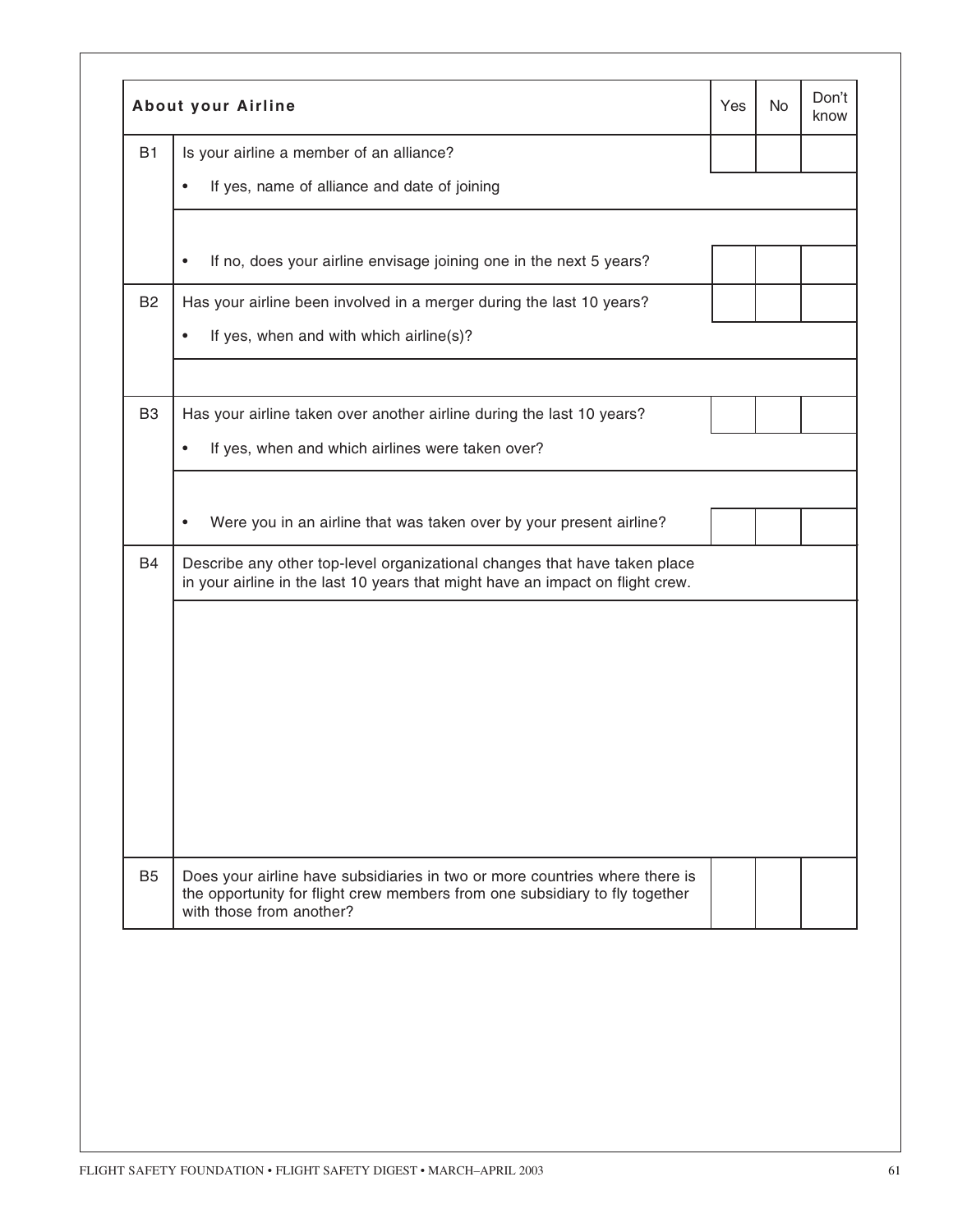|                | <b>About Globalization</b>                                                                                                | Yes | <b>No</b> | Don't<br>know |
|----------------|---------------------------------------------------------------------------------------------------------------------------|-----|-----------|---------------|
| C1             | Have human factors issues arisen as a result of any airline alliances,<br>mergers or takeovers that you have experienced? |     |           |               |
|                | Briefly outline the reasons for your answer<br>$\bullet$                                                                  |     |           |               |
|                |                                                                                                                           |     |           |               |
|                |                                                                                                                           |     |           |               |
|                |                                                                                                                           |     |           |               |
|                |                                                                                                                           |     |           |               |
|                |                                                                                                                           |     |           |               |
|                |                                                                                                                           |     |           |               |
| C <sub>2</sub> | Are there circumstances where human factors issues might arise as a result of airline alliances, mergers or takeovers?    |     |           |               |
|                | Briefly outline the reasons for your answer<br>$\bullet$                                                                  |     |           |               |
|                |                                                                                                                           |     |           |               |
|                |                                                                                                                           |     |           |               |
|                |                                                                                                                           |     |           |               |
|                |                                                                                                                           |     |           |               |
|                |                                                                                                                           |     |           |               |
|                |                                                                                                                           |     |           |               |
|                |                                                                                                                           |     |           |               |
|                |                                                                                                                           |     |           |               |
|                |                                                                                                                           |     |           |               |
|                |                                                                                                                           |     |           |               |
|                |                                                                                                                           |     |           |               |
|                |                                                                                                                           |     |           |               |
|                |                                                                                                                           |     |           |               |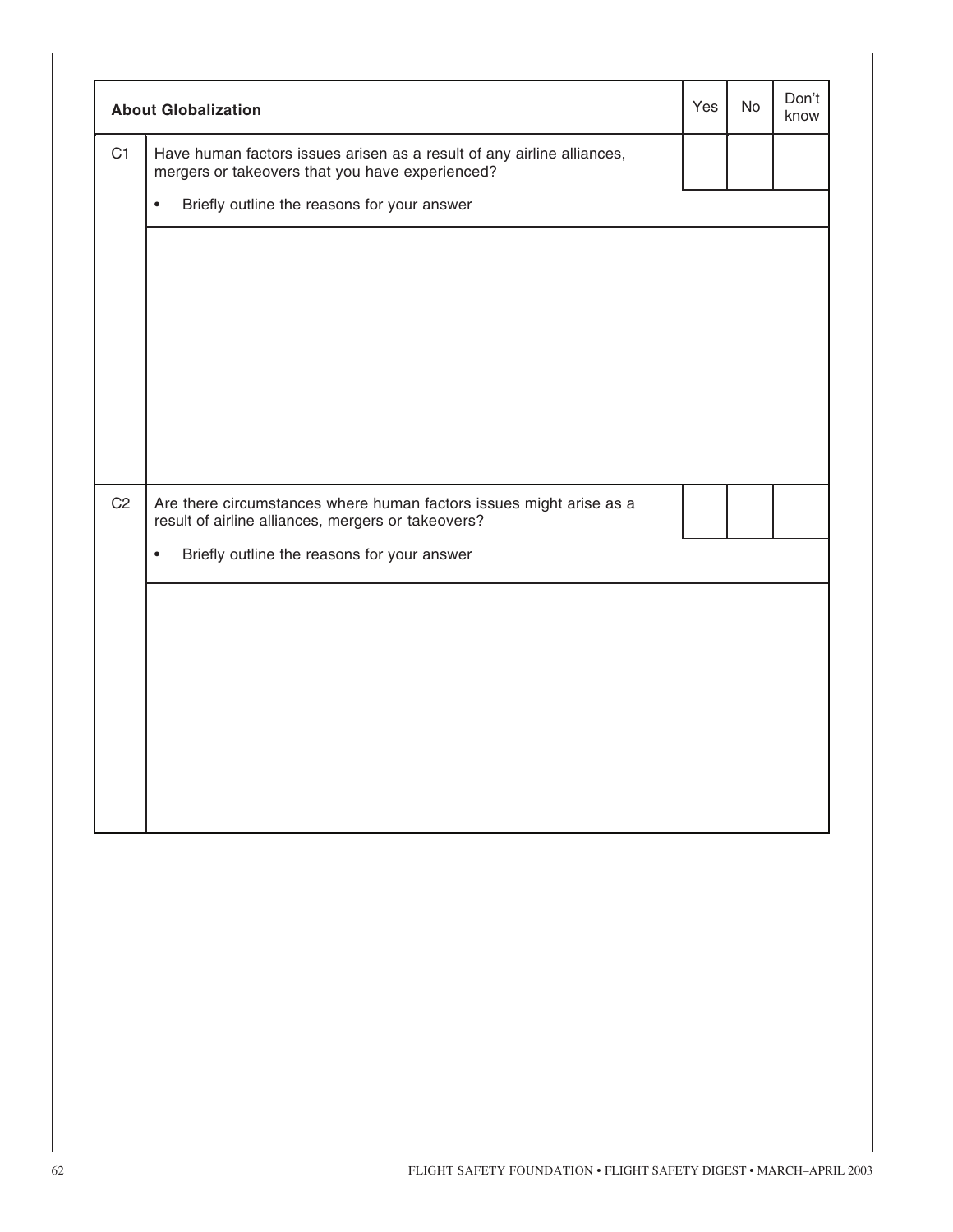|                | <b>Working Arrangements in Your Airline</b>                                                                      | Yes | No | Don't<br>know |
|----------------|------------------------------------------------------------------------------------------------------------------|-----|----|---------------|
| D <sub>1</sub> | Do flight crew from your airline fly with flight crew from other airlines?                                       |     |    |               |
|                | If yes, is this practice becoming more common?<br>٠                                                              |     |    |               |
| D <sub>2</sub> | Do you roster flight crew of different nationalities to fly together?                                            |     |    |               |
|                | If yes, is this practice becoming more common?<br>$\bullet$                                                      |     |    |               |
| D <sub>3</sub> | What percentage of flight crew are nationals of the country of your airline?                                     |     |    |               |
| D <sub>4</sub> | Are flight crew ever obtained from agencies?                                                                     |     |    |               |
|                | If yes, is this becoming an increasing trend?<br>٠                                                               |     |    |               |
|                | If no, would there be any benefits in this practice?<br>$\bullet$                                                |     |    |               |
| D <sub>5</sub> | Have there been significant changes in the salaries and benefits offered to<br>flight crew in the last 10 years? |     |    |               |
|                | If yes, what changes have there been?                                                                            |     |    |               |
|                |                                                                                                                  |     |    |               |
|                |                                                                                                                  |     |    |               |
| D <sub>6</sub> | Are any flight crew employed under short-term contracts?                                                         |     |    |               |
|                | If yes, is this becoming an increasing trend?                                                                    |     |    |               |
|                | If no, would there be any benefits in this practice?                                                             |     |    |               |
| D7             | Have there been any other significant changes in the working conditions of<br>flight crew in the last 10 years?  |     |    |               |
|                | If yes, what changes have there been?                                                                            |     |    |               |
|                |                                                                                                                  |     |    |               |
|                |                                                                                                                  |     |    |               |
|                |                                                                                                                  |     |    |               |
|                |                                                                                                                  |     |    |               |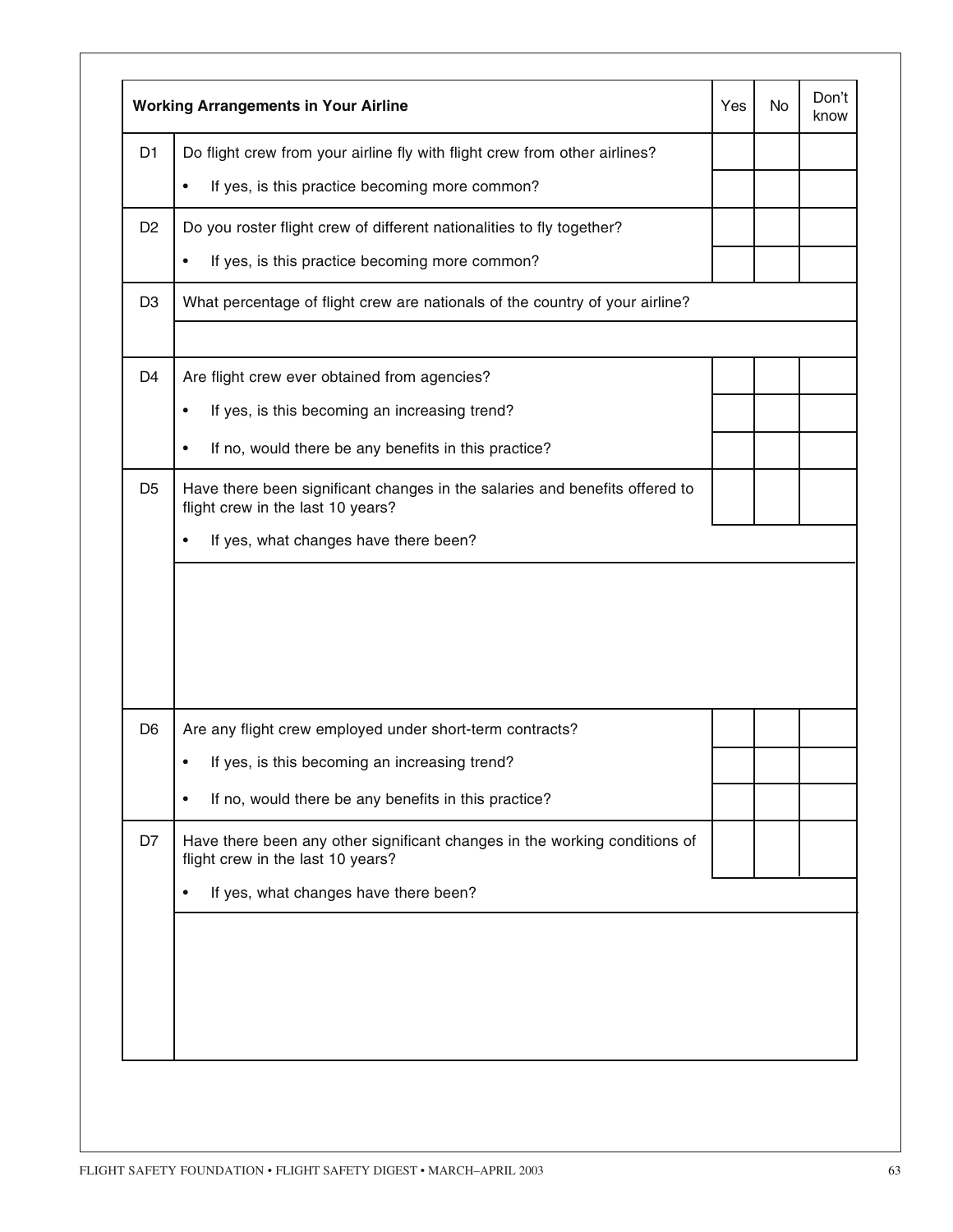|                | <b>Recruitment and Training in Your Airline</b>                                            | Yes | <b>No</b> | Don't<br>know |
|----------------|--------------------------------------------------------------------------------------------|-----|-----------|---------------|
| E1             | Have you experienced a change in the turnover of flight crew in the last 5<br>years?       |     |           |               |
|                | If yes, has turnover increased?                                                            |     |           |               |
| E <sub>2</sub> | Do you expect to experience a shortage of flight crew in the future?                       |     |           |               |
| E <sub>3</sub> | From where are your flight crew recruited?                                                 |     |           |               |
|                |                                                                                            |     |           |               |
|                |                                                                                            |     |           |               |
| E <sub>4</sub> |                                                                                            |     |           |               |
|                | Has your main source of flight crew changed in the last 5 years?                           |     |           |               |
| E <sub>5</sub> | Has your airline ever sponsored ab initio training of flight crew in the last 10<br>years? |     |           |               |
|                | If yes, do you still provide sponsorship<br>٠                                              |     |           |               |
| E6             | Is crew resource management (CRM) used in your airline?                                    |     |           |               |
| E7             | Prior to joining your current airline,                                                     |     |           |               |
|                | were you in the military?<br>٠                                                             |     |           |               |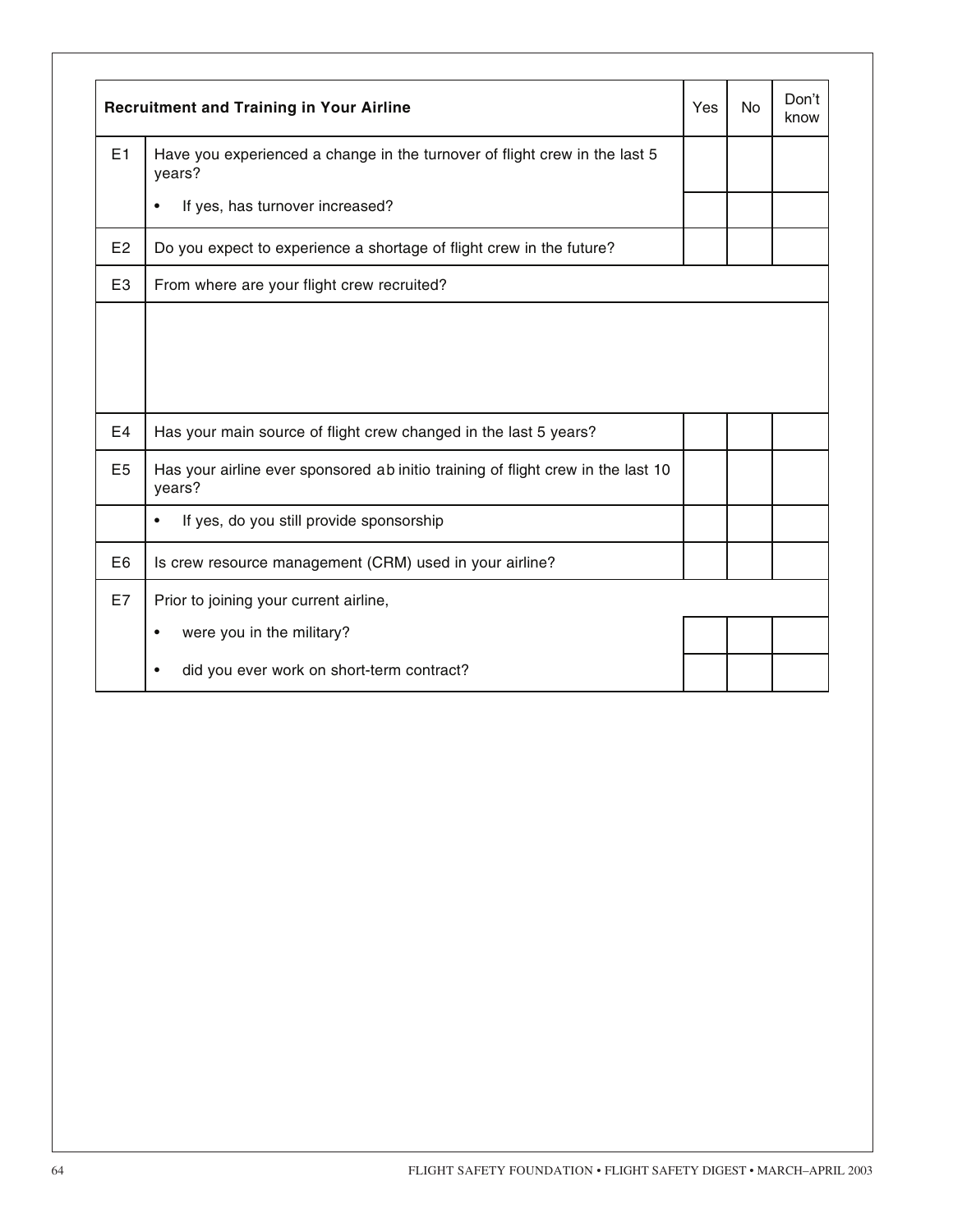|                | <b>Flight Deck Errors</b>                                                                               |                                                                                                                                                | More<br>likely | Neutral | Less<br>likely |  |
|----------------|---------------------------------------------------------------------------------------------------------|------------------------------------------------------------------------------------------------------------------------------------------------|----------------|---------|----------------|--|
| F1             | What effect do you think the following will have on the likelihood of<br>flight deck errors being made? |                                                                                                                                                |                |         |                |  |
|                | (i)                                                                                                     | A captain being significantly older and having much more<br>flying experience than, say, the copilot.                                          |                |         |                |  |
|                | (ii)                                                                                                    | The merging of organizational cultures as might occur<br>when one airline takes over another and the two flight crew<br>communities are merged |                |         |                |  |
|                | (iii)                                                                                                   | Flight crew from different national cultures operating<br>together                                                                             |                |         |                |  |
|                | (iv)                                                                                                    | Flight crew from a single national culture operating<br>together                                                                               |                |         |                |  |
| F <sub>2</sub> |                                                                                                         | What, in your opinion, are the three most common primary causes<br>of flight deck errors?                                                      |                |         |                |  |
|                | 1                                                                                                       |                                                                                                                                                |                |         |                |  |
|                | $\overline{2}$                                                                                          |                                                                                                                                                |                |         |                |  |
|                | 3                                                                                                       |                                                                                                                                                |                |         |                |  |
| F <sub>3</sub> |                                                                                                         | What, in your opinion, will be the greatest threat to flight safety in<br>the coming years, and why?                                           |                |         |                |  |
|                |                                                                                                         |                                                                                                                                                |                |         |                |  |
|                |                                                                                                         |                                                                                                                                                |                |         |                |  |
|                |                                                                                                         |                                                                                                                                                |                |         |                |  |
|                |                                                                                                         |                                                                                                                                                |                |         |                |  |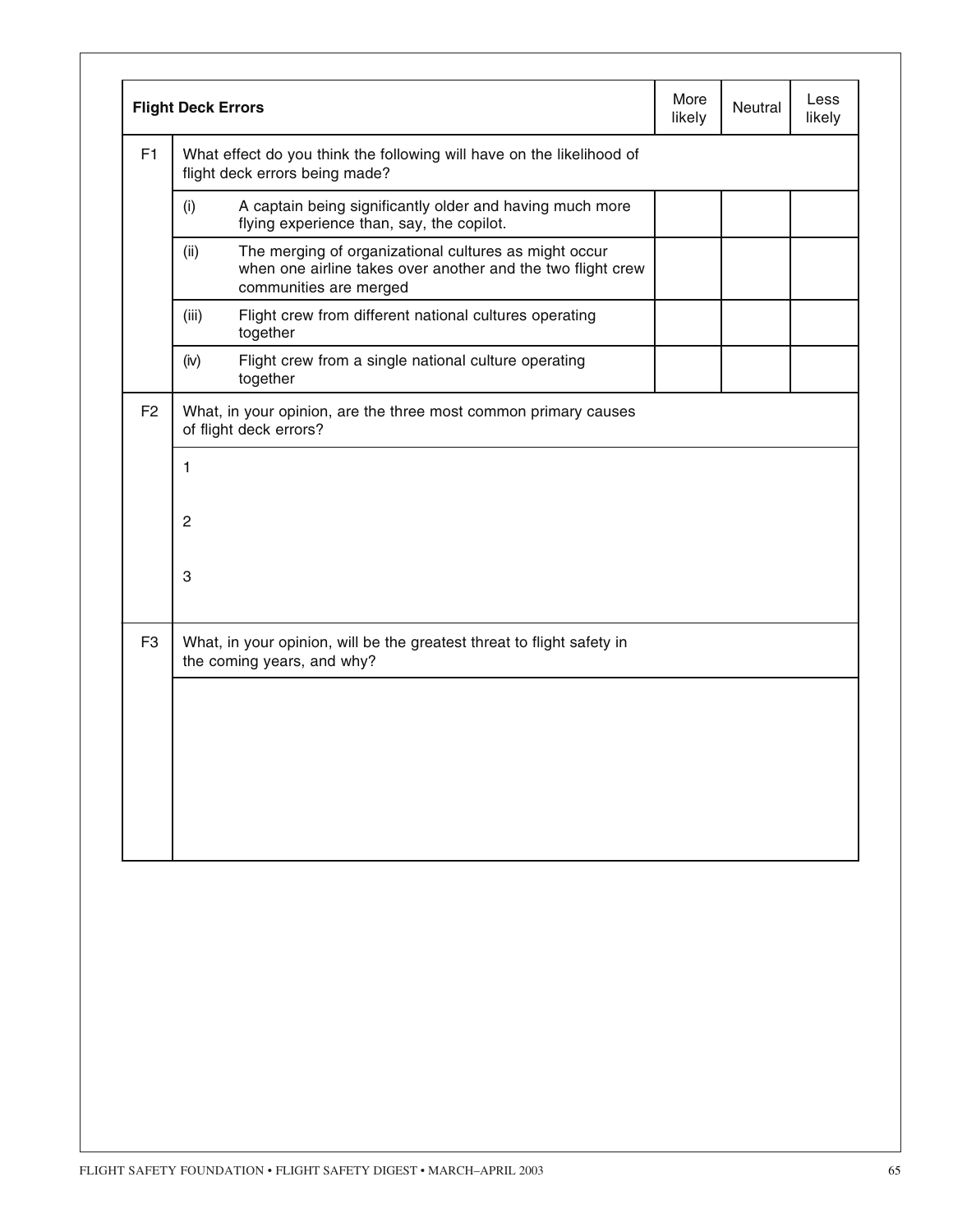# **Appendix B Interview Questionnaire**

The structure of the interview and the questions that are used will depend on the airline's responses to the postal questionnaire. Not all the following questions will be appropriate for all airlines. Judgment will be required to decide which questions are relevant and will be the most revealing to meet the objectives of the study. Look for examples to illustrate the opinions that are given.

| Airline:       |  |  |
|----------------|--|--|
| Place:         |  |  |
| Date and time: |  |  |

| Present at interview | Position | Airline | Years of service<br>Total |
|----------------------|----------|---------|---------------------------|
|                      |          |         |                           |
|                      |          |         |                           |
|                      |          |         |                           |
|                      |          |         |                           |
|                      |          |         |                           |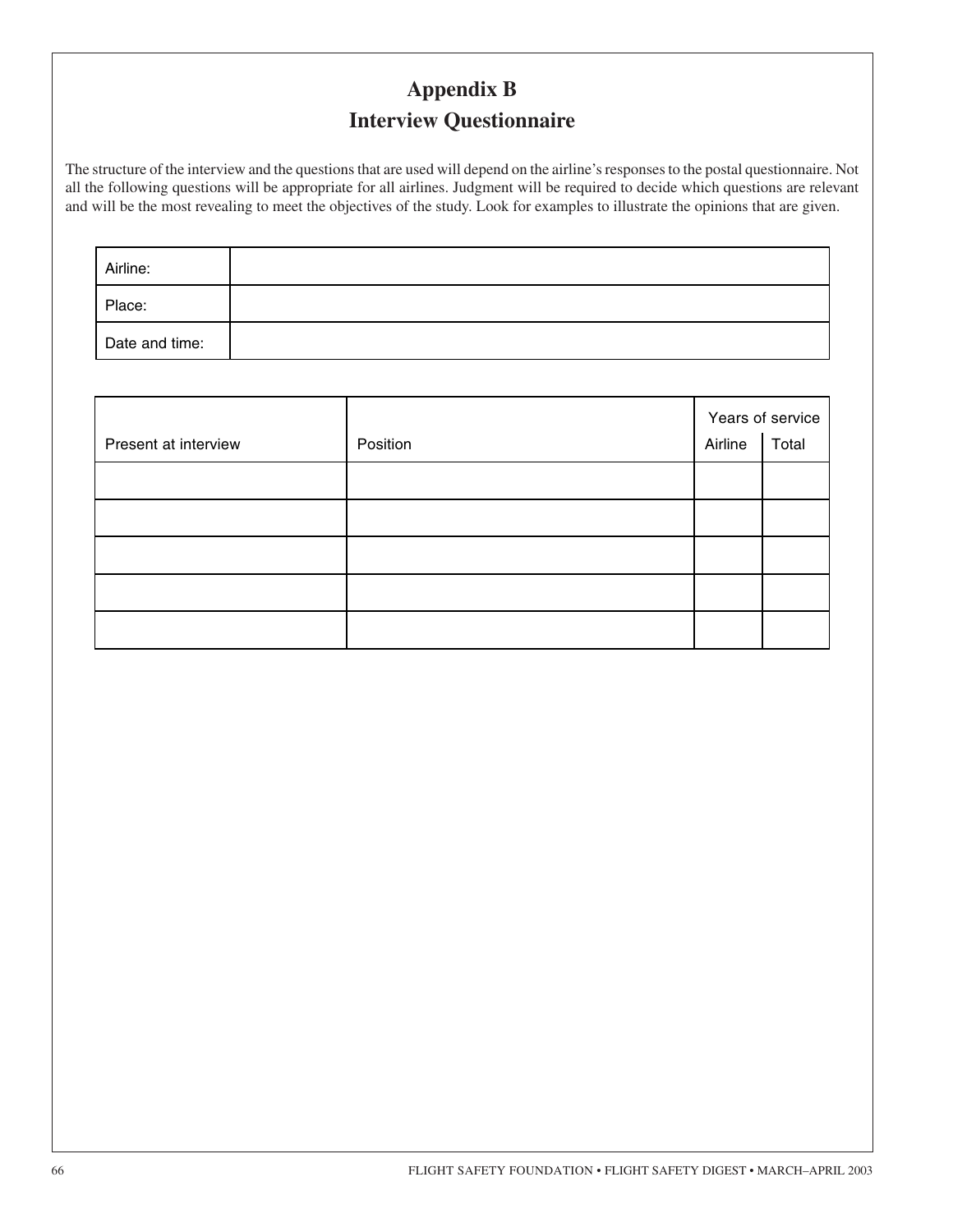| B <sub>6</sub> | How is the Flight Operations Department organized in your airline?                                                                                               |     |    |
|----------------|------------------------------------------------------------------------------------------------------------------------------------------------------------------|-----|----|
|                |                                                                                                                                                                  |     |    |
|                |                                                                                                                                                                  |     |    |
| <b>B7</b>      | How does management communicate with flight crew?                                                                                                                |     |    |
|                |                                                                                                                                                                  |     |    |
|                |                                                                                                                                                                  |     |    |
| B <sub>8</sub> | What attributes are sought in pilots and how are they selected?                                                                                                  |     |    |
|                |                                                                                                                                                                  |     |    |
|                |                                                                                                                                                                  |     |    |
| B <sub>9</sub> | How is the company culture instilled in flight crew?                                                                                                             |     |    |
|                |                                                                                                                                                                  |     |    |
|                |                                                                                                                                                                  |     |    |
| <b>B10</b>     | If you have personal experience of the merging of two airlines or the takeover of<br>one airline by another, were the flight crew seniority lists merged fairly? | Yes | No |
|                |                                                                                                                                                                  |     |    |
|                |                                                                                                                                                                  |     |    |
|                |                                                                                                                                                                  |     |    |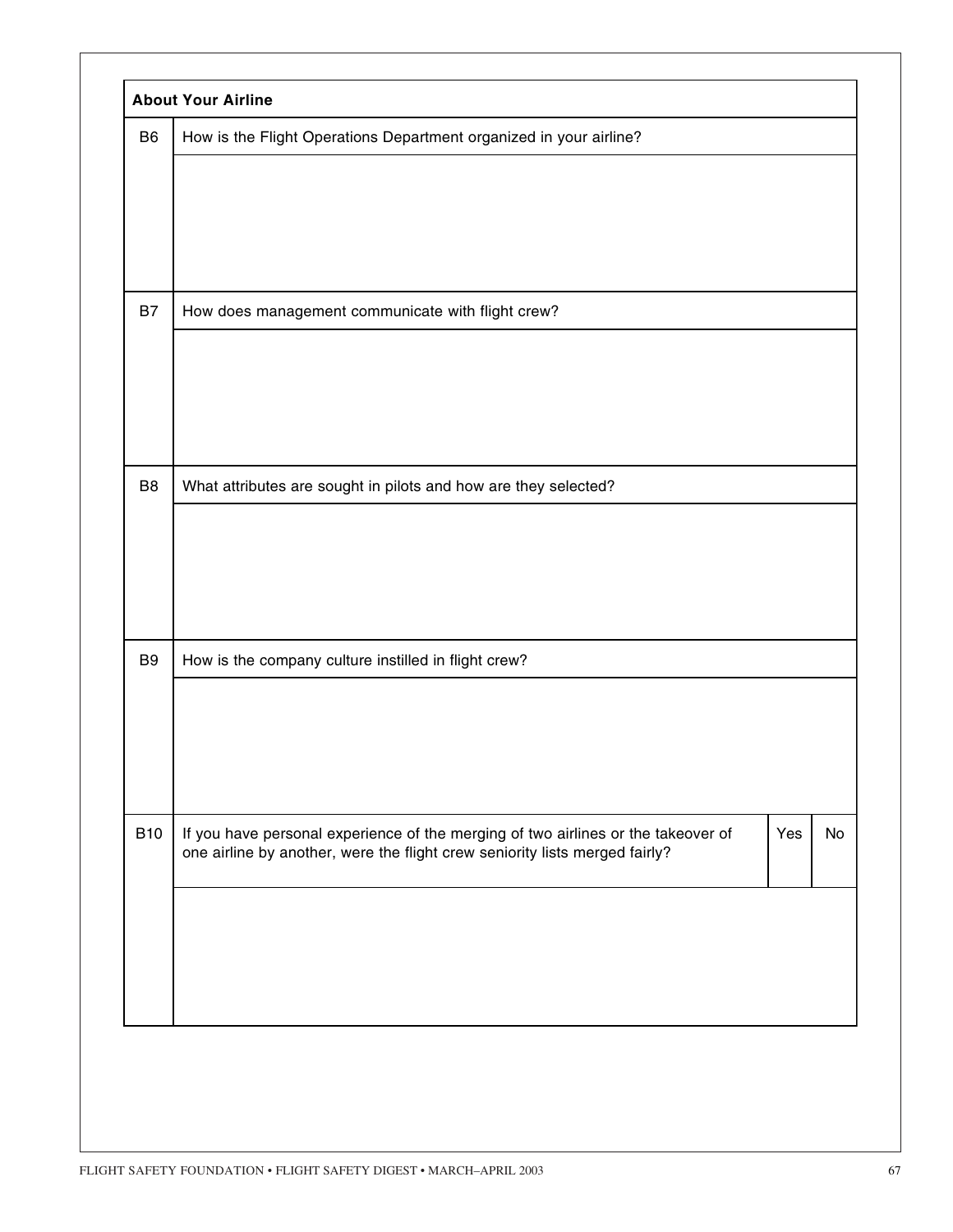|                | <b>About Globalization</b>                                                                                                         | Yes | <b>No</b> |
|----------------|------------------------------------------------------------------------------------------------------------------------------------|-----|-----------|
| C <sub>3</sub> | Might flight crew from different airlines be mixed within an alliance and what human<br>factors problems would arise if they were? |     |           |
| C <sub>4</sub> | What benefits might arise from mixing crew within an alliance                                                                      |     |           |
| C <sub>5</sub> | What human factors issues might arise following a merger of two airlines?                                                          |     |           |
|                |                                                                                                                                    |     |           |
| C <sub>6</sub> | What aspects of these issues would require careful management to ensure that they did not have a negative effect on flight safety? |     |           |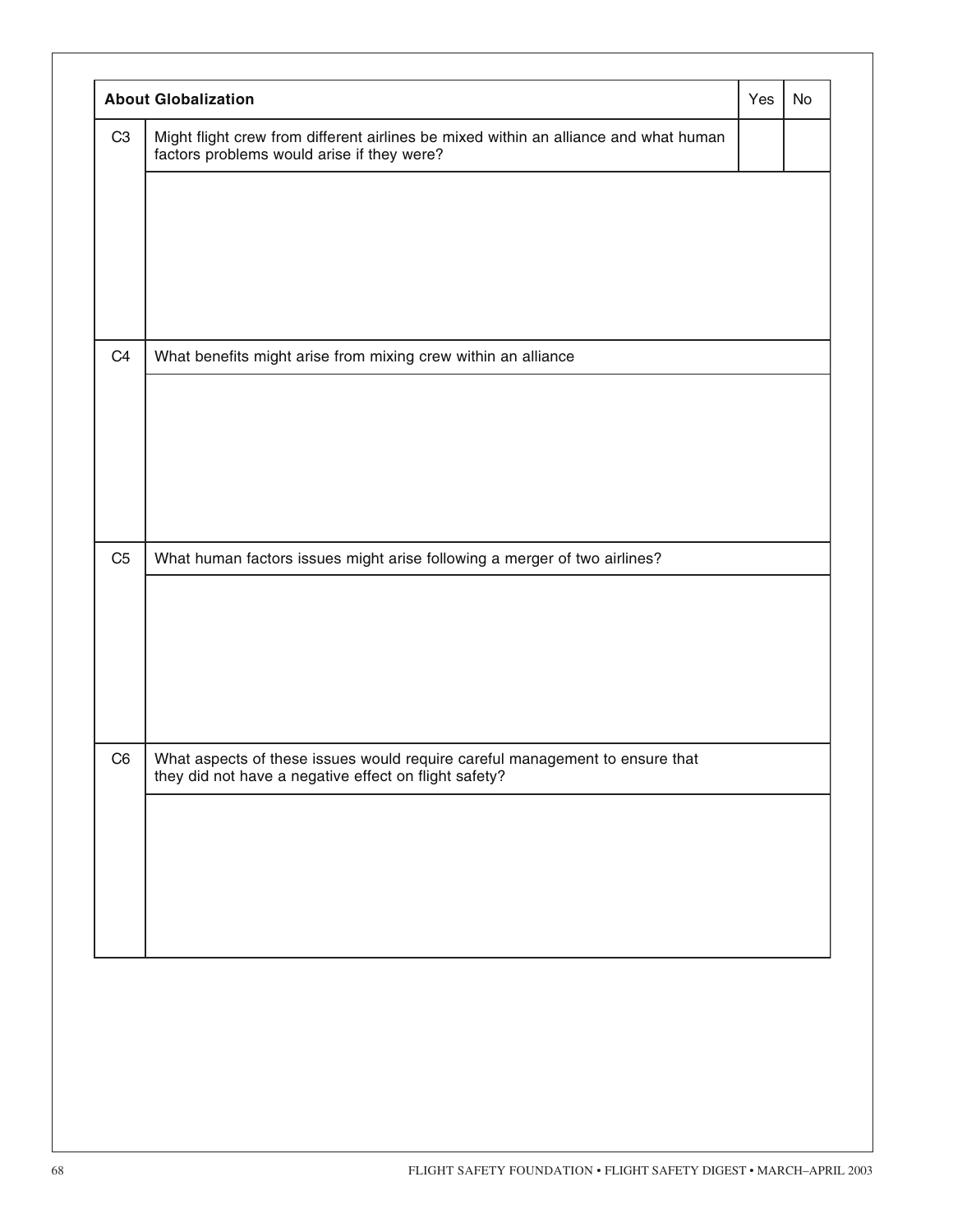|                | <b>About Globalization (continued)</b>                                                                                                                     | Yes | <b>No</b> |
|----------------|------------------------------------------------------------------------------------------------------------------------------------------------------------|-----|-----------|
| C7             | How might any of the human factors issues related to globalization be resolved?                                                                            |     |           |
|                |                                                                                                                                                            |     |           |
| C <sub>8</sub> | What internal systems and processes are in place to carry out risk assessment<br>when two sets of SOPs are merged or large scale changes are made to SOPs? |     |           |
|                |                                                                                                                                                            |     |           |
|                |                                                                                                                                                            |     |           |
| C <sub>9</sub> | And how is safety performance monitored following such changes?                                                                                            |     |           |
|                |                                                                                                                                                            |     |           |
|                |                                                                                                                                                            |     |           |
|                |                                                                                                                                                            |     |           |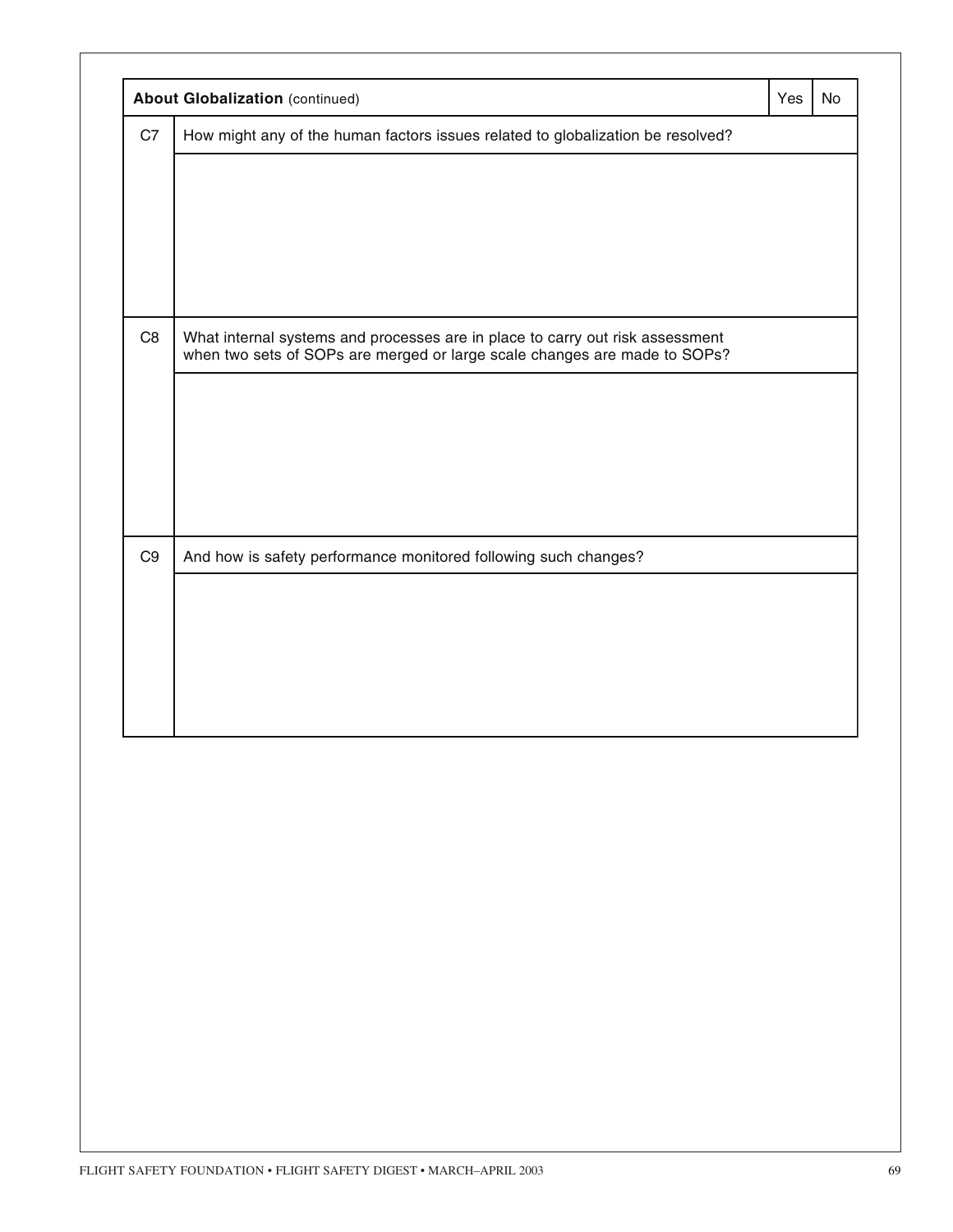| D <sub>2</sub> a | What problems or issues might arise as a result of flight crew of different<br>nationalities flying together, and how could they be managed? |  |  |
|------------------|----------------------------------------------------------------------------------------------------------------------------------------------|--|--|
|                  |                                                                                                                                              |  |  |
|                  |                                                                                                                                              |  |  |
| D <sub>4</sub> a | What problems or issues might arise as a result of sourcing crew from agencies,<br>and how could they be managed?                            |  |  |
|                  |                                                                                                                                              |  |  |
|                  |                                                                                                                                              |  |  |
| D7a              | In your opinion, what effects might there be on flight crew of changes in working<br>conditions?                                             |  |  |
|                  |                                                                                                                                              |  |  |
|                  |                                                                                                                                              |  |  |
| D <sub>8</sub>   | Might any of these effects lead to flight deck safety performance issues?                                                                    |  |  |
|                  | And what is the reason for your answer?                                                                                                      |  |  |
|                  |                                                                                                                                              |  |  |
|                  |                                                                                                                                              |  |  |
|                  |                                                                                                                                              |  |  |
|                  |                                                                                                                                              |  |  |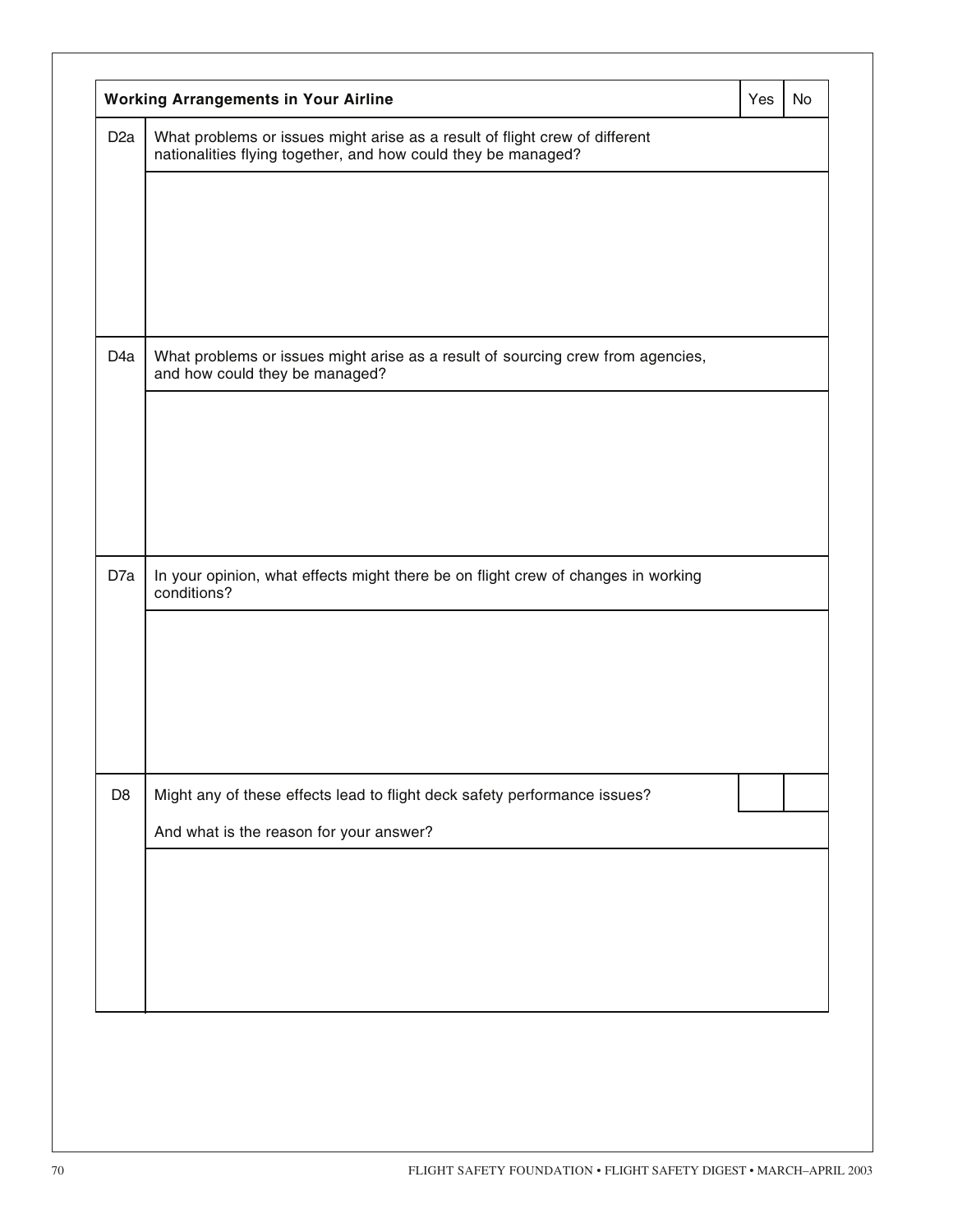| E <sub>1a</sub> | Why do you think staff turnover has changed in recent years?             |  |
|-----------------|--------------------------------------------------------------------------|--|
|                 |                                                                          |  |
|                 |                                                                          |  |
|                 |                                                                          |  |
|                 |                                                                          |  |
|                 |                                                                          |  |
|                 |                                                                          |  |
|                 |                                                                          |  |
| E <sub>2a</sub> | Why do you expect to experience a shortage of flight crew in the future? |  |
|                 |                                                                          |  |
|                 |                                                                          |  |
|                 |                                                                          |  |
|                 |                                                                          |  |
|                 |                                                                          |  |
|                 |                                                                          |  |
|                 |                                                                          |  |
| E4a             | From where were your flight crew recruited in the past?                  |  |
|                 |                                                                          |  |
|                 |                                                                          |  |
|                 |                                                                          |  |
|                 |                                                                          |  |
|                 |                                                                          |  |
|                 |                                                                          |  |
|                 |                                                                          |  |
| E6a             | How is crew resource management (CRM) implemented in your airline?       |  |
|                 |                                                                          |  |
|                 |                                                                          |  |
|                 |                                                                          |  |
|                 |                                                                          |  |
|                 |                                                                          |  |
|                 |                                                                          |  |
|                 |                                                                          |  |
|                 |                                                                          |  |
|                 |                                                                          |  |
|                 |                                                                          |  |
|                 |                                                                          |  |
|                 |                                                                          |  |
|                 |                                                                          |  |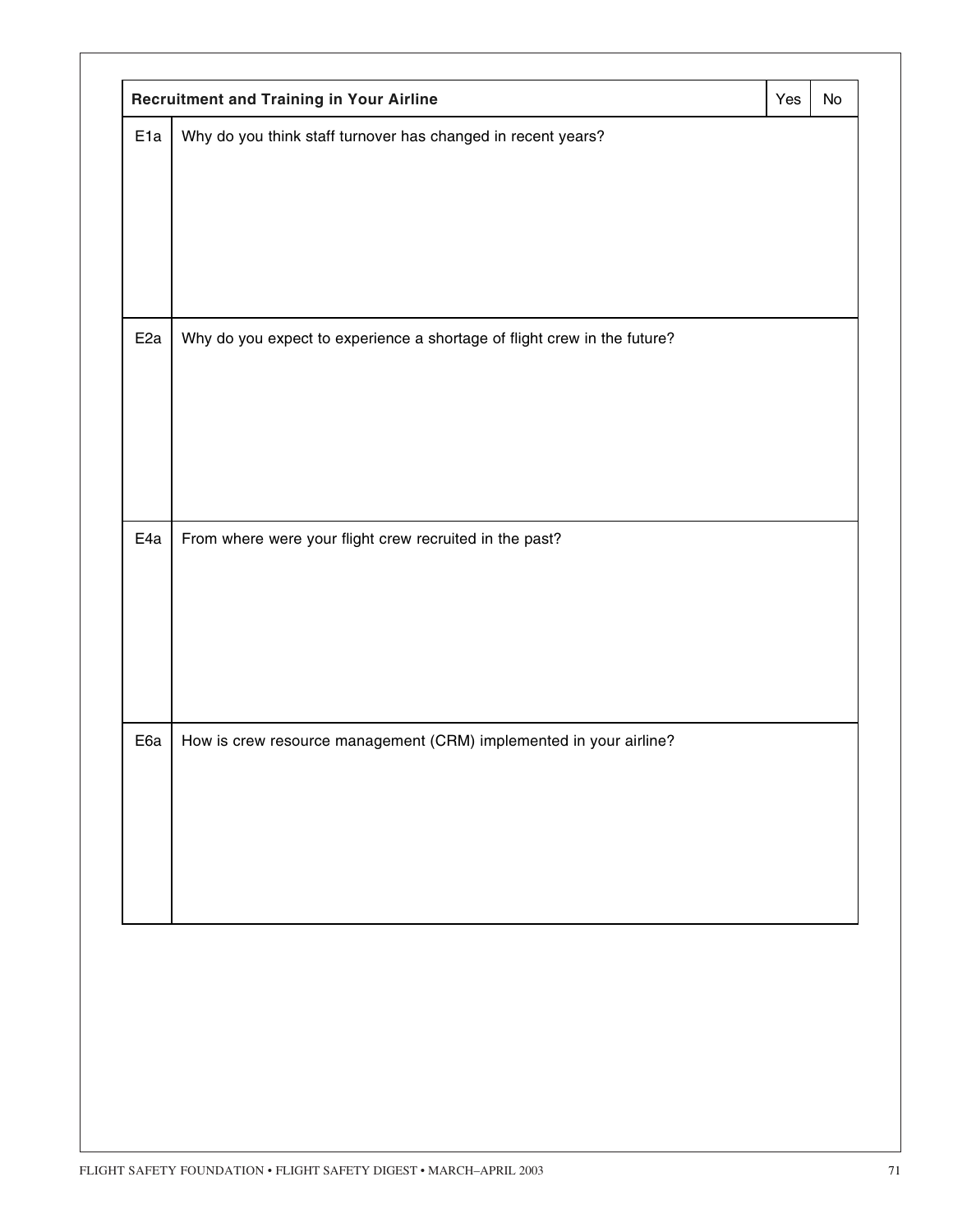|                 | <b>Flight Deck Errors</b>                                                                                                                                                                                                | Yes | No |
|-----------------|--------------------------------------------------------------------------------------------------------------------------------------------------------------------------------------------------------------------------|-----|----|
| F <sub>1a</sub> | What were the reasons behind the responses?                                                                                                                                                                              |     |    |
| F <sub>4</sub>  | Has there been a change in the perceived incidence of flight deck errors in your<br>airline in recent years?<br>What has been the nature of this change?                                                                 |     |    |
| F <sub>5</sub>  | Do performance measurement systems exist, either in your airline or your State,<br>that will identify causes of potential flight safety problems?<br>If yes, what are these systems and are they effective?<br>$\bullet$ |     |    |
|                 |                                                                                                                                                                                                                          |     |    |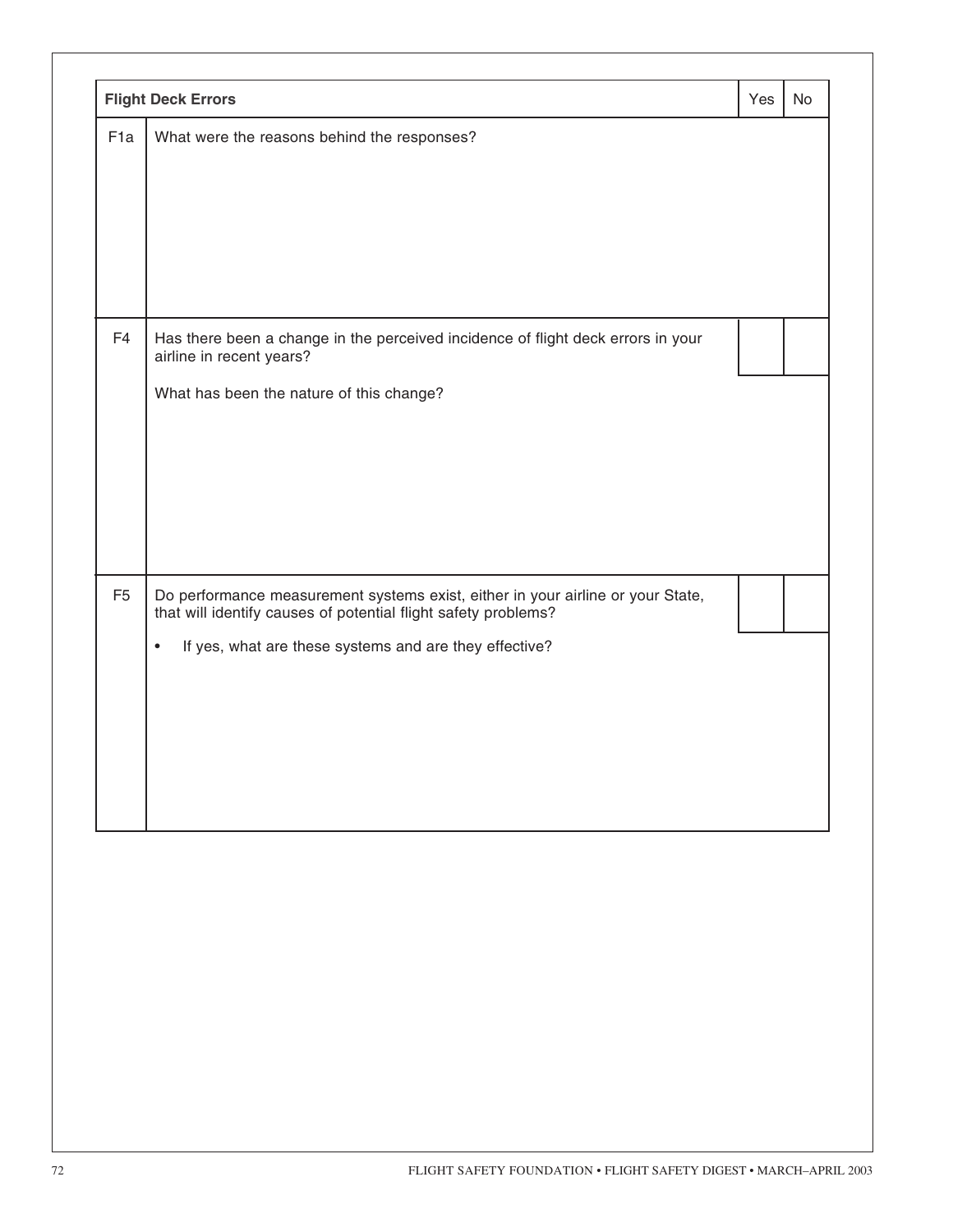|  | <b>Other Comments</b> |
|--|-----------------------|
|--|-----------------------|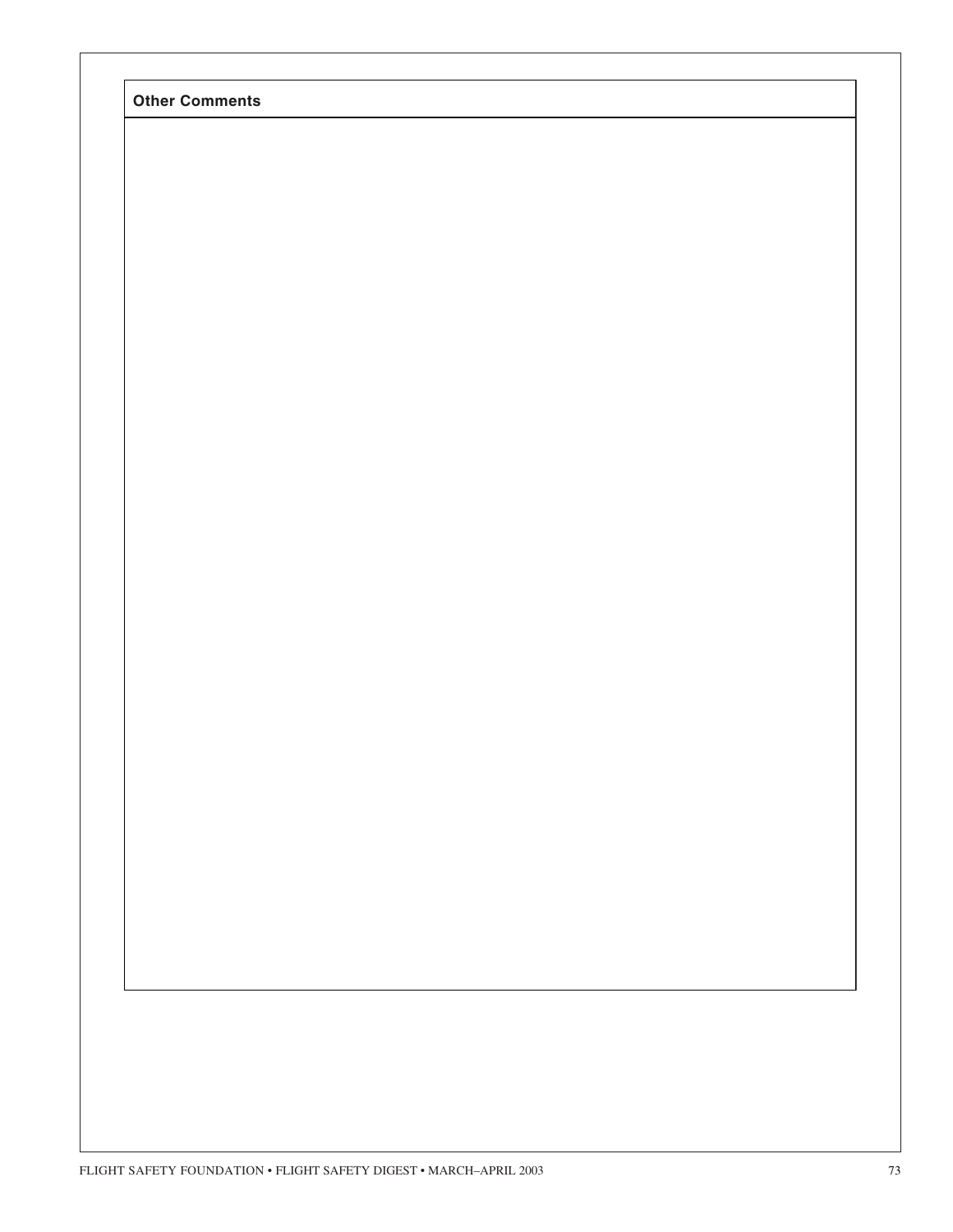# **Appendix C Comparison With the Marine Industry**

#### **C.1 Introduction**

This appendix seeks to draw parallels between the results of this study and the merchant shipping industry. The overall objective is to indicate whether there are any areas of cockpit flight operations in respect of which the aviation industry might learn from shipping. It should be said at the outset that although aviation may have learned from the marine sector in the early days, in recent years it has been largely the other way around. Merchant shipping has adopted practices from the aviation sector, mainly through the interface between the two in the area of high-speed passenger craft (hovercraft initially in the 1960s, then hydrofoils and lately high-speed catamarans). However, there are some interesting parallels and differences between the two transport modes which assist in providing some further insights into the results of this study. There are also some areas of resource management in which aviation might learn from shipping, particularly in the area of multicultural crews.

#### **C.2 Globalization**

Shipping was the original global industry. Despite the advances made by air freight and transcontinental multimodal shipping, including a substantial road transport element, in recent years the vast majority of international trade in goods is still carried by sea. By contrast, air freight still accounts for only 0.1 percent by volume. The global nature of seaborne trade and the ability to move goods around the world cheaply also promotes globalization in other areas, for example of IT equipment.

Shipping also has a long tradition of employing multicultural crews. This tradition dates back to the early days of European imperialism, when sea power supported colonization and at the same time offered employment opportunities for cheap labor in the newly acquired territories. The employment of crews from the Indian subcontinent, China and the West Indies was well established by the early days of steam.

Shipping is still a fragmented industry. Comparatively few ships are operated or even managed by their owners, and many are operated by charterers. Part, if not all, of the management of most ships is contracted out by their owners to specialist ship-management companies. The size of shipping companies varies from single-ship companies owned by one or two individuals to the large fleets of the multinational oil companies of 50 or 100 ships, forming part of a vast vertically integrated industrial conglomerate.

#### **C.3 Economics of Change in Merchant Shipping**

The shipping industry has seen radical changes in the past 40 years. It is even arguable that after the introduction of the first jet-engine airliners, sea transport has seen greater technological change than air transport. Most of these changes have been due to economies of scale. In 1960, the average size of tankers was about 20,000 tonnes deadweight. By 1980, this had risen to 100,000 tonnes with a maximum of over 500,000 tonnes. Dry bulk ships also experienced a similar increase in size. An even greater revolution took place in the handling of small parcels of cargo with the introduction of containers, which reduced turnaround times in port from weeks to hours and introduced enormous economies of scale, with containerships of 10,000 20-foot-container capacity now in the planning stage.

Shipping is the only industry recognizably the same as it was in  $1960<sup>1</sup>$  which has come near to aviation in maintaining unit costs in real terms. During the period 1960–1990, the price of a transatlantic air ticket rose by 10 percent and oil freight by about 80 percent, but the price of a new car increased by 800 percent. In both aviation and shipping, unit costs were kept down by a combination of technical innovation and economies of scale.

Competition in shipping has driven a large reduction in crew costs, arguably much greater than in aviation. A ship of five times the size of its 1960s forebear will now probably be manned by between one-half and one-third of the crew as it was then. The nationality of the crew will have changed from predominantly that of the owning company to crew from countries such as the Philippines, India and Korea or former Soviet countries such as Russia, Ukraine and Poland.

#### **C.4 Characteristics of the Merchant Shipping Industry**

There are two factors which strongly influence the attitude toward safety in merchant shipping.

The first factor is that, in terms of capacity, more than 95 percent of the world deep-sea merchant shipping fleet is engaged in carrying cargo and only the remaining 5 percent in carrying passengers or passengers and vehicles. This is approximately the reverse of the pattern in civil aviation. Due to the relatively small numbers of passengers carried by ships, exposure to risk is smaller than in aviation and the numbers of socially intolerable incidents are fewer.

During the 1990s, more than 100 bulk carriers were totally lost at sea, mainly with loss of all hands. However, because most of the crews were Third World nationals and the total loss of life was only about 30 per ship, the heavy total loss of life due to these events has been eclipsed by high-profile disasters of passenger ferries such as the *Herald of Free Enterprise* and the *Estonia*. These two

<sup>&</sup>lt;sup>1</sup> This excludes microelectronics and computing, in which change has been so fundamental that comparisons with 1980, let alone 1960, are meaningless.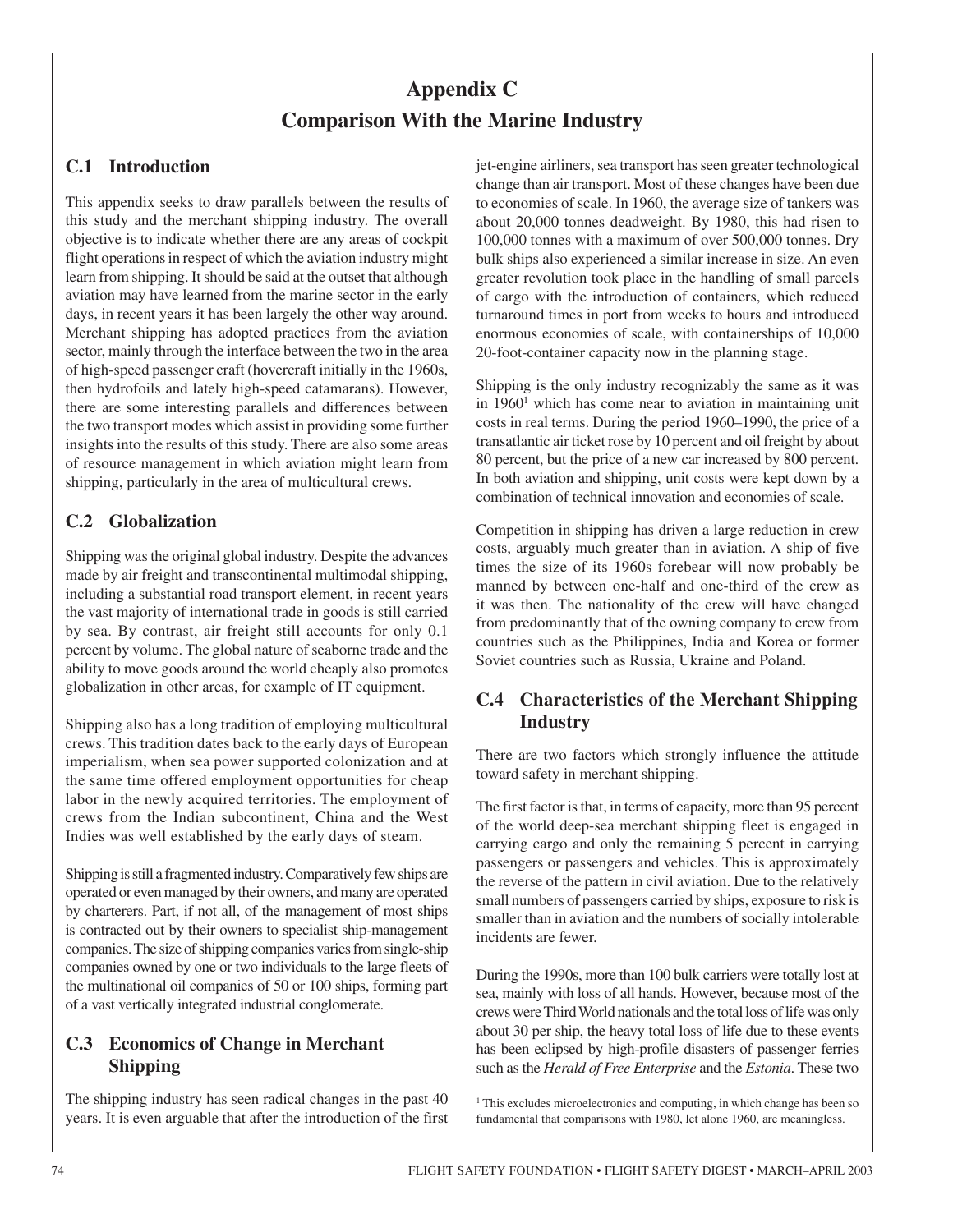casualties have significantly skewed an otherwise excellent safety record, in terms of fatalities per passenger mile or journey.

The second factor is that, in general, recovery from quite serious failures is much more likely to be successful in shipping than in aviation. In shipping, a complete recovery is usually achieved from total engine failure or electrical blackout, whereas in aviation the reverse is true. This has led to fundamental differences in reliability and maintenance regimes between aviation and shipping, where failures are tolerated to a degree which many view as unacceptable.

#### **C.5 Regulation of the Shipping Industry**

The regulation of the shipping industry is complex and very different from aviation, although there are parallels, particularly in the enactment and enforcement of international conventions.

There are three elements to the regulatory framework of merchant shipping:

- The classification societies;
- Flag states; and,
- Coastal and port states.

#### **Classification Societies**

The classification societies are a form of self-regulatory body which oversee and certify the design, construction and maintenance of ships. The first was Lloyd's Register of Shipping, which came into existence to provide certification of the suitability of ships as an insured risk. This element of insurability still dominates the ethos of the societies today. The classification societies tend have their origins in traditional maritime countries, the most significant being Lloyd's Register (United Kingdom), NKK (Japan), American Bureau of Shipping (United States), Det Norske Veritas (Norway), Genrmanischer Lloyd (Germany), Bureau Veritas (Spain) and the Hellenic Register (Greece).

The classification societies have been much criticized for failing to meet their obligations to the maritime community at large in the face of commercial pressures, particularly competition between them. They have also been criticized for the diversity of their rules, which led to the formation in the mid-1980s of the International Association of Classification Societies (IACS), which has brought about significant improvements in the consistency of ship classification.

#### **Flag State Control**

The flag state is the country in which a ship is registered and whose maritime laws therefore control its operation. Here, there is a direct parallel with aviation. The vast majority of maritime safety law is dominated by the International Maritime Organization (IMO), which was set up as a United Nations agency in 1949 and has its headquarters in London, England. Although criticized for being slow and sometimes overconciliatory, perhaps inevitable with over 160 member states, the IMO has brought about a fundamental shift in attitudes to safety in the shipping industry. Of particular significance are the international conventions mentioned previously and the International Safety Management (ISM) code, which has over the past four years led to the progressive introduction of auditable safety management systems aboard ships and in shore-based ship operations.

There are significant differences in the speed with which various flag states adopt IMO conventions and the manner in which they interpret them, which has led to a great deal of criticism of certain flag states.

One of the most significant drivers toward globalization in the marine industry has been the flag-of-convenience or "openregistry" system. Certain countries have enacted laws which enable nonresident ship-owning companies to register their ships there and gain benefits of low registration fees and a liberal regulatory regime. This practice became particularly prevalent immediately following World War II, which released a large number of secondhand merchant ships onto the market. The largest flag-of-convenience fleets remain Panama and Liberia, with Singapore, Somalia and several Caribbean island states also being significant. The flag-of-convenience system has been much criticized for its safety record, but it has been one of the significant drivers in shaping the industry and keeping international transport costs down.

#### **Coastal and Port State Control**

During the past 20 years, the countries to which ships trade have assumed increased significance in enforcing both local maritime safety laws and IMO conventions. This role is carried out either through a central agency such as the U.S. Coast Guard or the U.K. Maritime and Coastguard Agency, or through port authorities. The U.S. Coast Guard initially led the way in this area, but the European Commission (EC) now exerts a comparable degree of regulation following the Paris Memorandum on Port State Control.

Port state control is seen as redressing the deficiencies of flag state control, to the extent that ships of certain flags receive particular attention from port state surveyors. Port state control has been particularly significant in providing a system of "spot audits" for the newly introduced ISM code.

#### **C.6 Differences Between Aircraft Cockpit and Bridge Navigation Operations**

The study for the Joint Aviation Authorities (JAA) has focused on flight deck issues, which for most purposes these days is restricted to the captain and first officer. In drawing a comparison with shipping, it is appropriate to include all shipboard personnel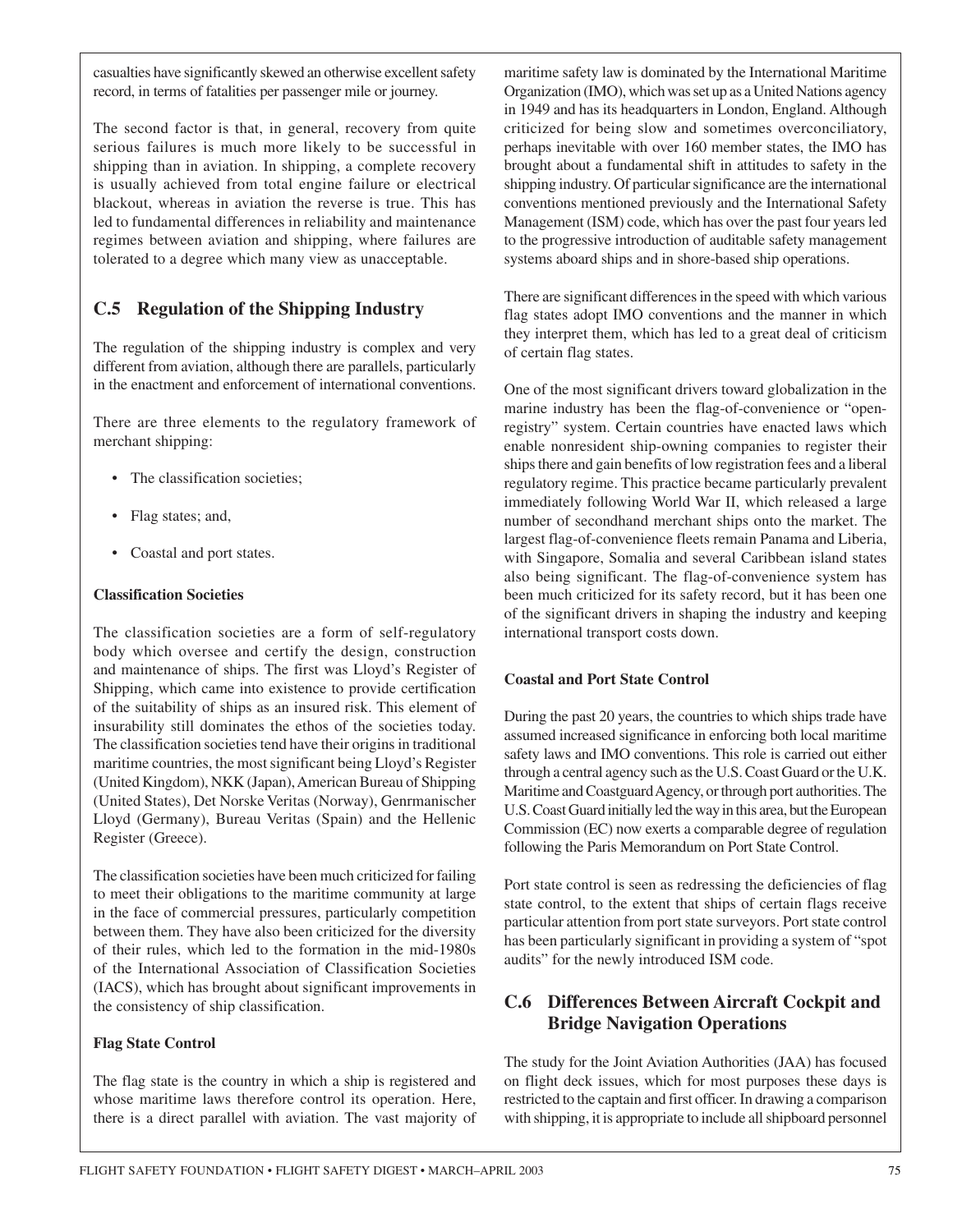of officer status, which will generally comprise a master, three watch-keeping officers, a chief engineer and two or three watch-keeping engineer officers. Some ships may also carry an electrician and a cargo engineer of officer status.

One of the most fundamental differences between ships and aircraft is that the navigation of ships in effect involves coordination between two teams, one on the bridge and the other in the engine room. Some ships have automated engine-control systems which can be and usually are operated solely from the bridge, with no one in the engine room outside day work hours. Others have manual telegraph systems which require a response from an engineer in the machinery-control room. Even where control of the engines is fully automated, many emergency situations require intervention from the engine-room team. For example, an emergency full-astern maneuver may require engineer intervention to avoid damage to the main engine. Emergency measures following an incident (e.g., engine failure, electrical blackout, collision or grounding) will often require engineer intervention. This coordination between bridge and machinery-control-room teams is a dimension which is missing from aircraft cockpit operations.

A second fundamental difference centers around ship pilotage through inshore waters. Most aircraft incidents occur at or near takeoff and landing. Similarly with ships, most incidents occur in or near ports and harbors or busy sea lanes such as the Straits of Dover and the Bosporus. Ships approaching or leaving most significant ports and harbors or negotiating restricted channels are required to carry a pilot, a master mariner with specific local knowledge and competence in bringing ships in and out of port. The pilot performs several crucial tasks, namely:

- Advising the master on local navigational hazards, including recent changes;
- Liaison with pilots aboard other vessels in the area; and,
- Liaison with local port authorities and traffic-monitoring facilities.

The fundamental difference between pilotage and air traffic control (ATC) is that the pilot comes to the ship (by small boat, boarding by means of a ladder, often itself a hazardous task). In this manner, someone is always present on the bridge who has knowledge of local hazards and has a common language with other pilots advising ships in the area and the local trafficcontrol authorities.

The role of a ship's pilot does not subsume the role of the master. The pilot's role is purely advisory. However, many masters effectively hand over control of the ship to the pilot. Some pilots are more assertive than others, and some masters more prepared to hand over control. A pilot and master who have not previously met will need to quickly establish a working relationship and subconsciously establish a power gradient between them as a component of that relationship. Often, there are only a few minutes to establish this working relationship before the first navigational decisions have to be taken and implemented.

A detailed consideration of marine pilotage is to an extent irrelevant to aircraft cockpit operations, because the concept of marine pilotage cannot be used for aircraft. However, it does provide some further insights into some of the human factors issues raised by this project.

In 1993, a collision took place in the Suez Canal between two general cargo ships, the *Iranabad*, owned by the Iranian national shipping line, and a Sudanese vessel, the *Merawi*. Both ships were carrying Suez Canal pilots. The *Iranabad*, designated as the second ship in a southbound convoy from the Great Bitter Lake, collided with the *Merawi*, designated as the first ship, which was lying across the channel, maneuvering to enter it. Shortly before the collision, a conversation took place over very-high-frequency (VHF) radio between the two pilots in Arabic, a language not understood by the master of *Iranabad* (whose first language was Farsi). The pilot of *Iranabad* assured the master in their common language, English, that it was safe to proceed down the channel and that the *Merawi* would clear the channel before *Iranabad* arrived at her position.

Many ships' masters obtain pilotage exemptions for ports which they visit regularly. In order to obtain an exemption, a master has to be examined in local navigational knowledge while taking his ship in and out of port, in the same way as a pilot would be examined. The dialogue between a ship whose master has pilotage exemption and the port authorities is much closer to the situation of an aircraft captain liaising with ATC.

A third fundamental difference between ship and aircraft operations is that there will often be a wider range of skills and more individuals involved in ship maneuvering than in the case of aircraft. Marine casualties do occur during times when there is only one person on the bridge (the officer of the watch) and none in the engine room (there are even documented cases of casualties occurring with no one on the bridge). However, during "standby" periods, entering and leaving port and in confined waters, there will invariably be the master, at least one deck officer and a helmsman on the bridge (and also in many cases a pilot) and a team of two or three engineers in the machinery-control room. There may also be one or two people on the forecastle as lookouts and available for standby duties,<sup>2</sup> often including a deck officer. During standby periods, there will be a wide variation in skill levels between the master or pilot and the most junior officer present or the helmsman. There will also be a corresponding power gradient. The problems of power gradient which exist between an aircraft captain and first officer have their parallels in ship navigation. However, below the rank of chief officer or chief engineer, power gradient does not create comparable problems to those identified by this study for aircraft, because a junior officer simply would not question the decision of the captain.

A final fundamental difference between commercial aircraft and ship navigation is the extraordinary diversity of ships, which

<sup>2</sup> For example, emergency lowering of an anchor.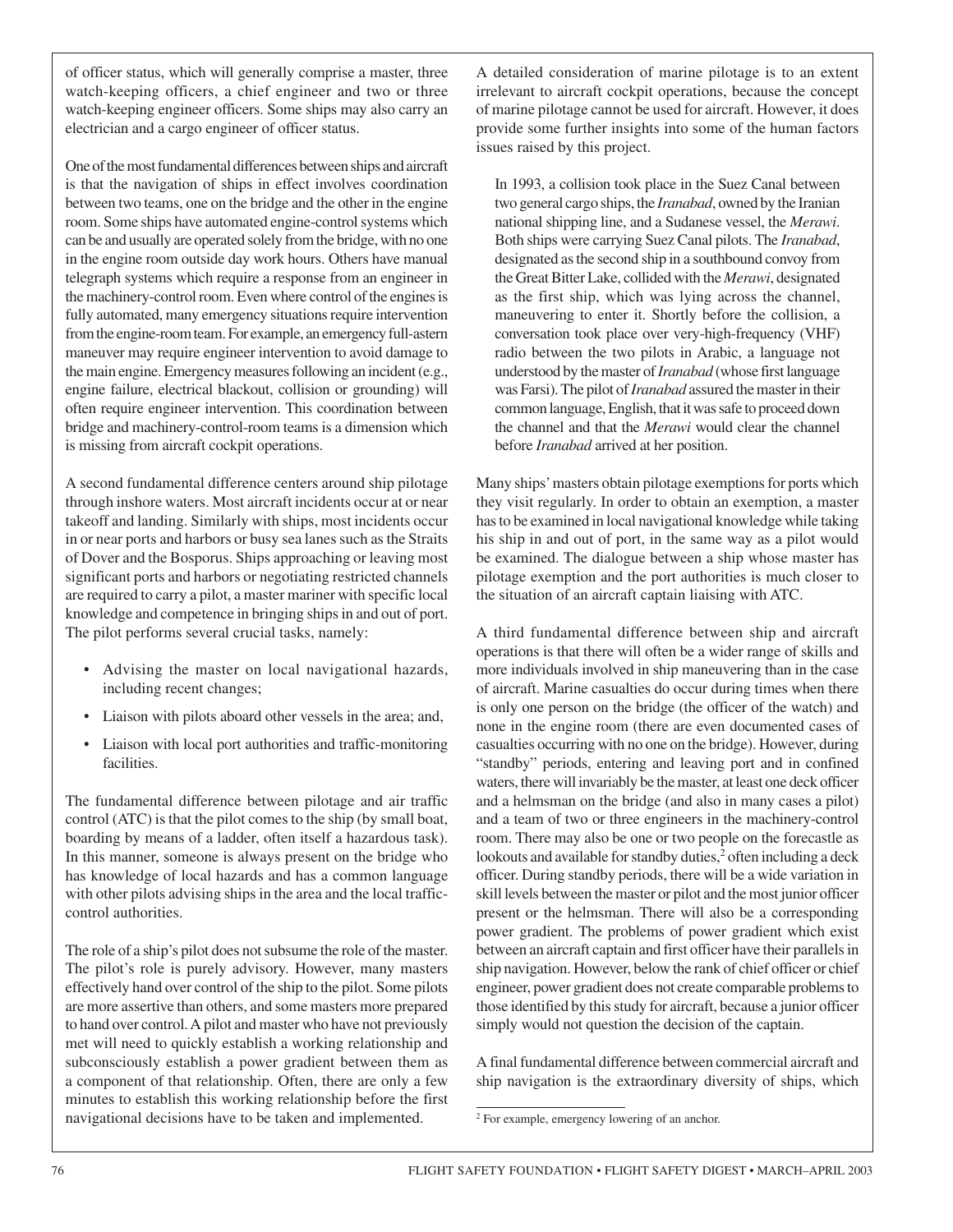has no parallel in aviation. Ships come in all shapes and sizes, from small trawlers to supertankers. Each ship type has its own special set of navigational and ship-handling problems; in the case of large tankers and bulk carriers, it is sheer size and the lead time required to alter course and speed. Containerships have particular problems with regard to visibility when carrying containers on deck (which is most of the time). Fishing vessels have particular problems of maneuverability when fishing. All ship types have differing levels of vulnerability to wind and waves and have to be operated accordingly. High-speed craft, assuming increasing significance in ferry operations, have completely different handling characteristics from displacement vessels and have adapted some of their operating procedures from aircraft operations. These craft are highly susceptible to extreme environmental conditions, and their operating licenses prescribe the maximum wind and sea states in which they may operate.

#### **C.7 Multicultural Crews in Shipping**

Multicultural crewing of ships has been a seafaring tradition and has become common in the past 30 years, being far more widespread than in aviation. Very few ships which are owned or operated by companies in the industrialized world have "native" crews. Exceptions include ferries on short sea routes. Most ships owned by the industrialized world are crewed either completely by Third World or former Soviet Bloc citizens of one or more nationalities or by senior officers of the owning company's nation and junior officers and crew from elsewhere. The driver for this advanced level of multiculturalism has been purely economic and as a result, the market for ships' crews is totally global, possibly the most global labor market in the world.

The global nature of the ships' crewing market has led to two problems, exploitation and concerns with regard to the quality of qualifications and certificates of competency, which are issued by flag states, some of which are less scrupulous than others. Exploitation has been addressed by two global organizations, the International Labor Organization and the International Transport Workers Federation. However, economic exploitation is still widespread. The quality of certificates is potentially more serious and has led to the adoption of the two IMO STCW3 conventions of 1987 and 1995, which have brought about significant improvements. However, the use of underpaid ships' officers with dubious qualifications, sometimes "purchased," is still far too prevalent and has no parallel in commercial aviation.

A catalyst for multicultural crews has been the prevalence of English as the language of the sea. The STCW conventions require proficiency in English as a prerequisite for senior deck officer qualifications for ships in international trades. However, problems with language communication between crewmembers of different nationality and in ship-to-shore communications do occur. These are being progressively overcome by the use of

<sup>3</sup> Convention(s) on the Selection, Training and Certification of Watchkeeping officers.

standard operating procedures (SOPs) and standard vocabularies in ship-to-shore and ship-to-ship VHF radio communications.

#### **C.8 SOPs**

Formal (i.e., written) SOPs in navigating bridge operations are a relative innovation in merchant shipping. Progress in this area has received a significant boost with the introduction of the ISM code, which has forced the introduction of SOPs. It is thought that the introduction of SOPs has overcome many of the linguistic and cultural problems traditionally associated with multicultural crewing, but the implementation of ISM is so new that it is too early to draw any conclusions.

#### **C.9 Crew Resource Management**

Crew resource management (CRM) as it is practiced in aviation is still at the experimental stage in shipping. Where it has been introduced, it is in specialist passenger-carrying operations such as high-speed catamaran ferries, which have imported many aspects of their culture from aviation. This is one area where shipping has yet to learn from aviation, and there is little to offer in the opposite direction.

#### **C.10 Professional Culture**

The marine industry has a strong professional culture, possibly equal to that of aviation. The seagoing qualifications of master and chief engineer have a particularly high value, and entry to many grades of management in ship operations is all but impossible without such qualifications. Although shipping companies, as airlines, are increasingly run by accountants, shipoperations executives invariably have seagoing qualifications. There is often a reluctance of those who hold superior seagoing qualifications to accept the opinions of those who have never been to sea on matters of ship operations. However, this pride in qualifications and culture is not backed by the same salary levels as in aviation, which may suggest that financial reward does not play a significant part in the establishment of this type of professional culture.

There is not the same movement between the military and civilian worlds in shipping as there is in aviation. One reason for this may be that the Royal Navy has always viewed itself as the senior service. Former naval officers are more likely to find civilian jobs in shore-based industry than at sea in the merchant navy. Life in military and merchant navies is totally dissimilar, and there is only partial overlap in the skills required between merchant ship and naval ship captains.

#### **C.11 Reference**

Stopford, M. *Maritime Economics*. Routledge, 1997. ISBN 0-415-14310-7.♦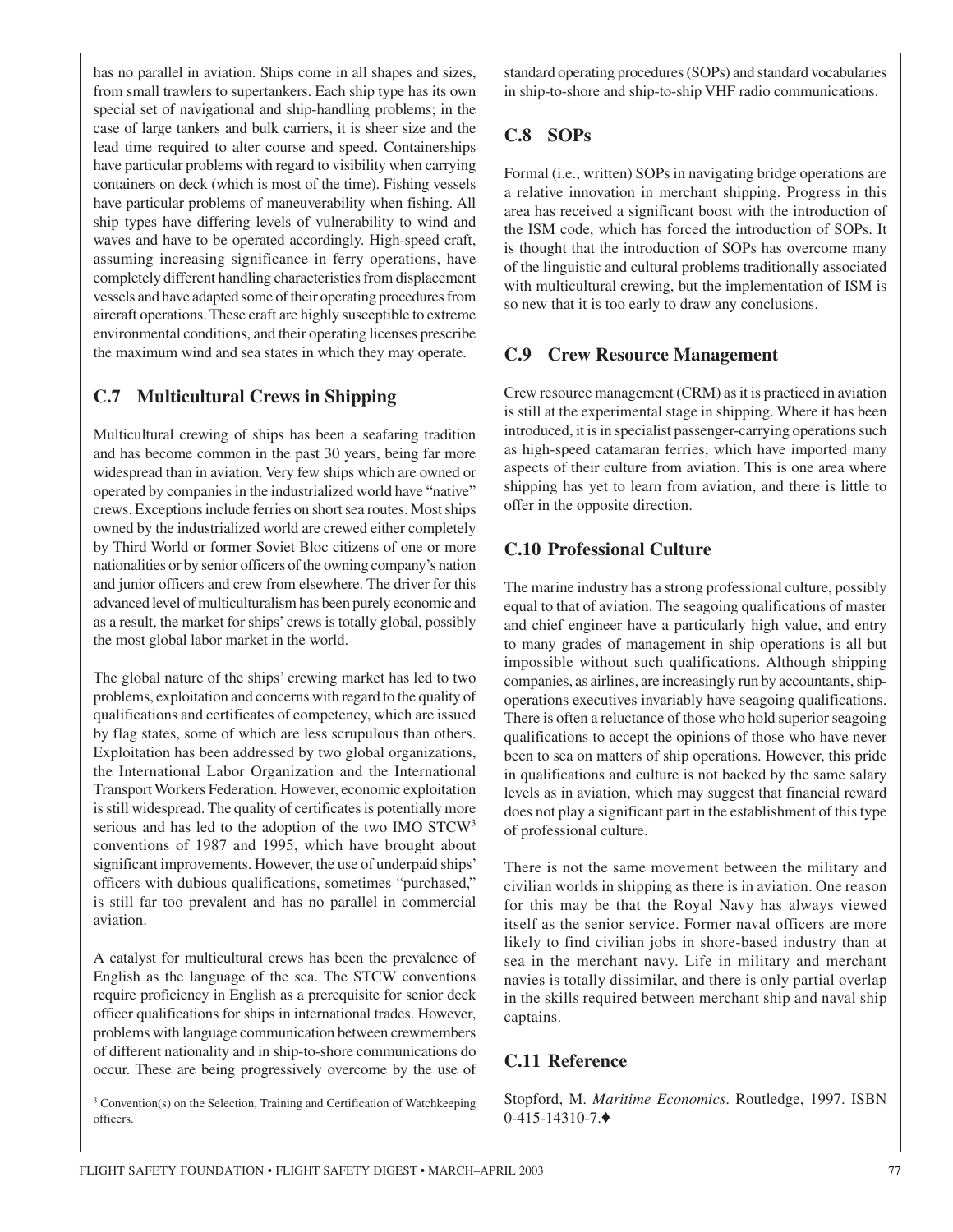# **Aviation Statistics**

# **Worldwide Apron Accident/Incident Rates For 2001 Show Increase**

*Data from 353 airports showed that damage to equipment and facilities was more frequent than damage to aircraft on the apron, and that apron accident rates and incident rates were highest in the European Region and at larger airports.*

#### *FSF Editorial Staff*

The number of apron (ramp) accidents and incidents reported in a multinational, multiregional survey increased 55 percent in 2001 compared with 2000, and the rate of incidents and accidents per 1,000 aircraft movements rose from 0.214 in 2000 to 0.372 in 2001.

The survey data also showed variations in the apron incident and accident rate among world regions, with the lowest overall rate in the Pacific Region and the highest overall rate in the European Region.

Data for 2001 were collected from 353 airports, and represented 8,591 apron accidents<sup>1</sup> and incidents<sup>2</sup> — which compared with 5,526 apron accidents and incidents reported in 2000. [Year-toyear comparisons of total numbers of accidents and incidents were affected by differences in the number of airports reporting annually, and rates might have been affected by possible changes in reporting accuracy and changes to some definitions in 2001 (see Notes).]

Stationary aircraft were damaged<sup>3</sup> by contact with apron equipment (16.81 percent of accidents and incidents) more often than moving aircraft were damaged (4.45 percent of accidents and incidents). Among categories of damage to stationary aircraft by apron equipment, the largest number of accidents and incidents involved aircraft-loading equipment, followed by passenger-handling equipment and aircraft-servicing equipment (Figure 1, page 79). Among categories of damage to moving aircraft, the largest number of accidents and incidents were caused by aircraft maneuvering, followed by jet blast (Figure 2, page 79).

The largest percentages of apron accidents and incidents did not involve aircraft. Equipment-to-equipment damage<sup>4</sup> accounted for 43.31 percent of the total, and equipment-to-facility<sup>5</sup> damage represented 34.75 percent of the total. Damage to property<sup>6</sup> or equipment by jet blast was reported in 0.69 percent of the total.

Apron accidents accounted for  $2,630$  injuries<sup>7</sup> to aviation personnel, of which 10 were fatal<sup>8</sup> and 290 were severe. There were 458 injuries to passengers, including six fatalities and 28 severe injuries. The injury rate was 0.134 per 1,000 aircraft movements, equivalent to one injury per 7,460 aircraft movements.

The highest overall rate of apron accidents and incidents was 0.752 per 1,000 aircraft movements in the European Region (Table 1, page 79), and the lowest overall rate was in the Pacific Region (0.056 per 1,000 aircraft movements). The report said that there was significant variation in overall rates between larger airports (those with more than 70,000 annual movements) and smaller airports (those with fewer than 70,000 annual movements). The rate for larger airports was 0.426 per 1,000 movements, compared with 0.179 for smaller airports (Table 2, page 80). The rate differential existed both for damage to equipment and facilities and damage to aircraft.

Full-year apron accident and incident data were collected and analyzed for 1999 and 2000. The overall rate rose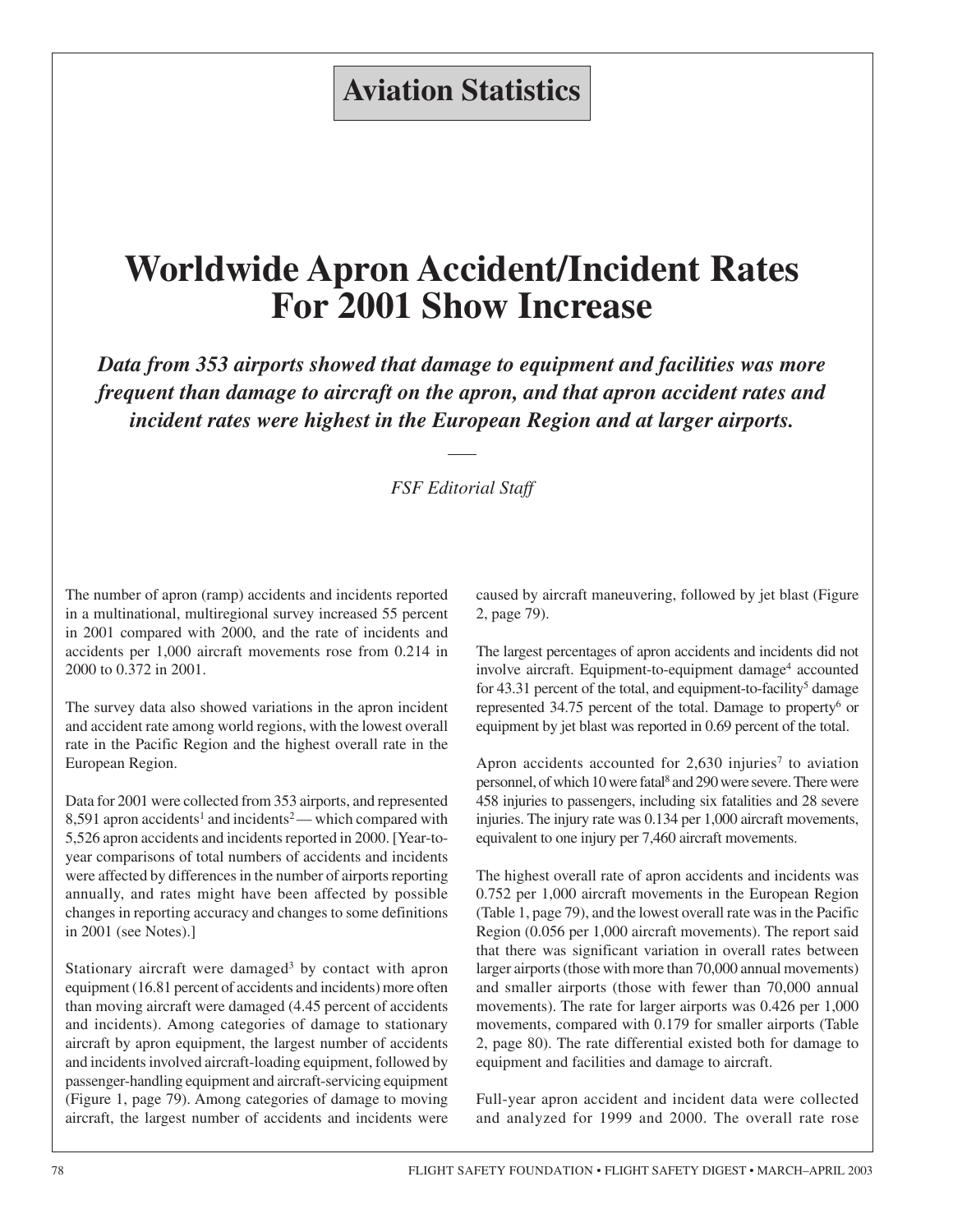

**Figure 1**

**Figure 2**

| Table 1<br>Apron Incidents and Accidents at 353 Airports, by Region, 2001 |                                        |                                                  |                                               |                                                                      |                                             |                            |                                            |                        |
|---------------------------------------------------------------------------|----------------------------------------|--------------------------------------------------|-----------------------------------------------|----------------------------------------------------------------------|---------------------------------------------|----------------------------|--------------------------------------------|------------------------|
| Region                                                                    | <b>Number</b><br>οf<br><b>Airports</b> | <b>Number</b><br>of Aircraft<br><b>Movements</b> | Incidents/<br><b>Accidents</b><br>to Aircraft | Incidents/<br><b>Accidents to</b><br>Equipment/<br><b>Facilities</b> | Number of<br>Incidents/<br><b>Accidents</b> | Rate to<br><b>Aircraft</b> | Rate to<br>Equipment/<br><b>Facilities</b> | Rate<br><b>Overall</b> |
| Africa                                                                    | 47                                     | 652.261                                          | 64                                            | 78                                                                   | 142                                         | 0.098                      | 0.120                                      | 0.218                  |
| Asia                                                                      | 22                                     | 786,903                                          | 51                                            | 148                                                                  | 199                                         | 0.065                      | 0.188                                      | 0.253                  |
| Europe                                                                    | 155                                    | 9,860,669                                        | 1,383                                         | 6,036                                                                | 7,419                                       | 0.140                      | 0.612                                      | 0.752                  |
| Latin America/<br>Caribbean                                               | 32                                     | 506,427                                          | 38                                            | 34                                                                   | 72                                          | 0.075                      | 0.067                                      | 0.142                  |
| North America                                                             | 57                                     | 8,857,004                                        | 199                                           | 424                                                                  | 623                                         | 0.022                      | 0.048                                      | 0.070                  |
| Pacific                                                                   | 40                                     | 2,435,702                                        | 91                                            | 45                                                                   | 136                                         | 0.037                      | 0.018                                      | 0.056                  |
| Total                                                                     | 353                                    | 23,098,966                                       | 1,826                                         | 6,765                                                                | 8,591                                       | 0.079                      | 0.293                                      | 0.372                  |

Note: Rate = number of incidents/accidents per 1,000 aircraft movements.

Source: Airports Council International

from 0.208 per 1,000 aircraft movements in 1999 to 0.214 in 2000 and 0.372 in 2001. During that period, the rate of apron accidents and incidents involving aircraft did not change significantly, but the rate for accidents and incidents involving equipment and facilities rose from 0.129 in 1999 to 0.141 in 2000 and 0.293 in 2001. The overall rate of injuries to aviation personnel and passengers also increased, from 0.060 per 1,000 aircraft movements in 1999 to 0.095 in 2000 and 0.134 in 2001.

The 2001 survey included reports of spills of fuel and other materials, such as lubricating oil, hydraulic oil, liquid from lavatories and deicing fluid, on the apron. At the 353 airports that submitted data, 7,206 spills were reported, of which 3,907 (54.22 percent) were fuel spills. The overall rate for fuel spills and other spills was 0.312 per 1,000 aircraft movements.♦

[FSF editorial note: This article is adapted from *ACI Survey on Apron Incidents/Accidents 2001*, published December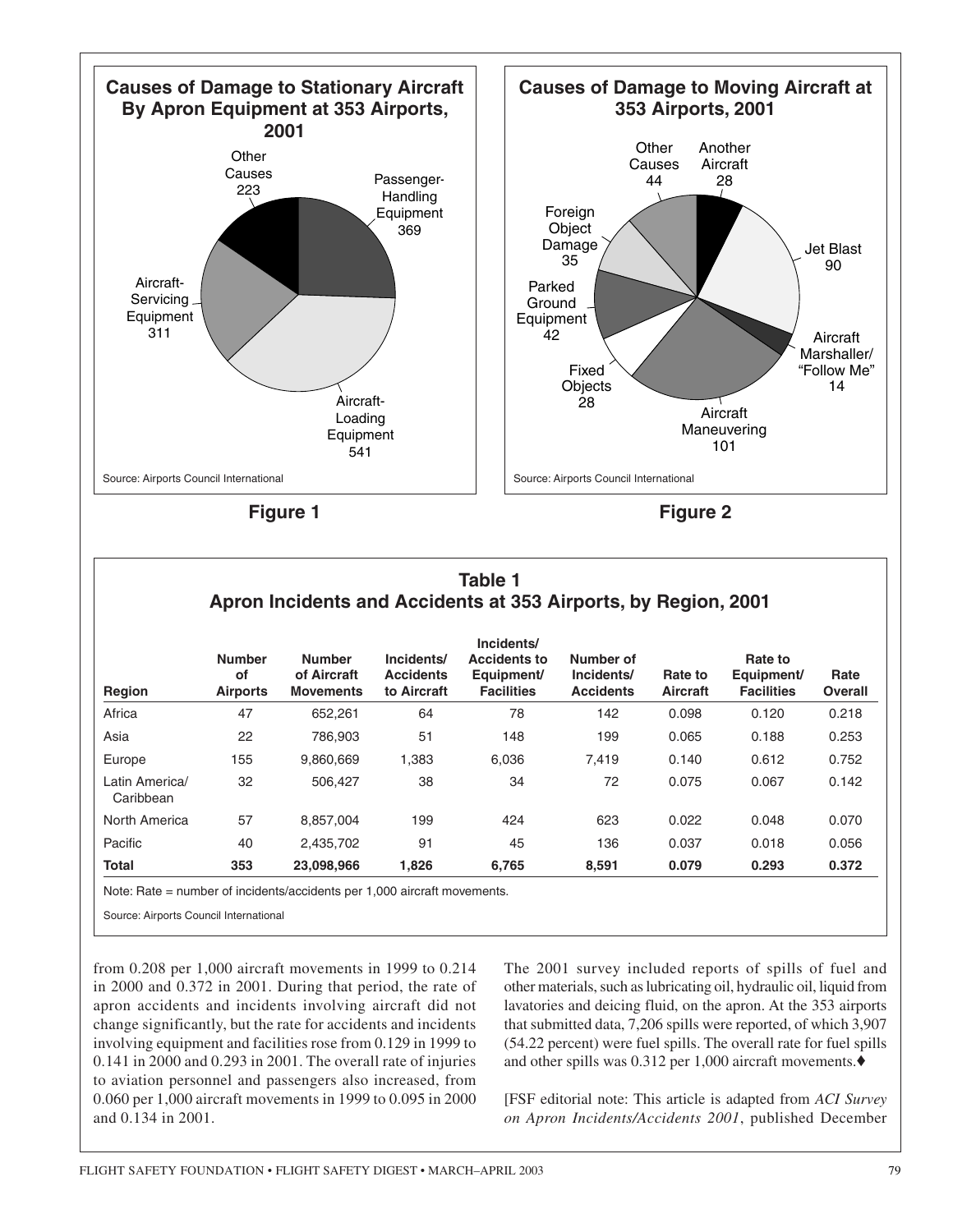#### **Table 2 Apron Incidents and Accidents at 353 Airports, by Region and Airport Size, 2001**

|                                                                | <b>Number</b>         | <b>Number</b>                   | Incidents/                      | Incidents/<br><b>Accidents to</b> | Number of                      |                     | Rate to                         |                        |
|----------------------------------------------------------------|-----------------------|---------------------------------|---------------------------------|-----------------------------------|--------------------------------|---------------------|---------------------------------|------------------------|
| Region                                                         | of<br><b>Airports</b> | of Aircraft<br><b>Movements</b> | <b>Accidents</b><br>to Aircraft | Equipment/<br><b>Facilities</b>   | Incidents/<br><b>Accidents</b> | Rate to<br>Aircraft | Equipment/<br><b>Facilities</b> | Rate<br><b>Overall</b> |
| Airports Reporting More Than 70,000 Annual Aircraft Movements  |                       |                                 |                                 |                                   |                                |                     |                                 |                        |
| Africa                                                         | 1                     | 83,293                          | 7                               | 11                                | 18                             | 0.084               | 0.132                           | 0.216                  |
| Asia                                                           | 4                     | 403,265                         | 35                              | 82                                | 117                            | 0.087               | 0.203                           | 0.290                  |
| Europe                                                         | 40                    | 7,522,149                       | 1,217                           | 5,703                             | 6,920                          | 0.162               | 0.758                           | 0.920                  |
| Latin America/<br>Caribbean                                    | $\mathbf 0$           |                                 | $\mathbf 0$                     | 0                                 | 0                              | 0.000               | 0.000                           | 0.000                  |
| North America                                                  | 32                    | 8,301,901                       | 182                             | 395                               | 577                            | 0.022               | 0.048                           | 0.070                  |
| Pacific                                                        | 10                    | 1,713,081                       | 35                              | 15                                | 50                             | 0.020               | 0.009                           | 0.029                  |
| <b>Total</b>                                                   | 87                    | 18,023,689                      | 1,476                           | 6,206                             | 7,682                          | 0.082               | 0.344                           | 0.426                  |
| Airports Reporting Fewer Than 70,000 Annual Aircraft Movements |                       |                                 |                                 |                                   |                                |                     |                                 |                        |
| Africa                                                         | 46                    | 568.968                         | 57                              | 67                                | 124                            | 0.100               | 0.118                           | 0.218                  |
| Asia                                                           | 18                    | 383,638                         | 16                              | 66                                | 82                             | 0.042               | 0.172                           | 0.214                  |
| Europe                                                         | 115                   | 2,338,520                       | 166                             | 333                               | 499                            | 0.071               | 0.142                           | 0.213                  |
| Latin America/<br>Caribbean                                    | 32                    | 506.427                         | 38                              | 34                                | 72                             | 0.075               | 0.067                           | 0.142                  |
| North America                                                  | 25                    | 555,103                         | 17                              | 29                                | 46                             | 0.031               | 0.052                           | 0.083                  |
| Pacific                                                        | 30                    | 722,621                         | 56                              | 30                                | 86                             | 0.077               | 0.042                           | 0.119                  |
| Total                                                          | 266                   | 5,075,277                       | 350                             | 559                               | 909                            | 0.069               | 0.110                           | 0.179                  |

Note: Rate = number of incidents/accidents per 1,000 aircraft movements.

Source: Airports Council International

2002 by Airports Council International, Geneva, Switzerland. Internet site: <www.airports.org> The results of the survey were compiled and analyzed by Capt. Agostino Ferrari, advisor to the ACI Operational Safety Subcommittee, and David Gamper, director technical/safety at ACI.]

#### **Notes**

- 1. An accident was defined as "an occurrence associated with the operation or handling of an aircraft in which a person is fatally or seriously injured, or the aircraft sustains damage."
- 2. An incident was defined as "an occurrence, other than an accident, associated with the operation or handling of an aircraft, which affects or could affect the safety of operation."
- 3. Aircraft damage was defined as "any *damage or* adverse condition [that] affects the structural strength, performance or flight characteristics of an aircraft or causes delay in flight operations due to repairs." (Italics represent change in 2001.)
- 4. Equipment damage was defined as "any damage or adverse condition [that] limits or prevents the use of *mobile* aircrafthandling equipment *or requires repairs.*" (Italics represent change in 2001.)
- 5. Facility damage was defined as "any damage or adverse condition [that] limits or prevents the use of a *fixed* aircrafthandling facility or requires repairs." (Italics represent change in 2001.)
- 6. Property damage was defined as "any damage or adverse condition [that] limits or prevents the use of a structure or building or requires repair."
- 7. An injury was defined as "any condition [that] requires medical assistance, including first aid."
- 8. A fatal injury was defined as "any injury [that] results in death within 30 days of the accident."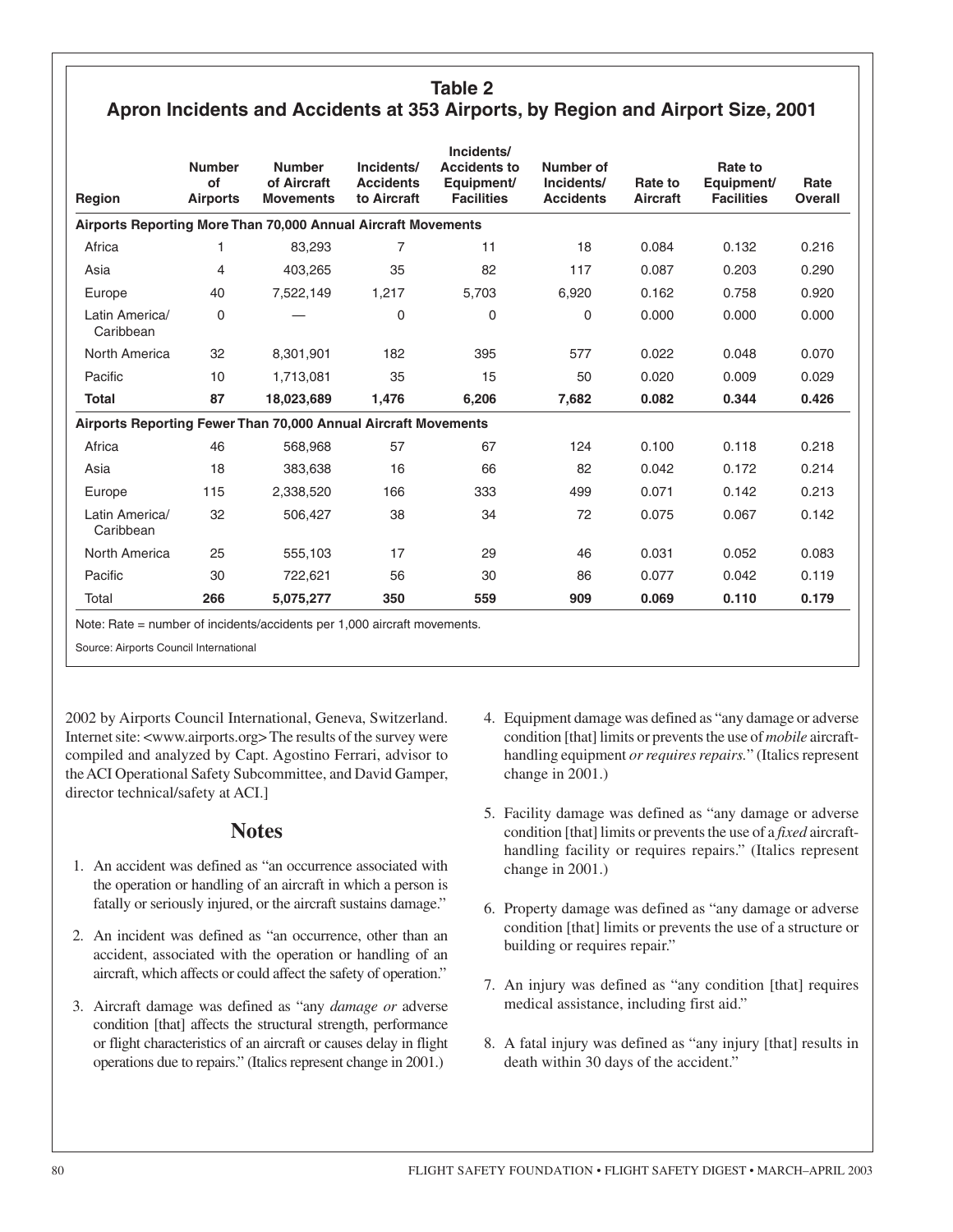# **Publications Received at FSF Jerry Lederer Aviation Safety Library**

# **Report Outlines Procedures for First Responders at Aircraft-accident Sites**

*Police, firefighters and medical personnel are usually the first to arrive at an accident scene. Australian civil and military safety authorities have issued jointly a report outlining procedures to ensure the safety of these emergency-services personnel, aid survivors and preserve information for accident investigators.*

*FSF Library Staff*

#### **Reports**

*Civil and Military Aircraft Accident Procedures for Police Officers and Emergency Services Personnel*. Department of Transport and Regional Services, Australian Transport Safety Bureau (ATSB); Directorate of Flying Safety–Australian Defence Force (DFS–ADF). November 2002. 38 pp. Figures, illustrations. Available from ATSB.\*

ATSB and DFS–ADF jointly prepared this booklet to assist emergency-services personnel (police, fire and ambulance) who are usually the first to arrive at the scene of an aircraft accident. The booklet provides basic information about civil aircraft accident sites and military aircraft accident sites, a checklist of essential safety actions to be taken by emergency-services personnel, and contact information for notifying appropriate authorities. Although some information is Australia-specific, much of it applies at any accident scene (e.g., "Every piece of the aircraft, its location and exact position, is important in determining the sequence of events and the contributing factors that led to the accident. Secure the accident site by placing a cordon around all scattered wreckage, as well as other evidence such as marks made by the aircraft and ground scars"). The booklet is a first edition and supersedes other ATSB and DFS–ADF publications on the same topic.

*NBAA Works: Spirit & Achievement of the National Business Aviation Association.* National Business Aviation

Association (NBAA). 2002. 136 pp. Photographs. Available from NBAA.\*\*

The report's preface says that it "encapsulate(s) many of the high points, challenges, achievements, innovations and outreach efforts, as well as some of the persistent problems that have helped shape NBAA's growing strength and reputation from the middle years of the 20th century (1947) to the beginning of the 21st." The six chapters reflect the six clauses of the association's articles of incorporation: operating efficiency and safety; closer relations with members; exchange on operational matters; enlightening the authorities; securing proper advantages from regulatory and other agencies; and promoting business aviation's importance to the national economy. Also included are photos and information about current and past members of the board of directors and awards recipients.

#### **Books**

*Crash and Learn: The S. Harry Robertson Story.* Gilbert, Kathleen. Phoenix, Arizona, U.S.: Heritage Publishers, 2002. 142 pp. Photos.

S. Harry Robertson, in his diverse career in aerospace safety, has made a specialty of accident survivability. Most of his professional life has been devoted to studying injuries resulting from aircraft accidents and related preventive measures.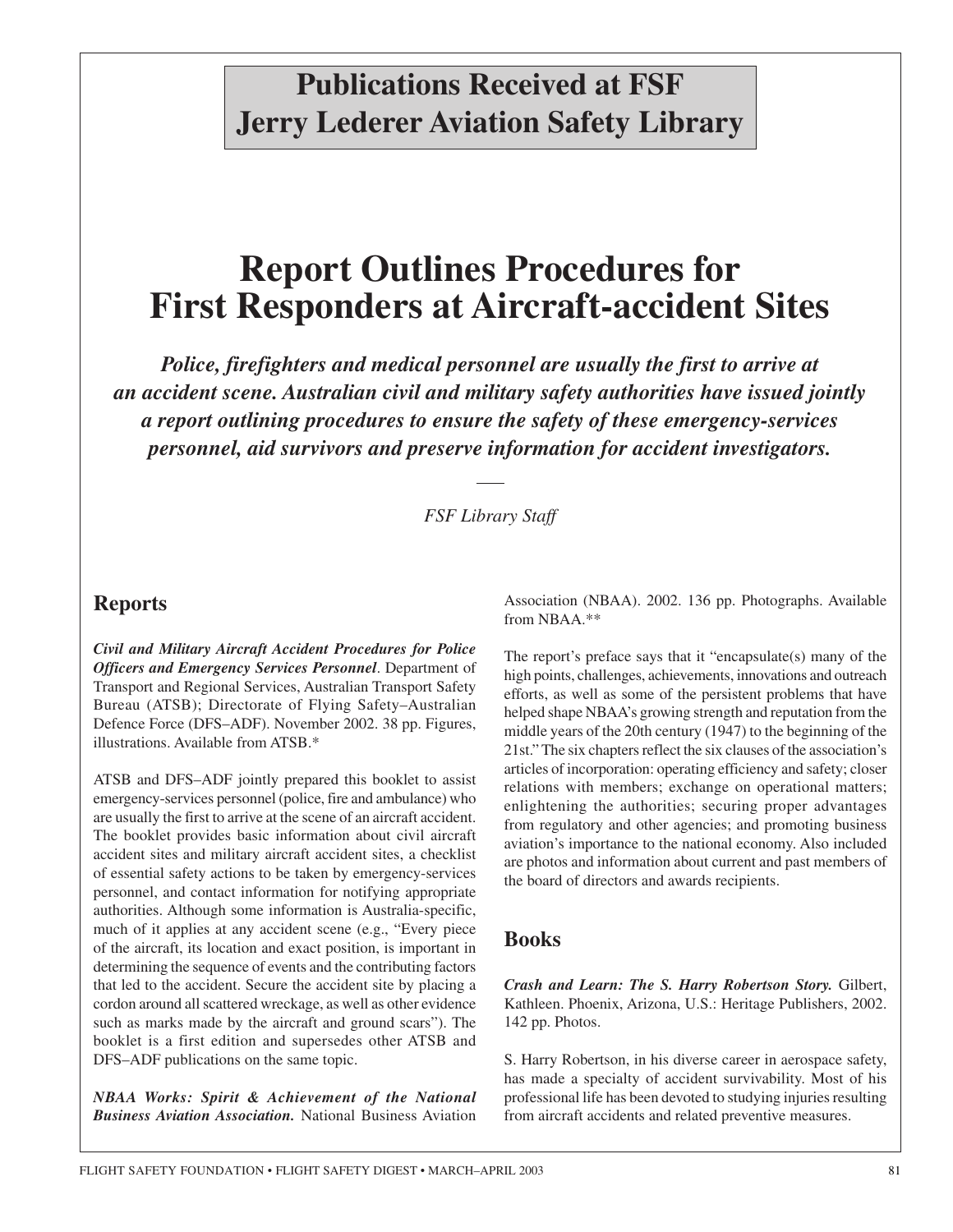The attempt to design crashworthy fuel systems has been among Robertson's foremost concerns. Looking for a way to test his ideas, in 1961 he joined a division of Flight Safety Foundation called Aviation Crash Injury Research (AvCIR), which was subjecting aircraft to impact forces to gauge the feasibility of survival-enhancing systems. At AvCIR, Robertson worked with two pioneers in the developing field of accident survivability, Howard Hasbrook and Hugh DeHaven, who were — in this book's words — "more concerned with what in the accident caused the injury … than what caused the accident itself."

AvCIR, later renamed Aviation Safety and Engineering Research (AvSER), was working under a U.S. Army contract to develop fuels with a thicker consistency that would be less likely to flow, vaporize and ignite following an accidentinduced fuel-system failure. Results of those efforts ultimately proved unsatisfactory, but Robertson led the AvSER team in designing and testing his own concept of a system that would isolate the fuel from ignition sources. A puncture-resistant yet flexible fuel tank contained inside a rigid structure was the guiding principle. After much testing, Robertson's concept for a crashworthy fuel system was adopted for use in U.S. military helicopters. The system, installed beginning in 1970, is credited with significantly reducing the rate of postaccident fires among helicopters in Vietnam. Furthermore, says this book, "The [U.S. Federal Aviation Administration] began enforcing stricter requirements on airliner crash survivability based on AvSER reports." (AvSER was sold by Flight Safety Foundation in 1968.)

The book includes photographs of accident-survival testing and recollections of noteworthy individuals and organizations in the field of aviation safety. It also contains an account of Robertson Aviation, the company founded by Harry Robertson that today provides crashworthy auxiliary fuel systems that have evolved from Robertson's work at AvSER.

*Incident Command: Tales from the Hot Seat*. Flin, Rhona; Arbuthnot, Kevin, eds. Aldershot, England: Ashgate Publishing, 2002. 297 pp. Figures, tables, references.

The book is presented in three parts. The first part, written by experienced emergency services commanders, discusses the nature of command, building and training teams, and role modeling. The second part presents personal case studies that are written by commanders from several different disciplines — police, fire, military, airline and prison. Although their work environments are different, their work has a common focus: the human aspects of the role of the operational incident commander. The final section covers decision making, principles for training and assessment, and training for decision making by team-based simulation.

*Air Carrier Operations*. Holt, Mark J.; Poynor, Phillip J. Ames, Iowa, U.S.: Iowa State Press, 2002. 309 pp. Figures, tables, appendixes, glossary, bibliography.

This is an introductory textbook for undergraduate aviation students about U.S. Federal Aviation Regulations (FARs) and the FARs' influence on air carrier operations. The book also is designed to be a review textbook for airline-pilot candidates and an introductory textbook for military pilots transitioning to commercial operations.

Complete text of all FARs is not included. Instead, sufficient references are provided to guide students to the appropriate full-text documents in other locations, such as the Internet. The authors' expectation is that readers will develop an appreciation of the variety of regulatory issues governing air carrier operations and will be able to find, read and apply appropriate regulations.

The book focuses primarily on FARs Part 121 air carriers and includes relevant portions of Parts 119, 135, 91 and 61. There is additional emphasis on instrument flight rules (IFR) flight operations, so readers are expected to have an instrument rating for background.

# **Regulatory Materials**

*Commercial Air Tour Operations Conducted Over National Parks and Tribal Lands*. U.S. Federal Aviation Administration (FAA) Advisory Circular (AC) 136–1. Oct. 25, 2002. 12 pp. Available from GPO.\*\*\*

This AC provides information, instructions and procedures to obtain operating authority for commercial air-tour operations over U.S. national parks and Native American tribal lands. The AC includes precise descriptions of aircraft and operations affected, as well as geographic perimeters and other limitations. The five phases (from application to approval or rejection) of the operating-authority-approval process are explained, and instructions for submitting application packets are detailed.♦

#### **Sources**

- \* Australian Transport Safety Bureau Peter Saint P.O. Box 967, Civic Square Canberra ACT 2608 Australia e-mail: peter.saint@atsb.gov.au
- \*\* National Business Aviation Association (NBAA) 1200 Eighteenth St. NW, Suite 400 Washington, DC 20036-2527 U.S. Internet: <http://www.nbaa.org>
- \*\*\* Superintendent of Documents U.S. Government Printing Office (GPO) Washington, DC 20402 U.S. Internet: <http://www.access.gpo.gov>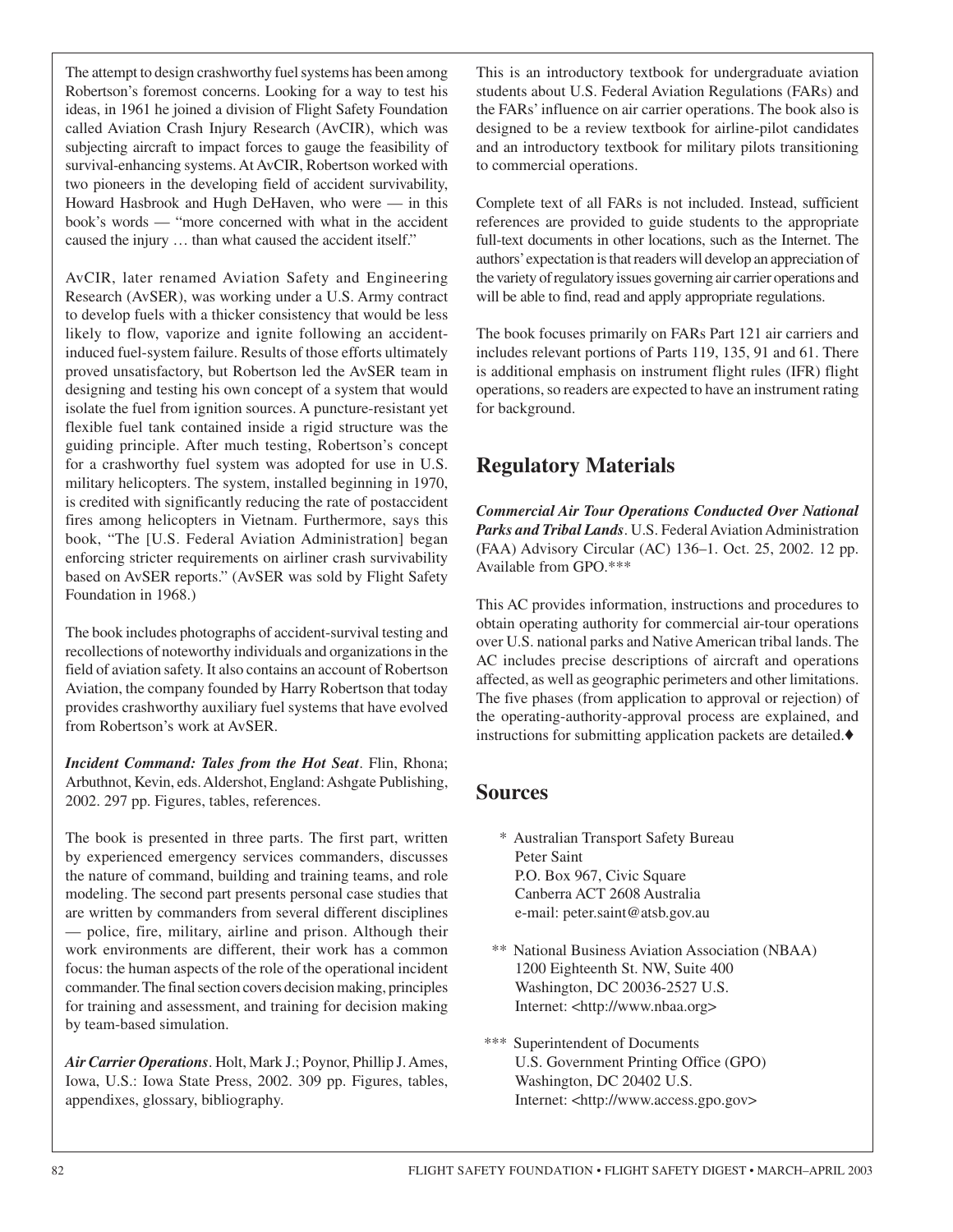# **Accident/Incident Briefs**

# **Airplane Strikes Vehicle Parked Near Gate**

*The flight crew believed that the area was clear of obstructions when they taxied the airplane to the gate at an airport in England after a night flight from Germany. After the incident, the airport operator planned to publish warnings to drivers of airside vehicles not to leave unattended equipment at the gates.*

*FSF Editorial Staff*

*The following information provides an awareness of problems through which such occurrences may be prevented in the future. Accident/incident briefs are based on preliminary information from government agencies, aviation organizations, press information and other sources. This information may not be entirely accurate.*



## **Vehicle's Headlight Was Not Functioning**

*Boeing 737-300. Minor damage. No injuries.*

After a night flight from Germany to England, the flight crew was taxiing the airplane to the gate (stand) when air traffic control told them about a gate change. The change required that they taxi the airplane into the next gate on their right along the taxiway.

Both crewmembers said that they believed that they had checked to confirm that the area was free of obstacles. The captain taxied the airplane along the taxi-guidance line, used the azimuth guidance nose-in stands (AGNIS) system (which uses colored lights to provide centerline guidance) to align the airplane with the gate centerline and then used the mirror guidance system to stop the airplane in the correct position. After the airplane was parked, a ground crewmember said that the airplane's left wing had struck the upper portion of a "highloader" vehicle. The vehicle had been parked near the gate because the driver believed that the gate would not be in use; the driver planned to park there to await the arrival of an airplane in an adjacent gate so that he could put that airplane's chocks in place and could unload the aircraft.

When the driver saw the B-737 approaching, he ran to the front of the gate and tried to use hand signals to warn the crew. The report said that, after the B-737 had been turned toward the gate, "it is likely that the [captain] concentrated on lining up with the stand AGNIS and mirror parking systems, which requires the focus of attention to be in two different places simultaneously. While lining up and stopping the aircraft in the correct place, it is unlikely that, in the dark, he or the first officer would have noticed signals from ground personnel moving in from [the] left-hand side."

Because of an absence of parking for airside vehicles near the gates, drivers of those vehicles sometimes parked at adjacent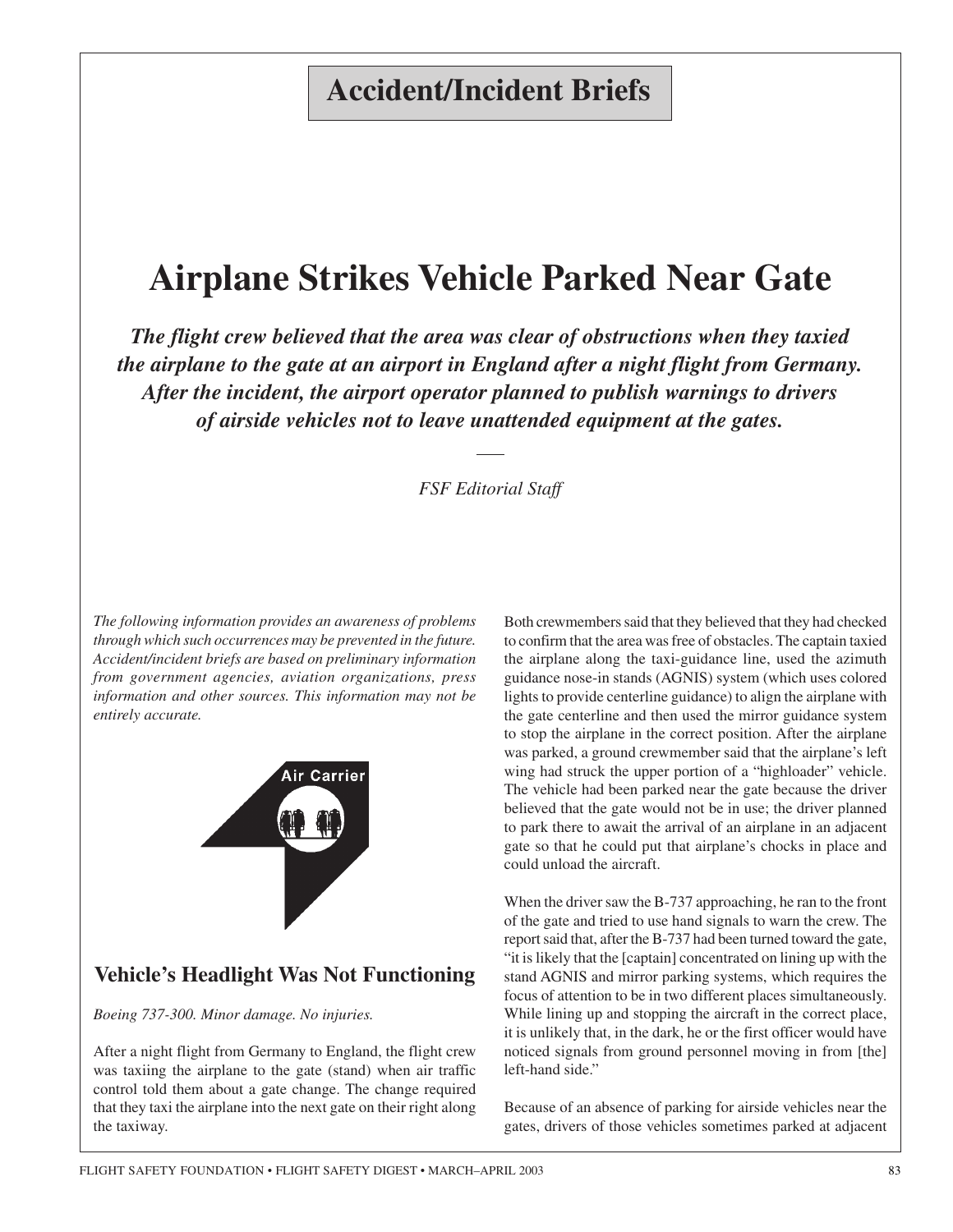gates, if they were vacant and were expected to remain vacant. In this incident, the ground crew was unaware of the late gate change. The vehicle had been parked with headlights and sidelights turned on, parallel to the gate, which was 9.6 meters (31.5 feet) away. Inspection revealed that the headlight closest to the approaching B-737 was not functioning.

After the incident, the airport operator said that it would publish safety instructions to remind drivers that unattended equipment must not be parked at aircraft gates and would require that ramp personnel be reminded to "assume that an aircraft may enter an unoccupied stand at any time."

The policy of using remote selection of the gate-entry guidance system also was being reviewed. U.K. Civil Aviation Authority guidance says that the handling employees at the gate should ensure that the gate is clear before the system is activated.

#### **B-737, Cessna 404 Collide At 11,500 Feet**

*Boeing 737. Minor damage. No injuries. Cessna 404. Substantial damage. No injuries.*

Day visual meteorological conditions prevailed when the two aircraft collided at 11,500 feet over Namibia. The B-737 was being flown from Namibia to Angola; the Cessna was being flown on a domestic flight in Namibia.

The Cessna was in level flight at 11,500 feet, and the B-737 was being flown to 31,000 feet when the accident occurred.

An investigation revealed that the Cessna was equipped with a transponder that had been activated, and the B-737 was equipped with a traffic-alert and collision avoidance system (TCAS). The report did not say whether the B-737 TCAS provided a warning about the location of the other aircraft.

After the collision, the pilot of the Cessna, which received substantial damage to the rudder, vertical stabilizer and the outboard portion of the right horizontal stabilizer, returned to the departure airport. The crew of the B-737, which received damage to the outboard right wing slat and the right wing tip, flew the airplane to the destination airport.

## **Smoke, Odor Traced to Engine Bleed-air System**

*Airbus A330-200. Minor damage. No injuries.*

The airplane was being flown at Flight Level 390 (approximately 39,000 feet) over Zanzibar during an overnight flight from United Arab Emirates to South Africa when the flight crew smelled fumes and observed smoke coming from the air conditioning vents left of the captain's seat. The flight crew landed the airplane at an airport in Tanzania.

An examination of the engines by maintenance personnel revealed that a "slight acrylic smell" was originating from the no. 2 engine bleed-air system and that the odor disappeared "when the no. 2 engine bleeds were blanked," the report said.



## **Inadequate Preflight Fuel Check Cited in Engine Failure**

*Beech Duchess 76. No damage. No injuries.*

After takeoff from an airport in Australia on an instrument flight rules flight plan, during flight to cruise altitude, power from the right engine decreased.

The incident report said, "The pilot concluded that, from the engine tachometer reading of 1,500 revolutions per minute and the manifold pressure indications, the right engine had partially failed. He carried out engine-failure-confirmation checks but — as the propeller-pitch lever was very stiff — was unable to place it in the feather position. … Therefore, he decided to reset the right-engine controls to a cruise setting because partial power was preferable to no power."

The pilot decided to return to the departure airport, where he conducted a visual approach and landing.

A subsequent inspection of the airplane revealed that the right fuel tank, which had been supplying fuel to the right engine, contained no fuel. The report said that the right fuel-quantitygauge transmitter unit was "corroded and seized in a position that resulted in the gauge always indicating half full." Feathering the propeller was possible, although the propeller-pitch control was described as "stiff."

The pilot had inspected the airplane before takeoff and had checked the company fuel log and the readings on the two fuel-quantity gauges. He also visually checked the contents of the tanks and estimated that they contained a total of about 200 liters (53 gallons) of fuel. The report said that he did not confirm his estimate because "a fuel-tank dipstick was not provided for that aircraft." He had calculated in his flight plan that the flight would require 128 liters (34 gallons) of fuel, including reserves.

The pilot recently had returned to the company, where he had worked for four years before leaving to work for two years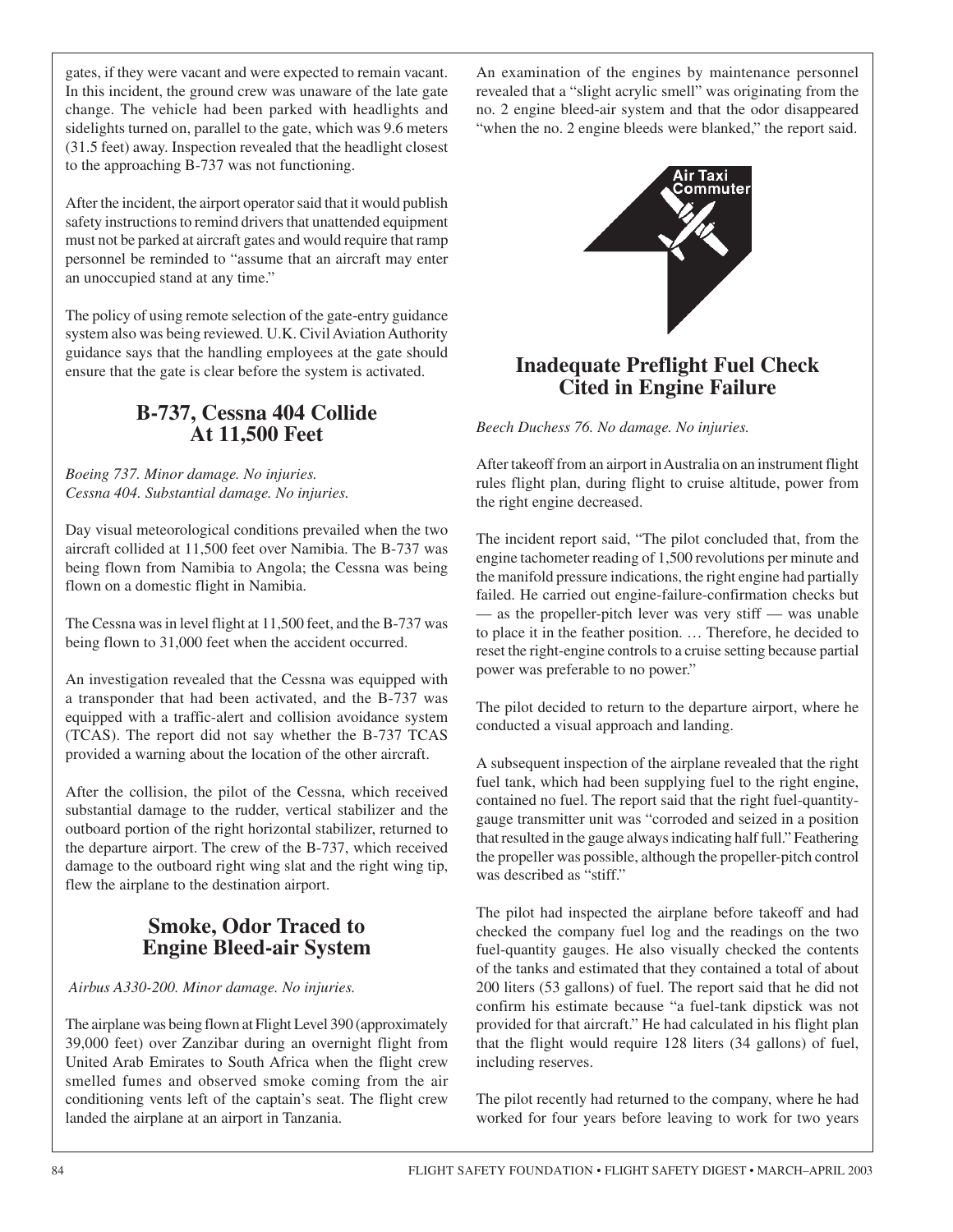as a pilot with a regional airline. When the regional airline suspended operations, he returned to the company; the day before the incident, he had worked for 12 hours, accumulating 8.1 flight hours while he completed a copilot endorsement on a business jet. He had six hours to eight hours of rest overnight and had awakened early on the day of the incident.

"The pilot reported that he was tired on the day of the occurrence and that he had felt similarly for some time," the report said. "He had been on duty for 16 consecutive days, or a total of 159.4 hours duty time, primarily in a capacity unrelated to his employment as a pilot."

The pilot had accumulated about 3,600 flight hours, including about 3,000 flight hours in turboprop airplanes and jet airplanes and about 600 flight hours in reciprocating-engine airplanes. In the three months before the incident, the pilot had flown about 70 hours, including three hours in the incident airplane.

The report said that significant factors in the incident were that "the pilot did not establish the actual fuel quantity on board the aircraft prior to departure, the aircraft fuel tanks contained insufficient fuel for the planned flight [and] the right fuelquantity-gauge transmitter unit was inoperative."

## **Pilot Actions, Fuel-system Anomalies Cited in Off-airport Landing**

#### *Partenavia P.68B Victor. No damage. No injuries.*

Instrument meteorological conditions (IMC) prevailed for the scheduled flight in New Zealand. The pilot had fueled the airplane the previous night and had flown the airplane about 0.7 flight hours to another airport. She did not add fuel the next morning because she had calculated that the tanks held enough fuel for the morning's return flight and for an additional flight.

She completed the return flight, and four passengers boarded for the next flight. The pilot said that during climb, the left wing was "heavy," and an "uncomfortable" amount of aileron control was required to maintain wings level. The normal operating procedure was to operate the left engine on the left fuel tank and the right engine on the right fuel tank. Nevertheless, the pilot said later that she had considered cross feeding (selecting the right engine to the left fuel tank) but had not done so because of the busy workload and because she believed that company policy did not allow cross feeding. She also believed that there was adequate fuel in the right tank to complete the flight.

After she leveled the airplane at a cruising altitude of 5,000 feet, she observed that the fuel-quantity gauges showed an imbalance, with a low right-fuel-tank reading. The pilot said later that she "did not trust the readings because she believed aircraft fuel gauges were generally unreliable."

During the cruise portion of the flight, the pilot observed that the fuel-quantity gauges indicated that fuel in the right tank was "quite low" and that the left tank was more than half full. About the same time, there was a loss of power from the right engine. The pilot declared pan, pan, an urgent condition. Later, after the airplane could not maintain altitude, she declared mayday, a distress condition. The fuel-selector knobs were "very stiff to operate," but the pilot nevertheless selected the left engine to the right fuel tank. When the left engine began to vibrate, she realized her mistake and reselected the left engine to the left fuel tank to restore power. She did not feather the right propeller

Because the airplane was in IMC and because the pilot was concerned that the left engine also might lose power, she conducted a precautionary landing on a road.

The report said that the incident occurred because of "a chain of avoidable events linked together. The events ranged from the aircraft fuel system itself, to the management of the fuel system and to the handling of the emergency. Any break in a link could have prevented the incident."

The report said that the right engine's power loss resulted from fuel starvation that followed an inadvertent fuel transfer from the right fuel tank to the left fuel tank while the airplane was on the ground. The airplane was "known to be prone to inadvertent tank-to-tank fuel transfer when parked for a period of time," but the pilot was unaware of the problem.

The operator "potentially could have corrected the problem" with additional maintenance, the report said.

The report said that the pilot could have taken several actions to lessen the problem: She could have returned to the departure airport after having difficulty maintaining wings level, could have attempted cross feeding of fuel to the right engine and could have feathered the right propeller after the power loss occurred.

## **Airplane Overruns Runway During Landing in Snow**

*Embraer ERJ-145LR. Substantial damage. No injuries.*

Instrument meteorological conditions prevailed for the midday approach and landing at an airport in the United States. The flight crew conducted an instrument landing system (ILS) approach to Runway 6L and experienced no problems during the approach. After touchdown, the crew was unable to stop the airplane on the runway. The airplane continued beyond the departure end of the runway on an extended runway centerline, struck the ILS localizer antenna and stopped about 600 feet (183 meters) beyond the departure end of the runway.

Data from the airplane's flight data recorder showed that the position of the air/ground squat switch on the main landing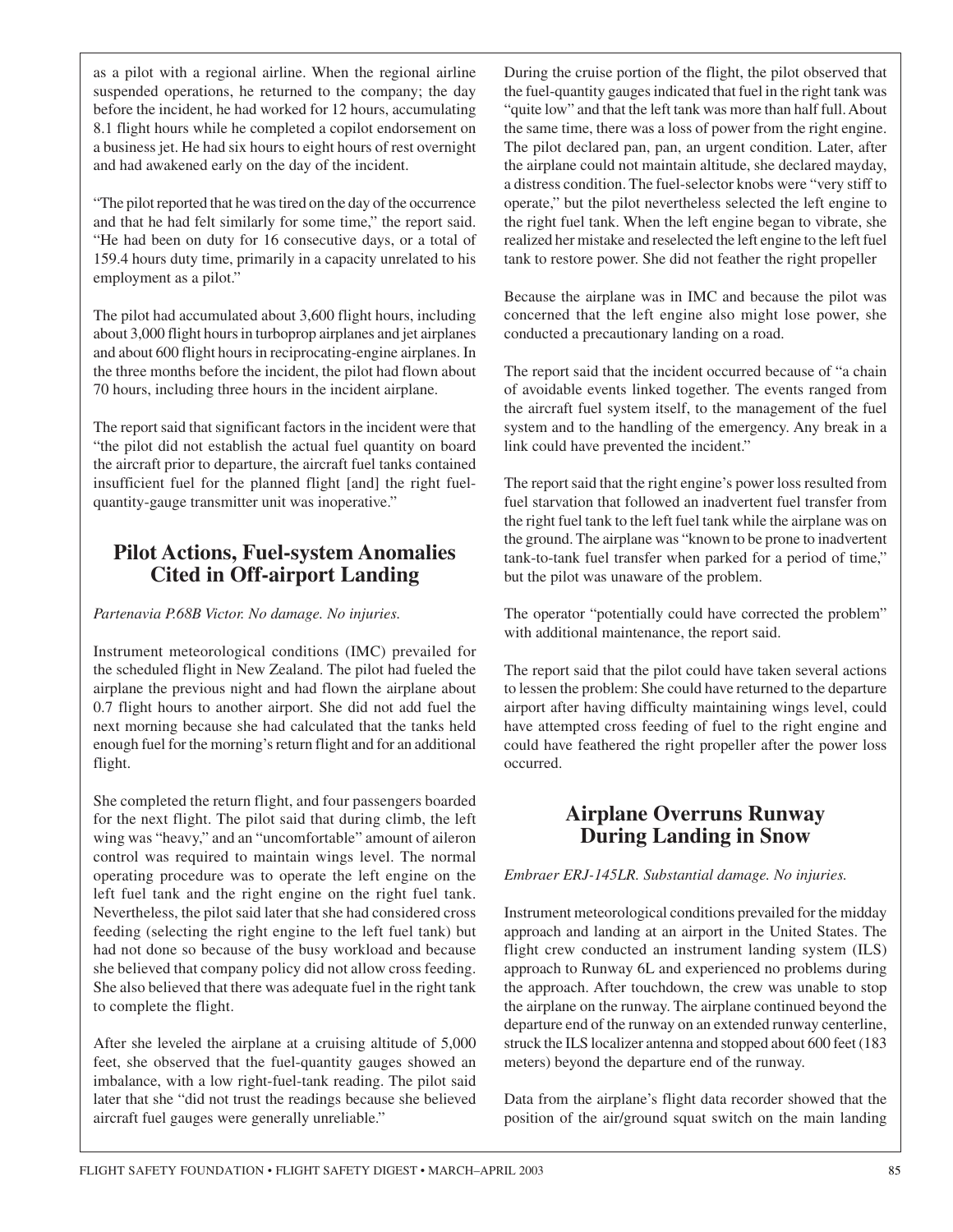gear changed from air to ground when the airspeed was 150 knots and the airplane was 0.38 nautical mile (0.70 kilometer) beyond the ILS distance-measuring equipment (DME) antenna, which was located 510 feet (156 meters) beyond the departure end of the runway. At the same time, the spoilers deployed; three seconds later, the thrust reversers deployed. When the airplane was 0.13 nautical mile (0.24 kilometer) from the ILS DME antenna, the airspeed was about 100 knots.

The runway is 6,800 feet (2,074 meters) long; the landing threshold is displaced 530 feet (162 meters).

One hour before the landing, a notice to airmen (NOTAM) was issued to tell pilots that the runway was covered with a thin layer of wet snow. The NOTAM said that liquid deicer and sand had been applied to the center 100 feet (31 meters); braking action was reported as good. There was no record of additional runway treatment until after the accident; 11 minutes after the accident, braking action was reported as poor.

Weather six minutes before the accident included winds from 330 degrees at 19 knots with gusts to 29 knots. Three minutes after the accident, the winds were from 330 degrees at 17 knots with gusts to 26 knots.



## **Turbulence Results in Injury to Flight Attendant**

*Gulfstream Aerospace Gulfstream IV. No damage. One serious injury.*

Instrument meteorological conditions prevailed for the descent from Flight Level (FL) 350 (approximately 35,000 feet) to FL 170 in preparation for landing at an airport in China. The captain said that during the descent, he flew the airplane around a line of thunderstorms. The flight crew told the flight attendant that turbulence was possible and illuminated the "fasten seat belts" sign. The report did not say whether the flight attendant was seated and had fastened her seat belt.

At FL 300, about 15 statute miles (24 kilometers) from a weak radar echo, the airplane entered stratus clouds and moderate chop, followed by severe turbulence that continued for 30 seconds to 90 seconds. After the turbulence ended, a passenger told the flight crew that the flight attendant had been injured. She received medical treatment for a fracture of her left ankle.

## **Deer Strikes Airplane During Takeoff**

*Cessna Citation 500. Substantial damage. No injuries.*

Night visual meteorological conditions prevailed for the flight from an airport in the United States. As the pilot rotated the airplane for takeoff, a deer ran across the runway and struck the nose landing gear. The pilot continued the takeoff and flew the airplane to a larger airport nearby, where he conducted two low passes while ground rescue personnel determined that the nose landing gear was not extended fully.

The pilot flew the airplane to consume fuel and then conducted an approach at the larger airport. About 100 feet above ground level, he shut down the engines, the fuel shut-off and the generators. He landed the airplane, which came to a stop "on the fork of the nose [landing] gear and [landing-]gear doors," the report said.

A preliminary investigation revealed that the departure airport had no perimeter fence and that an airport/facilities directory included a warning of deer at the airport.



## **Airplane Strikes Terrain During Approach to Landing**

*Cessna 340. Substantial damage. One serious injury, three minor injuries.*

The airplane was being flown at 16,000 feet on an evening flight in Australia. The pilot decided that, because of a strong tail wind, he would extend the flight to an airport beyond his planned destination. For fuel-planning purposes, he asked air traffic control (ATC) for a clearance that would allow him to fly in the opposite direction on a one-way air route but was told instead to fly to a nearby navigation aid. The pilot agreed but planned to make a later request for a more direct route to the destination.

About 15 minutes later, the pilot told ATC that the airplane had minimum fuel.

"The controller asked the pilot if he was declaring an emergency, to which he replied 'affirmative,'" the report said. "The pilot later commented that he did this in the hope of expediting his arrival."

The pilot said that, when the airplane was about 12 nautical miles (22 kilometers) from the destination, the fuel-flow gauges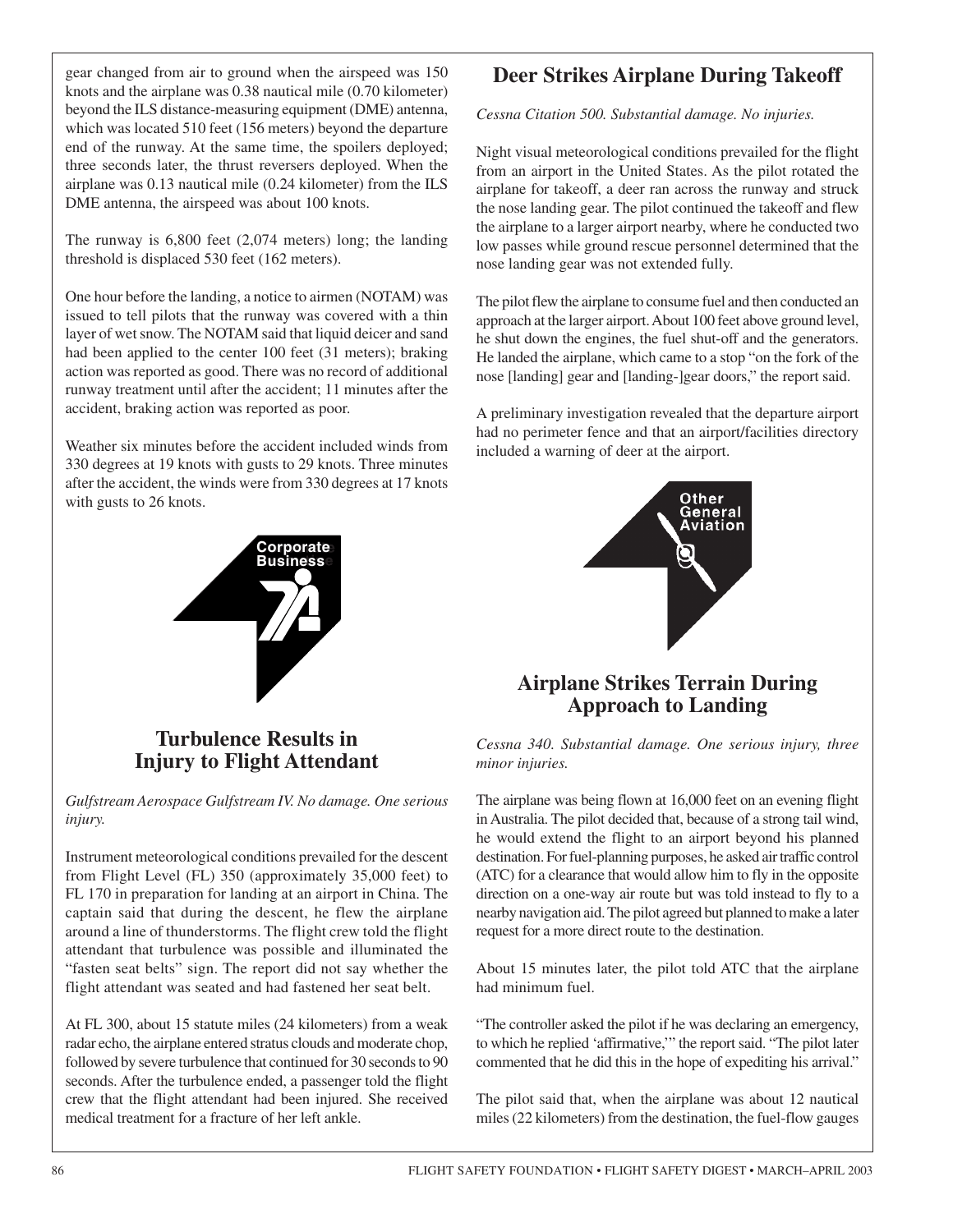"were indicating a total flow of 140 pounds per hour, and the fuel-quantity gauges for the selected main tanks, although wandering somewhat, were displaying a healthy amount."

About nine nautical miles (17 kilometers) from the airport, the pilot observed that one fuel-flow gauge indicated zero and that "one [engine] or both engines began to surge and run roughly." He told the controller what had happened, and the controller told the pilot that his airplane was 2.0 nautical miles (3.7 kilometers) from an airstrip. The pilot tried to conduct a 360-degree turn to reposition the airplane for an approach, but the airplane struck terrain before reaching the airstrip. Witnesses said that the engines were operating before the impact.

The pilot said that the fuel tanks had been full before his departure. The report said that investigators' calculations revealed that the airplane should have arrived with 95 minutes to 100 minutes of fuel remaining, "if fuel management and flight planning were as reported" by the pilot.

The report said, "It is likely that the pilot assumed the zero reading indicated impending fuel exhaustion and concentrated on conducting a landing in unfamiliar terrain. During the landing approach, the pilot lost control of the aircraft, and it descended rapidly to the ground."

#### **Broken Propeller Blade Blamed for Engine Failure**

*Beech D95A Travel Air. Substantial damage. No injuries.*

The airplane was being flown on a mid-afternoon approach to an airport in Sweden when a loud bang was heard, the right engine began to vibrate and power from the right engine decreased.

The pilot shut down the engine, feathered the propeller and disengaged the autopilot. He received radar vectors to an en route airport, where he landed the airplane.

An investigation revealed that a blade on the right propeller had fractured about 10 centimeters (3.9 inches) from the blade root flange and had separated from the propeller hub. The fracture resulted from a fatigue crack within the blade that initiated in a defective area of the blade root.

## **Airplane Strikes Bushes During Familiarization Flight**

*Piper PA-25-235 Pawnee. Destroyed. No injuries.*

The pilot was conducting his first flight in the single-seat airplane to prepare for training for glider-towing operations at an airport in England. Before the flight, he had received a briefing from the chief flight instructor.

After 15 minutes in flight, the pilot attempted to land the airplane on the 600-meter (1,969-foot) wet grass runway. The airplane touched down "well along the runway," and application of the brakes did not slow the airplane, the report said. The pilot began a go-around, but the airplane struck bushes and came to a stop inverted.

The pilot said that the causes of the accident were "a combination of lack of experience on type, calm surface wind conditions and the wet grass." The report said that the pilot also had conducted the go-around with the carburetor heat selected to "HOT" and the flaps extended. Calculations were that the landing distance required was almost 500 meters (1,641 feet).



#### **Fuel Starvation Cited in Double Engine Failure**

*Agusta A109E. Substantial damage. Two minor injuries.*

The air ambulance helicopter was being flown from a hospital to the operator's base in Wales when, at 400 feet, both engines failed. The pilot declared mayday, a distress condition, and landed the helicopter in a field.

Maintenance records showed that two days before the accident, the electric boost pump for the left-forward fuel tank had failed. Maintenance personnel planned to replace the pump three days after the pump failure (one day after the accident) and requested that minimum fuel be in the tank when they performed the work.

The minimum equipment list (MEL) said that flight was permitted with one electric fuel boost pump inoperative, as long as the cross-feed system was operative and the limitations published in the *Rotorcraft Flight Manual* (RFM) were observed. The MEL did not specify what the *RFM* limitations were.

The day before the accident, the pilot of the accident helicopter reviewed the "Failure of Fuel Pump" emergency checklist, which included instructions to manually select the cross-feed switch to "CLOSED" to prevent the cross-feed valve from opening automatically to maintain fuel pressure to both engines. The checklist also included a warning that in the event of a fuel-pump failure, unusable fuel in the forward tank would increase to 20 kilograms (44 pounds) from 4.0 kilograms (8.8 pounds).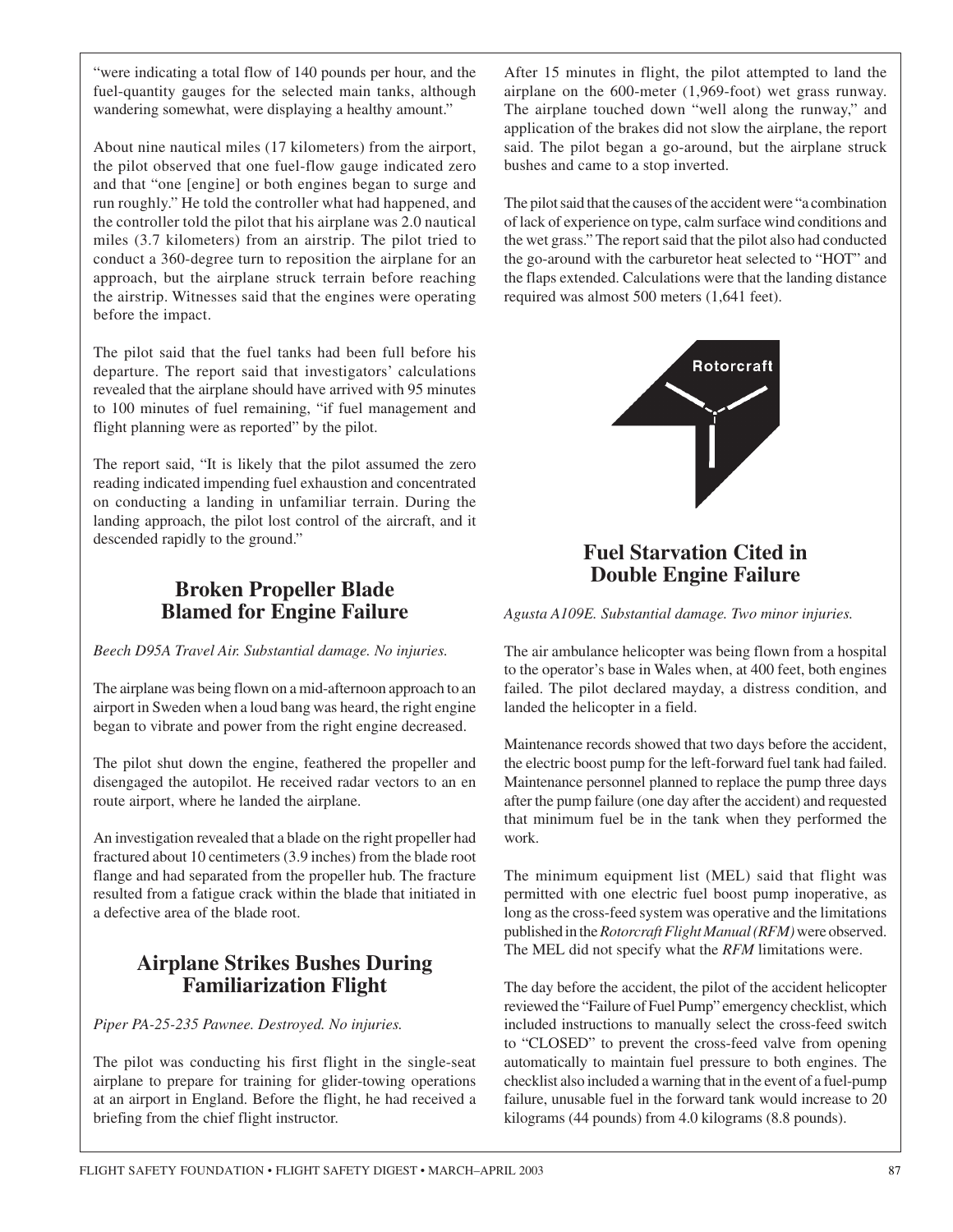The next afternoon, the pilot determined that the helicopter was carrying sufficient fuel — even with the increase in unusable fuel — to transport a patient from a nearby landing site to a hospital and then to fly the helicopter back to the base.

After departure from the hospital, the helicopter entered heavy snow showers, and the "FUEL PUMP 2" warning light on the electronic display unit illuminated. Both engines failed.

The report said that the MEL was "deficient" in providing guidance on flight with an inoperative fuel pump.

The emergency checklist available to the pilot was reproduced from the *RFM*. The last item on page 43 of the emergency checklist discussed a condition not relevant to this particular pump failure; the information on page 44 also was irrelevant, except for a cautionary statement that "the fuel in the forward lower tank with the failed pump (maximum of 105 kilograms [231 pounds]) cannot be used when flying with the cross-feed valve open."

The report said that the pilot "could not recall why he had not closed the cross-feed valve, but not having seen the [cautionary statement] on page 44, he believed that he still had sufficient fuel in the forward left tank to continue the short distance to his operating base."

## **Helicopter Strikes Terrain During Surveying Flight**

*Bell 206B JetRanger II. Destroyed. Four fatalities, one serious injury.*

The helicopter was being flown on a surveying operation in Australia. After about 90 minutes of surveying, including work performed in the air and on the ground, a passenger asked the pilot to land the helicopter so that the surveyors could perform additional work on the ground. While the pilot searched for a suitable location for landing, one passenger (the only survivor) said that he heard a "beep" in his headphones and observed the pilot checking his instruments. The pilot resumed his search for a landing site.

The survivor said that several seconds later, the beeping became continuous, the helicopter "appeared to fall out of the sky," and the pilot said, "Hang on, boys. This is going down."

The survivor later identified the beeping as the engine-out audio warning tone. The report said that the investigation did not determine whether the single beep was a "momentary warning of an impending engine power failure."

The report said, "The engine compressor and power sections exhibited signs of rotation, but not power, at impact."

The reason for the engine failure could not be determined because of fire damage.

#### **Fractured Oil-line Fitting Cited in Engine Failure**

*Hughes 369D. Substantial damage. No injuries.*

Visual meteorological conditions prevailed for the late afternoon scenic passenger flight in New Zealand. The pilot flew the helicopter from the company's base to a mountain landing site, where he kept the rotors turning while passengers boarded. The pilot conducted a passenger briefing, then conducted the takeoff and flew the helicopter along a mountain-crater rim and across a lake and a valley. At the end of the valley, as he began a cruise climb and turned toward the company base, he observed that the engine chip warning light had illuminated.

The pilot decided to land the helicopter at a nearby airstrip but then observed that indications on the engine-oil-pressure gauge and the engine-oil-temperature gauge were very low and heard the "low revolutions per minute" audio warning. He began an autorotation.

He then heard a "poof" sound from the engine and observed the red "engine out" light. He conducted an autorotative flare and landing on a small area of level land. After landing, the helicopter rolled onto its right side.

An investigation revealed that the engine failed because of oil starvation that resulted from the fracture of a fitting in the oil line to the torque gauge. The investigation did not determine the cause of the fracture of the fitting.

## **Loss of Tail-rotor Control Prompts Emergency Landing**

*Rotorway Executive 90. Substantial damage. Two minor injuries.*

Visual meteorological conditions prevailed for the instructional flight from an airport in the United States. The student was practicing flight in the airport traffic pattern and autorotative landings.

The student had flown the helicopter onto a base leg for an approach to landing and had leveled the helicopter when a bang was heard. The flight instructor took the flight controls and turned the helicopter toward an open area for an emergency landing. During autorotation, the flight instructor raised the collective to check for controllability; the helicopter yawed left. The flight instructor continued the autorotation, and as he pulled the collective, the helicopter yawed left again, "landed firmly" and rolled onto its right side, the report said.

An examination of the helicopter revealed that the secondary drive shaft had sheared at midspan. The investigation was continuing.♦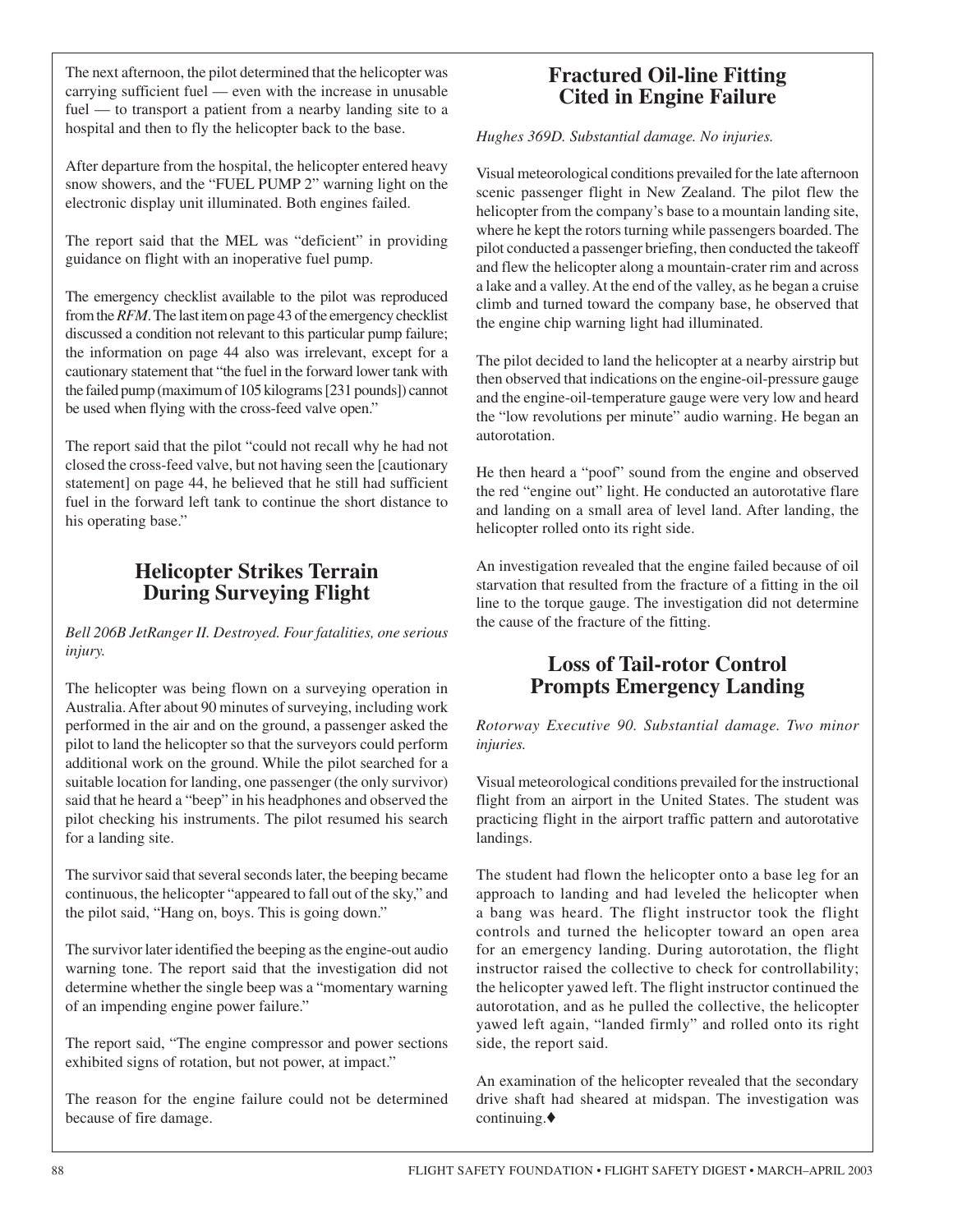# **Now you have the safety tools to make a difference.**



**The Flight Safety Foundation ALAR Tool Kit is a comprehensive and practical resource on compact disc to help you prevent the leading causes of fatalities in commercial aviation: approach-and-landing accidents (ALAs), including those involving controlled flight into terrain (CFIT).**

# **Put the FSF ALAR Tool Kit to work for you TODAY!**

- Separate lifesaving facts from fiction among the data that confirm ALAs and CFIT are the leading killers in aviation. Use FSF data-driven studies to reveal eye-opening facts that are the nuts and bolts of the FSF ALAR Tool Kit.
- Volunteer specialists on FSF task forces from the international aviation industry studied the facts and developed data-based conclusions and recommendations to help pilots, air traffic controllers and others prevent ALAs and CFIT. You can apply the results of this work — NOW!
- Review an industrywide consensus of best practices included in 34 FSF ALAR Briefing Notes. They provide practical information that every pilot should know ... but the FSF data confirm that many pilots didn't know — or ignored — this information. Use these benchmarks to build new standard operating procedures and to improve current ones.
- Related reading provides a library of more than 2,600 pages of factual information: sometimes chilling, but always useful. A versatile search engine will help you explore these pages and the other components of the FSF ALAR Tool Kit. (This collection of FSF publications would cost more than US\$3,300 if purchased individually!)
- Print in six different languages the widely acclaimed FSF CFIT Checklist, which has been adapted by users for everything from checking routes to evaluating airports. This proven tool will enhance CFIT awareness in any flight department.
- Five ready-to-use slide presentations with speakers' notes can help spread the safety message to a group, and enhance self-development. They cover ATC communication, flight operations, CFIT prevention, ALA data and ATC/aircraft equipment. Customize them with your own notes.
- An approach and landing accident: It could happen to you! This 19-minute video can help enhance safety for every pilot from student to professional — in the approach-and-landing environment.
- CFIT Awareness and Prevention: This 33-minute video includes a sobering description of ALAs/CFIT. And listening to the crews' words and watching the accidents unfold with graphic depictions will imprint an unforgettable lesson for every pilot and every air traffic controller who sees this video.
- Many more tools including posters, the FSF Approach-and-landing Risk Awareness Tool and the FSF Approach-and-landing Risk Reduction Guide are among the more than 590 megabytes of information in the FSF ALAR Tool Kit. An easy-to-navigate menu and bookmarks make the FSF ALAR Tool Kit user-friendly. Applications to view the slide presentations, videos and publications are included on the CD, which is designed to operate with Microsoft Windows or Apple Macintosh operating systems.

# **Order the FSF ALAR Tool Kit:**

Member price: US\$40 Nonmember price: \$160 Quantity discounts available!

Contact: Ellen Plaugher, special events and products manager, +1 (703) 739-6700, ext. 101.

#### **Recommended System Requirements:**

**Windows®**

- A Pentium**®**-based PC or compatible computer
- At least 32MB of RAM
- Windows 95/98/NT/ME/2000/XP system software
- A Sound Blaster**®** or compatible sound card and speakers
- DirectX**®** version 3.0 or later recommended

#### **Mac® OS**

- A PowerPC processor-based Macintosh computer
- At least 32MB of RAM
- Mac 0S 7.5.5 or later

Mac OS and Macintosh are trademarks of Apple Computer Inc. registered in the United States<br>and other countries. Microsoft, Windows and DirectX are either registered trademarks or<br>trademarks of Microsoft Corp. in the United The FSF ALAR Tool Kit is not endorsed or sponsored by Apple Computer Inc. or Microsoft Corp.